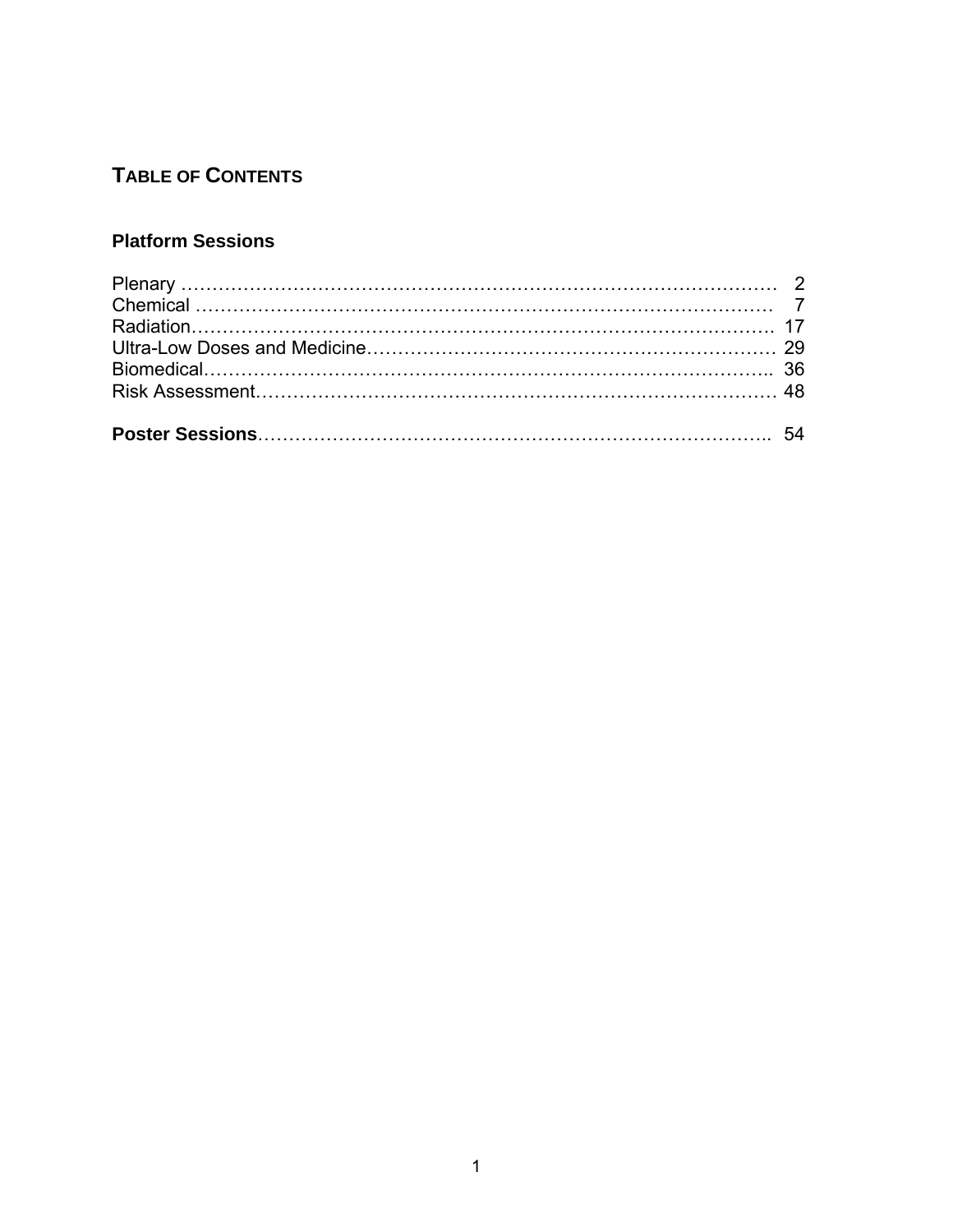| Edward J. Calabrese, University of Massachusetts, Amherst, MA                                                                          |  |
|----------------------------------------------------------------------------------------------------------------------------------------|--|
| Implications of Non-Linearity for Ecotoxicological Risk Assessment4<br>Keith R. Solomon, University of Guelph, Guelph, Ontario, Canada |  |
| Lorenz Rhomberg, Gradient Corporation, Cambridge, MA                                                                                   |  |
| William F. Greenlee, Chemical Industry Institute of Toxicology, Research Triangle Park, NC                                             |  |

*Rory B. Conolly, Center for Computational Biology & Extrapolation Modeling, Research Triangle Park, NC* 

*Frederick J. Miller, CIIT Centers for Health Research, Research Triangle Park, NC*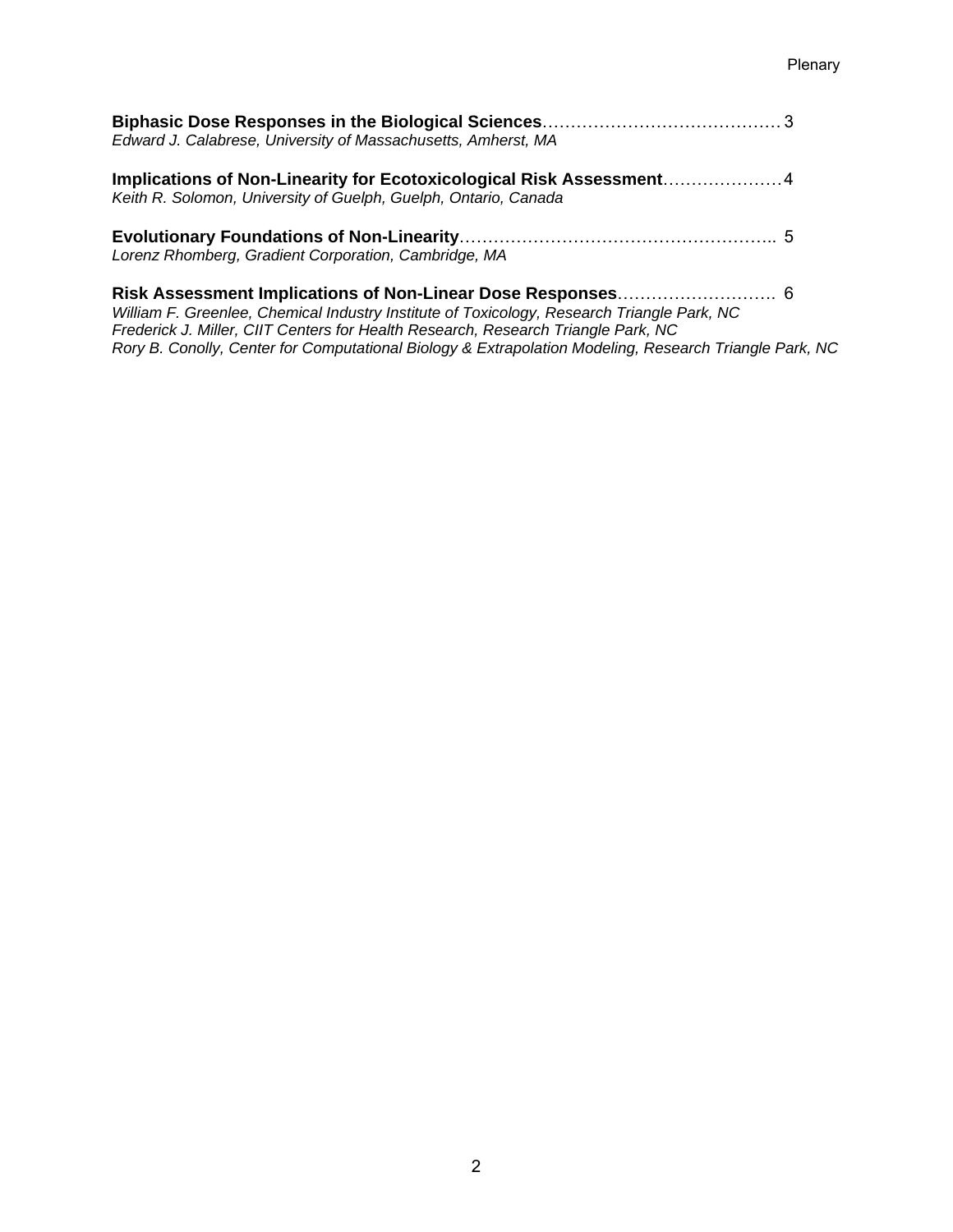# **Biphasic Dose Responses in the Biological Sciences**

## Edward J. Calabrese<sup>1</sup>, University of Massachusetts

Two databases have been developed to assess the frequency of hormetic responses in the toxicological literature and their quantitative features. Using rigorous *a priori* entry and evaluative criteria hormetic responses occur in approximately 40% of experiments satisfying the entry criteria. The dose response characteristics of hormetic effects reveal that the maximum amplitude of the response is modest with maximum stimulatory responses usually 30-60% greater than controls, and rarely exceeding 100%. The range of the stimulation is more variable, with 75% less than 10-fold, with 5% exceeding 100-fold and about 1-2% exceeding 1000-fold. The mechanism of hormetic-like dose responses is well described in several dozen pharmacological receptor systems featuring a concentration gradient regulatory progress acting via opposite acting receptor subtype with different affinities for the agent. Biphasic dose responses are extremely common in essentially all biological systems and likely represent the most dominant biological dose response model.

 $\overline{a}$ 

<sup>&</sup>lt;sup>1</sup> University of Massachusetts, Environmental Health Sciences, Morrill I, N344, Amherst, MA 01003 Tel: 413-545-3164, Fax: 413-545-4692, Email: edwardc@schoolph.umass.edu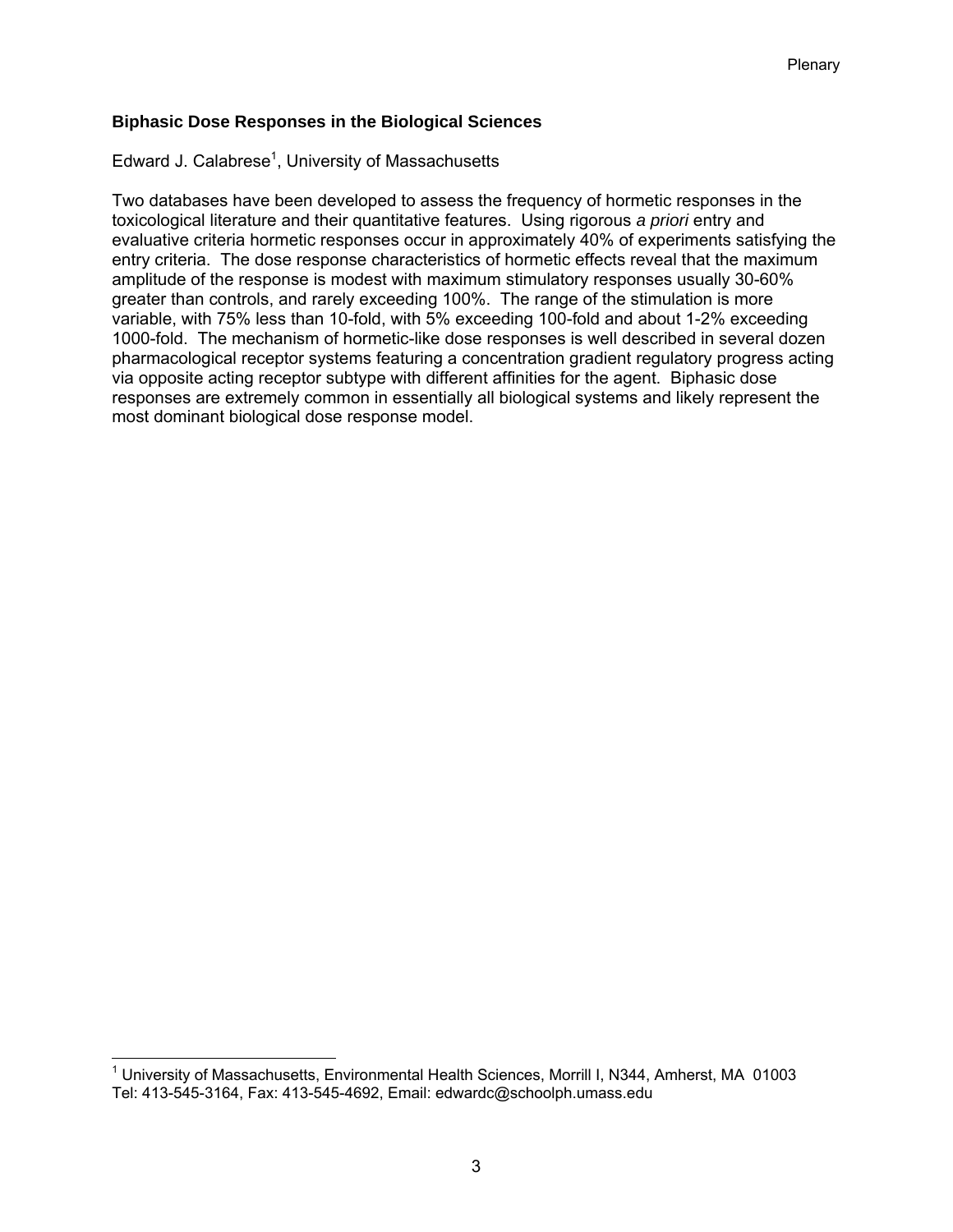# **Implications of Non-Linearity for Ecotoxicological Risk Assessment**

Keith R Solomon<sup>1</sup>, Centre for Toxicology, University of Guelph, Guelph, ON, Canada

Nonlinear concentration-responses are frequently observed in ecotoxicological bioassays. In the laboratory, these responses are similar to those observed in other bioassays and are usually manifest as increases in survival, size, biomass, or reproductive rates. In the context of the laboratory observations, relevance of these results to the field are difficult to interpret, although some of the observations may be examples of stress responses that are interpreted as positive responses by the observer. For example, internode length in the aquatic macrophyte *Myriophyllum* spp. is affected by stressors, usually increasing at smaller concentrations and decreasing at greater concentrations. The stimulation at low concentration is classically defined as hormesis, but it is also a natural stress response to lack of photosynthesis because of changes in light penetration into the water column, etc. Similar responses are observed in experimental field tests conducted in mesocosms or microcosms. Here the results may have nothing to do with the direct effect of the organisms demonstrating the hormetic response. Food-web interactions may result in release from predation or increased availability of food, both of which may be interpreted as non-linearity. The common belief that hormetic responses are "good" for the organisms must be interpreted in the context of the ecosystem where increases in numbers, either of predator or prey organisms, are not necessarily "good" for the community. Increases in populations of some organisms may be temporary and be followed by recover or regression to the mean. In this case, they can be interpreted as indicators of response in the community, however, their relevance in the long-term continuation of the community is reduced if recovery is rapid. Examples of these responses will be presented and their relevance in ecotoxicological risk assessment discussed.

 <sup>1</sup> University of Guelph, Environmental Biology/Centre for Toxicology, Bovey Building, Guelph, ON N1G 2W1, Canada, Tel: 519-837-3320, Fax: 519-837-3861, Email: ksolomon@uoguelph.ca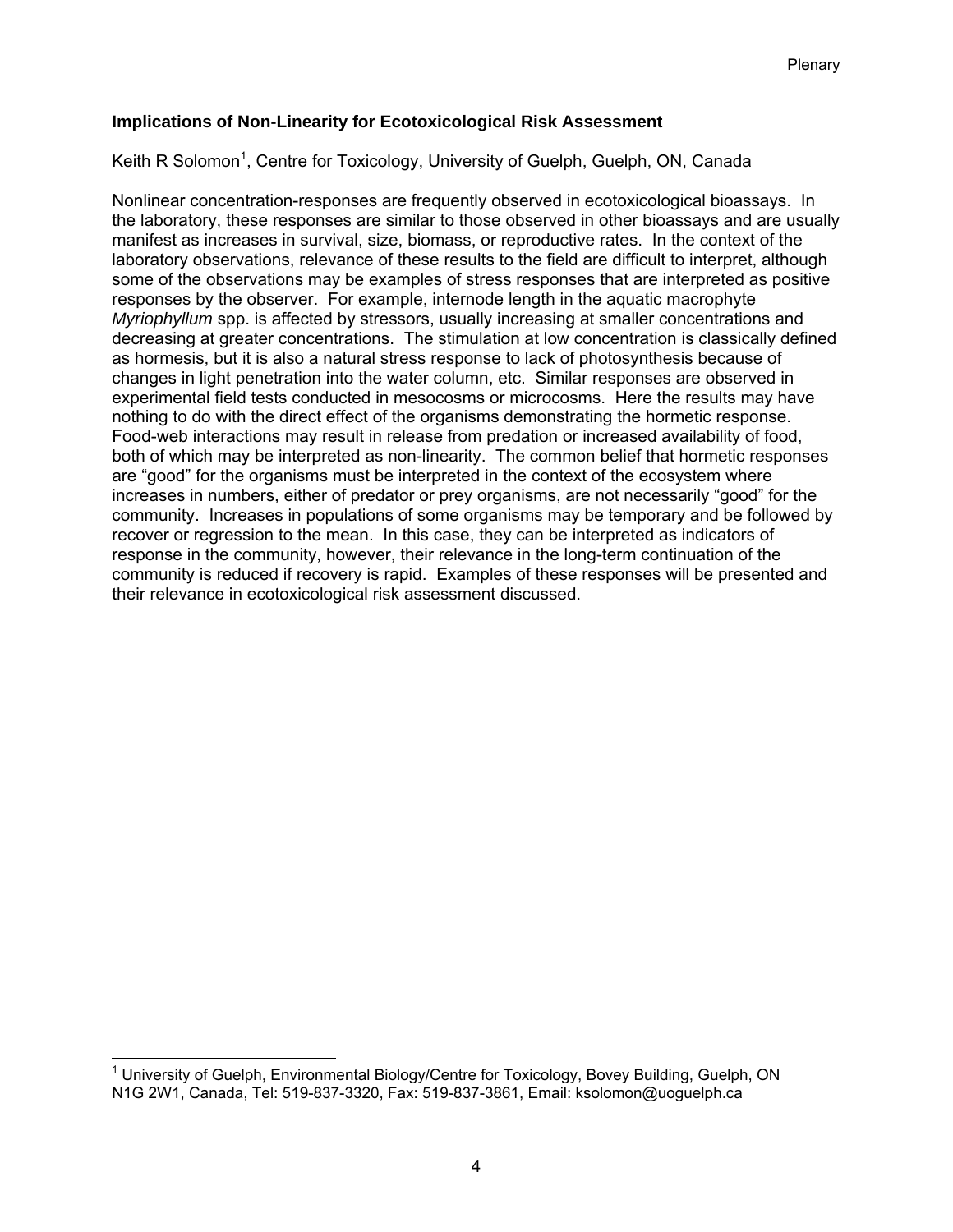# **Evolutionary Foundations of Non-Linearity**

# Lorenz R. Rhomberg<sup>1</sup>, Ph.D, Gradient Corporation, Cambridge, MA

For eons, plants have been evolving the ability to synthesize complex chemicals aimed at deterring herbivores, while animals have evolved metabolic and physiological means to detoxify these chemicals. Examining the biological legacy of this battle is relevant to understanding physiological responses to modern synthetic chemicals. Taking an evolutionary perspective on hormesis means examining the circumstances under which natural selection should create and preserve the underlying nonlinear dose-response relationships; hence, it is tied to an examination of hormetic mechanisms. I examine three broad classes of proposed mechanisms: hormesis as stimulation of defenses or repair processes; hormesis as a consequence of homeostatic control; and hormesis as the net result of several simultaneous dose-related processes, some beneficial and others adverse. Understanding which changes are "beneficial" and which "adverse" can be problematic, and I examine how the perspective of Darwinian fitness may differ from that of the agronomist or the clinician. Evolving "fitness" has, however, conceptual similarities to the multiattribute decision theory of social scientists with its focus on optimal tradeoffs among different attributes to maximize overall utility. Expectations (in the statistical sense) about potential environmental challenges must be balanced with the costs of maintaining the means to combat them. The evolution of essentiality, the evolution of efficiency in resource utilization, and the role habitat selection, inter- and intra-specific competition, and environmental stress gradients are briefly discussed as they bear on the evolution of defenses against toxicity.

 <sup>1</sup> Gradient Corporation, 238 Main Street, Cambridge, MA 02142, Tel: 617-395-5000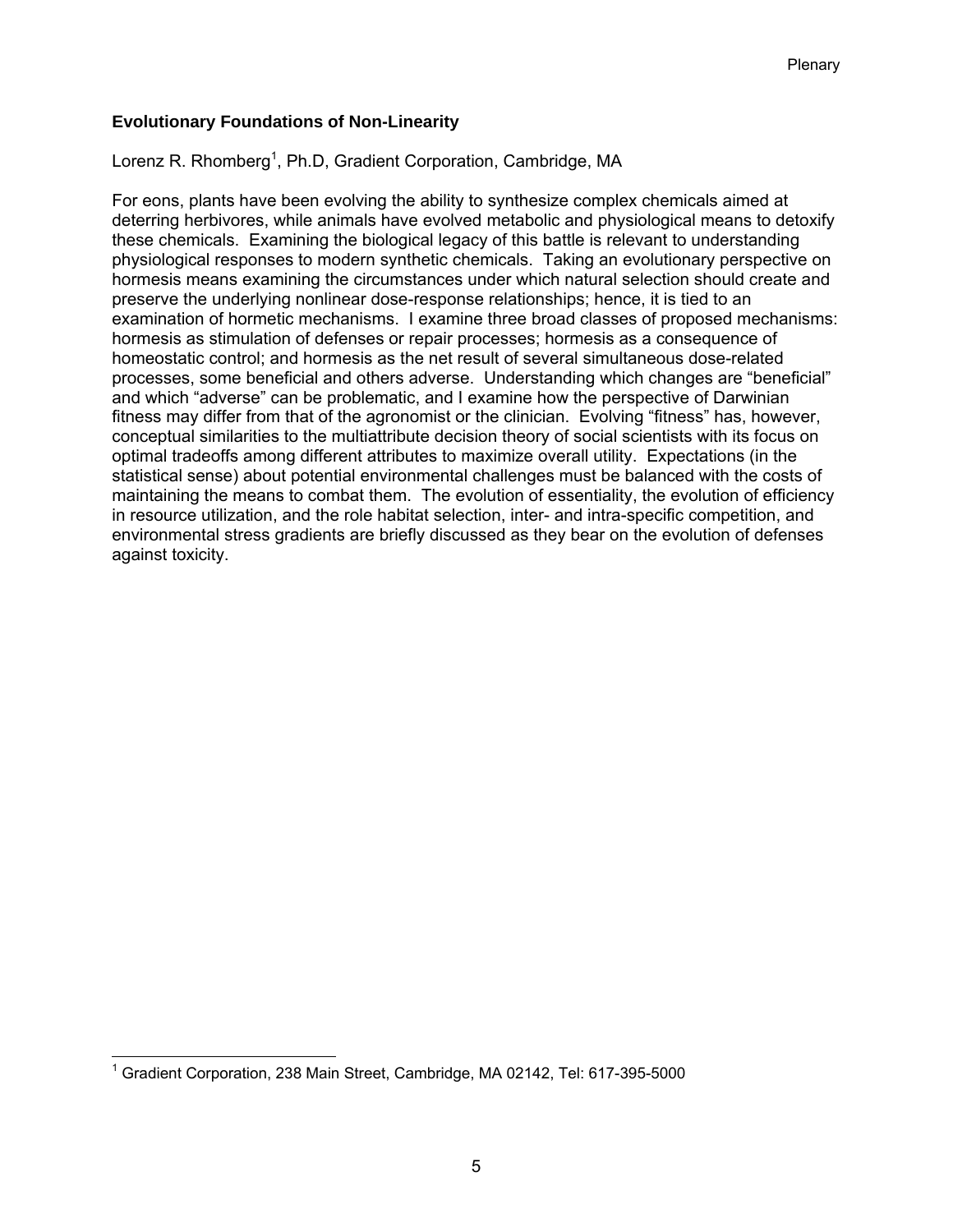# **Risk Assessment Implications of Non-Linear Dose Responses**

William F. Greenlee<sup>1</sup>, Frederick J. Miller<sup>2</sup>, and Rory B. Conolly<sup>3</sup>, CIIT Centers for Health Research.

Low dose extrapolations may be either linear or nonlinear, depending on the supporting database, but in either case are typically assumed to be monotonic for purposes of risk assessment. The recognition that some dose-response behaviors are not strictly monotonic but, rather, have "U", "inverted U", or even more complex shapes have important implications for toxicological research and testing as well as risk assessments. Among these are:

- (1) Effects considered adverse may occur at doses lower than those associated with no effect.
- (2) Small changes in endpoints normally considered adverse may reflect adaptive responses that are not adverse per se.
- (3) Traditional experimental designs likely do not include enough dose levels to detect complex low dose behaviors that depart from expected monotonic behaviors.
- (4) Research in support of biologically based dose-response models should carefully evaluate homeostatic and adaptive processes that may lead to nonmonotonic dose response behaviors at low doses.

While the existence of nonmonotonic low dose behaviors is not in doubt, the detection, appropriate interpretation, and ability to predict occurrence of these behaviors depends on an adequate understanding of the underlying biology. Dose-response curves for adverse endpoints such as cancer or developmental anomalies arise from the interplay of multiple factors, such as changes in levels of gene expression, in amounts and activities of signaling molecules, and in the behaviors or regulatory networks, all of which exist at more basic levels of biological organization than the manifestation of the toxic effect. Only when biomedical science understands the normal biological processes that are the substrates for toxicological mechanisms and toxicological science understands these mechanisms in the context of whole body physiology, will a scientifically mature understanding of complex dose-response behaviors be possible. This increased scientific sophistication will support identification of sensitive in vitro and in vivo biomarkers in laboratory animals and people, appropriate interpretation of the health significance of these biomarkers, guide the development of statistical criteria for experimental work, and enable development of predictive computational models of the dose-response relationship.

<sup>-</sup><sup>1</sup> CIIT Centers for Health Research, 6 Davis Drive, Research Triangle Park, NC 27709 Tel: 919-558-1204, Email: WGreenlee@ciit.org

 $2$  CIIT Centers for Health Research, 6 Davis Drive, Research Triangle Park, NC 27709 Tel: 919-558-1229, Email: FMiller@ciit.org

 $3$  CIIT Centers for Health Research, 6 Davis Drive, Research Triangle Park, NC 27709 Tel: 919-558-1330, Email: RConolly@ciit.org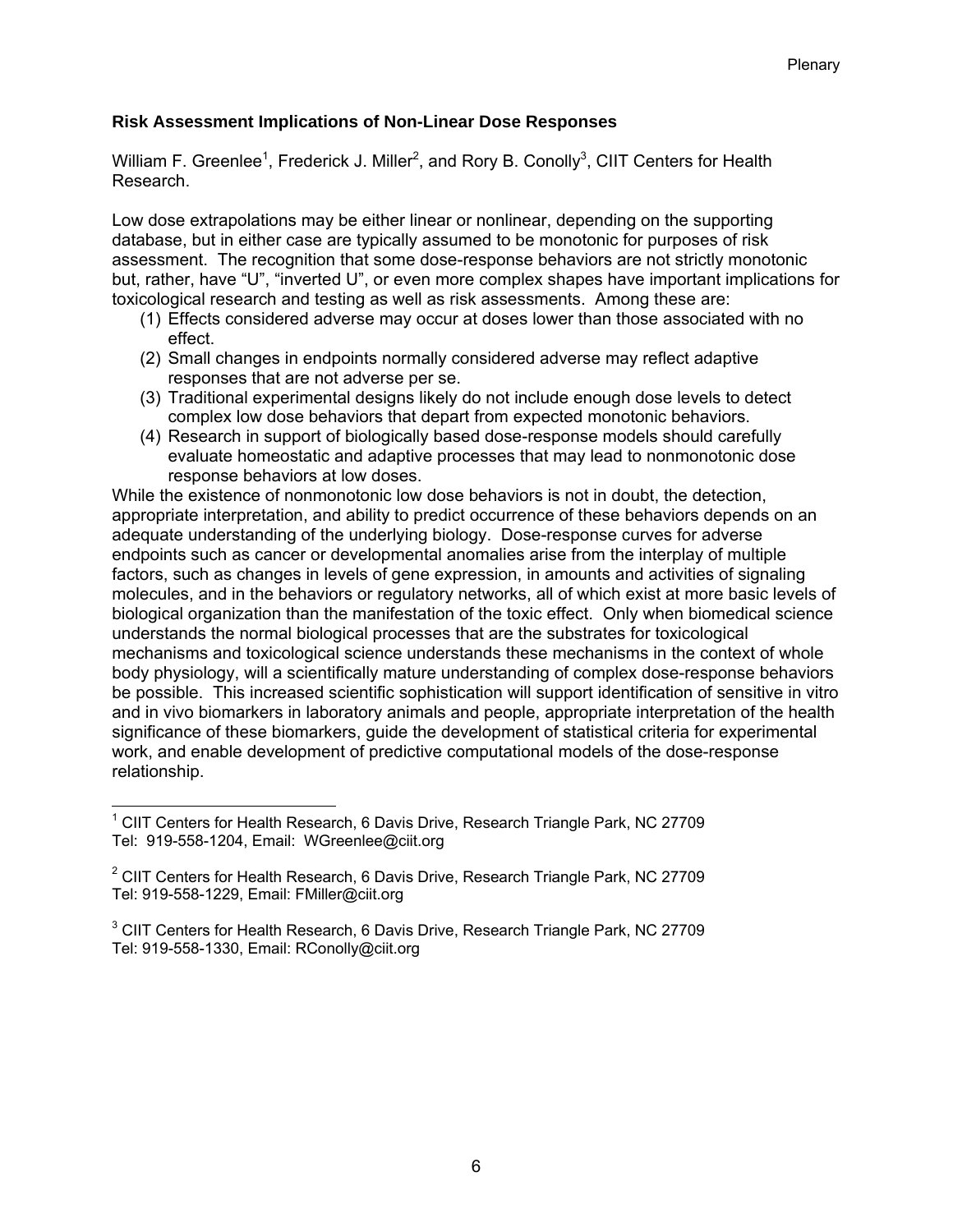| <b>Complex Shapes of Dose-Response Curves as the Summation of</b><br>Rory B. Conolly, Center for Computational Biology & Extrapolation Modeling,<br>Research Triangle Park, NC<br>David W. Gaylor, Sciences International, Inc., Little Rock, AR<br>Kevin W. Gaido, CIIT Centers for Health Research, Research Triangle Park, NC |
|----------------------------------------------------------------------------------------------------------------------------------------------------------------------------------------------------------------------------------------------------------------------------------------------------------------------------------|
| Werner K. Lutz, University of Wurzburg, Wurzburg<br>Francesco Pompei, Harvard University, Cambridge, MA<br>Richard Wilson, Harvard University, Cambridge, MA                                                                                                                                                                     |
| Implication of Hormesis in Developmental Toxicology Risk Assessment 10<br>Mehdi Razzaghi, Bloomsburg University, Bloomsburg, PA                                                                                                                                                                                                  |
| Karl K. Rozman, University of Kansas Medical Center, Kansas City, KS                                                                                                                                                                                                                                                             |
| <b>Experiences with Non-Linear Dose-Response Relationships in</b><br>Dennis Jones, ATSDR, Atlanta, GA                                                                                                                                                                                                                            |
| Risk Modeling Implications of Mechanistic Difference Between Low<br>Christopher S. Wells, Gradient Corporation, Cambridge, MA<br>Tracey M. Slayton, Gradient Corporation, Waunakee, WI<br>Barbara C. Beck, Gradient Corporation, Cambridge, MA<br>Thomas A. Lewandowski, Gradient Corporation, Mercer Island, WA                 |
| Hormesis, Low Dose Carcinogenicity and Low Dose Anti-Carcinogenicity<br>14<br>Richard Wilson, Harvard University, Cambridge, MA                                                                                                                                                                                                  |
| Data for Trichloroethylene-induced Kidney Tumor in Rodents Suggest an<br>15<br>Amy L. Lavin, International Life Sciences Institute, Washington, DC<br>Catherine F. Jacobson, Mitretek Systems, Inc., Falls Church, VA<br>John M. DeSesso, Mitretek Systems, Inc., Falls Church, VA                                               |
| Quantitation of the Does Response for Formation of DNA Adducts in<br>Rat Liver by 2-Acetylaminofluorene<br>16<br>Gary M. Williams, New York Medical College, Valhalla, NY<br>Michael J. latropolous, New York Medical College, Valhalla, NY<br>Jian-Dong Duan, New York Medical College, Valhalla, NY                            |

*Alan M. Jeffrey, New York Medical College, Valhalla, NY*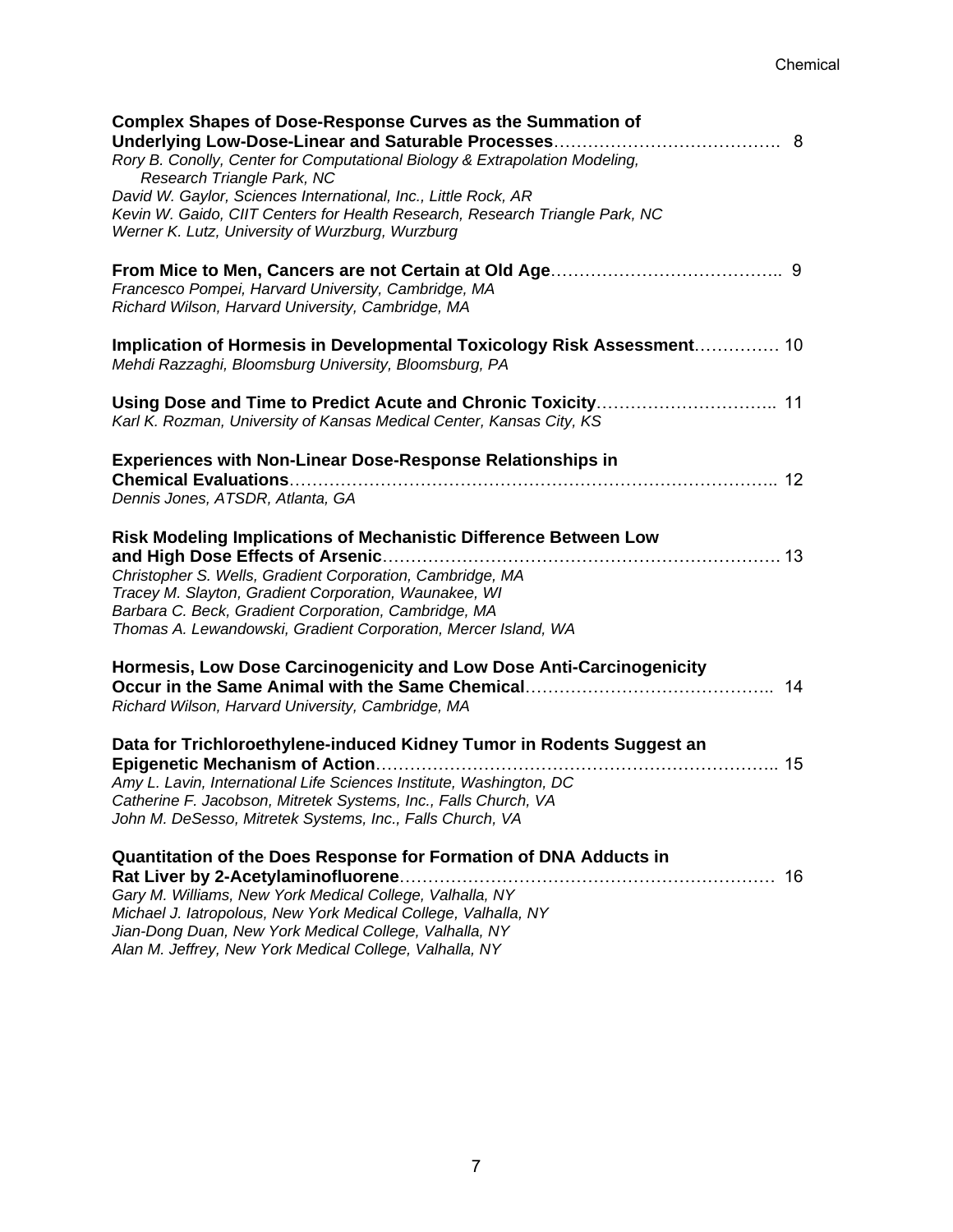#### **Complex Shapes of Dose-Response Curves as the Summation of Underlying Low-Dose-Linear and Saturable Processes**

Rory B. Conolly<sup>1</sup>, CIIT Centers for Health Research, David W. Gaylor<sup>2</sup>, Sciences International, Kevin W. Gaido<sup>3</sup>, CIIT Centers for Health Research, Werner K. Lutz<sup>4</sup>, University of Würzburg

The shapes of dose-response curves for adverse effects such as cancer and for complex biochemical events such as signal transduction and gene expression are determined by the interactions of multiple underlying processes. With cancer, for example, a linear dose-response for DNA damage can combine with inducible but saturable DNA repair to generate a variety of nonmonotonic and monotonic dose-response shapes for tumor incidence. With the steroid hormone nuclear receptor system, differences in the relative affinities of ligand homo- and heterodimers for a limited number of promoter sites on the DNA can lead to a variety of doseresponses for gene expression. Computer simulation models of these systems will be used in this presentation to illustrate how complex dose-response behaviors arise from underlying linear and linear-saturable processes. Laboratory data consistent with the models will be presented, and statistical issues in the design of experiments to identify the behaviors will be considered.

 $\overline{a}$ 

<sup>&</sup>lt;sup>1</sup> Center for Computational Biology & Extrapolation Modeling, CIIT Centers for Health Research, 6 Davis Drive, Research Triangle Park, NC 27709, USA, Tel: 919-558-1330, Fax: 919-558-1300

 $2$  Sciences International, Inc., 13815 Abinger Ct., Little Rock, AR 72212, Tel: 501-228-7009 Fax: 501-228-7010

 $3$  CIIT Centers for Health Research, 6 Davis Drive, Research Triangle Park, NC 27709 USA, Tel: 919.558.1236, Fax: 919.558.1300

<sup>&</sup>lt;sup>4</sup> Department of Toxicology, University of Würzburg, 9 Versbacher St, Würzburg D-97078 Tel: +49 931 201 54 02, Fax: +49 931 201 34 46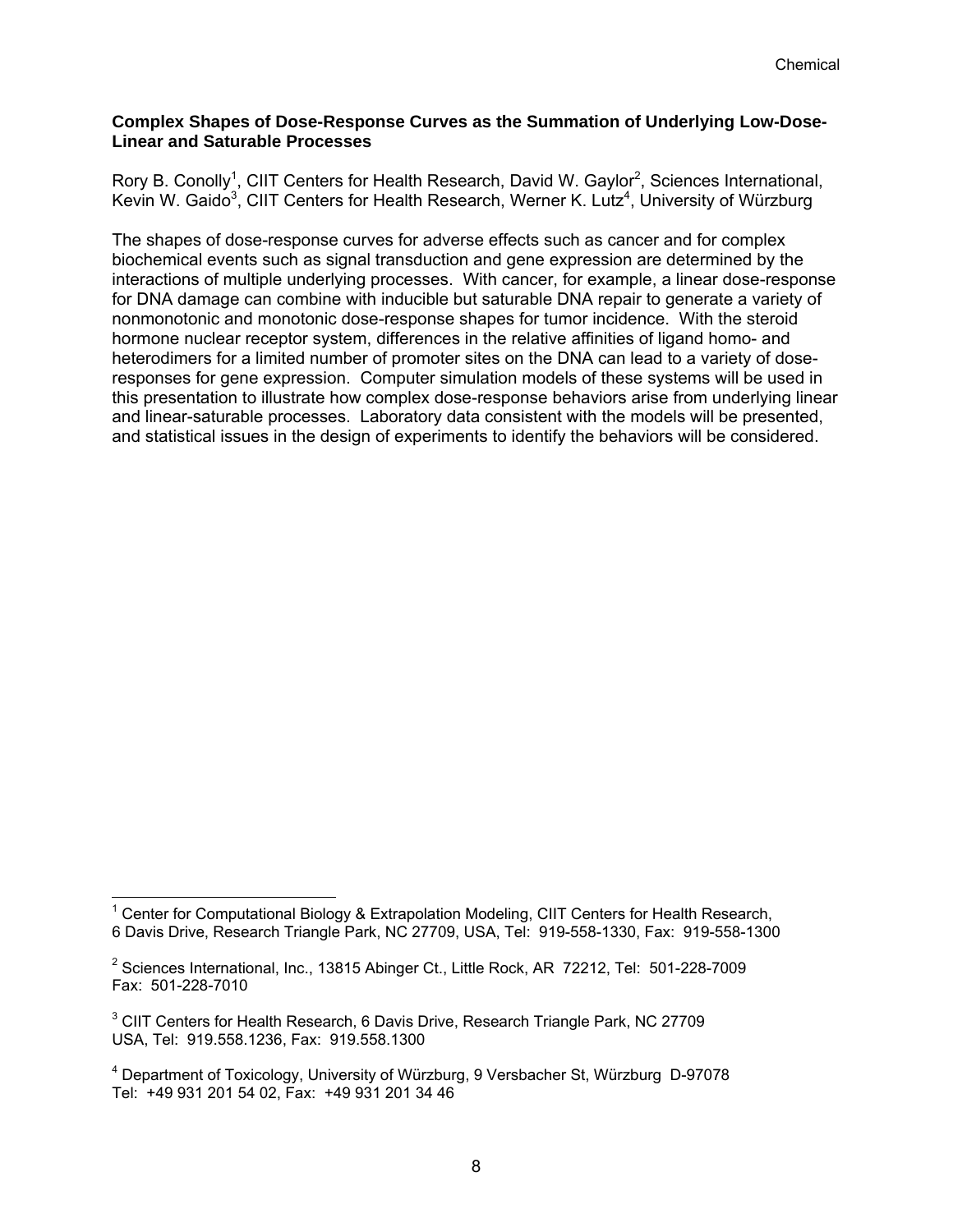# **From Mice to Men, Cancers Are Not Certain at Old Age**

Francesco Pompei<sup>1</sup>, Harvard University; Richard Wilson<sup>2</sup>, Harvard University

We have studied age-specific incidence data in humans from SEER (U.S.), Holland, Hong Kong, and California and found that organ site incidences do not continue to increase with age, but tend to peak at about age 80, and reduce thereafter toward zero at age about 100. We have also studied cancer incidence (age-specific mortality for lethal cancers) in mice as a function of age in the ED01 undosed controls study cohort ("megamouse" 2-AAF study), where they have been allowed to live very close to their full natural lifetime, and found that similar



turnover in incidence occurs at about age 800 days, or 80% of lifetime. A Beta function model [*I(t) = (*α*t)k-1(1-*β*t)*; α*,* β*, k* are constants] fits both the mouse data and the human data well. The model suggests that increasing replicative senescence with age might be the cause of the turnover at old age. Limited data from National Toxicology Program mice studies suggest that the cancer age distribution, including the turnover, may be time-shifted by dietary restriction. Results of a large rat cohort study ("two tons of rats" nitrosomine study) were inconclusive since the rats

**Incidences are normalized to the peak value for each organ site. Organ site incidence data varied over two orders of magnitude for humans, and a factor of three for mice.** 

 $\overline{a}$ 

did not live long enough for cancer incidence to either turn over, or to reach certainty.

<sup>&</sup>lt;sup>1</sup> Division of Engineering and Applied Sciences, Harvard University, Oxford Street, Cambridge, MA 02138, Tel: 617-923-9900 x201, Fax: 617-923-9911, Email: fpompei@post.harvard.edu

 $^2$  Department of Physics, Harvard University, Oxford Street, Cambridge, MA 02138, Tel: 617-495-3387 Fax: 617-495-0416, Email: wilson@huhepl.harvard.edu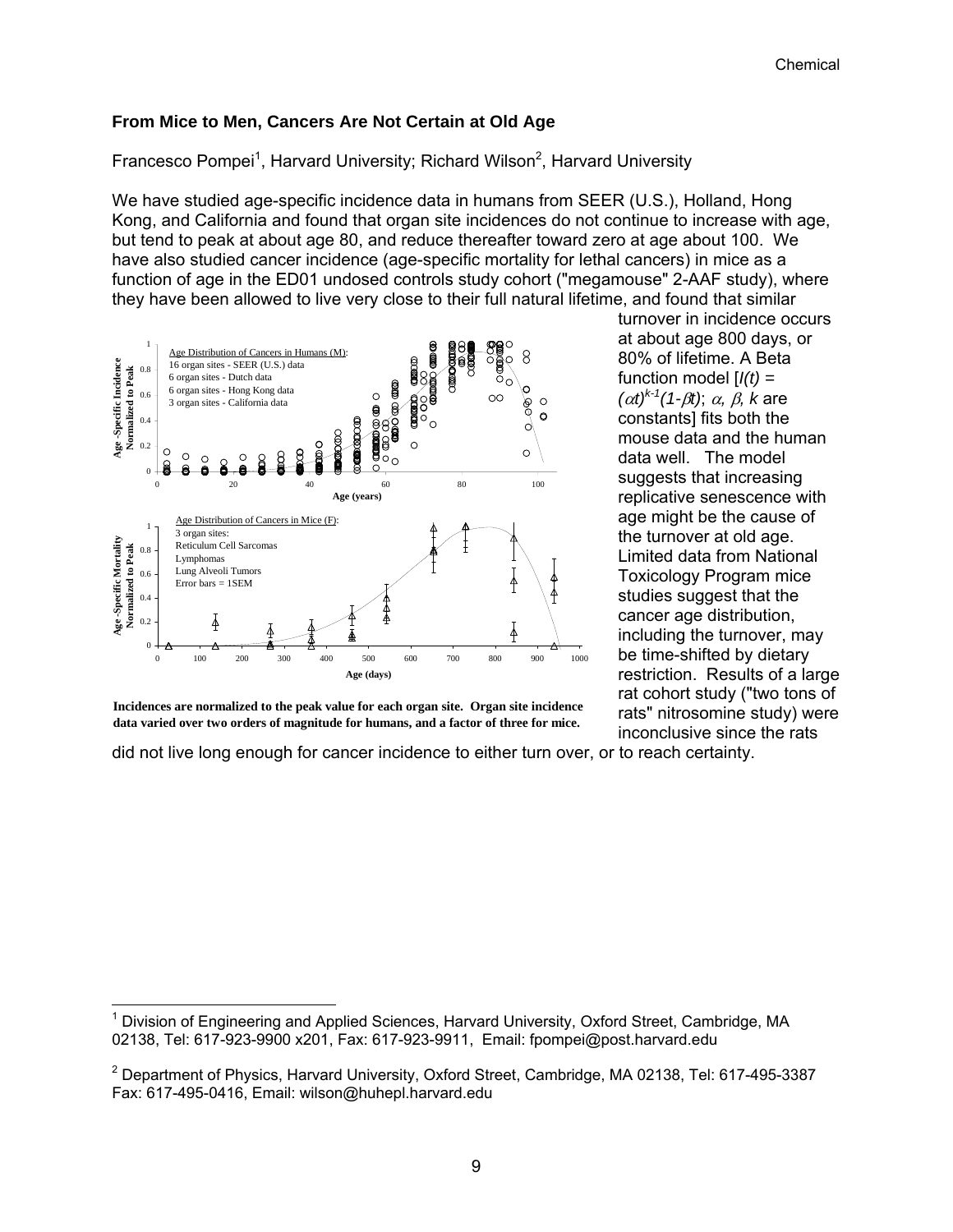# **Implications of Hormesis in Developmental Toxicology Risk Assessment**

## Mehdi Razzaghi<sup>1</sup>, Bloomsburg University

In order to estimate the risk of an adverse effect to the offspring of individuals, as a result of exposure to a toxic substance during pregnancy, a common approach is to fit a dose-response model to animal bioassay data and use extrapolation to obtain upper confidence limits on risk for a fixed low exposure level. Equivalently, a lower confidence bound on exposure may be found for a negligible low level of risk. Often a monotonic dose-response function is used to express the relationship between the exposure level and probability of an adverse effect. Recently, however, there has been some evidence to suggest that it is not uncommon to experience a hormetic effect in developmental toxicology experiments. Here, we consider the implications that a non-monotonic dose-response model will impose on risk assessment procedures in developmental toxicology. We examine the current risk assessment paradigm and explore potential roles that hormetic dose-response models can legitimately play in different stages of that paradigm.

 $\overline{a}$ 

<sup>1</sup> Bloomsburg University, Bloomsburg, PA 17815, Tel: 570-389-4628, Fax: 570-389-3599 Email: razzaghi@bloomu.edu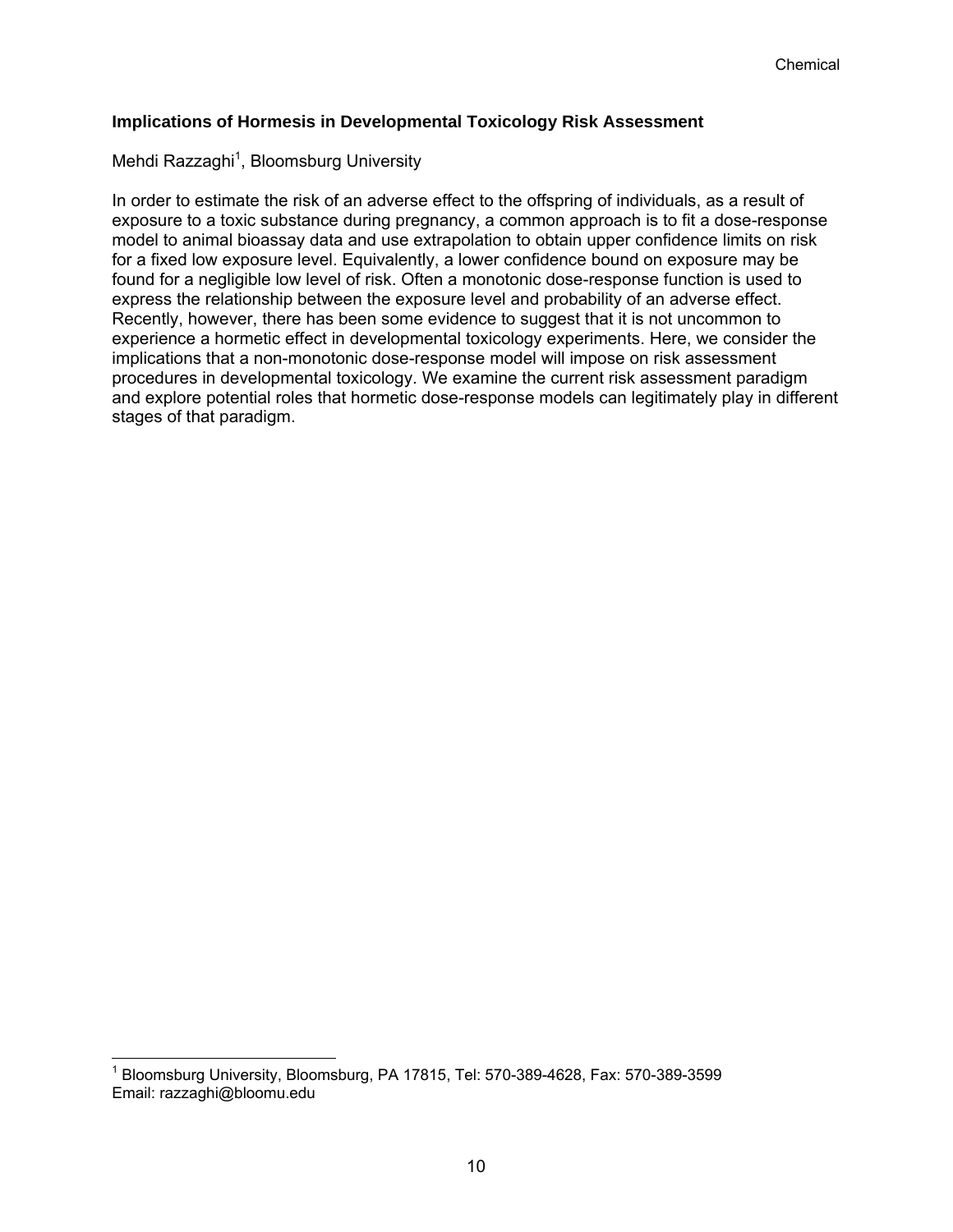# **Using Dose and Time to Predict Acute and Chronic Toxicity**

Karl K. Rozman<sup>1</sup>, University of Kansas Medical Center, Kansas City, Kansas and Section of Environmental Toxicology, GSF-Institut für Toxikologie, Neuherberg, Germany

Groups of 30 to 60 adult female rats were administered singe doses of 1,2,3,4,6,7,8 heptachlorodibenzo-p-dioxin (HpCDD) ranging from 1.0 to 10.0 mg/kg in corn oil (4 ml/kg) by gavage. Other groups of 30 females received a loading dose followed by biweekly maintenance doses to provide kinetic steady state. Body weight and feed intake were monitored at least 5 times per week. Animals were observed daily for signs of wasting/hemorrhage, anemia and lung cancer (visible as an abscess upon death). The different effects were allowed to run their time course unless rats were in severe distress in which case they were euthanized. Upon death, heart, lungs, kidney, upper G.I. tract, sternum and femur, liver and any macroscopically observable tumors were harvested, embedded, sectioned and stained with H&E. Microscopic examination confirmed in every instance macroscopic observations regarding anemia in that bone marrow cellularity was always less than 20% in exceptionaly pale rats. Additional macroscopically not identifiable squamous cell carcinomas of the lungs were also detected by light microscopy. Acute toxicity (wasting/hemorrhage) after single oral dose could be predicted according to dose x time = k or dose x time =  $k \cdot W$  (W=effect) with less than 5% variability. Chronic toxicity (anemia plus lung cancer plus liver cancer plus various nephropathies) also obeyed the same laws of toxicology with even less variability. The repeated dosing regimen also provided exact dose x time predictions with the notable difference that the dose- and timeresponses became steeper and all other chronic effects were compressed into anemia and lung cancer.

 1 University of Kansas Medical Center, Department of Pharmacology, Toxicology and Therapeutics, 3901 Rainbow Boulevard, Kansas City, KS 66160, Tel: 913-588-7717, Fax: 913-588-7501 Email: krozman@kumc.edu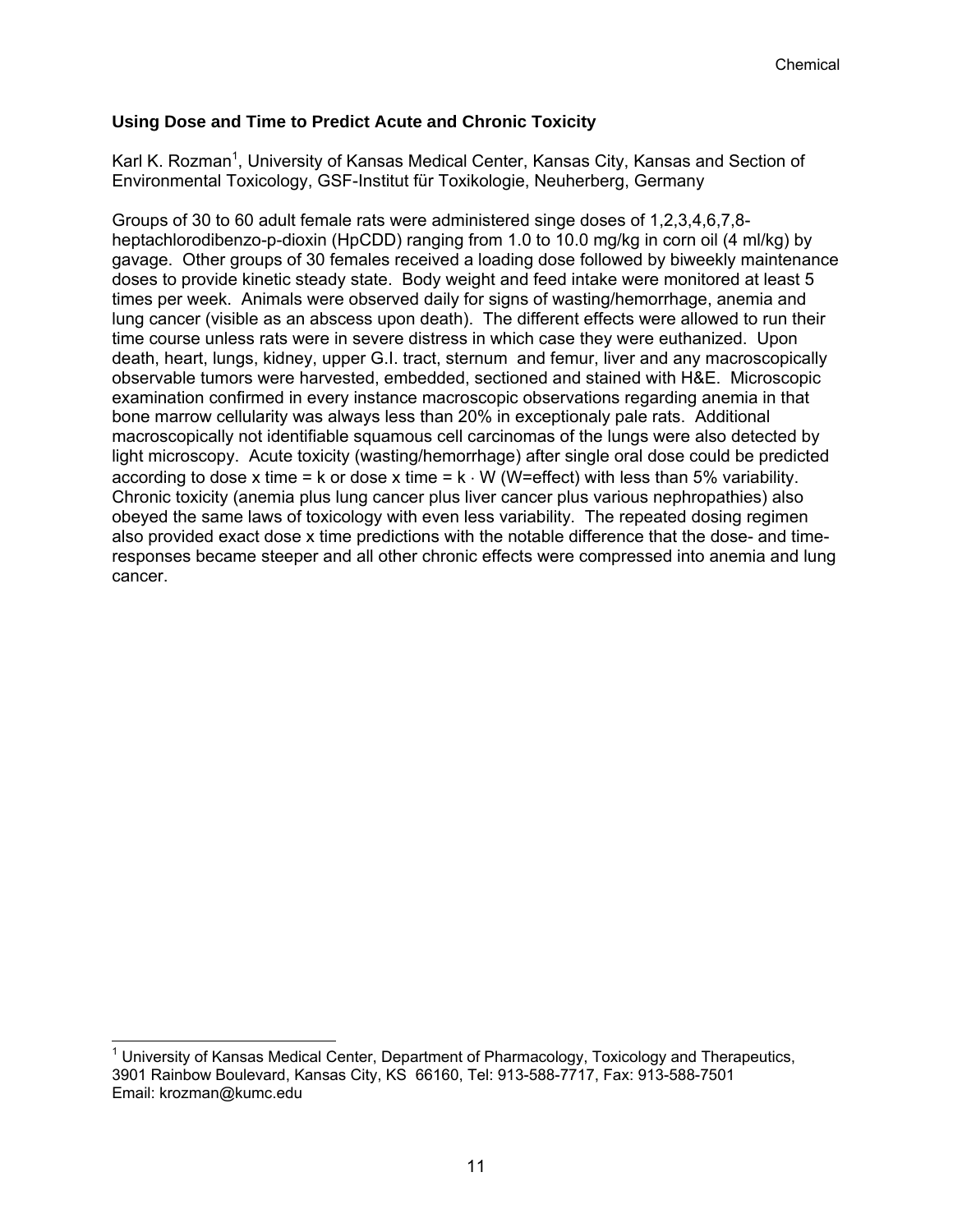# **Experiences in Non-Linear Dose-Response Relationships in Chemical Evaluations**

Dennis E. Jones<sup>1</sup>, Division of Toxicology, Agency for Toxic Substances and Disease Registry

The Agency for Toxic Substances and Disease Registry (ATSDR) has legislative mandates to (1) identify chemicals of concern most commonly found at hazardous waste sites; (2) evaluate the public health implications associated with exposure to those chemicals in the environment; and (3) identify levels of significant human exposure, defined as Minimal Risk Levels (MRLs), for those chemicals. Although MRLs are usually derived from traditional dose-response data for the most sensitive toxicological endpoint, either in humans or the most sensitive animal species, some chemicals have been found to demonstrate non-linear responses at low-level exposures. Most notable of these type responses are chemicals which are known to be essential nutrients or otherwise demonstrate beneficial health effects at low-level exposures. In addition, preliminary evaluation of data from studies of infants exposed to low-levels of organic mercury in the form of ethyl mercury in vaccines suggests a dose-related increase in odds ratios for four separate neurological endpoints. These data also suggest an apparent threshold, with nonlinear responses (decreased odds ratios) at sub-threshold exposure levels. The implications of these non-linear responses are presented and discussed relative to evaluation of the data for the purpose of developing chemical-, route-, and duration-specific MRLs.

-

<sup>1</sup> Division of Toxicology, Agency for Toxic Substances and Disease Registry, MS-E29, 1600 Clifton Rd, Atlanta, GA 30333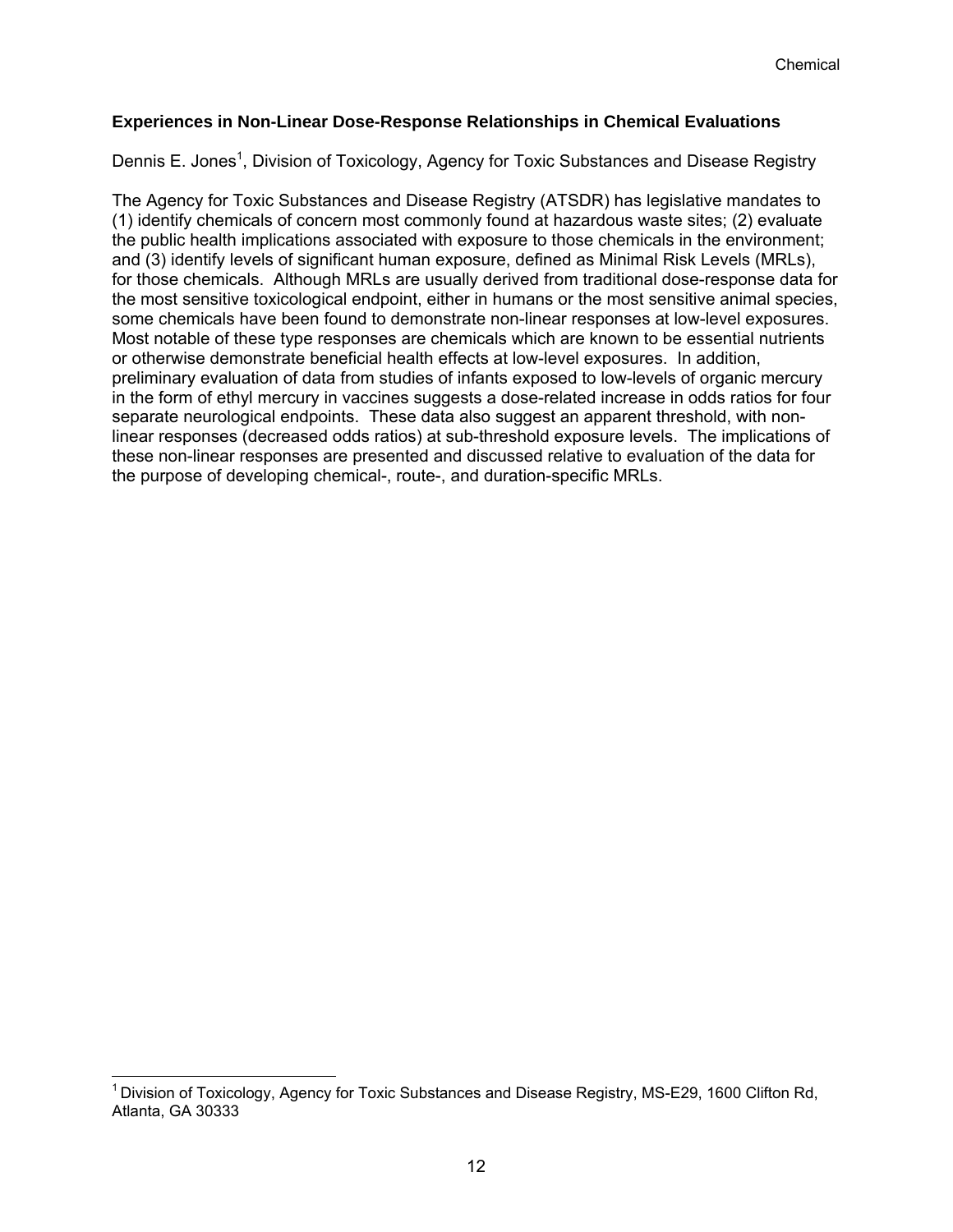#### **Risk Modeling Implications of Mechanistic Differences between Low and High Dose Effects of Arsenic**

Christopher S. Wells<sup>1</sup>, Gradient Corporation, Tracey M. Slayton<sup>2</sup>, Gradient Corporation, Barbara D. Beck,<sup>3</sup> Gradient Corporation, Thomas A. Lewandowski<sup>4</sup>, Gradient Corporation

Several lines of evidence suggest that the dose-response relationship for arsenic carcinogenesis, particularly at low doses, is likely non-linear. A number of in vitro arsenic toxicity studies show that treatment of cultured cells with low doses of arsenic (0.1 to about 10  $\mu$ M) stimulates cell proliferation or increased cellular viability, whereas higher doses of arsenic increase cytotoxicity. Very low doses of arsenic have been shown to induce cellular protective mechanisms. Treatment of human keratinocytes with micromolar concentrations of arsenic upregulates genes relating to DNA excision repair, oxidative stress, and cellular redox control. In several studies, cultured cells treated with low doses of arsenic  $(0.5 \text{ to } 10 \text{ uM})$  were more resistant to subsequent treatment with higher levels of arsenic or other toxic agents. The nonlinearity of these cellular effects related to carcinogenesis may qualitatively scale to the level of whole organisms. Treatment of rats with 75 ppm arsenic in drinking water, both alone and in chemical mixtures, antagonizes the development of tumor precursor lesions. Epidemiological data on bladder and lung cancers in human populations exposed to a wide range of doses of arsenic (10 ppb to about 960 ppb) are best fit with non-linear biologically based models, according to Bayesian model selection approaches. Together, these findings provide support for the common scientific consensus on a non-linear dose-response relationship for arsenic carcinogenesis, and should be considered in the development of risk models. It is plausible that the toxicological consequences of low doses of ingested arsenic may be misstated by using linear models that disregard existing mechanistic data. Non-linear models may more accurately predict effects at lower, more environmentally relevant, arsenic doses.

<sup>&</sup>lt;sup>1</sup> Gradient Corporation, 238 Main Street, Cambridge, MA 02446, Tel: 617-395-5525, Fax: 617-395-5001 Email: cwells@gradientcorp.com

 $2$  Gradient Corporation, 1612 Shenandoah Drive, Waunakee, WI 53597, Tel: 608-850-5557 Fax: 608-850-5667, Email: tslayton@gradientcorp.com

 $^3$  Gradient Corporation, 238 Main Street, Cambridge, MA 02446, Tel: 617-395-5518, Fax: 617-395-5001 Email: bbeck@gradientcorp.com

 $^4$  Gradient Corporation, 9725 SE 36<sup>th</sup> Street, Suite 404, Mercer Island, WA 98040, Tel: 206-275-4767 Fax: 206-275-4774, Email: tlewando@gradientcorp.com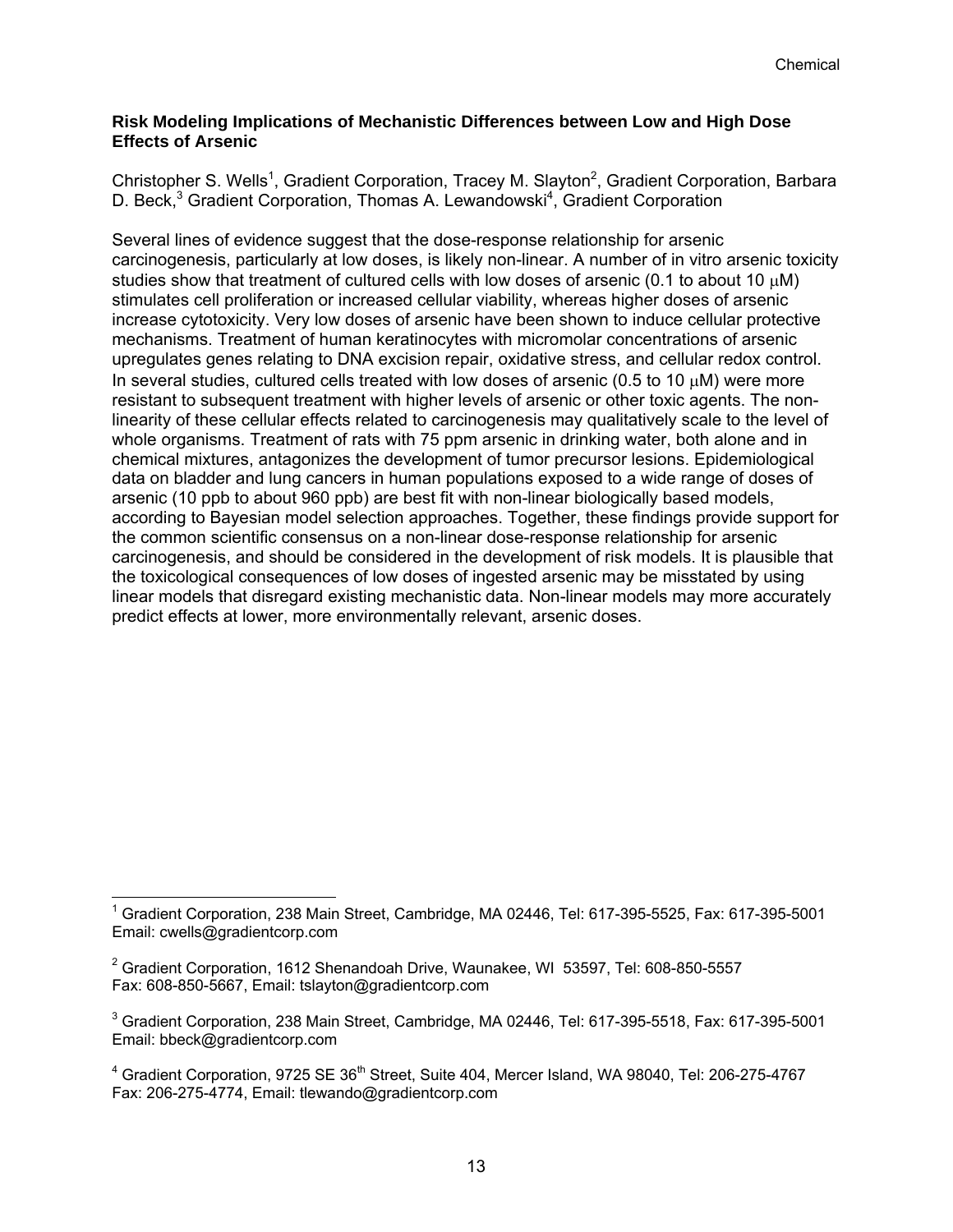#### **Hormesis, Low Dose Carcinogenicity and Low Dose Anti-Carcinogenicity Occur in the Same Animal and with the Same Chemical**

## Richard Wilson<sup>1</sup>, Harvard University

 $\overline{a}$ 

Many authors tend to consider that if a chemical substance or other carcinogenic agent shows anticarcinogenicity at low doses or hormetic effects, then that is the only effect of that substance. However, I argue that this is an overly simplistic view. There are, for example, data (Kociba et al.) where 2,3,7,8 dioxin was fed to rats and the low dose effect was a reduction in all tumors. At higher doses, liver tumors increased although other tumors continued to decline. The carcinogenic/anticarcinogenic effect is unequivocal although the low dose reduction is often considered to be a spurious artifact. In the ED01 study, 2-AAF induced liver tumors with an approximate linear behavior but bladder tumors displayed a threshold. Not so well recognized is that the data, if they are believed, show a hormetic effect for reticular cell sarcoma. In earlier papers we have shown that the CBDS data base of the National Toxicology Program shows that a number of chemicals show significant anticarcinogenic responses (20%- 30%) as carcinogenic ones (40%-50%), and these cannot be attributed to ordinary statistical sampling behavior. Many chemicals show both. The additive result of common tumors being reduced and rare tumors being increased is a net hormetic behavior. Implications for understanding of human cancer risks will be discussed.

<sup>&</sup>lt;sup>1</sup> Department of Physics, Harvard University, Oxford Street, Cambridge, MA 02138, Tel: 617-495-3387 Fax: 617-495-0416, Email: wilson@huhepl.harvard.edu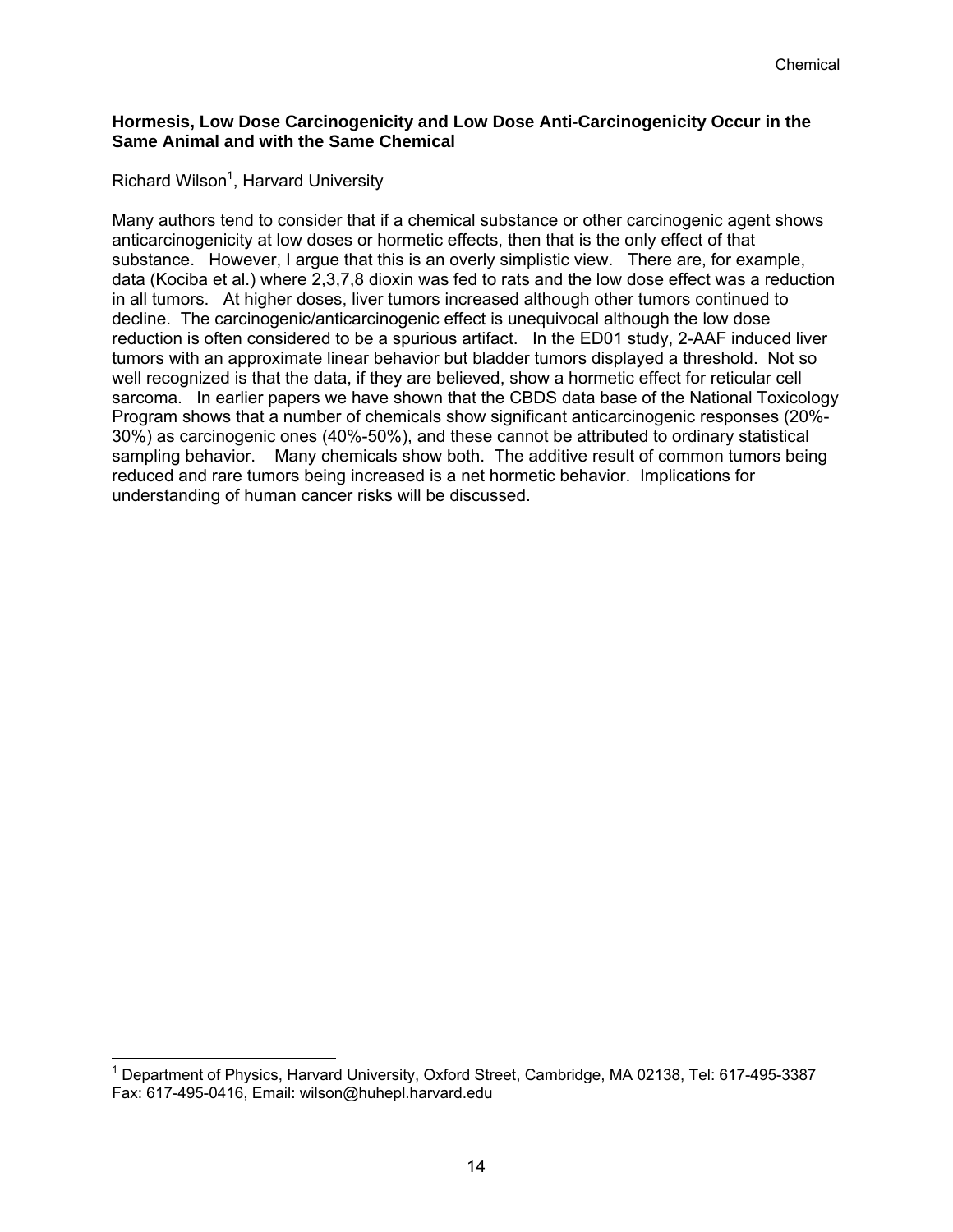#### **Data for Trichloroethylene-induced Kidney Tumors in Rodents Suggest an Epigenetic Mechanism of Action**

Amy L. Lavin<sup>1</sup>, Catherine F. Jacobson<sup>2</sup>, and John M. DeSesso<sup>3</sup>, Mitretek Systems, Inc.

Controversy exists regarding the potential of trichloroethylene (TCE) to cause kidney cancer in humans. This controversy is exemplified by the ongoing evaluation of the issue by the U.S. Environmental Protection Agency. An assessment of robust epidemiology data fails to support an association of TCE exposure at environmentally relevant levels with kidney cancer incidence. A lone exception is a study in cardboard factory workers purportedly exposed to extremely high concentrations. Chronic, high-dose TCE exposures in rats, but not mice or hamsters, have been shown to induce kidney tumors. The slightly elevated renal tumor incidences in the animal studies have always been seen in association with high incidences of chronic nephrosis and renal cytomegaly. The constant presence of nephrotoxicity in animals dosed chronically with high levels of TCE, in combination with mechanistic data showing TCE to be nongenotoxic, indicates an epigenetic mode of action. Furthermore, these data suggest that extrapolation of effects observed at high exposure levels to low-dose exposure scenarios is inappropriate. Based on this review of the data, it is concluded that a non-linear approach must be used to derive credible safe exposure levels for humans.

<sup>&</sup>lt;sup>1</sup> Mitretek Systems, Inc., 3150 Fairview Park Drive South, Falls Church, VA 22042

 $^2$  Mitretek Systems, Inc., 3150 Fairview Park Drive South, Falls Church, VA 22042, Tel: 703-610-1746 Fax: 703-610-1702, Email: cjacobso@mitretek.org

<sup>&</sup>lt;sup>3</sup> Mitretek Systems, Inc., 3150 Fairview Park Drive South, Falls Church, VA 22042, Tel: 703-610-2130 Fax: 703-610-1702, Email: jdesesso@mitretek.org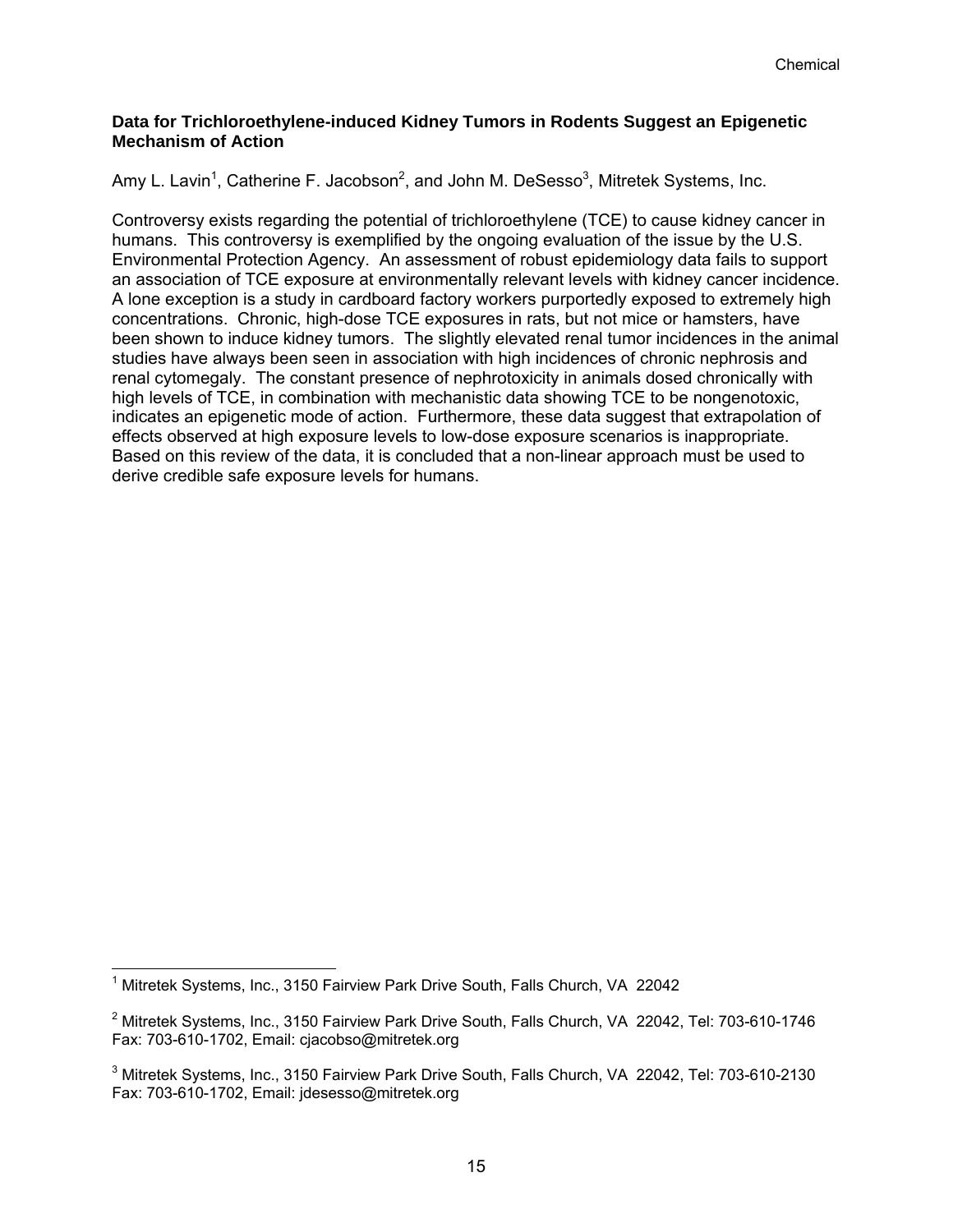## **Quantitation of the Dose Response for Formation of DNA Adducts in Rat Liver by 2- Acetylaminofluorene**

Gary M. Williams<sup>1</sup>, Michael J. latropolous<sup>2</sup>, Jian-Dong Duan<sup>3</sup> and Alan M Jeffrey<sup>4</sup>, New York Medical College

This study examined the dose response for AAF-DNA adduct formation in rat liver at two exposures below 28.2 mg/kg which did not produce preneoplastic lesions in a previous study and at 94.1 mg/kg and above, which produced promotable neoplasia in the previous study.

AAF exposure produced two major adducts: the deacetylated C8-dG-AF and  $N^2$ -dG-AAF, identified based on sensitivity to nuclease  $P_1$  digestion and chromatographic properties and several minor adducts chromatographically similar to  $N^2$ -dG-AAF. After 12 weeks of exposure to AAF, the lowest dose group (0.92 mg/kg) showed no detectable C8-dG-AF adducts (<1 in 10<sup>10</sup> normal nucleotides), but there was radioactivity associated with the area of N<sup>2</sup>-dG-AAF adducts which appeared characteristic of AAF-DNA adducts but was not quantitatively different from the controls since a similar radioactivity/spot was also present in the control animals. The total number of adducts increased with exposure and after cessation of exposure, decreased. The ratio of N<sup>2</sup>-dG-AAF to C8-dG-AF adducts increased over time and was inversely proportional to dose, ranging from 0.4 after a single exposure to AAF to >30 at 16 weeks.

Thus, under the conditions of this experiment, the low cumulative exposure of 0.92 mg/kg over 12 weeks was a no-observed-effect level for C-8-dG-AF DNA adduct formation  $(<1$  in 10<sup>10</sup>). For the  $N^2$ -dG-AAF adduct formation, we are still trying to resolve the extent to which olive oil contributes to this minor spot.

<sup>-</sup><sup>1</sup> New York Medical College, Dept Pathology, BSB 425, Valhalla, NY, 10595, Tel: 914 594 3105 Fax: 914 594 4163, Email: gary\_williams@nymc.edu

 $^2$  New York Medical College, Dept Pathology, BSB 423, Valhalla, NY, 10595, Tel: 914 594 3106 Fax: 914 594 4163, Email: mcneil3@aol.com

 $^3$  New York Medical College, Dept Pathology, BSB 425, Valhalla, NY, 10595, Tel: 914 594 3654 Fax: 914 594 4163, Email: JianDong\_Duan@nymc.edu

<sup>&</sup>lt;sup>4</sup> New York Medical College, Dept Pathology, BSB 425, Valhalla, NY, 10595, Tel: 914 594 3105 Fax: 914 594 4163, Email: amj1@columbia.edu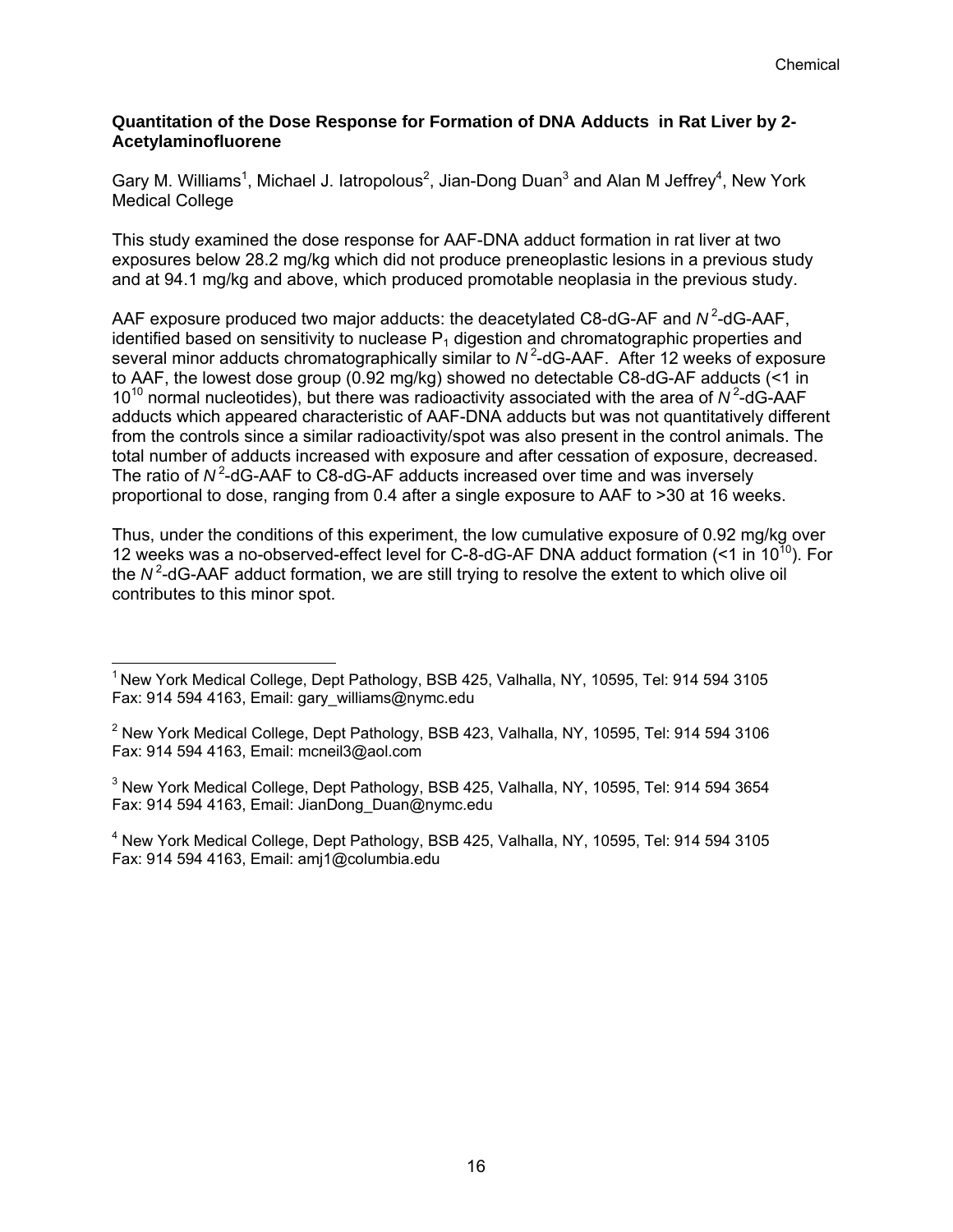| Impact of Cellular Defense Mechanisms and Bystander Effects on a                                                                |    |
|---------------------------------------------------------------------------------------------------------------------------------|----|
|                                                                                                                                 | 19 |
| Helmut Schollnberger, University of Salzburg, Salsburg, Austria/Europe                                                          |    |
| Margaret G. Menache, University of New Mexico, Albuquerque, NM                                                                  |    |
| Rod Stewart, Pacific Northwest National Laboratory (PNNL), Richland, WA                                                         |    |
| Werner Hofmann, University of Salzburg, Salsburg, Austria/Europe                                                                |    |
| Human Cells Respond to Changes in Background Radiation by Inducing                                                              |    |
| Specific Heat Shock Protein Members                                                                                             | 20 |
| Satya P. Saxena, Lovelace Respiratory Research Institute, Albuquerque, NM                                                       |    |
| Neerad C. Mishra, Lovelace Respiratory Research Institute, Albuquerque, NM                                                      |    |
| Steven P. Allen, Lovelace Respiratory Research Institute, Albuquerque, NM                                                       |    |
| Raymond A. Guilmette, Los Alamos National Laboratory, Los Alamos, NM                                                            |    |
| Low-Dose Protective Mechanisms: Implications for Risk Assessment                                                                | 21 |
| Bobby R. Scott, Lovelace Respiratory Research Institute, Albuquerque, NM                                                        |    |
| Dale M. Walker, Lovelace Respiratory Research Institute, Albuquerque, NM                                                        |    |
| Vernon Walker, Lovelace Respiratory Research Institute, Albuquerque, NM                                                         |    |
| James Aden, Lovelace Respiratory Research Institute, Albuquerque, NM                                                            |    |
| Yohannes Tesfaigzi, Lovelace Respiratory Research Institute, Albuquerque, NM                                                    |    |
| Non-Linear Dose-Response Curves in the Immune System Following                                                                  | 22 |
| Shu-Zheng Liu, Norman Bethune University of Medical Sciences, Changchun, China                                                  |    |
|                                                                                                                                 |    |
|                                                                                                                                 |    |
| The Hormetic Health Effects of Radiation Observed in the Incident of Co-60                                                      |    |
| Contaminated Apartments in Taiwan                                                                                               | 23 |
| Y.C. Luan, Nuclear Science & Technology Association, Taipei, Taiwan, ROC                                                        |    |
| M.C. Shieh, Nuclear Science & Technology Association, Taipei, Taiwan, ROC                                                       |    |
| S.T. Chen, Nuclear Science & Technology Association, Taipei, Taiwan, ROC                                                        |    |
| K.L. Soong, Nuclear Science & Technology Association, Taipei, Taiwan, ROC                                                       |    |
| W.K. Wang, Nuclear Science & Technology Association, Taipei, Taiwan, ROC                                                        |    |
| C.M. Tsai, Atomic Technology Foundation, Taipei, Taiwan, ROC                                                                    |    |
| W.L. Chen, NBC Protection Society, Taipei, Taiwan, ROC<br>T.S Chou, NBC Protection Society, Taipei, Taiwan, ROC                 |    |
| S.H. Mong, NBC Protection Society, Taipei, Taiwan, ROC                                                                          |    |
| J.T. Wu, NBC Protection Society, Taipei, Taiwan, ROC                                                                            |    |
| C.P. Sun, NBC Protection Society, Taipei, Taiwan, ROC                                                                           |    |
| Dose-Response Relationship: Chromosome Aberrations in Residents at the                                                          |    |
|                                                                                                                                 |    |
| S.M. Javad Mortazavi, Kyoto University of Education, Kyoto, Japan                                                               |    |
| Takaji Ikushima, Kyoto University of Education, Kyoto, Japan                                                                    |    |
| P. Andrew Karam, University of Rochester, Rochester, NY                                                                         |    |
| Residential Radon in U.S. Counties vs. Lung Cancer in Women who                                                                 |    |
|                                                                                                                                 | 26 |
| K.T. Bogen, Lawrence Livermore National Laboratory, Livermore, CA<br>J. Cullen, University of California Berkeley, Berkeley, CA |    |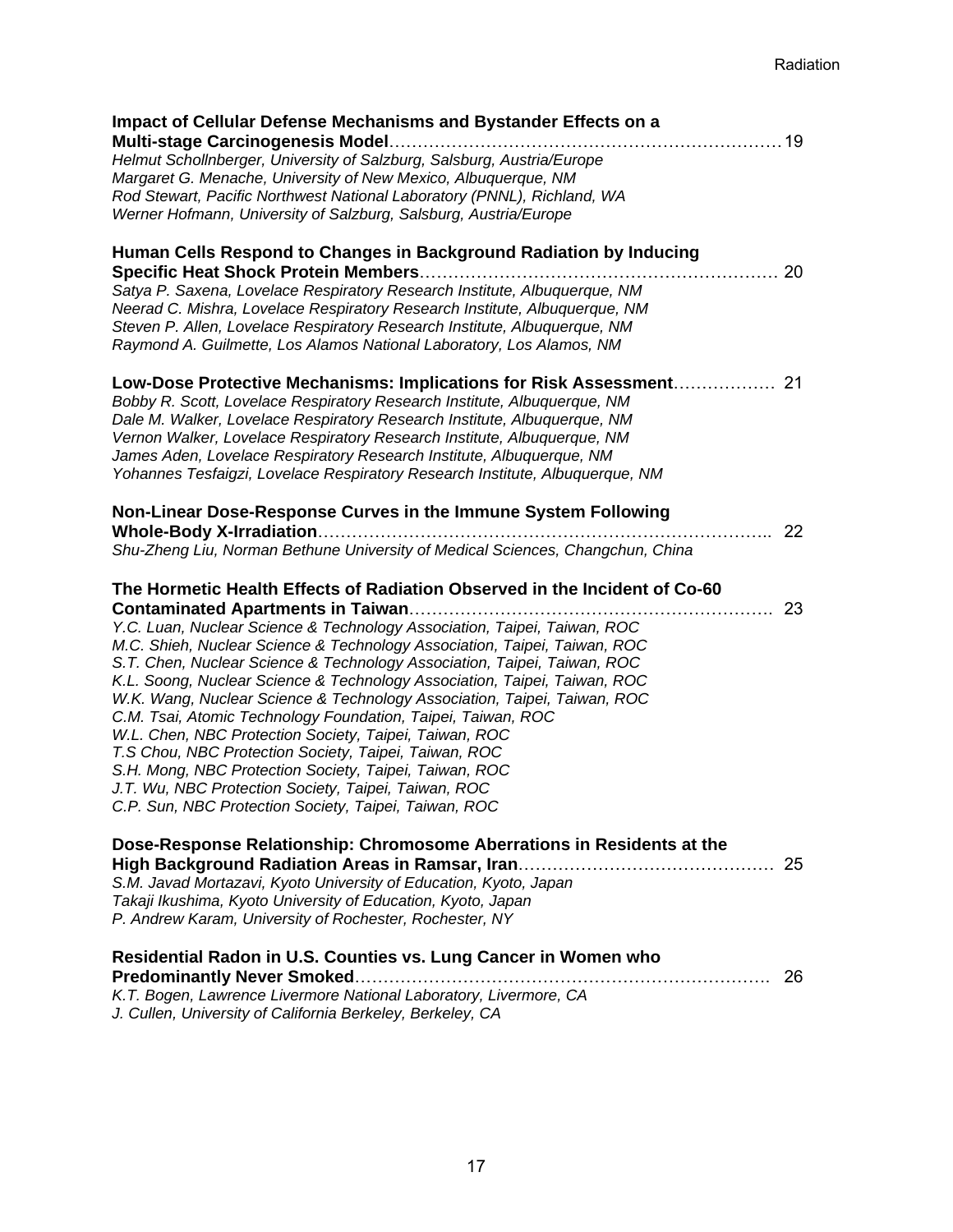| Treatment of Confounding Factors in Ecological Study Test of Linear-No |  |
|------------------------------------------------------------------------|--|
|                                                                        |  |
| Bernard L. Cohen, University of Pittsburgh, Pittsburgh, PA             |  |
|                                                                        |  |
|                                                                        |  |

*B. Holly Broadbent, Case Western Reserve University, Cleveland, OH P.S. Rao, Case Western Reserve University, Cleveland, OH*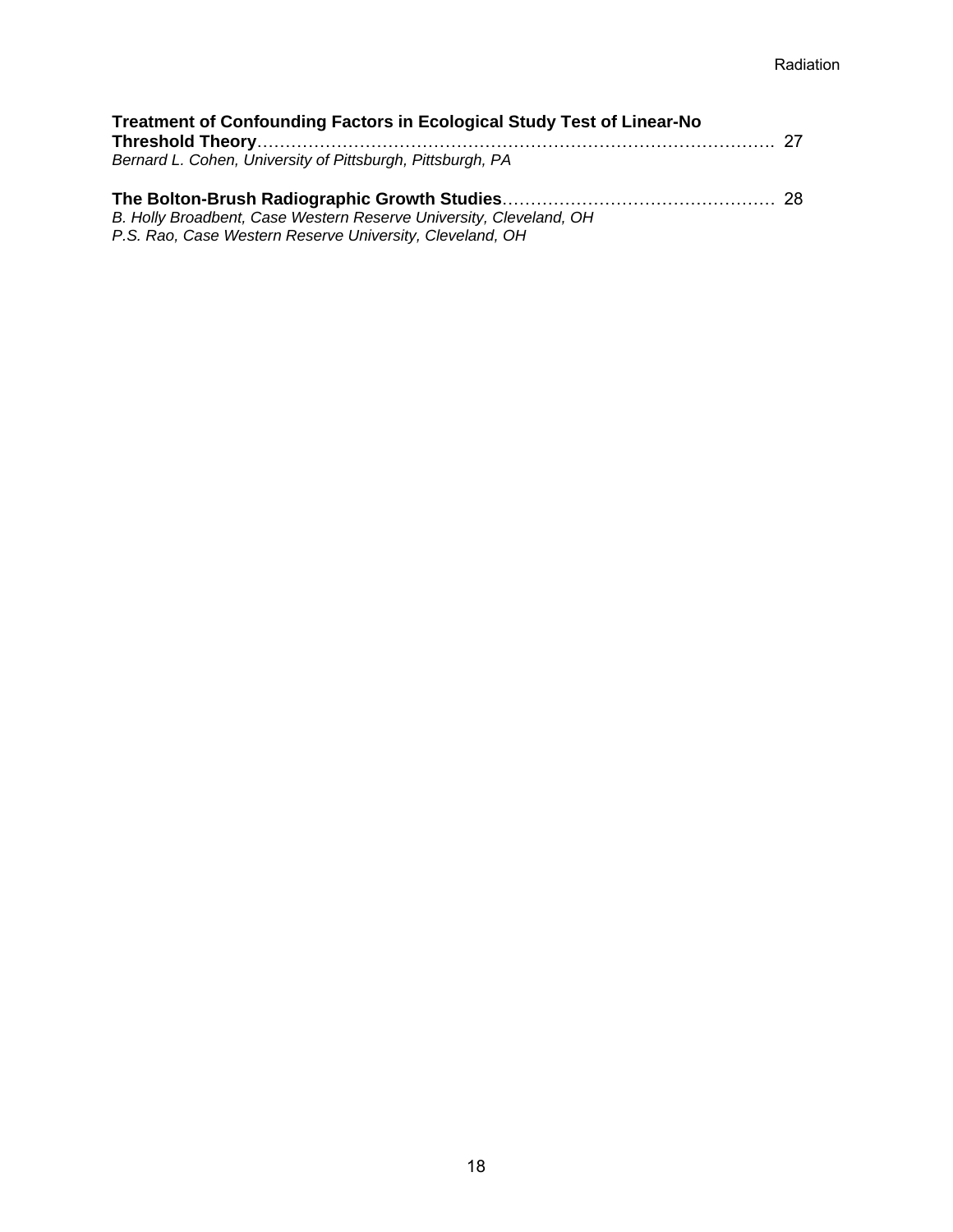#### **Impact of Cellular Defense Mechanisms and Bystander Effects on a Multi-stage Carcinogenesis Model**

Helmut Schöllnberger<sup>1</sup>, University of Salzburg, Margaret G. Ménache<sup>2</sup>, University of New Mexico, Rob Stewart<sup>3</sup>, Pacific Northwest National Laboratory, Werner Hofmann<sup>4</sup>, University of Salzburg.

The shape of dose-response curves for cancer incidence may be fundamentally altered by damage-induced adaptations in cellular defence mechanisms and by signal-mediated changes in cells that are not directly damaged by radiation (i.e., bystander effects). We have published a 3-stage clonal expansion model that is conceptually similar to the multi-stage cancer models proposed by Moolgavkar and others, except our model includes refinements to account for the hypothesized up regulation of DNA repair and radical scavenging in response to radiation damage. This cancer model successfully explains the hormesis effects suggested by some epidemiologic studies of lung cancer mortality [Schöllnberger *et al.*, Human and Ecological Risk Assessment, 7(4), 867-890, 2001].

A perennial challenge in the ongoing effort to develop mechanism-based carcinogenesis models is the lack of suitable datasets to rigorously test hypothesized mechanisms of action. In this presentation, strategies to incorporate radiologically induced cellular defence mechanisms and bystander effects into multi-stage cancer models are discussed. Then, the results of some modelling studies that examine the potential impact of these phenomena on cancer incidence rates as a function of dose and dose rate are presented. These studies are designed to test the feasibility of using data from epidemiologic studies alone to differentiate among hypothesized mechanisms of action.

<sup>&</sup>lt;sup>1</sup> University of Salzburg, Institute of Physics and Biophysics, Hellbrunnerstr. 34, A-5020 Salzburg, AUSTRIA/EUROPE, Tel.: ++43 662 8044 5709, Fax: ++43 662 8044 150 Email: helmut.schoellnberger@sbg.ac.at

 $2$  University of New Mexico, School of Medicine, Department of Pediatrics, Albuquerque, New Mexico 87131, USA, Tel.: ++1 505 272 3071, Fax: ++1 505 272 0329, Email: mmenache@salud.unm.edu

<sup>&</sup>lt;sup>3</sup> Pacific Northwest National Laboratory (PNNL), PO Box 999, MSIN K3-55, Richland, WA 99352-0999 USA, Tel: 509-375-6851, Fax: 509-375-6936, Email: trebor@pnl.gov

<sup>&</sup>lt;sup>4</sup> University of Salzburg, Institute of Physics and Biophysics, Hellbrunnerstr. 34 A-5020 Salzburg, AUSTRIA/EUROPE, Tel.: ++43 662 8044 5705, Fax: ++43 662 8044 150 Email: werner.hofmann@sbg.ac.at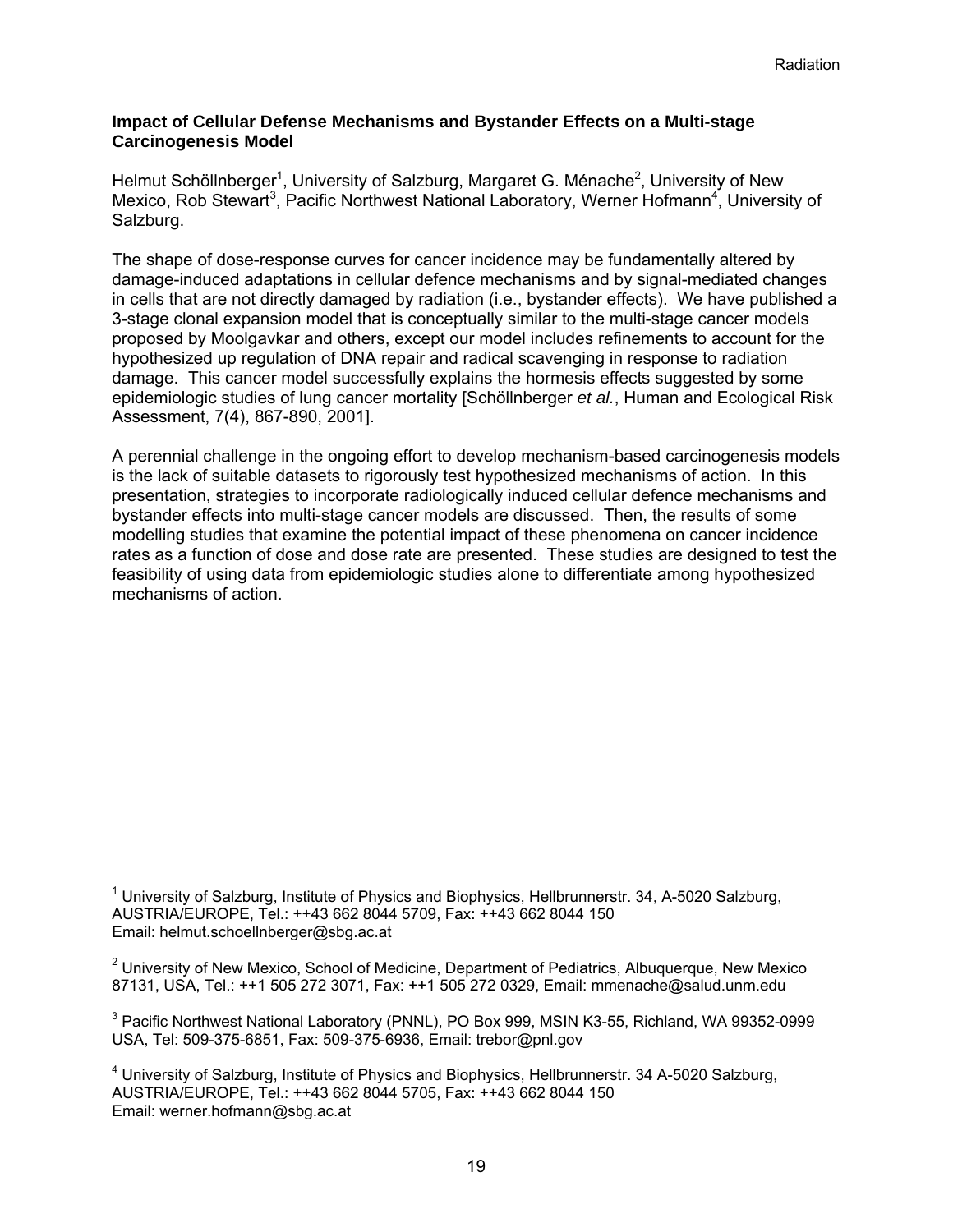#### **Human Cells Respond to Changes in Background Radiation by Inducing Specific Heat Shock Protein Members**

Satya P. Saxena<sup>1</sup>, Lovelace Respiratory Research Institute, Neerad C. Mishra<sup>2</sup>, Lovelace Respiratory Research Institute, Steven W. Allen<sup>3</sup>, Lovelace Respiratory Research Institute, Raymond A. Guilmette<sup>4</sup>, Los Alamos National Laboratory

Accumulating evidence suggests that exposure of mammalian cells to low-doses of radiation induce cellular responses that modulate the level of damage caused by subsequent radiation exposure. Induction of these responses to low-doses of radiation may have serious implications for human health. However, the cellular responses evoked in human cells by varied radiation exposures within the range of natural background radiation are not fully known. Recent studies highlighted the importance of heat shock proteins (Hsps) as an effector of the apoptotic response in cells exposed to low-doses of radiation. We investigated the expression of Hsps in responses of normal human cells exposed to radiation environments at (~2 mG/y), or below (0.4 mG/y) that of natural background. Cultures of normal human fibroblasts (FBs) and bronchial epithelial cells (BECs) were maintained in normal and reduced background radiation environments for a total of 10 passages. Immunoblot analyses of total protein from FBs and BECs revealed cell-specific alterations in Hsp expression in cells grown in reduced background radiation environment. While FBs responded to changes in background environment by inducing Hsp90 and Hsp70, these proteins were not altered in BECs. Instead, high basal levels of Hsp27 were observed in BECs grown in reduced radiation background environment. The reduction of apoptosis has been suggested as one of the mechanisms of Hsp-mediated radio-adaptive responses. We next investigated whether alterations in Hsp levels modulate apoptotic responses of FBs and BECs to subsequent ionizing radiation (IR) exposure. Apoptosis was assessed by DNA fragmentation analysis. Compared to normal radiation environment, IR (10cGy) -induced apoptosis induction was significantly inhibited in Hsp overexpressing FBs and BECs grown in reduced background radiation environment. These studies suggest that normal human cells respond to changes in background by inducing specific Hsp family members that modulate the level of damage caused by subsequent radiation exposure.

 $\overline{a}$ <sup>1</sup> Lovelace Respiratory Research Institute, 2425, Ridgecrest Dr, SE, Albuquerque, NM 87108 Tel: 505-348-9493, Fax: 505-348-4980, Email: ssaxena@lrri.org

<sup>&</sup>lt;sup>2</sup> Lovelace Respiratory Research Institute, 2425, Ridgecrest Dr, SE, Albuquerque, NM 87108 Tel: 505-348-9125, Fax: 505-348-4980, Email: nmishra@lrri.org

 $^3$  Lovelace Respiratory Research Institute, 2425, Ridgecrest Dr, SE, Albuquerque, NM 87108 Tel: 505-348-9493, Fax: 505-348-9159, Email: sallen@lii.org

<sup>4</sup> Los Alamos National Laboratory, Los Alamos, NM 87545, Tel: 505-665-5059, Fax: 505-665-2052 Email: rguilmet@lanl.gov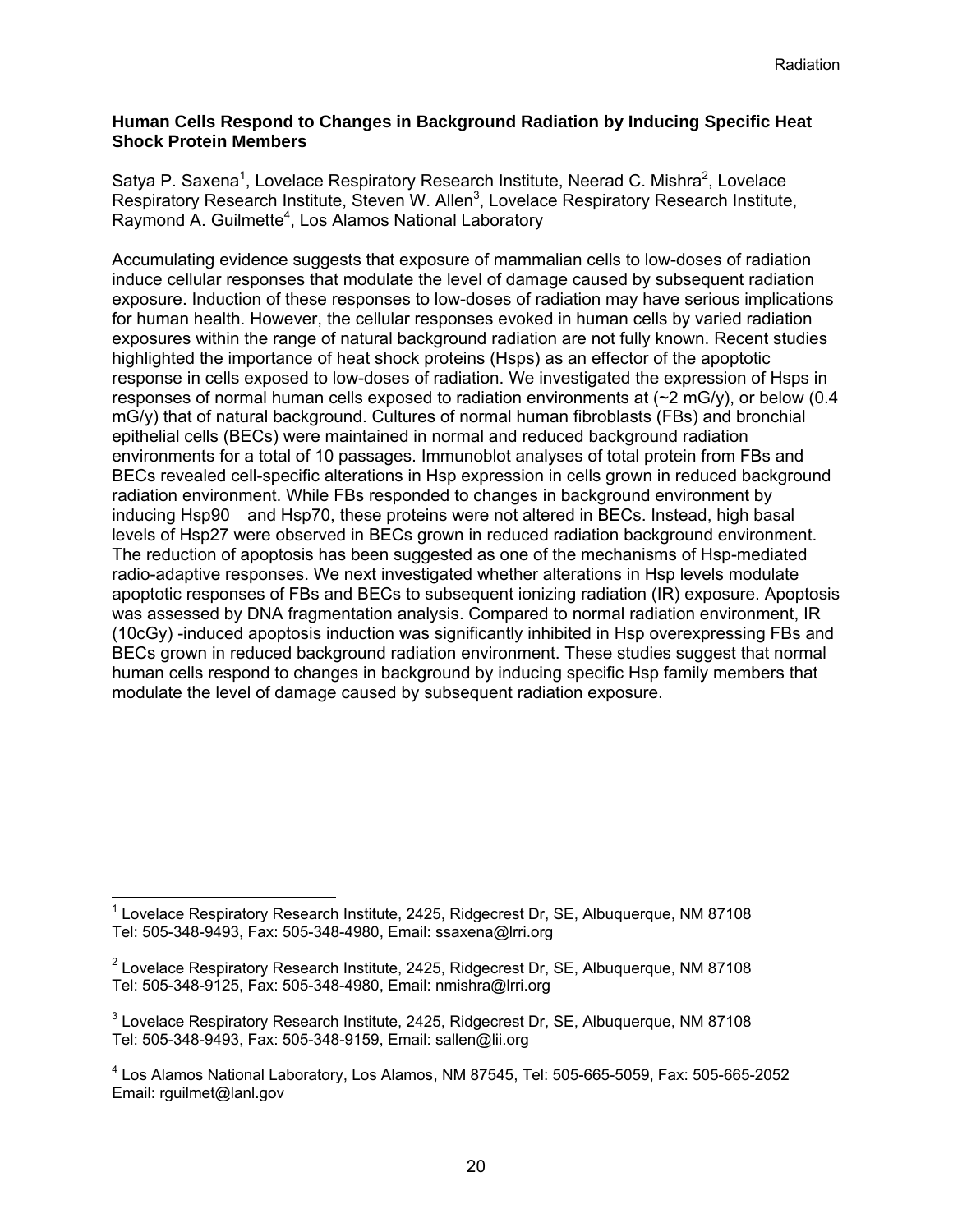# **Low-Dose Protective Mechanisms: Implications for Risk Assessment**

Bobby R. Scott<sup>1</sup>, Dale M. Walker<sup>2</sup>, Vernon E. Walker<sup>3</sup>, James Aden<sup>4</sup>, and Yohannes Tesfaigzi<sup>5</sup>, Lovelace Respiratory Research Institute, Albuquerque, NM

Our research has focused on modeling stochastic effects induced in cells by low doses of genotoxicant agents. Using genomic instability state (GIST) models and Bayesian analyses, we can predict induced mutation, cell killing, and neoplastic transformation frequencies after low doses. Our most advanced GIST model is NEOTRANS<sub>2</sub>. It includes both hypersensitive and resistant cells with mainly hypersensitive cells affected by low doses. NEOTRANS<sub>2</sub> also includes pathways for induction of genomic damage, repair (error-free), misrepair, apoptosis, and necrotic death. This model is being used to investigate the validity of the linear nothreshold (LNT) hypothesis as it relates to the induction of excess problematic nonlethal mutations and excess neoplastic transformations. Based on our modeling research, the LNT hypothesis cannot be valid if any of the following protective effects occurs at low doses: (1) no repair errors below a threshold dose rate; (2) induced additional repair mechanisms above a threshold damage level; or (3) an induced bystander effect for apoptosis that protects from problematic nonlethal spontaneous mutations and spontaneous neoplastic transformations. Using NEOTRANS<sub>2</sub>, we show that low-dose induced protection against spontaneous mutations and neoplastic transformations via the postulated bystander effect for apoptosis leads to a stochastic threshold (StoThresh) dose. For the indicated stochastic effects, relative risk below the StoThresh is < 1, in contrast to values > 1 (as would be expected based on the LNT hypothesis). We also show that the postulated protection (via a bystander apoptosis effect) from spontaneous stochastic effects after low doses is consistent with observed hprt mutation induction in T-lymphocytes of mice indirectly exposed to ethylene oxide (via inhaled ethylene) and with in vitro data for radiation-induced neoplastic transformation. Our results indicate that reliance on the LNT hypothesis for low-dose risk assessment of stochastic effects can lead to greatly overestimating the actual risk. (Research supported by the U.S. Department of Energy, Offices of Science and Environmental Management).

 1 Lovelace Respiratory Research Institute, 2425 Ridgecrest Drive SE, Albuquerque, NM 87108 Tel: 505-348-9470, Fax: 505-348-4980, Email: bscott@LRRI.org

<sup>&</sup>lt;sup>2</sup> Lovelace Respiratory Research Institute, 2425 Ridgecrest Drive SE, Albuquerque, NM 87108 Tel: 505-348-9467, Fax: 505-348-4980, Email: dwalker@LRRI.org

 $3$  Lovelace Respiratory Research Institute, 2425 Ridgecrest Drive SE, Albuquerque, NM 87108 Tel: 505-348-9502, Fax: 505-348-4980, Email: vwalker@LRRI.org

<sup>&</sup>lt;sup>4</sup> Lovelace Respiratory Research Institute, 2425 Ridgecrest Drive SE, Albuquerque, NM 87108 Tel: 505-348-9157, Fax: 505-348-4980, Email: jaden@LRRI.org

<sup>&</sup>lt;sup>5</sup> Lovelace Respiratory Research Institute, 2425 Ridgecrest Drive SE, Albuquerque, NM 87108 Tel: 505-348-9495, Fax: 505-348-4980, Email: ytesfaig@LRRI.org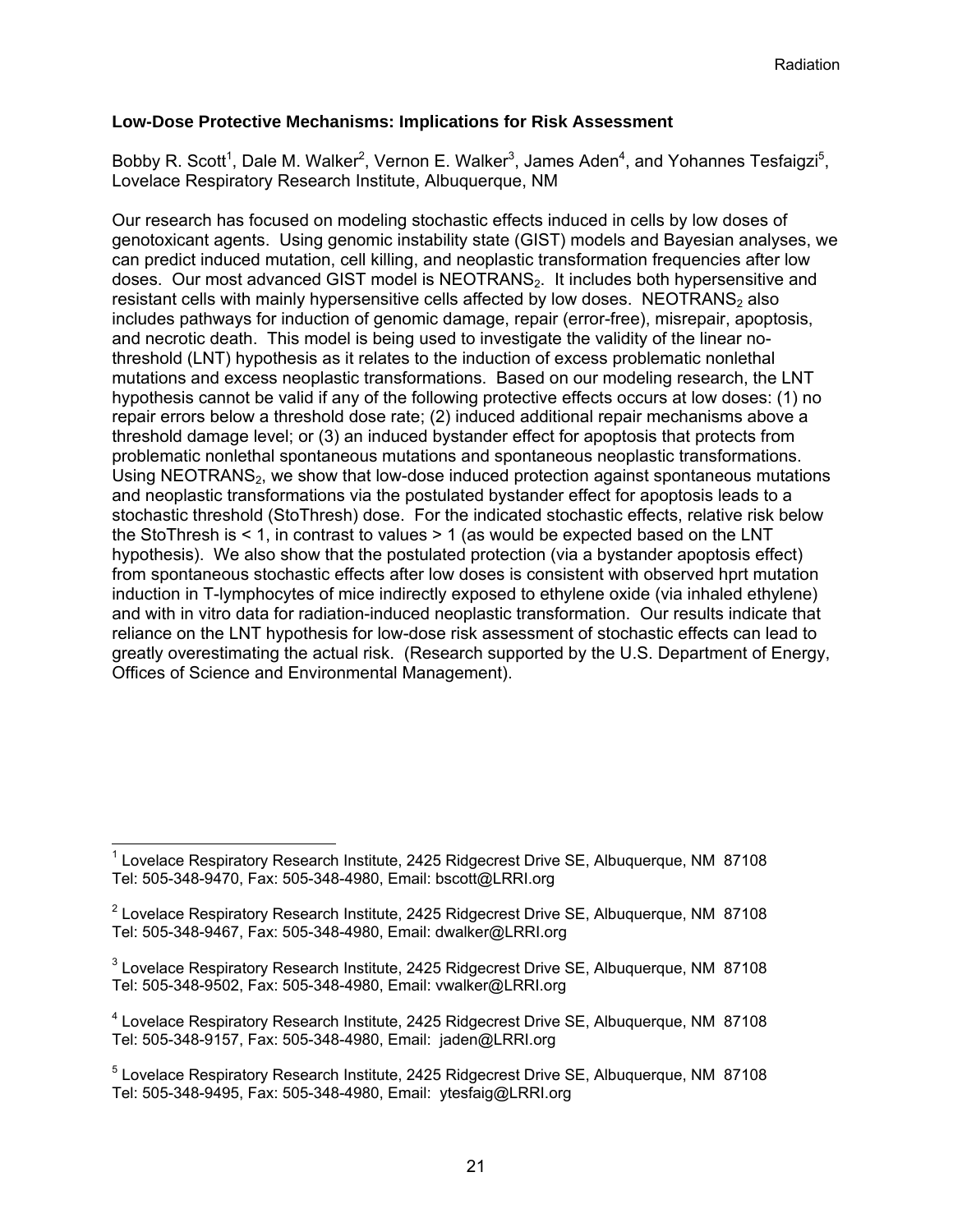## **Non-Linear Dose-Response Curves in the Immune System Following Whole-Body X-Irradiation**

# Shu-Zheng Liu<sup>1</sup>, Jilin University Norman Bethune Medical Center

Since the first observation by the author's group in 1979 of immunologic stimulation among inhabitants in an area of high natural radioactivity in China, systematic experimental studies on immunity have been made in mice and in cell lines with multi-parameters after X-irradiation with 10 dose points ranging from 0.025~6.0 Gy. A total of 51 immunologic parameters were assessed in more than 1200 mice and other biological systems. With immunoehancing parameters an inverted J-shaped curve was observed with most significant up-regulation in immune functions at doses of 0.05 and 0.075 Gy, with an average increase in amplitude by 37.4% and 53.4%, respectively, and suppression at 4 and 6 Gy with an average decrease in amplitude by 56.1% and 63.9%, respectively. With immunodepressing parameters a J-shaped curve was usually found with most significant down-regulation of specific parameters at a dose of 075 Gy which caused a depression by 32.3% in average and most significant up-regulation at 2 Gy which caused a stimulation by 239.6% in average. The T lymphocytes were most significantly activated by low dose radiation with a tendency of preferential differentiation toward the Th1 subtype. Functional tests showed enhancement of anti-cancer immunity of the animals after low dose radiation. The results may well explain the observation of the significant decrease in growth rate and metastasis of implanted malignant tumor cells in mice exposed to whole-body X-irradiation with low doses. These experimental studies may lead to the conclusion that not all radiation is harmful and the influence of immunoenhancement has to be considered in the assessment of low level radiation effects on health.

-

<sup>&</sup>lt;sup>1</sup> Radiobiolgy Research Unit, Ministry of Health, PRC on campus of Jilin University Norman Bethune Medical Center, 8 Xinmin Street 130021, Changchun, China, Tel: +86-431-564-5911, Ext. 6443, Fax: +86-431-563-3205, Email: liushzh@jlu.edu.cn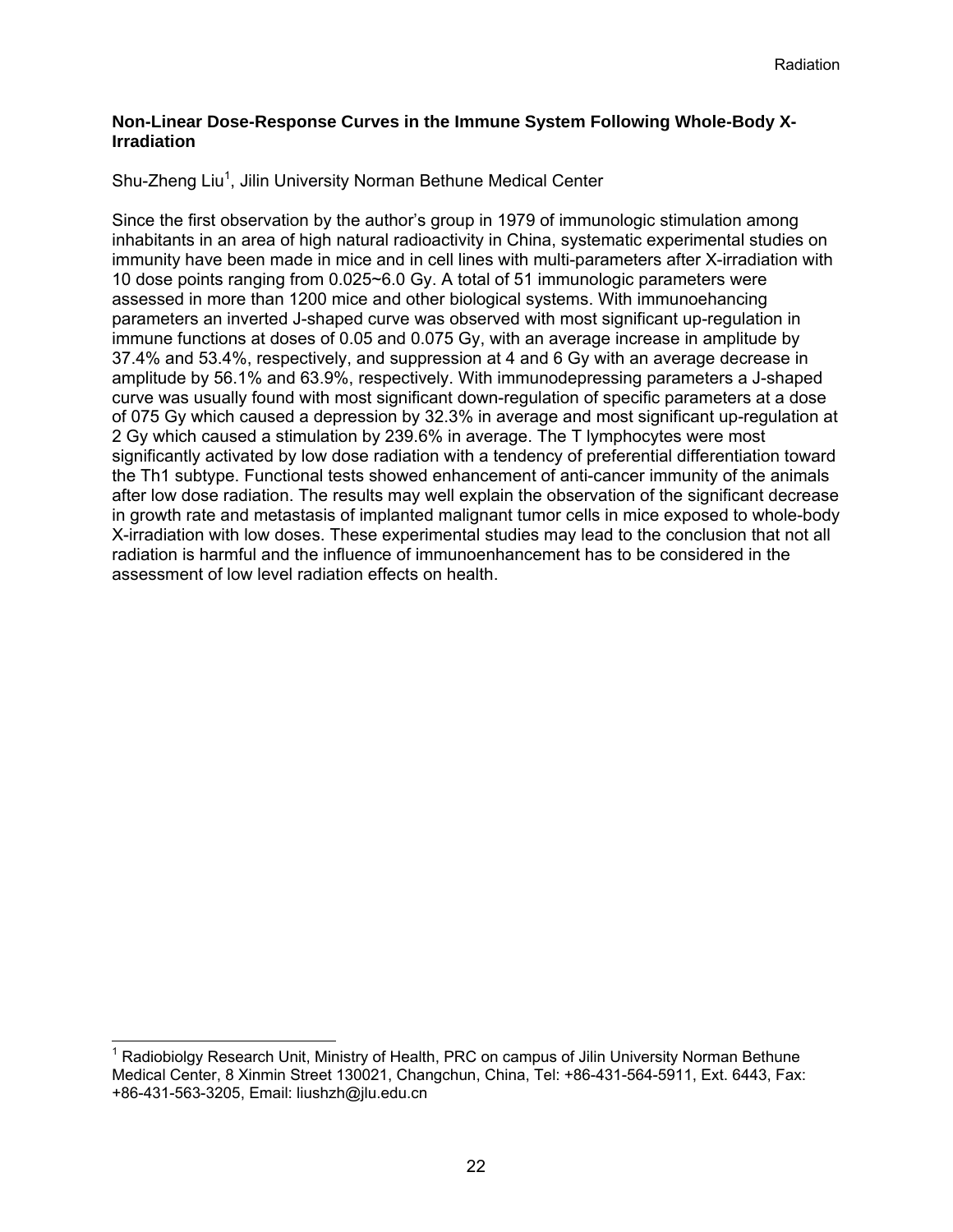#### **The Hormetic Health Effects of Radiation Observed in the Incident of Co-60 Contaminated Apartments in Taiwan**

Y.C. Luan<sup>1</sup>, M.C. Shieh<sup>2</sup>, S.T. Chen<sup>3</sup>, W.K. Wang<sup>4</sup>, K.L.Soong<sup>5</sup>, C.M. Tsai<sup>6</sup>, W.L. Chen<sup>7</sup>, T.S. Chou $^8$ , S.H. Mong $^9$ , J.T. Wu<sup>10</sup>, C. P. Sun<sup>11</sup>

There was an incredible radiological incident happened in Taiwan. About 1700 apartments were contaminated with Cobalt-60, and about 10,000 residents in the contaminated apartments had received quite amount of gamma radiation dose averaged in about 0.34 Sv, highest up 7 Sv until 2000. Based on the RERF report and ICRP publication, such amount of radiation could induce the residents to have many times of excess spontaneous leukemia and some excess solid cancer deaths, actually no excess leukemia and solid cancer deaths were observed, on the contrary, the overall spontaneous cancer deaths of the residents were sharply reduced to only 3.6 % of the general population. So that the radiation received continuously or chronically (nomenclature hereafter as chronic radiation) in the Co-60 contaminated apartments is always hormetic and could effectively immune from cancers. It is different from the health effects of radiation received instantaneously or acutely (nomenclature hereafter as acute radiation) in the nuclear explosion or accident that could cause higher cancer mortality, cause injure syndrome, and even cause death in higher doses. As chronic radiation is very much similar to the radiation received in the peaceful use of nuclear energy and medical use of radiation, chronic radiation should never be afraid by public but should be earnestly and medically employed as immunity from cancers, and it might also immune from hereditary diseases. The conventionally policies,

 $^3$  4<sup>th</sup> F, No: 245, Sec.3, Roosevelt Rd, Taipei, Taiwan, ROC, Tel:03-4898965, Fax:03-4713791

 $44^{\text{th}}$  F, No: 245, Sec.3, Roosevelt Rd, Taipei, Taiwan, ROC, Tel:02-23651717-5609, Fax:03-4713791

 $^5$  4<sup>th</sup> F, No: 245, Sec.3, Roosevelt Rd, Taipei, Taiwan, ROC, Tel:02-2361717-5900, Fax:03-3713791

 $^6$  Atomic Technology Foundation, 7<sup>th</sup> F, No:28, Pei-ping East Rd, Taipei, Taiwan , ROC, Tel:02-23212428 Fax:02-23570860, Email:cmtsai@atf.org.tw

<sup>7</sup> NBC Protection Society, F7-1, No: 289, Lin-San North Rd. Taipei, Taiwan, ROC, Tel:-2-86671906 Email:wlchen@ym.edu.tw

<sup>8</sup> NBC Protection Society, F7-1, No: 289, Lin-San North Rd. Taipei, Taiwan, ROC, Tel:03-4797914 Fax:03-4713791

<sup>9</sup> NBC Protection Society, F7-1, No: 289, Lin-San North Rd. Taipei, Taiwan, ROC, Tel:0228238205 Fax:02-28238205, Email:nbcsocmong@hotmail.com

<sup>10</sup> J.T. Wu, NBC Protection Society, F7-1, No: 289, Lin-San North Rd. Taipei, Taiwan, ROC Tel: 801-583-arup Ext.2154, Email:wuj@aruplab.com

<sup>11</sup> NBC Protection Society, F7-1, No: 289, Lin-San North Rd. Taipei, Taiwan, ROC, Tel:03-5712121-52728 Fax:03-5725960, Email:jingying@ms22.hinet.net

 1 Nuclear Science & Technology Association, 4th F, No: 245, Sec.3, Roosevelt Rd, Taipei, Taiwan, ROC Tel: 02-29645650, Fax:02-29523045, Email: Nusta66@hotmail.com

<sup>&</sup>lt;sup>2</sup> Nuclear Science & Technology Association, 4<sup>th</sup> F, No: 245, Sec.3, Roosevelt Rd, Taipei, Taiwan, ROC Tel: 02-23651717-2605, Fax:03-4713791, Email:mcshieh@iner.gov.tw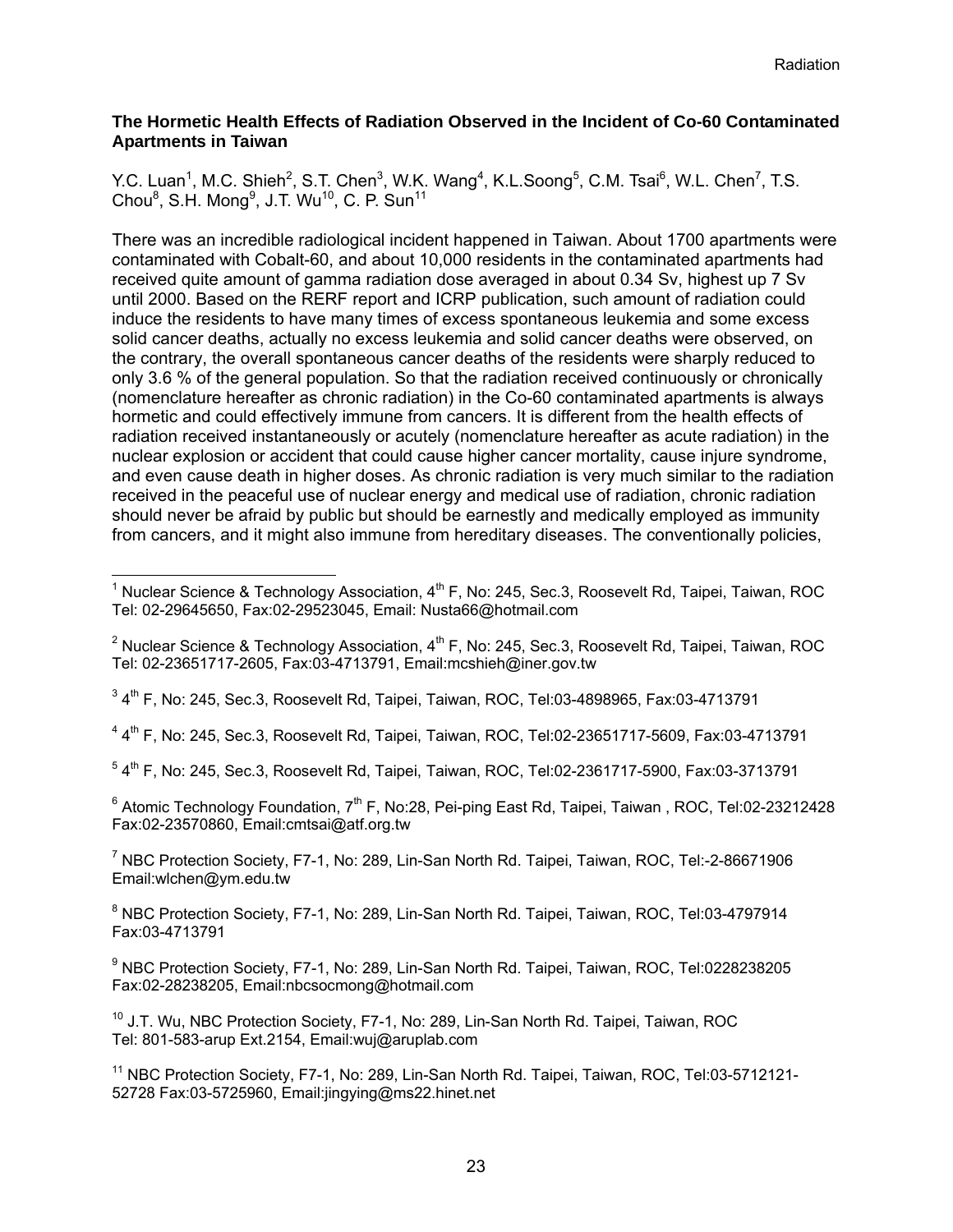standards and measures for radiation protection should be managed separately for benefiting not only the peaceful use of nuclear energy and medical use of radiation, but also for effectively used as immunity from cancers and hereditary diseases. The hormetic health effects of chronic radiation might also occur in other substances, such as toxic chemicals and microorganisms, it might conclude that any toxic substances received in low dose rate is always beneficial to humanity even in quite amount dose.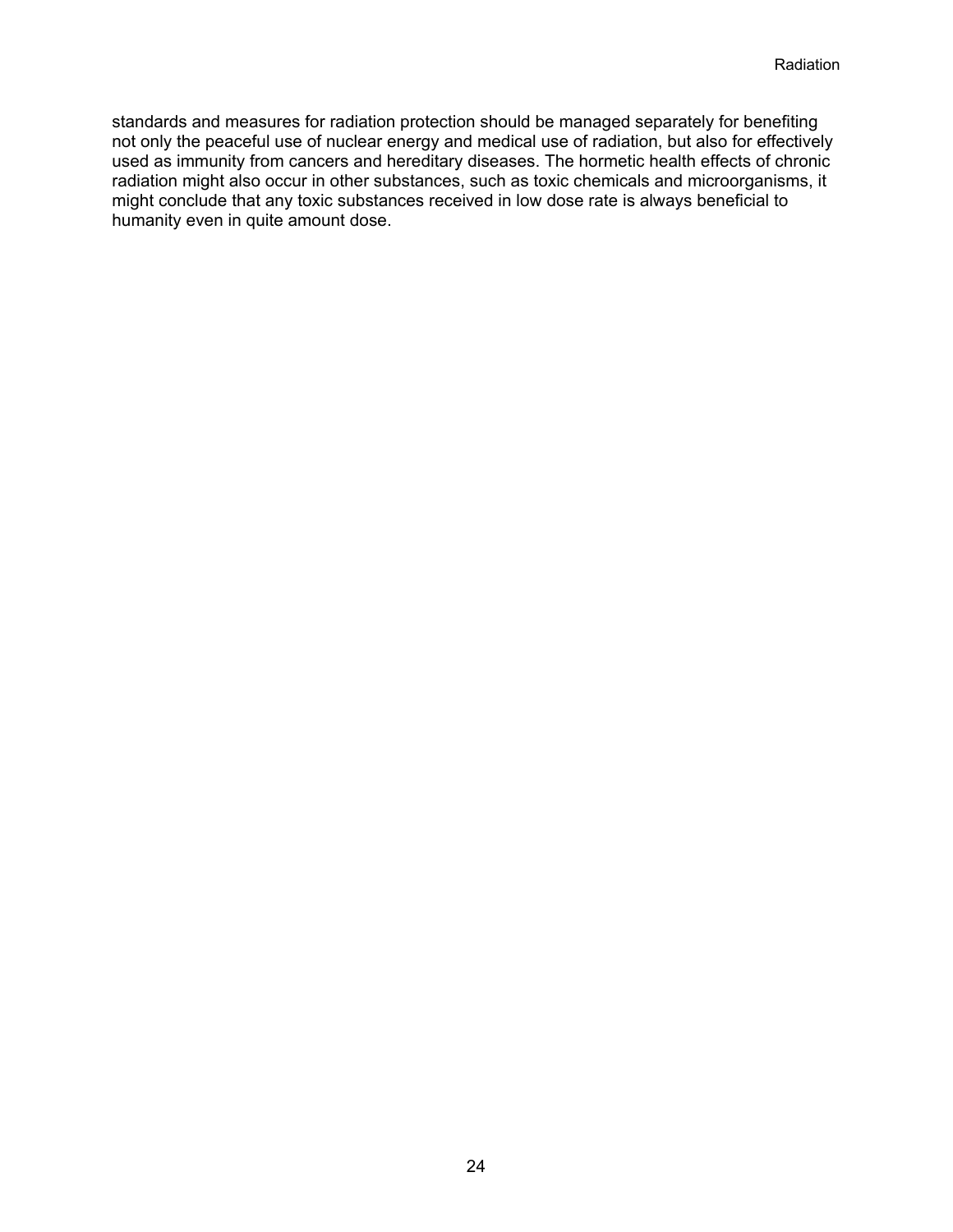## **Dose-Response Relationship: Chromosome Aberrations in Residents at the High Background Radiation Areas in Ramsar, Iran**

S. M. Javad Mortazavi<sup>1</sup>, Kyoto University of Education, Takaji Ikushima<sup>2</sup>, Kyoto University of Education, and P. Andrew Karam<sup>3</sup>, University of Rochester.

There is not yet a solid dose-response relationship for chromosome aberrations induced by chronic exposure to elevated environmental levels of radiation in human. Among potential study populations, mostly occupationally exposed individuals, residents in areas with elevated levels of natural radiation may provide the most reliable information because more accurate dosimetry is possible and, unlike accidental exposures, non-radiation factors can be omitted. A linear relationship between the cumulative dose and the frequency of chromosome aberrations have been reported in residents at the high background radiation areas in China. People in some areas of Ramsar, a city in northern Iran, receive an annual radiation absorbed dose from background radiation that is substantially higher than the 20 mSy  $yr^{-1}$  that is permitted for radiation workers, and radon levels in some regions of Ramsar are up to 3700 Bq/m<sup>3</sup> (over 100 pCi/L). For example, the residents of one dwelling in Ramsar, receive doses estimated to be at least 160 mSv  $yr^{-1}$ , that is eight times higher than the dose limit for radiation workers. The people living in these high radiation areas are of considerable interest because they and their ancestors have been exposed to abnormally high radiation levels over many generations. Using chromosomal aberrations as the main endpoint, we carried out an experiment to assess the dose-effect relationship in the residents of high background radiation areas of Ramsar. A cytogenetical study was performed on 21 healthy inhabitants of the high background radiation areas and 14 residents of a nearby control area. Our preliminary results show no positive correlation between the frequency of chromosome aberrations and the cumulative dose of the inhabitants.

-

<sup>&</sup>lt;sup>1</sup> Biology Division, Kyoto University of Education, 1 Fukakusa-Fujinomori-cho, Fushimi-ku, Kyoto 612-8522, Japan, Tel: +81-75-644-8266, Fax: +81-75-645-1734, Email: mortazar@kyokyo-u.ac.jp

<sup>&</sup>lt;sup>2</sup> Biology Division, Kyoto University of Education, 1 Fukakusa-Fujinomori-cho, Fushimi-ku, Kyoto 612-8522, Japan, Tel: +81-75-644-8266, Fax: +81-75-645-1734, Email: mortazar@kyokyo-u.ac.jp

 $3$  University of Rochester, Department of Environmental Medicine, University of Rochester, 601 Elmwood Ave Box HPH, Rochester, NY 14642, USA, E-mail: Andrew\_Karam@URMC.Rochester.edu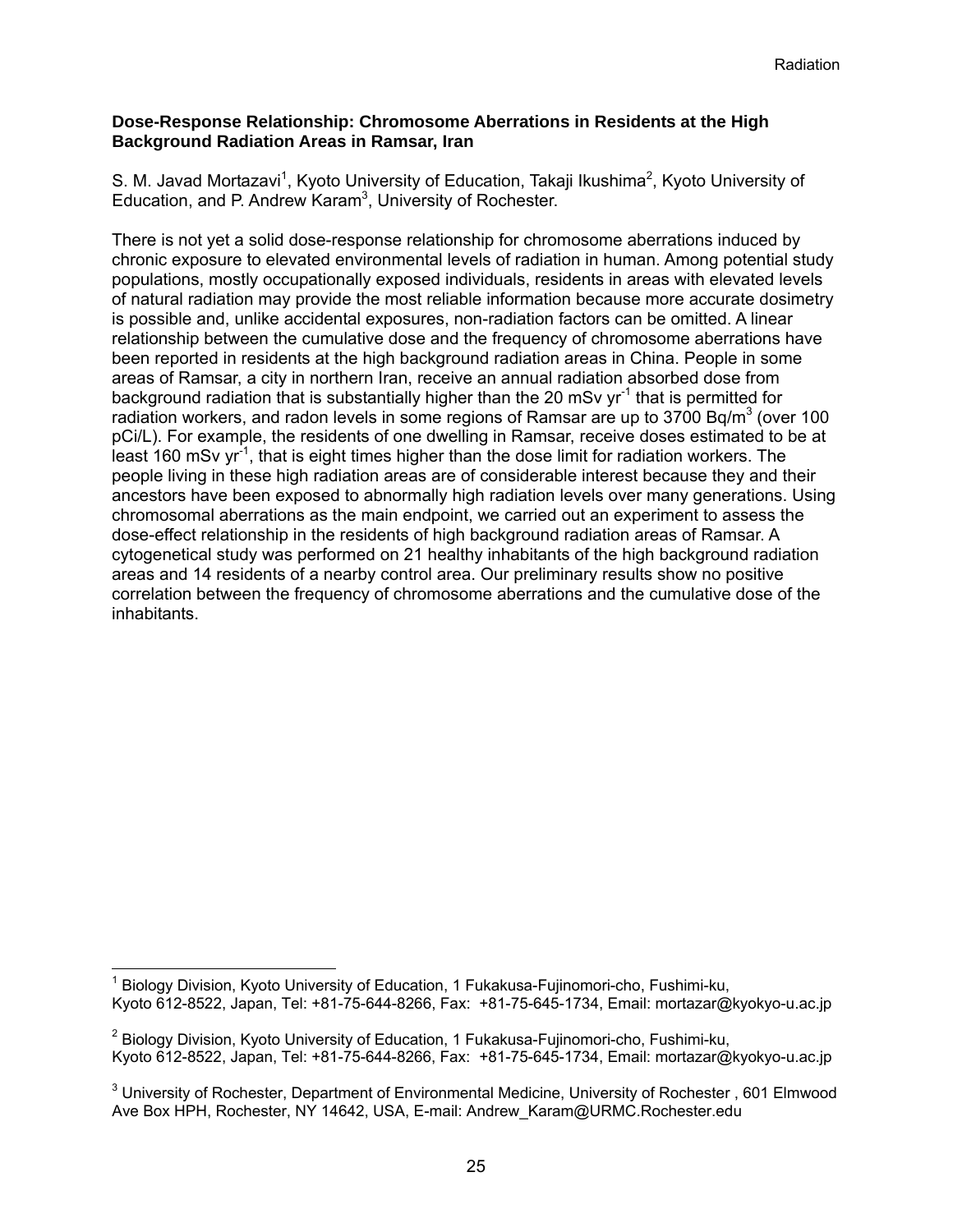#### **Residential Radon in U.S. Counties vs. Lung Cancer in Women who Predominantly Never Smoked**

K.T. Bogen<sup>1</sup>, Lawrence Livermore National Laboratory, and J. Cullen<sup>2</sup>, Univ. California, Berkeley

Previous observations that mean-residential-radon (Rn) levels for U.S. counties exhibits a negative ecologic association with age-adjusted county rates of lung-cancer mortality (LCM) may be erroneous because of either (I) confounding unaddressable by any county-level ("ecological") study design, or (II) county-level factors such as Rn/smoking or age/radon correlations or exposure misclassifications from the use of disparate data sources. To address issues II, age-specific LCM rates for white women in 2,821 U.S. counties who died in 1950–54 at age 40+  $(-11\%$  of whom ever smoked), or at age 60+  $(-5\%$  of whom ever smoked), were compared to county Rn levels newly estimated from U.S. Rn, climatic and geological-survey data. After adjusting for age and subsets of 21 county-level socioeconomic, climatic and other factors, significant negative LCM vs. Rn trends were found for both age groups, particularly among counties with ≤100 Bq m<sup>-3</sup> Rn (p ≤ 0.00087). But relative risk (RR<sub>adi</sub>) for LCM was significantly elevated (1 <  $195\%$  conf. limits on RR<sub>adi</sub>  $\leq$  1.46) in 20% of 210 comparisons made of LCM in counties with  $>150$  vs. 65–100 Bq m<sup>-3</sup> Rn—comprising the first reported ecological evidence of increased LCM risk due to radon based on U.S. county data. Analyses showing significantly increased risk all involved adjustment for for climatic and other factors likely to have influenced exposure to indoor air contaminants such as Rn and (secondary) cigarette smoke. Results from this study are most consistent with a nonlinear relation between 1950–54 LCM and U.S. residential radon among white women who predominantly never smoked.

-

<sup>&</sup>lt;sup>1</sup> Health and Ecological Assessment Division, L-396, Lawrence Livermore National Laboratory, Livermore, CA 94550, USA

<sup>&</sup>lt;sup>2</sup> Dept. Epidemiol. & Biostat., Schl. Public Health, Univ. California, Berkeley, CA 94710, USA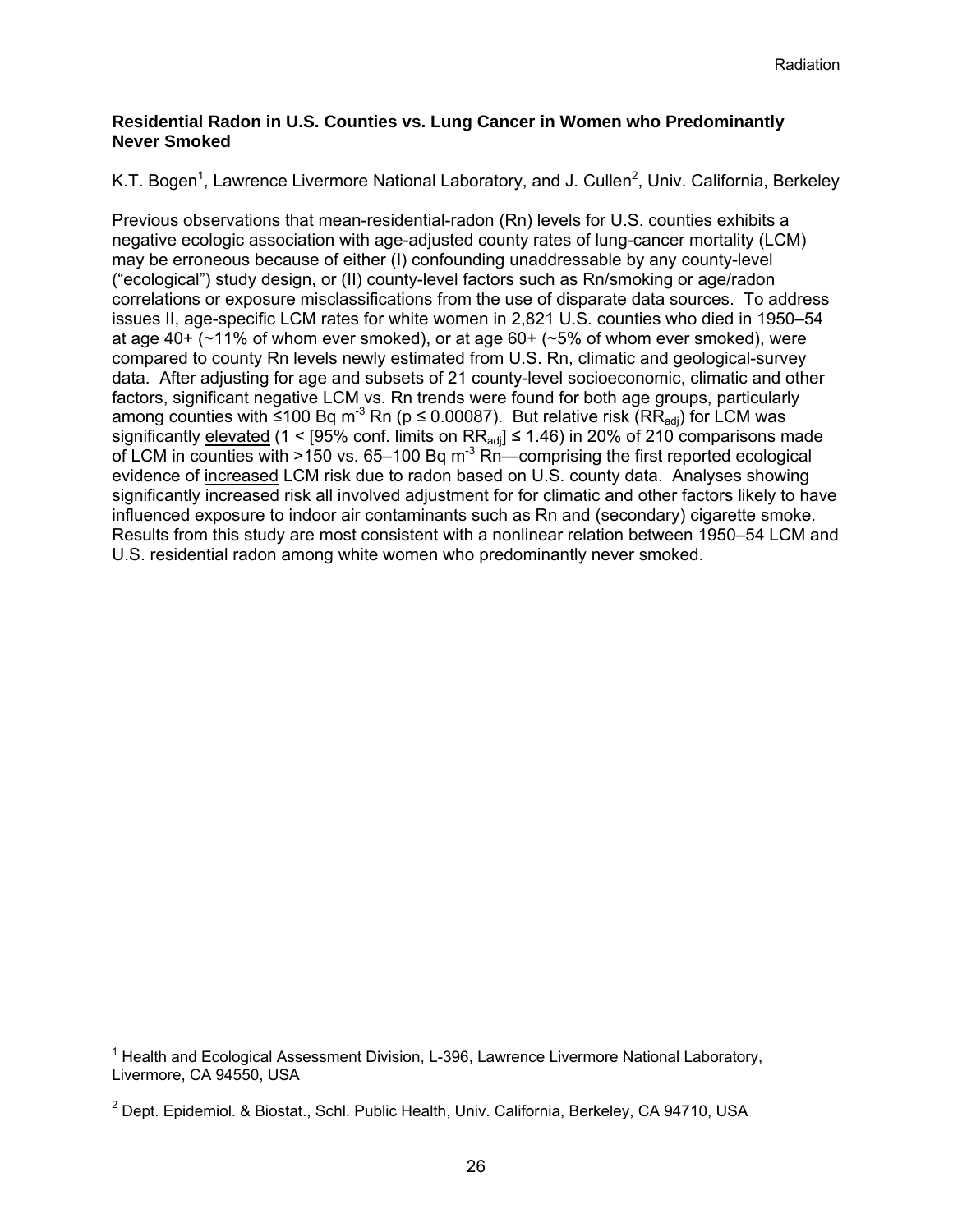## **Treatment of Confounding Factors in Ecological Study Test of Linear-No Threshold Theory**

Bernard L. Cohen<sup>1</sup>, University of Pittsburgh

 $\overline{a}$ 

Methods for treating potential confounding factors (CF) in our test of the Linear-No Threshold theory with data on lung cancer mortality vs radon exposure for 1601 U.S. counties are reviewed. The basic treatment is stratifying the data on a CF and analyzing each stratum separately; this greatly reduces the confounding effects. This has been done for over 100 potential CF of various types -- socioeconomic, environmental, geographic, etc.. A method of correlation by rank with both radon and lung cancer is introduced as a rapid screening procedure; it has been used on over 500 potential CF. The decisive issue here is "plausibility of correlation" (PoC). For smoking, a CF that appears explicitly in the relationship being tested, correlations (not by rank) and width of the distribution are relevant. Poc is a very important tool here. Systematic differences in radon exposure for smokers and non-smokers is treated and shown not to be effective. Variations in smoking intensity (cigarettes per day) correlated with radon exposures are treated using an approach proposed by BEIR-VI, and even extended to include correlations with fraction of population that smokes. Again, PoC is the vital factor. Other issues treated include urban-rural differences in both smoking (urban people smoke more) and radon exposure (lower in urban homes), systematic differences in time spent in homes with high and low radon levels, combinations of CF, and time period in which lung cancer mortality is considered. In all of these studies, nothing was encountered that could substantially modify the original conclusion that Linear-No Threshold theory fails very badly in the low dose region, grossly overestimating the cancer risk from low level radiation.

<sup>&</sup>lt;sup>1</sup> Physics Dept., University of Pittsburgh, Pittsburgh, PA 15260, Tel: 412-624-9245, Fax: 412-624-9163 Email: blc@pitt.edu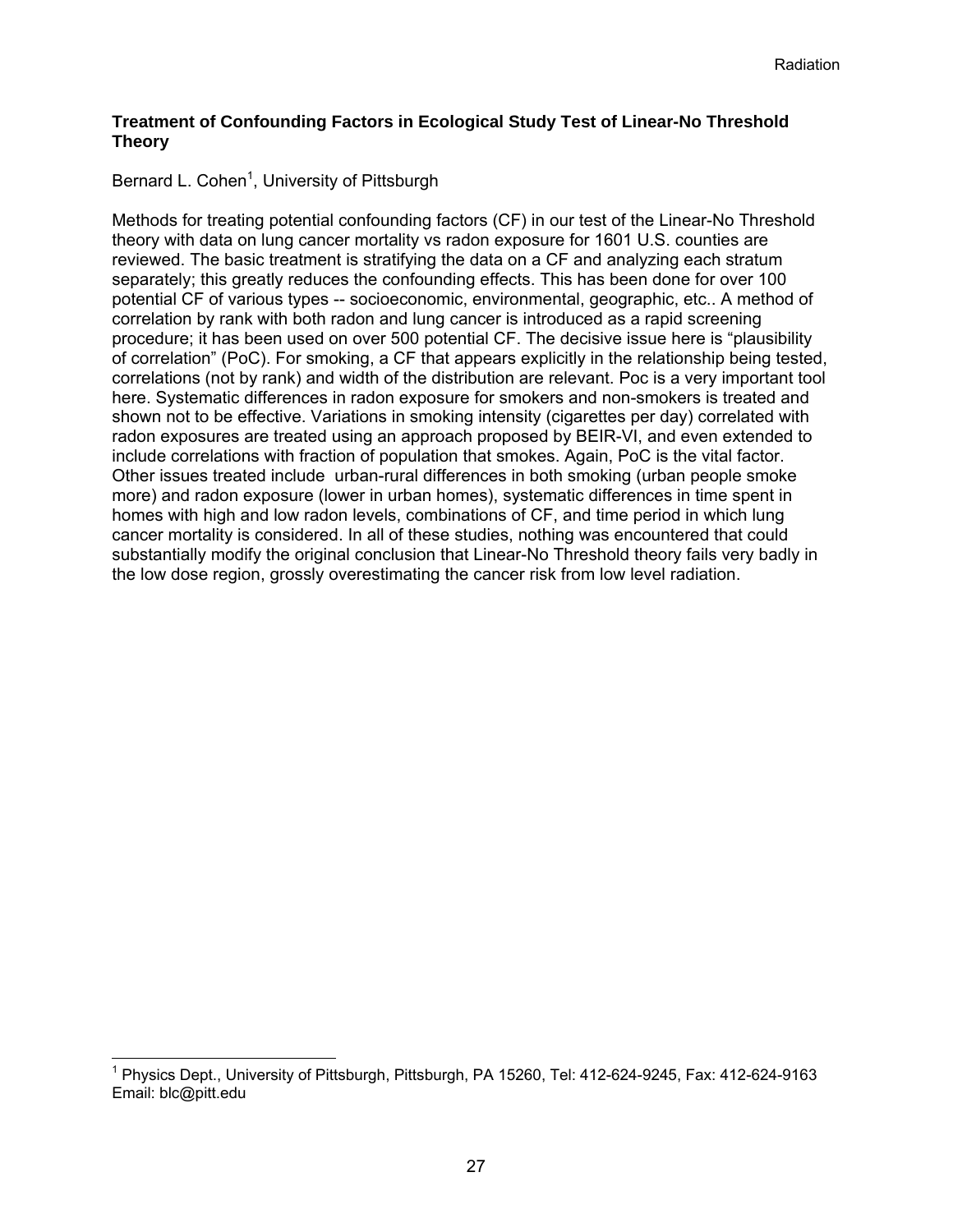# **The Bolton-Brush Radiographic Growth Studies**

-

B. Holly Broadbent<sup>1</sup>, D.D.S. and P. S. Rao<sup>2</sup>, Ph.D., Case Western Reserve University

Preliminary results of a review of the current health status of subjects in a longitudinal radiographic study of human growth and development. The study was begun in the late 1920's and was focused on "normal" children from preschool years through teenage to early adulthood.

There were a total of 4300 persons associated with the investigation, with a range from a single series of radiographs to others with up to 12 complete series. Some individuals had as many as 45 pairs of cephalometric x-rays over the span of the active records accumulation. The collection totals approximately 250,000 radiographs.

Many of the subjects have been recalled over the last 10 years, giving a general picture of inordinately good health for their ages, of middle sixties through late seventies.

The series of diagnostic radiographs included all of the developing epiphyses of the body as well as a pair of cephalometric x-rays – a total of 13 to 15 x-rays at each examination.

The original directors of the associated studies, Dr. T.W. Todd of the Brush Inquiry, and Dr. B.H. Broadbent of the Bolton Study, exercised particular care in documenting the equipment, materials and x-ray exposures for each examination providing accurate data for reconstruction of the dosages involved.

The authors believe that the significant amounts of low-level radiation received by the subjects have indeed had no detrimental effect but rather a hormetic effect on the participants.

A visual history of the Studies' activities, participants and data reconstruction are presented.

<sup>&</sup>lt;sup>1</sup> Director, Bolton-Brush Growth Study Center, Clinical Professor of Orthodontics, Case Western Reserve University, 10900 Euclid Ave., Cleveland, OH 44106

 $^2$  Department of Radiology, Case Western Reserve University, 10900 Euclid Ave, Cleveland, OH 44106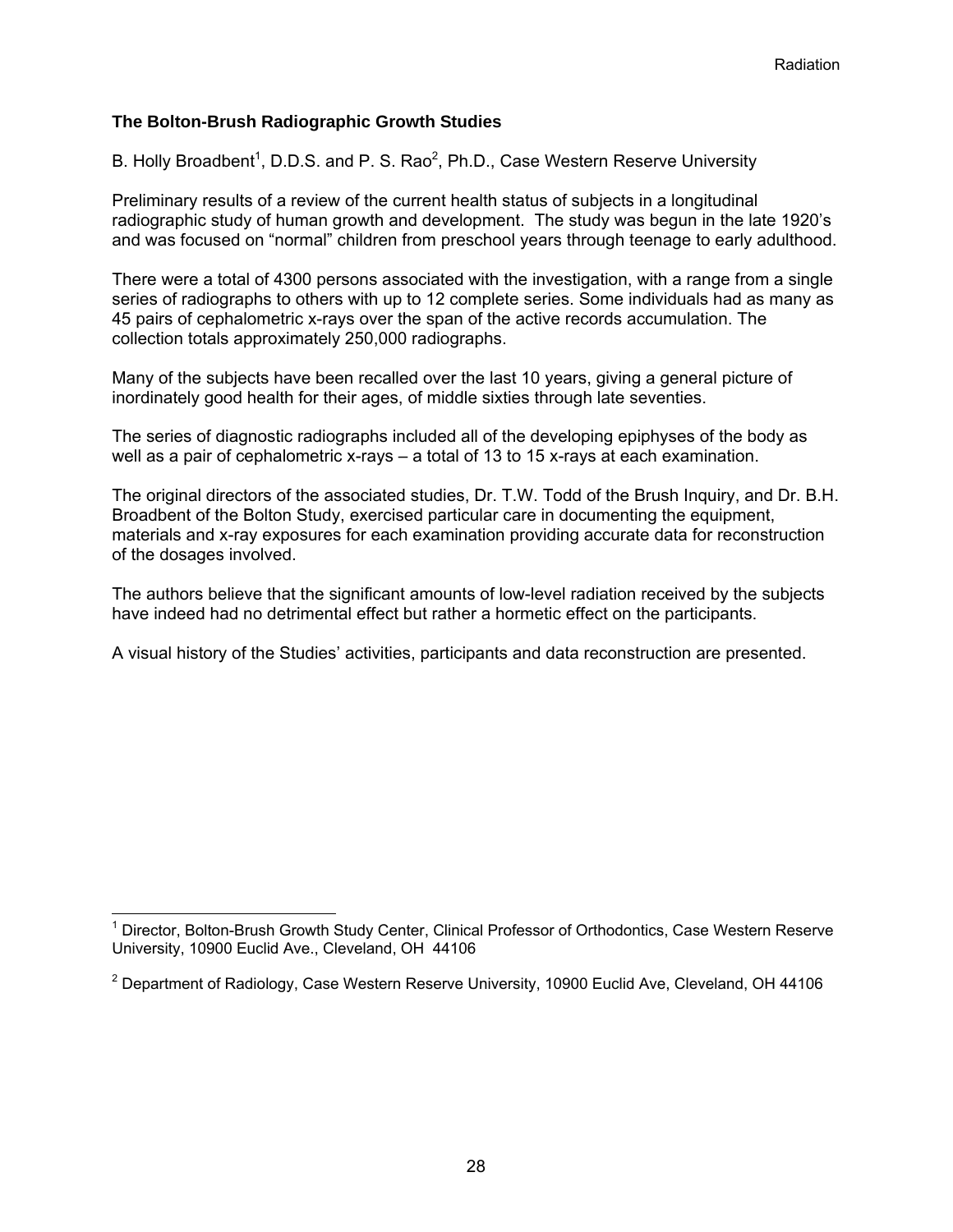| <b>Effect of Low Dose Cadmium on Stress Proteins and Survival in Human</b>              |  |
|-----------------------------------------------------------------------------------------|--|
|                                                                                         |  |
| Jaya Gaddipati, Uniformed Services University of the Health Sciences, Bethesda, MD      |  |
| Rajesh Kumar NV, Uniformed Services University of the Health Sciences, Bethesda, MD     |  |
| William Achanzar, NCI at NIEHS, Research Triangle Park, NC                              |  |
| Radha K. Maheshwari, Uniformed Services University of the Health Sciences, Bethesda, MD |  |
| Wayne Jonas, Uniformed Services University of the Health Sciences, Bethesda, MD         |  |
|                                                                                         |  |
| Non-Immunological Sensitization: a Nonlinear Host Dose-Response to                      |  |
|                                                                                         |  |
| Iris Bell, The University of Arizona College of Medicine, Tucson, AZ                    |  |
| Carol Baldwin, University of Arizona, Tuscon, AZ                                        |  |
| Gary E. Schwartz, University of Arizona, Tuscon, AZ                                     |  |
|                                                                                         |  |
| Ultra-low Doses and Biological Responses: A Review of the Literature and                |  |
| . 32<br><b>Recent Experiments.</b>                                                      |  |
| Wayne Jonas, Uniformed Services University of the Health Sciences, Bethesda, MD         |  |
|                                                                                         |  |
|                                                                                         |  |
|                                                                                         |  |
| <b>High Sensitivity 1H-NMR Studies of Homeopathic Remedies: Unexplained</b>             |  |
|                                                                                         |  |
| David Anick, Harvard University, Cambridge, MA                                          |  |
|                                                                                         |  |
|                                                                                         |  |
| Roeland van Wijk, University of Utrecht, Geldermalsen, The Netherlands                  |  |
|                                                                                         |  |
| Rebecca Bascom, Penn State Milton S. Hershey Medical Center, Hershey, PA                |  |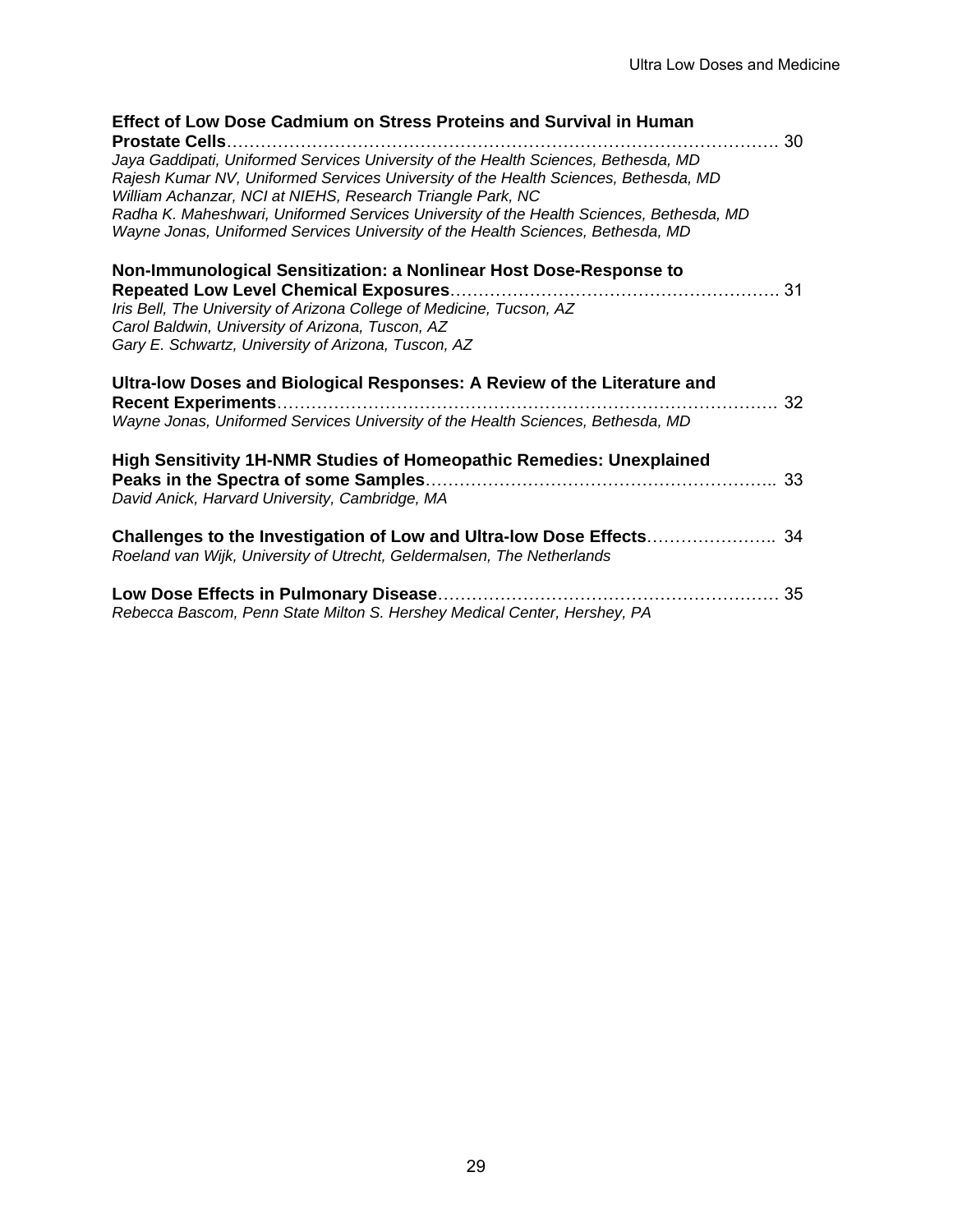## **Effect of Low Dose Cadmium on Stress Proteins and Survival in Human Prostate Cells**

Jaya P. Gaddipati<sup>1</sup>, Uniformed Services University of the Health Sciences, Rajesh Kumar NV<sup>2</sup>, Uniformed Services University of the Health Sciences, William Achanzar<sup>3</sup>, NCI at NIEHS, Radha K. Maheshwari<sup>4</sup>, Uniformed Services University of the Health Sciences, Wayne B. Jonas<sup>5</sup>, Samueli Institute

Cadmium is an environmental pollutant linked to prostate and lung cancers and is classified as a human carcinogen. Exposure to low doses of toxins such as cadmium can generate adaptive response, a phenomenon known as hormesis. Recent experiments with low dose exposures with cadmium suggest that cellular responses to these low levels may induce tolerance to cadmium and prove protective to higher toxic exposures. Cadmium has been shown to induce the expression of stress proteins, metallothionein (MT) and heat shock protein (HSP-70). This study evaluates the effect of low and ultra low doses of cadmium in normal human prostate cells (RWPE-1). These normal human prostate cells were treated with low and ultra low doses of cadmium for 20 weeks. No significant changes were detected in cell morphology, cell viability, cytotoxicity in these cells. However, a slight increase in metallothionein protein level was observed with low level cadmium treatments compared to normal cells. Gene expression patterns for MT and HSP-70 and the potential protective role of low dose treatments in these cells will be discussed.

 1 Department of Pathology, Uniformed Services University of the Health Sciences, 4301 Jones Bridge Road, Bethesda, MD 20841, Tel: 301-295-3461, Fax: 301-295-1640, Email: jgaddipati@usuhs.mil

 $2$  Department of Pathology, Uniformed Services University of the Health Sciences 4301 Jones Bridge Road, Bethesda, MD 20841, Tel: 301-295-3461, Fax: 301-295-1640 Email: rkumar@usuhs.mil

 $3$  Inorganic Carcinogenesis Section, NCI at NIEHS, MD F0-09, 111 Alexander Dr., Research Triangle Park, NC 27709, Tel: 919-541-3768, Fax: 919-541-3970, Email: achanzar@niehs.nih.gov

<sup>&</sup>lt;sup>4</sup> Department of Pathology, Uniformed Services University of the Health Sciences, 4301 Jones Bridge Road, Bethesda, MD 20841, Tel: 301-295-3497, Fax: 301-295-1640, Email: rmaheshwari@usuhs.mil

<sup>&</sup>lt;sup>5</sup> Department of Family medicine, Uniformed Services University of the Health Sciences, 4301 Jones Bridge Road, Bethesda, MD 20841, Tel: 301-295-3461, Fax: 301-295-1640, Email: wbjonas@aol.com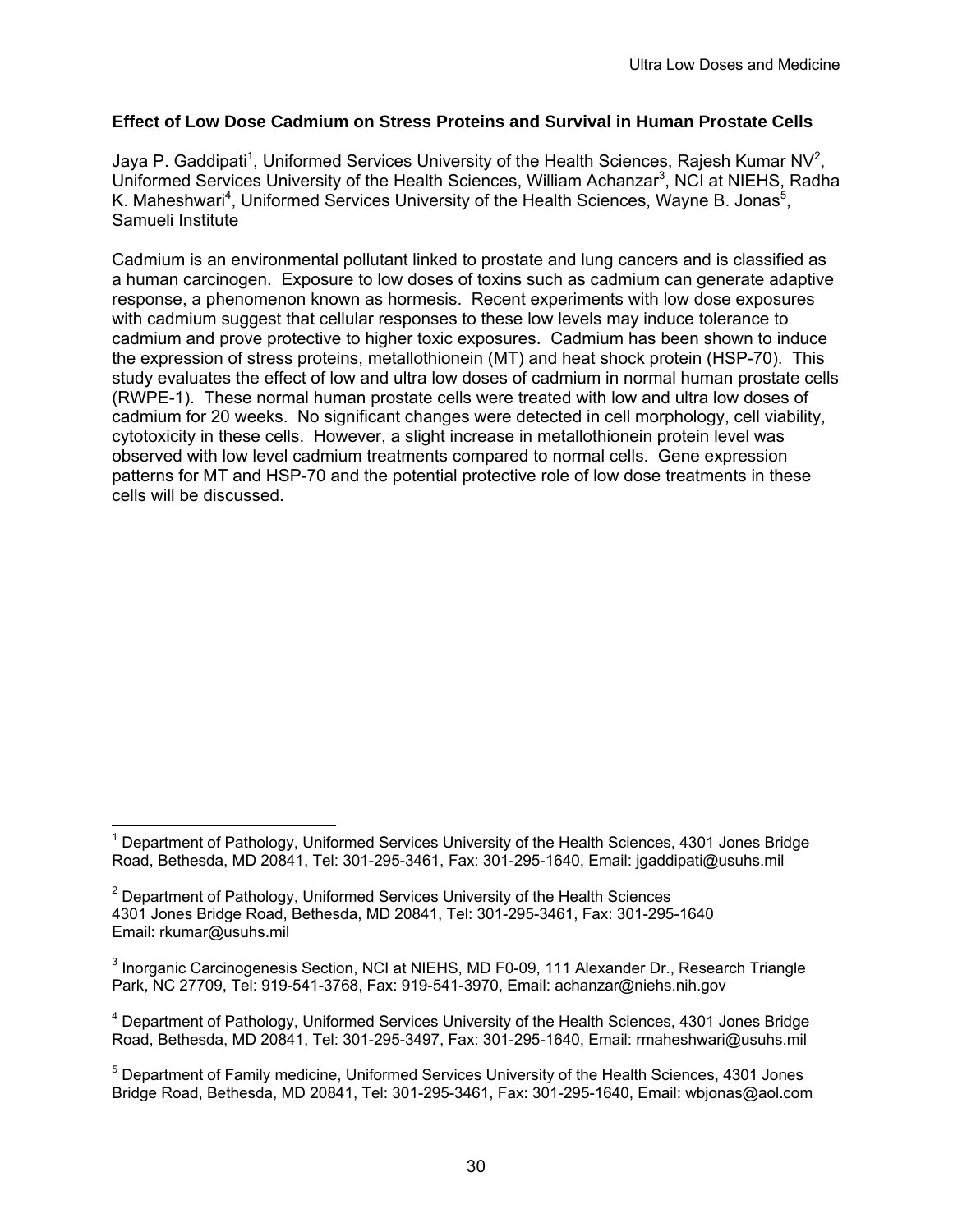# **Non-Immunological Sensitization: A Nonlinear Host Dose-Response to Repeated Low Level Chemical Exposures**

Iris R. Bell<sup>1</sup>, University of Arizona, Carol M. Baldwin<sup>2</sup>, University of Arizona, Gary E. Schwartz<sup>3</sup>, University of Arizona

An extensive body of pharmacological and biobehavioral research has demonstrated that subsets of animals and people exhibit a progressive amplification of response size over the course of repeated, intermittent exposures to the same dose of a given chemical or environmental stressor (Antelman 1994; Bell et al. 1992; Bell et al. 1999, 2001). Agents that can initiate sensitization include a wide range of structurally unrelated substances, e.g., volatile organic compounds such as formaldehyde or toluene, pesticides such as lindane, and stimulant drugs such as cocaine or amphetamine. Substances or stressors not involved in the initiation phase can then cross-sensitize and subsequently elicit amplified responses. Individual difference traits and factors that favor enhanced sensitizability include female gender, certain genetic strains (e.g., alcohol-preferring), sucrose preference, lateral asymmetry, as well as prenatal maternal stress or environmental impoverishment in early development. Brain mesolimbic dopaminergic pathways may mediate elements of the sensitization process. At physiological limits of a system, the direction of the sensitization can reverse with continued, repeated re-exposures, i.e., oscillation (Antelman and Caggiula 1996). Sensitization is a proposed model for a range of clinical disorders, such as craving in substance abuse, posttraumatic stress disorder, recurrent affective disorders, multiple chemical sensitivity syndrome, fibromyalgia, "Gulf War Syndrome," and temporal lobe epilepsy. Our laboratory has shown sensitization of electroencephalographic and cardiovascular physiological parameters over multiple sessions in human subjects who report distressing symptoms from low levels of common environmental chemicals (representing approximately 15-30% of the general population), in comparison with controls who deny such illness from low-level exposures. This presentation will provide a summary of past sensitization research and recent studies on human chemical sensitization. The concept of individual differences in host susceptibility, with nonlinear responses to environmental factors, has significant implications for evaluation of hormesis-like dose-response patterns in living systems, notably in persons with various clinical conditions.

<sup>&</sup>lt;u>Les Commerce Commerce Commerce</u><br><sup>1</sup> University of Arizona, Program in Integrative Medicine, 1501 N. Campbell Avenue PO Box 245153, Tucson, AZ 85724-5153, Tel: 520-626-3512, Fax: 520-626-3518, Email: ibell@u.arizona.edu

<sup>&</sup>lt;sup>2</sup> University of Arizona, Arizona Respiratory Center, 1501 N. Campbell Avenue, Tucson, AZ 85724 Tel: 520-626-2047, Fax: 520-626-6970, Email: carolb@resp-sci.arizona.edu

 $^3$  University of Arizona, Department of Psychology, Tucson, AZ 85721, Tel: 520-621-3248 Fax: 520-621-3749, Email: gschwart@u.arizona.edu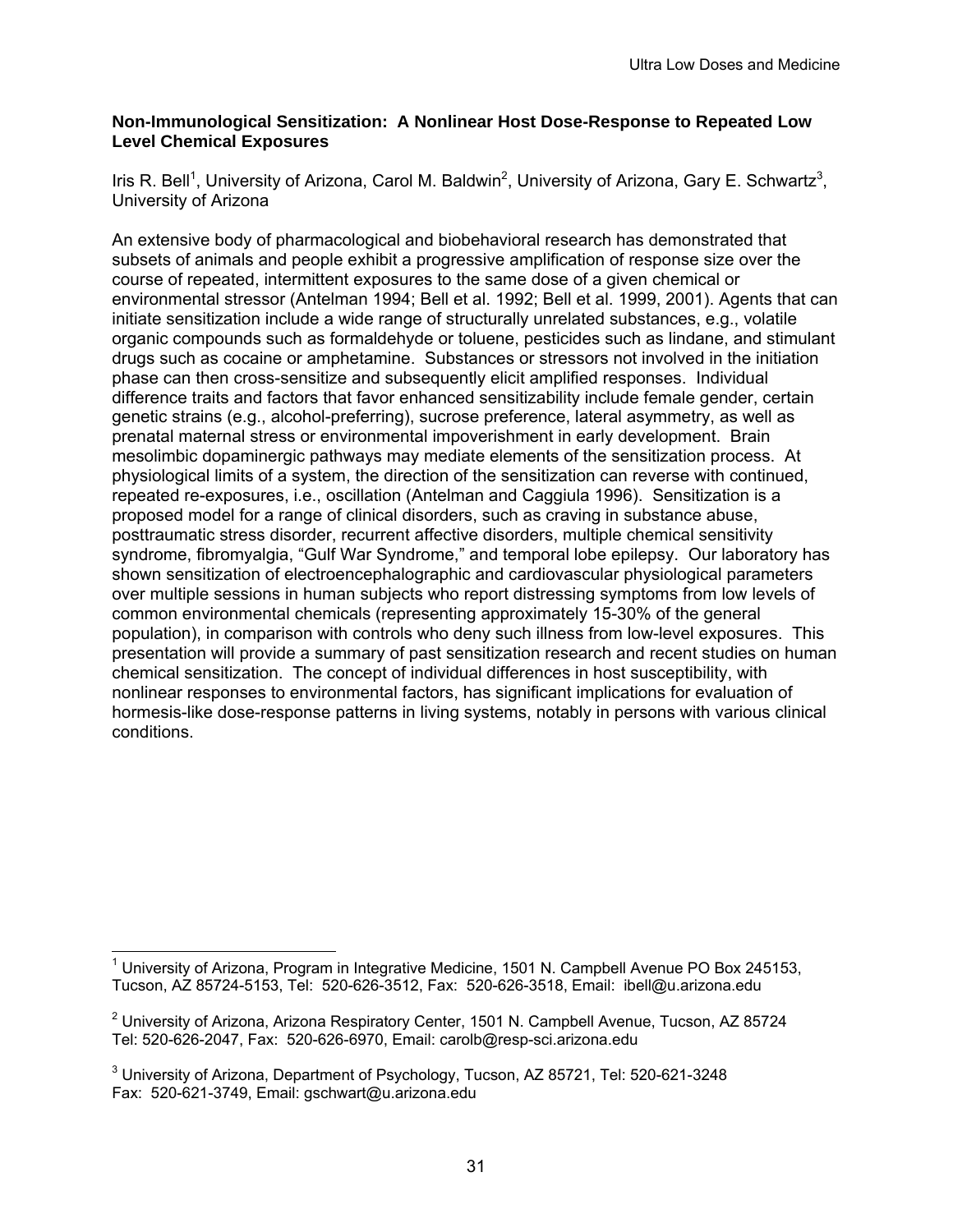# **Ultra-low Doses and Biological Responses: A Review and Recent Experiments**

Wayne Jonas<sup>1</sup>, Samueli Institute for Informational Biology and Uniformed Services University of the Health Sciences, John Ives<sup>2</sup>, Walter Reed Army Institute of Research

Low-dose stimulation of recovery and repair processes are common biological phenomena leading to tolerance and growth stimulation induced by up-regulation of stress proteins, DNA repair enzymes and other cellular resistance pathways. There are a least two areas that have not been explored about these processes. One is whether these adaptive responses occur at doses lower than 2-10 logs below the No Adverse Effect Level (NOAEL) and the second is whether hormetic effects have utility in disease prevention or treatment. The alternative medical practice called homeopathy claims that both of these effects occur, but scientific evidence to support those claims is lacking. We agree there is no current scientific foundation for homeopathy, but believe that exploring the effects and utility of ultra-low doses using laboratory models is valuable. This presentation will present a critical review of current laboratory research on low and ultra-low dose toxicology research. We will also present recent experiments examining the stimulatory and protective effects of low and ultra-low dose neurotoxins, including glutamate, in cell and animal models. In cellular models of glutamate toxicity, we have found that both glutamate and cyclohexamide will protect against toxicity from exposure to toxic doses of glutamate. In addition, ultra-low doses of glutamate reduce brain damage in a stroke model by 40-50%. Other neurotoxins, such as Con-G, PLA2 and MPP+ do not afford protection. Data on KCL and NMDA is mixed. In addition, several heavy metals appear to be useful for induction of protection at low and ultra-low doses. Outcomes of research with mercury, arsenic and cadmium include accelerated clearance of the toxin, reduced mortality from lethal doses and prolonged up regulation of metallothionein (MT).. Further research on the potential use of adaptive responses to low-dose and ultra-low doss exposures is warranted.

-

<sup>&</sup>lt;sup>1</sup> Samueli Institute for Information Biology, and Unformed Services University of the Health Sciences, 4301 Jones Bridge Road, Bethesda, Maryland 20814, Tel. 301-295-2813, Fax. 301-295-3100 Email: wjonas@usuhs.mil

<sup>&</sup>lt;sup>2</sup> Neurochemistry and Neuroendrocrinology, Division of Neurosciences, Walter Reed Army Institute of Research, Silver Spring, Maryland 20910, Tel. 301-319-9138, Email: john.ives@na.amedd.army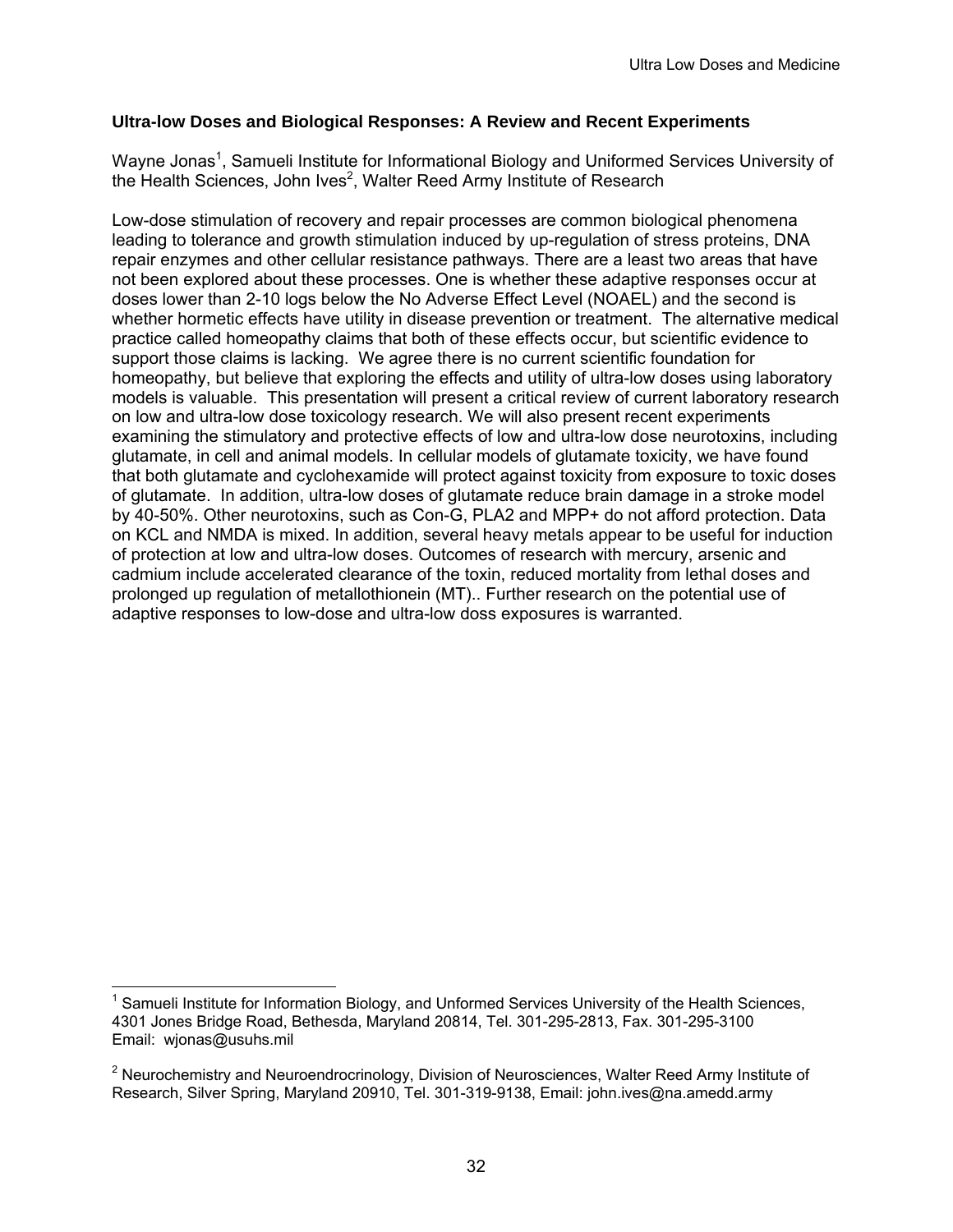# High Sensitivity <sup>1</sup>H-NMR Studies of Homeopathic Remedies: Unexplained Peaks in the **Spectra of some Samples**

# David J. Anick<sup>1</sup> PhD MD, Harvard Medical School

PURPOSE: To investigate the hypothesis that homeopathic remedies prepared in water might be distinguishable from control samples via high-sensitivity NMR spectroscopy. METHODS: Several series of the homeopathic remedies *Nat Mur* and *Arg Nitr* were made in water by Hahnemann's method, up to the 12C potencies, starting with 1 M and 0.1 M solutions of NaCl and AgNO<sub>3</sub> respectively. Controls were unprepared water (H<sub>2</sub>O-u) and succussed water (H<sub>2</sub>Os). Samples were analyzed via <sup>1</sup>H-NMR using presaturation of the water peak in order to improve the sensitivity for signals away from the water peak. In all runs,  $D_2O$  was added for locking, acetone at 1:350,000 v/v was added as a marker, temp was clamped at 20°C, and at least 128 transients were taken. RESULTS: Zero of 6 H<sub>2</sub>O-u samples had unexplained peaks, but unexplained peaks were seen at 1.74, 3.02, 3.27, and 8.27 ppm, in multiple remedy samples and in some  $H_2O$ -s samples. 17 of 29 samples that were NaCl or AgNO<sub>3</sub> potencies (all 6C and above) had the 1.74 ppm peak, and of these, 8 had the 8.27 ppm peak and 3 had the peaks at 3.02 and 3.27 ppm. Peak sizes ranged from 5 to 45 m (by comparison with the acetone marker). There was no correlation between the remedy or potency and the signal pattern found, e.g., two samples of *Arg Nitr* 6C had no unexplained peaks, another had just the 1.74 peak, and a third had all four. Three of  $5 H<sub>2</sub>O-s$  samples had no unexplained peaks, one had just the 1.74 ppm signal, and one had all four peaks. These peak patterns do not resemble those of any common organic contaminant. Dissolved silica as an explanation was ruled out by a series of *Arg Nitr* potencies made in plastic tubs: some of these also showed the same peaks. CONCLUSIONS: (1) 19 of 34 samples that were remedies or  $H_2O$ -s had an unexplained peak at 1.74 ppm, and 9 had additional peaks at one or more of 3.02, 3.27, and 8.27 ppm; (2) 0 of 6 controls had unexplained peaks  $(p<0.04)$ ; (3) there was no consistent signal pattern seen for a given remedy and potency; (4) the unexplained peaks do not match any common organic contaminant and do not come from the glass or plastic containers used. (5) These data support the hypothesis that some remedies and some  $H_2O$ -s samples are distinguishable via highsensitivity NMR studies from  $H_2O$ -u.

 $<sup>1</sup>$  McLean Hospital, Bowditch Bldg., 115 Mill St., Belmont, MA 02144, Tel: 617-855-2131</sup> Fax: 617-855-3722, Email: David.Anick@gte.net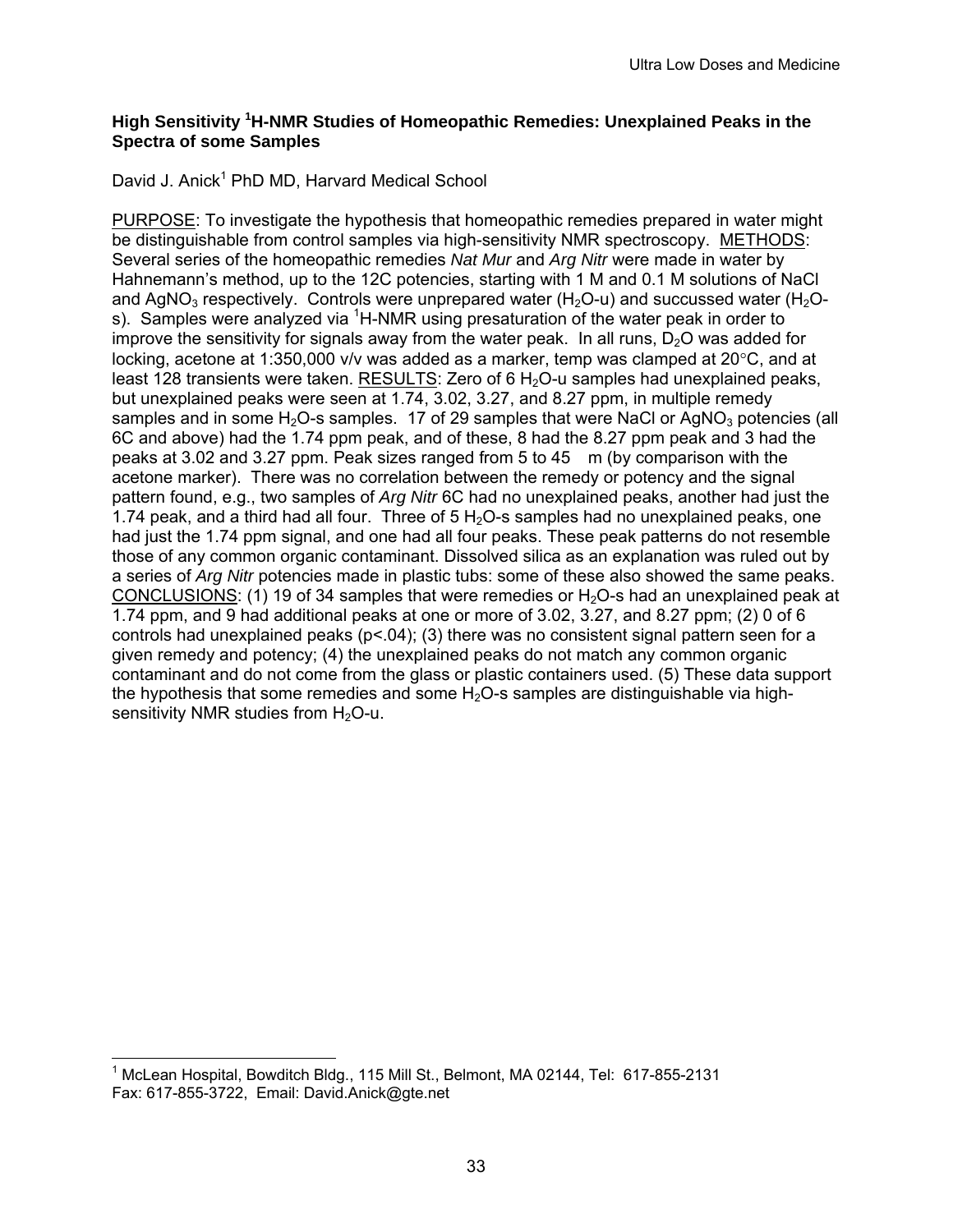# **Challenges to the Investigation of Low and Ultra-low Dose Effects**

Roeland van Wijk<sup>1</sup>, Utrecht University, The Netherlands

The basic research program on "homeopathy and self-healing" aims to understand (a) selfhealing of cells after stress and damage at cellular level, (b) the homeopathic similia principle in relation to cellular self-healing program, and (c) the regulatory principles with respect to the influence of low and ultra-low doses in self healing.

A description of damage and self-healing at molecular and biochemical level has allowed a description of the essential homeopathic pillars (the pathogenetic trial, the remedy-symptom matching, and the treatment according to the similia principle) in molecular terms. A second type of descriptive studies on damage and self-healing, including biophysical points of view with respect to domain coherence and photon emission has allowed the construction of a general parameter for the characterization of early disturbances and recovery of a biological system.

The studies on the self-healing and similia principle can be characterized as straightforward studies. These studies are at the stage that they can be rather easily extended to a biological system with higher complexity that should allow the study of specific organ damage and recovery after exposure to certain types of intoxication.

In contrast, the studies on low and ultra-low doses were found to be more diffuse and timeconsuming. In particular our studies on ultra-low dose effect in different biological models did not lead to reliable protocols.

Recently, we made new progress in this field. We followed a more systematic approach starting from the non-linearity of dose response curves in mildly damaged biological organisms. We have executed experiments that demonstrate that the cellular response depends on the severity of the diseased state, and that this is changing in time during the process of recovery. Since a stimulation of self-healing by low doses is expected only in cells that have not a maximal selfhealing activity, this suggested that another protocol is required for this type of studies. A protocol that measures effects of a whole population of cells including non-responding, positive and negative responding cells is not desirable. In contrast, this other protocol must allow time series analysis of individual cells, where the diseased state can be registered non-invasively and the treatment can be adapted to the cell's diagnosis. We have carried out systematic experimental and theoretical studies and selected a suitable biological model. New protocol and measurement techniques have been developed for a study on the effects of low and ultra-low doses. By combining the basic homeopathy research at the Utrecht University and the theoretical and technical experiences of the International Institute of Biophysics we expect this new research program on low and ultra-low dose effects can be carried out successfully.

 <sup>1</sup> Department of Molecular Cell Biology, Utrecht university, The Netherlands; International Institute of biophysics, Neuss, Germany.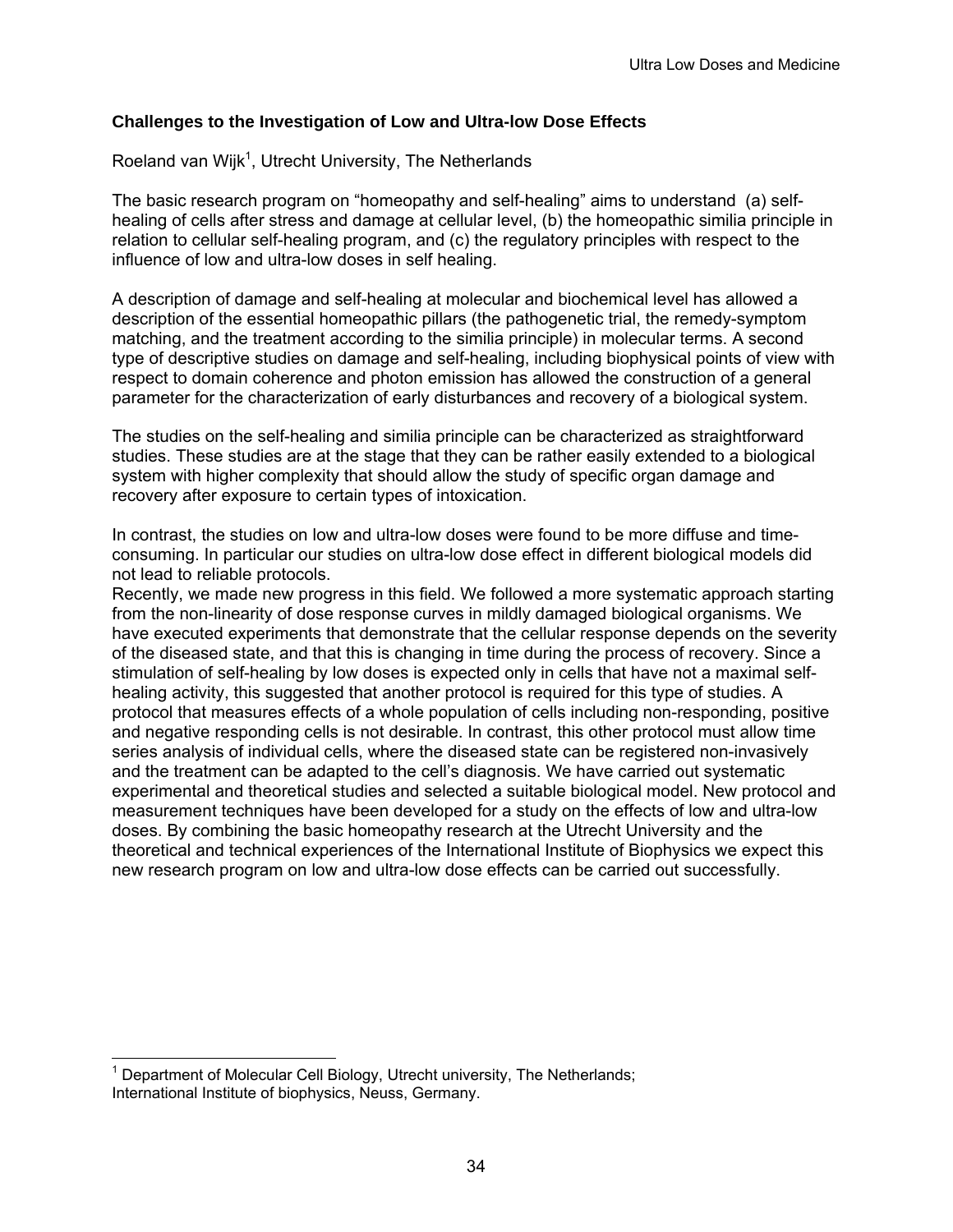# **Low Dose Effects in Pulmonary Disease**

# Rebecca Bascom<sup>1</sup>, MD MPH, Penn State College of Medicine

Variability in pulmonary dose response relationships clearly exist, both among practically healthy people, and between patients with recognized respiratory diseases. What has been puzzling to many clinicians and researchers is the report by some patients of adverse effects following low dose exposures. A striking characteristic of patients meeting a research definition for Multiple Chemical Sensitivity(MCS) is that subjective reports of distress far exceed the degree of impairment measured using traditional tests of respiratory function. This presentation will update evidence supporting the hypothesis that these patients have a disorder of the c-fiber nervous system with proximal respiratory epithelial dysfunction (typically squamous metaplasia) and plasticity of the nodose and jugular ganglia resulting in abnormal central processing of mechanoceptor stimuli and autonomic dysregulation.

<sup>-</sup><sup>1</sup> Penn State College of Medicine, The Milton S. Hershey Medical Center, H041 Main Building, 500 University Drive, Hershey, PA 17033, Tel: 717-531-6525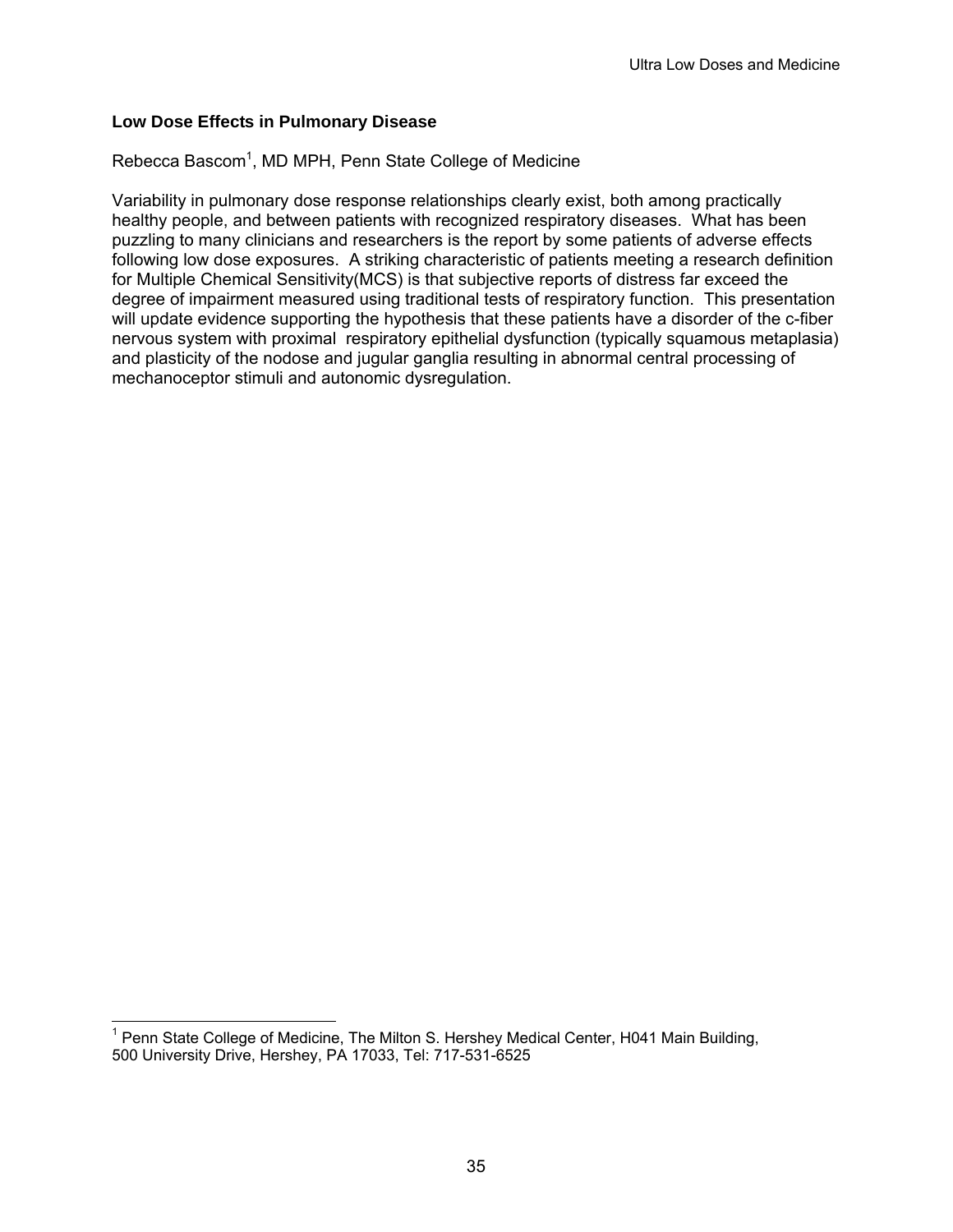| Non-Linear Functions between Stress Hormones, Brain Plasticity               |    |
|------------------------------------------------------------------------------|----|
|                                                                              |    |
| David M. Diamond, University of South Florida, Tampa, FL                     |    |
| <b>Biphasic Effects of Progesterone Treatment on Proliferation of Normal</b> |    |
|                                                                              |    |
| Vigar Syed, University of Masssachusetts Medical School, Worcester, MA       |    |
| Shuk-Mei Ho, University of Massachusetts Medical School, Worcester, MA       |    |
| Two Examples of Paradoxical Pharmacology Using In Vivo Animal                |    |
|                                                                              | 39 |
| Kenda LJ Evans, University of Houston, Houston, TX                           |    |
| Zsuzsanna Callaerts-Vegh, University of Houston, Houston, TX                 |    |
| Felix Shardonofsky, Texas Children's Hospital, Houston, TX                   |    |
| Heather Giles, GlaxoSmithKline, Herfordshire, UK                             |    |
| Richard Bond, University of Houston, Houston, TX                             |    |
| Using C. elegans to Model Induced Stress Resistance and Life                 |    |
|                                                                              | 40 |
| Thomas E. Johnson, University of Colorado, Boulder, CO                       |    |
| Jim Cypser, University of Colorado, Boulder, CO                              |    |
| Biological Aging and its Hormetic Modulation by Repeated Challenge 41        |    |
| Suresh I.S. Rattan, University of Aarhus, Aarhus, Denmark                    |    |
|                                                                              |    |
|                                                                              | 42 |
| Giovanni Pagano, Istituto Nazionale Tumori, Naples, Italy                    |    |
|                                                                              |    |
| Dennis Jones, ATSDR, Atlanta, GA                                             |    |
| <b>Biphasic Effects of Cardiac Glycosides (Ouabain) on Vascular Smooth</b>   |    |
| <b>Muscle Cell Proliferation</b>                                             | 44 |
| Julius C. Allen, Baylor College of Medicine, Houston, TX                     |    |
| Joel Abramowitz, Baylor College of Medicine, Houston, TX                     |    |
| Ashihan Aydemir-Koksoy, Baylor College of Medicine, Houston, TX              |    |
| Altered Phenotype in Glial Cells Underlies the Low-dose Neuroprotection      |    |
|                                                                              | 45 |
| Victor M. Pentreath, University of Salford, Salford, UK                      |    |
| Mark R. Cookson, Mayo Clinic, Jacksonville, FL                               |    |
| Carole Mead, Christie Hospital, Manchester, UK                               |    |
| Debbie Slamon, AstraZeneca Pharmaceuticals, Cheshire, UK                     |    |
|                                                                              | 46 |
| J.A. Bukowski, ExxonMobil Biomedical Sciences, Inc., Annandale, NJ           |    |
| Philip G. Lewis, Rohm and Haas Company, Bristol, PA                          |    |
| <b>Tissue-Specific Dysfunction Induced by Menadione in Blood Vessels:</b>    |    |
|                                                                              |    |
| Jin-Ho Chung, Seoul National University, Seoul, Korea                        |    |
| Jee-Yeon Han, Seoul National University, Seoul, Korea                        |    |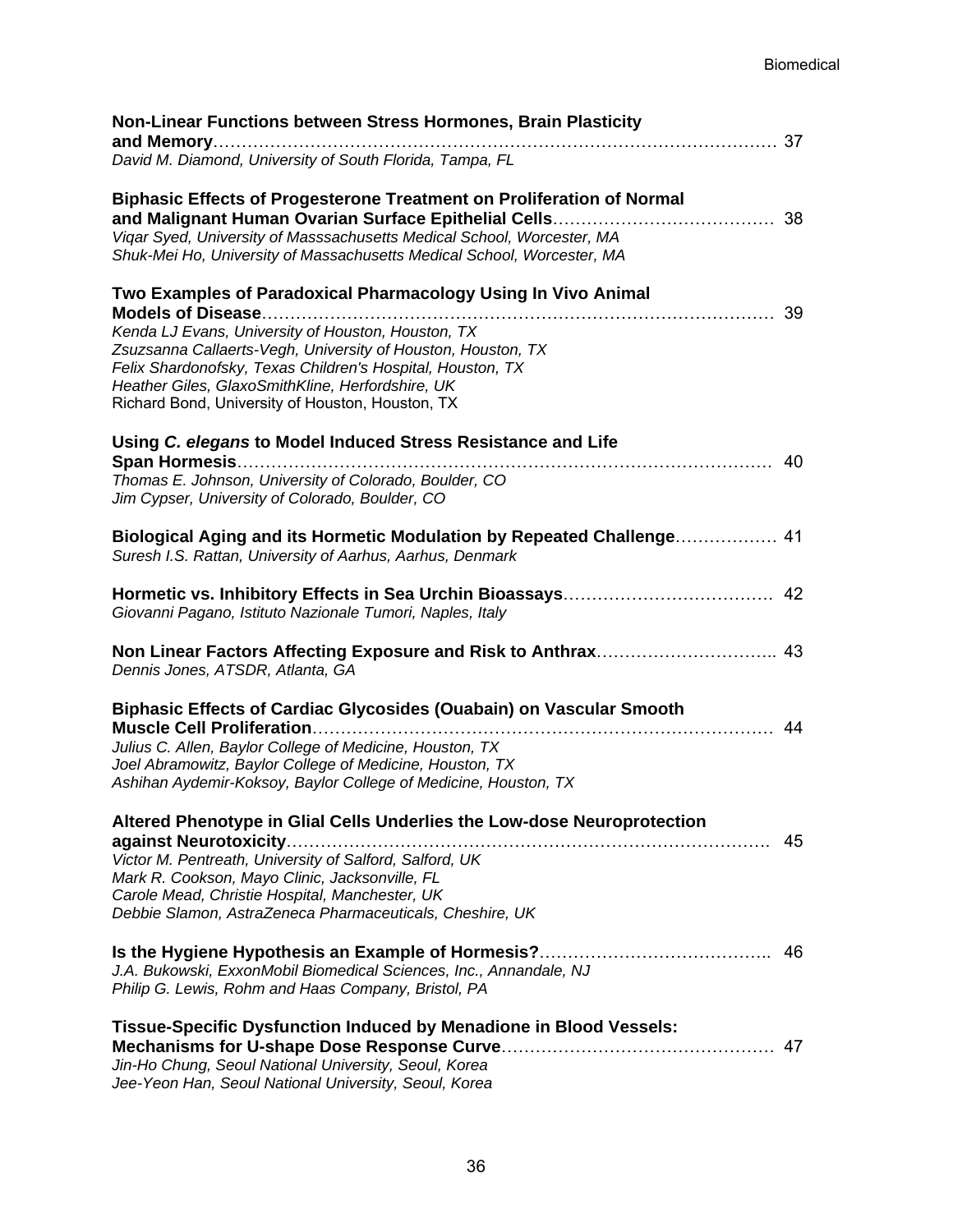## **Non-linear Functions between Stress Hormones, Brain Plasticity and Memory**

## David M. Diamond<sup>1</sup>, University of South Florida

Non-linear relationships between arousal level, or stress, and performance in behavioral tasks have been described for almost a century. Studies have shown that an intermediate level of arousal typically produces optimal performance, and either very low or high levels of arousal are associated with poor performance. My group has investigated the biological basis of this nonlinear relationship between stress and brain processing in rats. More specifically, we have studied the relationship between corticosterone (a hormone released in response to stress) and both memory and the physiological processes which underlie memory (brain plasticity).

The first indication of a non-linear relationship between hormones and brain plasticity was our observation of a U-shaped relationship between the level of peripheral corticosterone and the magnitude of primed burst potentiation (PBP). PBP is a long-lasting form of brain plasticity produced by brief (< 1 sec) electrical stimulation of brain connections. The non-linear function between corticosterone and PBP suggests that brain processing is optimal under conditions in which there is an intermediate level of stress. Recently, we have made comparable observations in studies of rat memory under stress. We have found that rats with intermediate levels of corticosterone exhibited excellent memory. Shifting the animals away from the optimal range of corticosterone, produced by either stress or drug manipulations, resulted in memory impairments. The findings provide insight into how stress affects memory, and also have implications toward understanding how prescription forms of corticosterone, e.g., cortisone or prednisone, may affect brain and behavior in people. Thus, intermediate doses of cortisone or prednisone can enhance cognition, but high doses of these steroids can interfere with memory by interfering with brain plasticity. In summary, this work indicates that optimal memory and brain processing occur under conditions of intermediate arousal, and reduced capacity occurs under very low or high levels of arousal.

<sup>1</sup> Departments of Psychology and Pharmacology, University of South Florida, 4202 E. Fowler Ave. (PCD 4118G), Tampa, Florida, Tel: 813-974-0480, Fax: 813-974-4617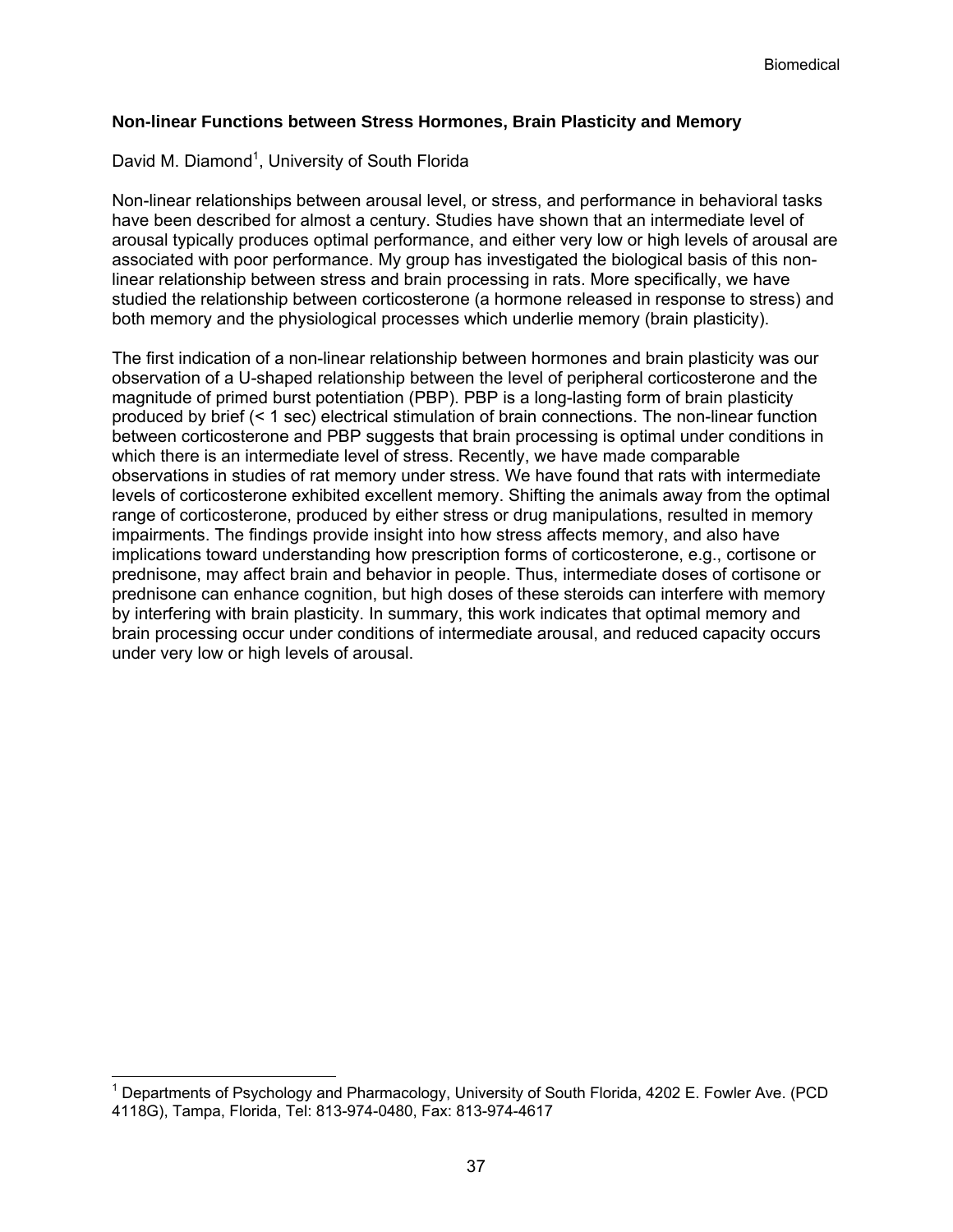#### **Biphasic Effects of Progesterone Treatment on Proliferation of Normal and Malignant Human Ovarian Surface Epithelial Cells**

#### Viqar Syed<sup>1</sup>, Shuk-Mei Ho<sup>1</sup>, University of Massachusetts Medical School Worcester

Progesterone has been used in the clinical treatment of ovarian cancer (OCa) and has been shown to reduce the risk of developing ovarian cancer in premenopausal women who have undergone hormonal replacement therapy, which contain estrogen and a high dose of progesterone. However, the mechanism of anticancer effects by progesterone has not been understood. In this study, the effects of progesterone on primary cultures of human ovarian surface epithelial (HOSE) cells, nontumorigenic HOSE cells and in OCa cell lines were investigated. After the incubation with increasing concentrations of progesterone, the viability of the cells was evaluated by MTT assay. Interestingly, progesterone (P4), at low concentrations (10(-11) to 10(-10) M), was stimulatory to HOSE and OCa cell growth, but at high doses (10(-8) to 10(-6) M), P4 exerted marked inhibitory effects. Annexin V staining revealed early apoptotic events in these cells 6 hours after treatment of cells with highest 10(-6) M concentration of progesterone.To better understand both proliferation-inducing and -inhibiting effects of progrsterone, two isoforms of progesterone receptor, the 120-kDa B receptors and the Nterminally truncated 94-kDa A receptors, that have unequal transcriptional activities, differentially regulated by hormone treatments, are presently under investigation. In conclusion, contrary to low concentrations, higher concentration of progesterone inhibits the proliferation and elicits apoptosis of HOSE and OCa cell growth. These results demonstrate that progesterone at a concentration similar to that seen during the third trimester of pregnancy exhibited a strong antiproliferative effect on primary, immortalized and ovarian cancer cell lines.

<sup>&</sup>lt;sup>1</sup> Department of Surgery, Division of Urology, University of Massachusetts Medical School, Worcester, MA 01655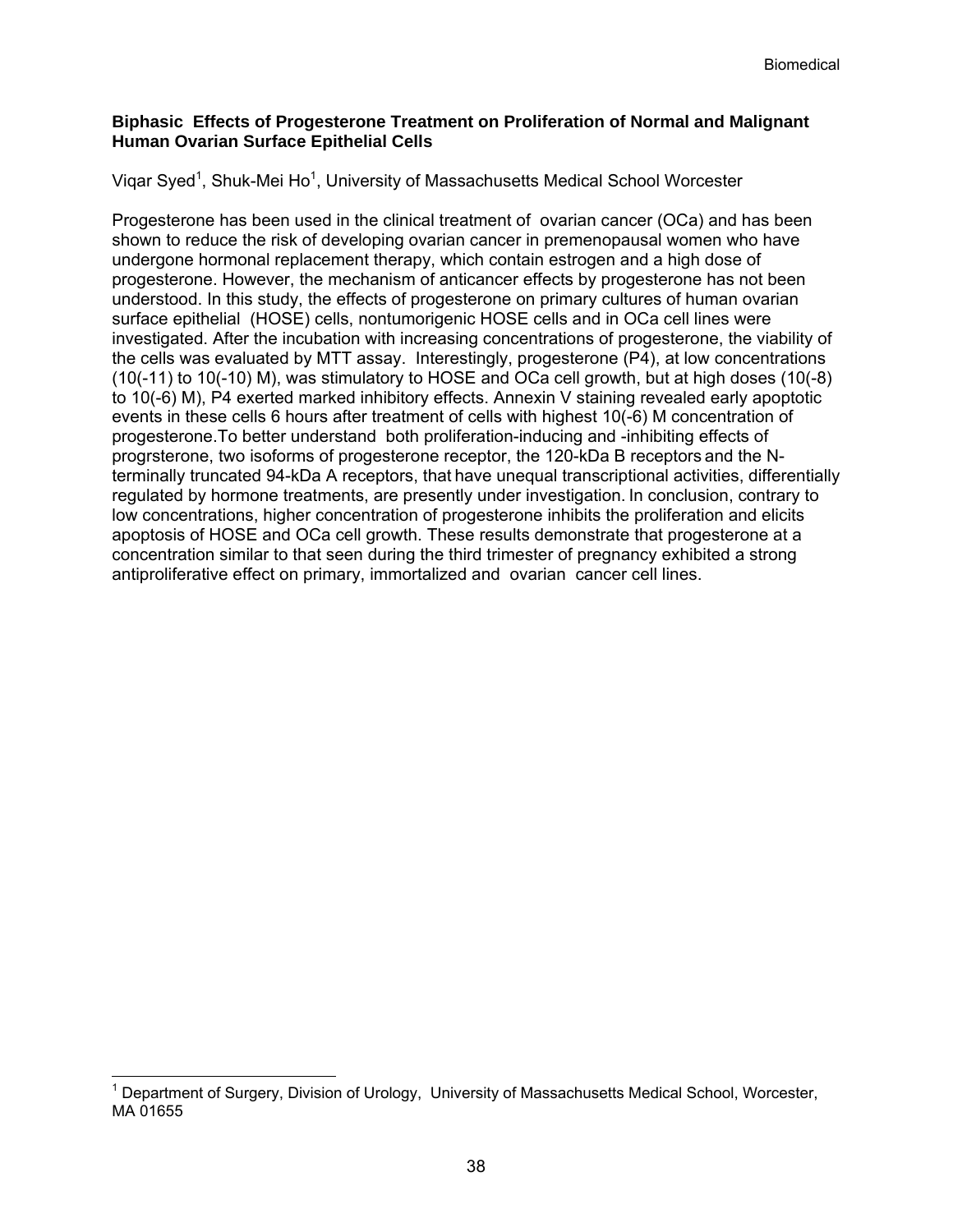### **Two Examples of Paradoxical Pharmacology Using** *In Vivo* **Animal Models of Disease**

Kenda L.J. Evans<sup>1</sup>, University of Houston, Zsuzsanna Callaerts-Vegh<sup>2</sup>, University of Houston, Felix Shardonofsky<sup>3</sup>, Texas Children's Hospital, Heather Giles<sup>4</sup>, GlaxoSmithKline, Richard A. Bond<sup>5</sup>, University of Houston

The possibility of using drugs currently contraindicated for a disease to treat that disease has been the subject of a recent article (Bond, Trends Pharmacol. Sci. (2001) 22, 273-276. The basic premise being that acute and chronic effects of drugs can often be opposite in nature, yet the contraindication is often based on the acute effect. For example, ß-adrenoceptor antagonists (ß-blockers) were originally contraindicated is congestive heart failure (CHF). However, chronic treatment with these drugs produces a paradoxical decrease in mortality. *In vivo* models of two disease states have been studied to test the hypothesis of paradoxical pharmacology. The first was an allergen-challenged mouse model of asthma. Sensitized/challenged tracheal tissue was significantly more responsive to the spasmogen methacholine vs sensitized/nonchallenged trachea. (946.4 ± 227.7 mg vs. 537.5 ± 122.7 mg, respectively (n=7; *P* < 0.05, ANOVA). The spasmogen response to methacholine from mice treated with carvedilol or alprenolol for 18 days was significantly reduced from that of sensitized/challenged or sensitized/nonchallenged tissue (258.9 ± 84.0 mg and 162.5 ± 42.5 mg, respectively (n=7-8, *P* < 0.001, ANOVA). Also, guinea pigs were sensitized, treated for 28 days with carvedilol, and tested for a wheal and flare response to subdermal ovalbumin; 88% control animals had a positive response; however, 0% of guinea pigs treated with carvedilol reacted positively to the ovalbumin. The second was a rat model of hypertension. We infused spontaneously hypertensive (SHR) rats (8 week old) with Norepinephrine/Epinephrine (NE/E) (150 ng/kg/min i.v.) for 2hr/d for 27 days using osmotic minipumps connected to a Lynch coil cathether. Blood pressure (BP) readings were taken daily outside the infusion window. The group treated with NE/E showed a significant drop in BP 48 hrs after the last dose (-54±7.8 mmHg vs –13±4.2 mmHg for NE/E and vehicle, respectively. n=3; *P*<0.001, ANOVA). In addition, 48 hrs after the last dose, we infused the nitric oxide inhibitor L-NAME (10 mg/kg i.v. for 10min) and measured BP before and after infusion. The NE/E treated SHR rats had an increased pressor response to L-NAME infusion vs SHR rats treated with vehicle (66±1.4 mmHg vs to 33±1.8 mmHg for NE/E and vehicle groups, respectively, n=2). Based on the results from these two models, paradoxical pharmacology may be beneficial. This hypothesis needs to be further tested in other disease states.

<sup>&</sup>lt;sup>1</sup> University of Houston, Department of Pharmacological & Pharmaceutical Sciences, 521 Science & Research Building 2, Houston, TX 77204-5037, Tel: 713-743-1224, Fax: 713-743-1229 Email: KJEvans@UH.edu

<sup>&</sup>lt;sup>2</sup> University of Houston, Department of Pharmacological & Pharmaceutical Sciences, 521 Science & Research Building 2, Houston, TX 77204-5037, Tel: 713-743-1219, Fax: 713-743-1229 Email: ZCallaerts@UH.edu

 $^3$  Texas Children's Hospital, 6621 Fannin, Houston, TX 77030-CC1040, Tel: 832-822-3305 Fax: 832-825-3335, Email: frshardo@TexasChildrensHospital.org

<sup>&</sup>lt;sup>4</sup> GlaxoSmithKline, Gunnels Wood Road, Stevenage, Hertfordshire, SG1 2NY UK, Email: hg39011@GlaxoWellcome.co.uk

<sup>&</sup>lt;sup>5</sup> University of Houston, Department of Pharmacological & Pharmaceutical Sciences, 521 Science & Research Building 2, Houston, TX 77204-5037, Tel: 713-743-1210, Fax: 713-743-1229 Email: RABond@UH.edu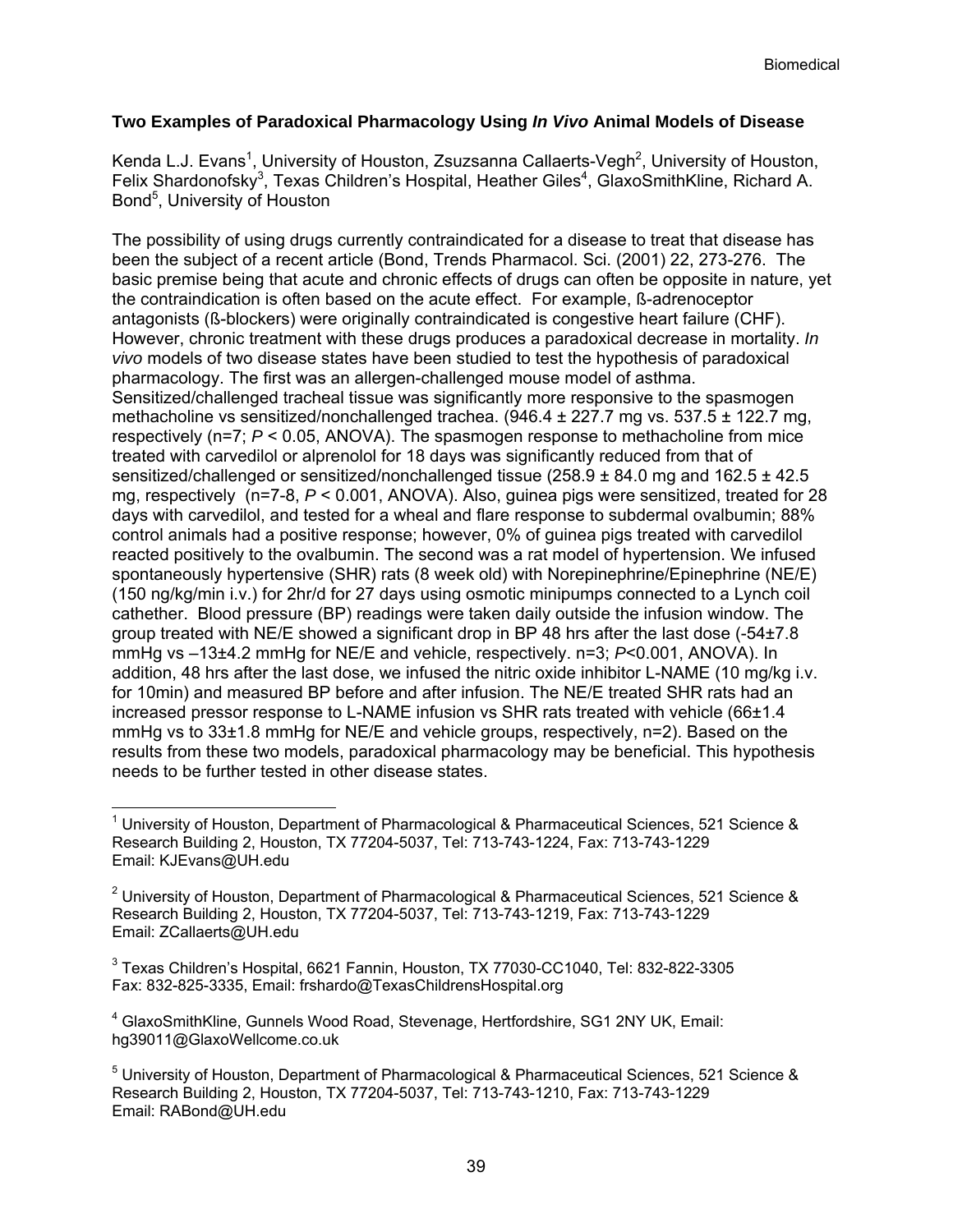### **Using** *C. elegans* **to Model Induced Stress Resistance and Life Span Hormesis**

James R. Cypser<sup>1</sup>, University of Colorado, Thomas E. Johnson<sup>2</sup>, University of Colorado

The nematode *Caenorhabditis elegans* has been widely used in genetic studies. We have applied this convenient and powerful model organism to the study of hormesis. *C. elegans* displays induced resistance or nonlinear responses to a variety of stressors, including heat, oxygen, and a chemical reactive oxygen species (juglone). The observed hormetic benefits are not limited to subsequent resistance to the same stressor, but include resistance to other stressors (cross-tolerance) as well as increased life span. We have found that the hormetic life extension requires the function of several genes of the insulin/IGF response pathway. In the nematode this pathway was originally identified by its role in the formation of dauers, a stress resistant and long-lived alternative larval form. Although greater stress resistance and life extension are thought to be intimately connected, we found that the genes required for hormetic life extension are not all critical for the induction of robust thermotolerance observed in response to the same pretreatment. This raises the possibility of a partial genetic separation of induced stress resistance and induced life extension in *C. elegans* and may shed light on the overall aging process.

 1 Institute for Behavioral Genetics, University of Colorado, 1480 30th Street, Boulder, CO 80303 Tel: 303-735-2943, Fax: 303-492-8063, Email: cypser@colorado.edu

<sup>&</sup>lt;sup>2</sup> Institute for Behavioral Genetics, University of Colorado, 1480 30<sup>th</sup> Street, Boulder, CO 80303 Tel: 303-492-0279, Fax: 303-492-8063, Email: johnsont@colorado.edu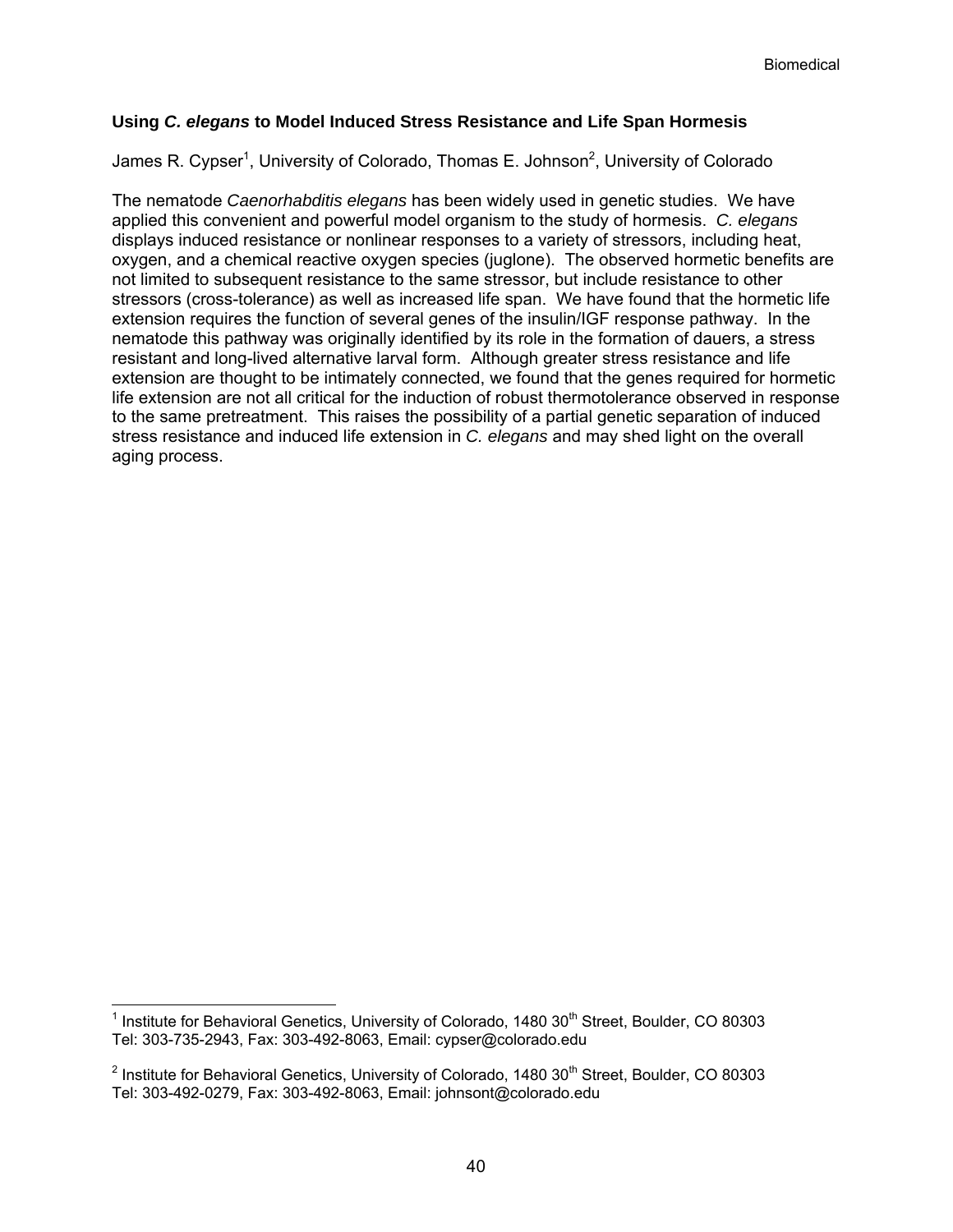# **Biological Aging and its Hormetic Modulation by Repeated Challenge**

Suresh I.S. Rattan<sup>1</sup>, University of Aarhus, Denmark

Biogerontology – the study of the biological basis of aging – has now developed a solid scientific base with respect to the understanding of the phenomenon of aging. New and innovative strategies and approaches are being increasingly applied to modulate the process of aging. One of the major concepts emerging from research in biogerontology is that of aging as a failure of maintenance. The ability of living systems to respond to internal and external sources of damage, such as free radicals, ultraviolet radiation, heavy metals, toxins and thermal stress, is an indicator of their property of homeodynamics. It is by virtue of this ability that they counteract stress and adapt for continued survival. Therefore, one approach is to use repeated challenge as a stimulator of maintenance and repair pathways resulting in the modulation of the aging process. In a series of experimental studies we have shown that repetitive mild heat stress has anti-aging effects on growth and various other cellular and biochemical characteristics of human skin fibroblasts undergoing aging in vitro. We are characterising the hormetic effects of repeated challenge at the levels of maintenance of stress protein profile, reduction in the accumulation of damaged proteins, stimulation of the proteasomal machinery of protein degradation, and maintenance of differentiated cell functions during cellular aging. This strategy of hormetic challenge is a method to improve and maintain the biochemical and physiological performance of cells, tissues, organs and organisms. The ultimate aim of such studies is to develop practical means to prevent or minimise the age-related impairments resulting in the onset of diseases and to for living a healthy old age.

<sup>-</sup>1 Department of Molecular and Structural Biology, University of Aarhus, DK-8000 Aarhus - C, Denmark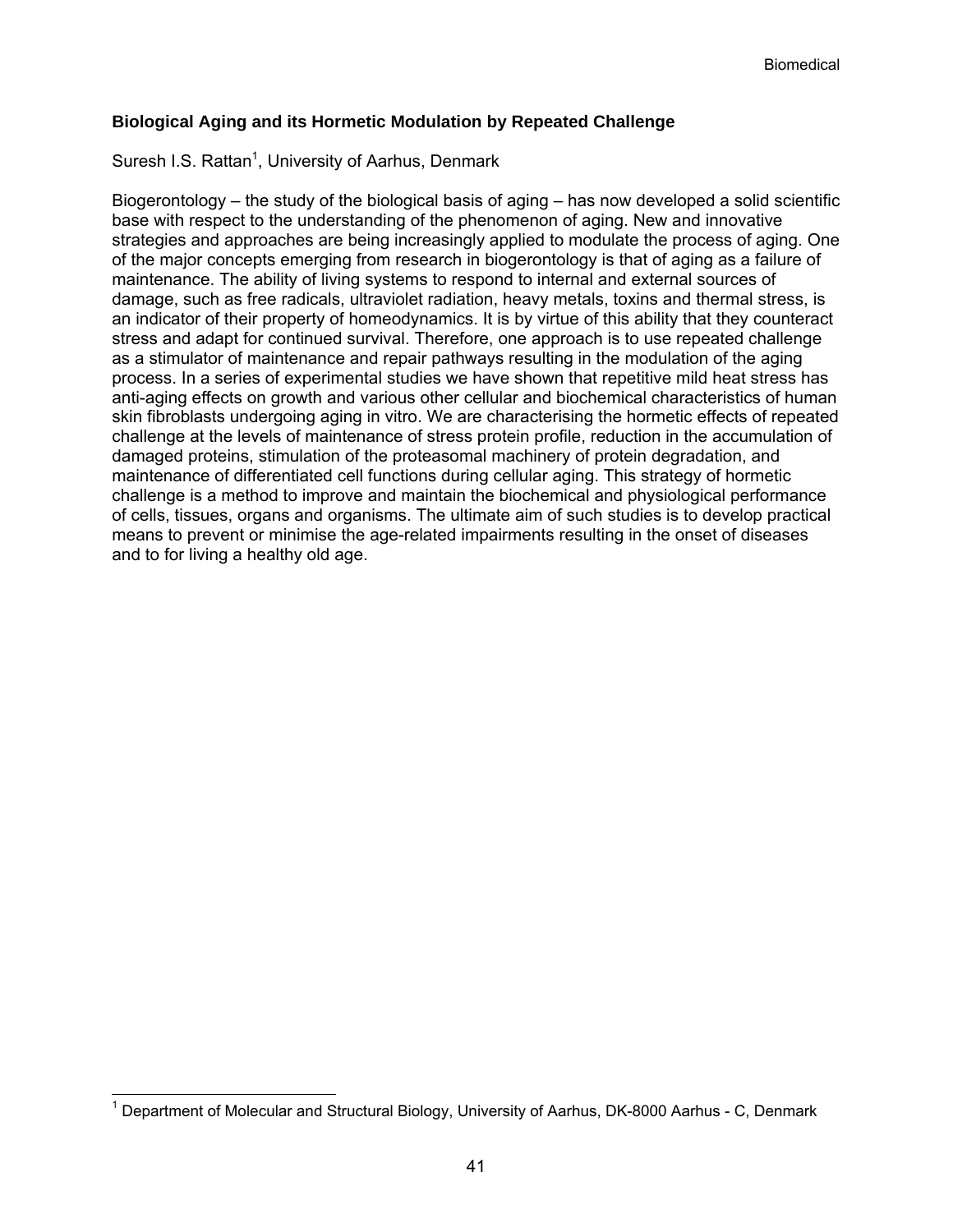### **Hormetic vs. Inhibitory Effects in Sea Urchin Bioassays**

Giovanni Pagano<sup>1</sup>, Italian National Cancer Institute, Naples, Italy

A two decade-long experience has been established in testing the effects of a broad range of xenobiotics and of physical agents in sea urchin early development. This experience has led to the observation of a number of different effects both including inhibitory and hormetic effects towards developmental, reproductive, genetic and biochemical endpoints in sea urchin bioassays. This bioassay model allows to evaluate several parameters including changes in: a) fertilization success; b) larval differentiation; c) mitotic abnormalities; d) transmissible damage from to gametes to offspring, and e) biochemical activities. While toxic outcomes have been invariably included in published reports, the observation of hormetic effects has been as yet confined to fertilization success and biochemical markers. This apparent inconsistence may be explained by the current criteria in control quality for developmental defects and mitotic abnormalities, leading to the exclusion of an embryo lot when controls are considered inadequate because of excess abnormalities. The spermiotoxicity and biochemical tests are better suited for the observation of either hormetic or inhibitory effects. When testing fertilization success, sperm:egg ratio and duration of sperm pretreatment are designed in order to obtain a "suboptimal" fertilization rate in control schedule ranging 70 to 50%, thus allowing the observation of both spermiotoxic and hormetic effects as a result of sperm exposure to increasing agent levels. An analogous sensitivity is achieved in biochemical determinations, where control levels are not assigned a priori, thus allowing any positive or negative shifts from control values to be measured. A set non-monotonic dose-related trends following exposures to chemicals, mixtures and gamma radiation is reported to substantiate the previous experience.

<sup>&</sup>lt;sup>1</sup> Italian National Cancer Institute, Fondazione "G. Pascale", Via M. Semmola, I-80131 Naples, Italy Tel: (39) 081-5903205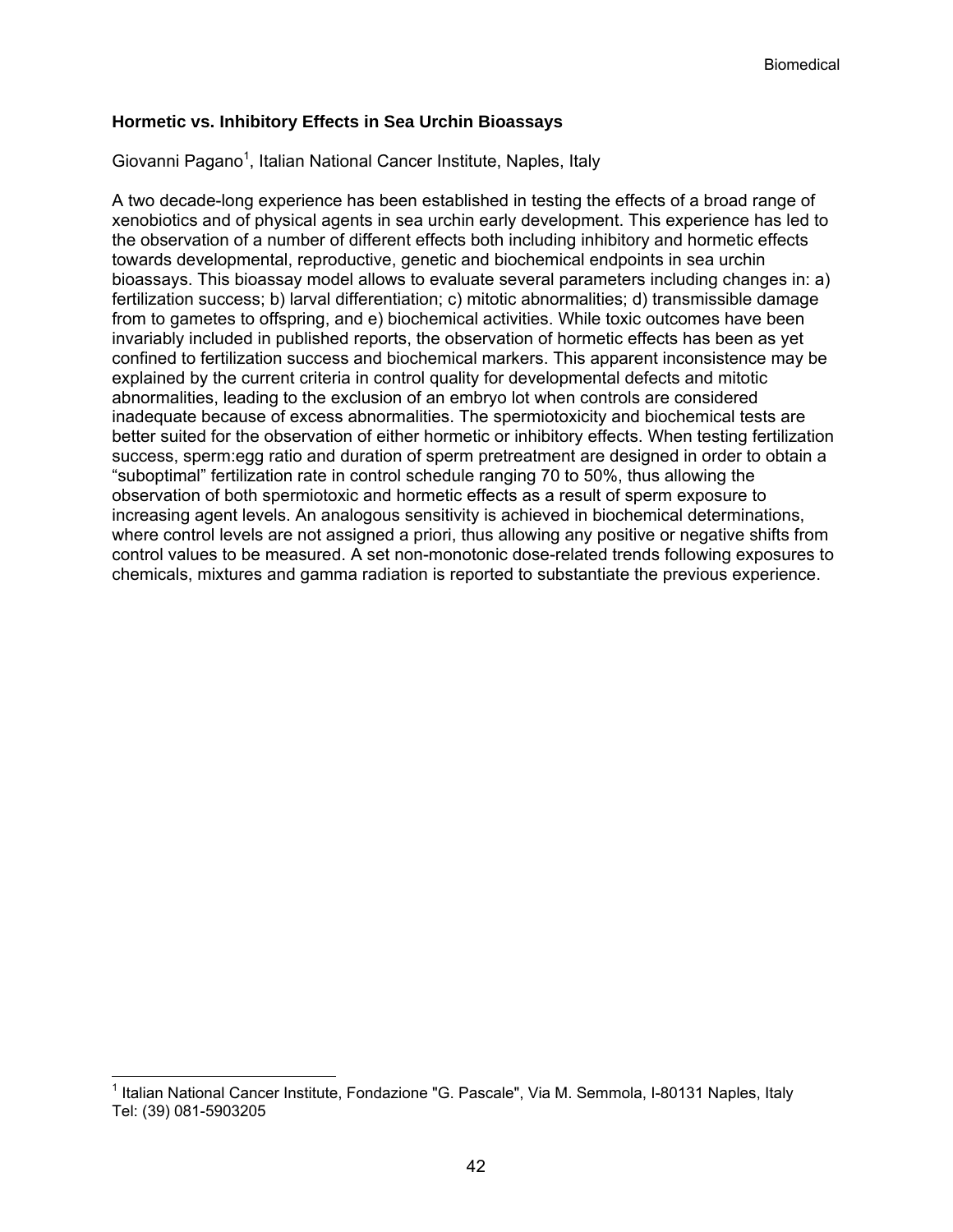## **Non-Linear Factors Affecting Exposure and Risk to Anthrax**

Dennis E. Jones<sup>1</sup> and Sam Keith<sup>1</sup>, Division of Toxicology, Agency for Toxic Substances and Disease Registry

Although anthrax is a rather commonly-occurring, globally-distributed disease of humans and livestock, its use as a bioterrorism agent in the U.S. mail last Fall has lead to renewed interest in the basic mechanisms of this disease. Naturally-occurring inhalation anthrax has a relatively low rate of infectivity, with an infectious dose commonly reported to range from 8,000 - 10,000 spores, with some reports as high as 50,000 spores. However, laboratory-grown and purified anthrax, sometimes referred to as "militarized" or "weaponized" anthrax, has been reported to have a higher rate of infectivity (require fewer spores to cause infection) than naturally-occuring anthrax. Although it may seem intuitive that purified anthrax would logically be more infective, this would not explain differences in infectivity on an exposure-dose basis, that is, on the basis of absolute number of spores. It is theorized that these differences may be due to varying and inconsistent use of the terms *spore, particle,* and *infective dose,* as well as to differences in the alveolar deposition of anthrax particles of varying sizes on a fractional (total mass) basis, differences in alveolar deposition of anthrax particles of varying size on a relative number basis, differences in number of anthrax spores per particle size, and differences in number of spores delivered to pulmonary macrophages on a relative particle-size basis.

-

<sup>&</sup>lt;sup>1</sup> Division of Toxicology, Agency for Toxic Substances and Disease Registry, MS-E29, 1600 Clifton Rd, Atlanta, GA 30333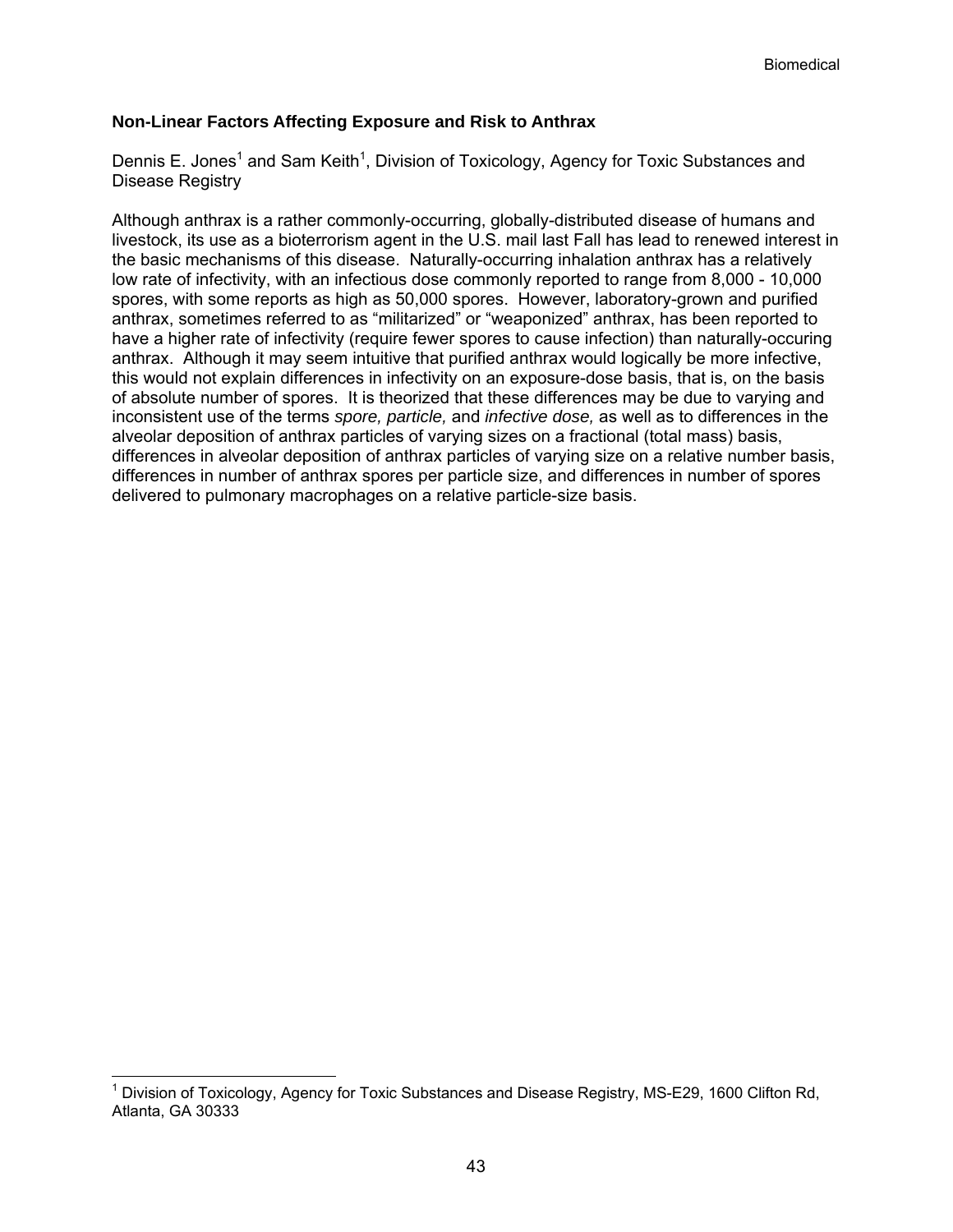### **Biphasic Effects of Cardiac Glycosides (Ouabain) on Vascular Smooth Muscle Cell Proliferation**

Julius C. Allen<sup>1</sup>, Joel Abramowitz<sup>1</sup> and Aslihan Aydemir-Koksoy<sup>1</sup>, Baylor College of Medicne, Houston TX.

Cardiac glycosides are well known inhibitors of membrane Na, K pumps, and have been used for centuries as therapy for cardiac failure, since they increase myocardial contractility via inhibition of the pump. The therapeutic effect occurs by a pump related increase in Na<sub>i</sub> and subsequent reversal of the Na/Ca exchanger. In addition, it also has been shown that compounds similar if not identical to these glycosides have been isolated from a variety of mammalian tissues. There have also been suggestions that these endogenous compounds (endogenous digitalis like factors, or EDLF) may be involved in certain types of hypertension.

We have shown that low levels of ouabain, a relatively water soluble glycoside, can activate proliferation of canine vascular smooth muscle cells at concentrations below those which affect cellular ionic content (0.1-1.0 nM) i.e. no pump inhibition. Higher concentrations of the drug (10 nM) have no proliferative effect, and actually, inhibit cell proliferation when compared to control. Additionally, we have shown an identical effect on a rat vascular smooth muscle cell line  $(A_7R_5)$ which occurs at drug concentrations three orders of magnitude higher than with canine cells. Since this difference reflects the affinities of ouabain for the canine and rat pumps respectively, the data strongly suggest the drug is binding to the  $\alpha$  subunit of the Na pump, rather than to another as yet unidentified protein. The mechanism of proliferative activation involves activation of ERK  $\frac{1}{2}$ , via src and transactivation of the EGF receptor, while inhibition may involve apoptosis.

This is the first time that cardiac glycosides have been demonstrated to have specific physiological effects at concentrations below those which inhibit the Na K pump. Thus, relating our data to clinical situations, there appear to be potentially three levels of glycoside effects, manifested as: 1) no pump inhibition, (proliferation); 2) "physiological" pump inhibition (positive inotropy) and 3) "pathological" pump inhibition, (toxicity).

 1 Baylor College of Medicine, Houston TX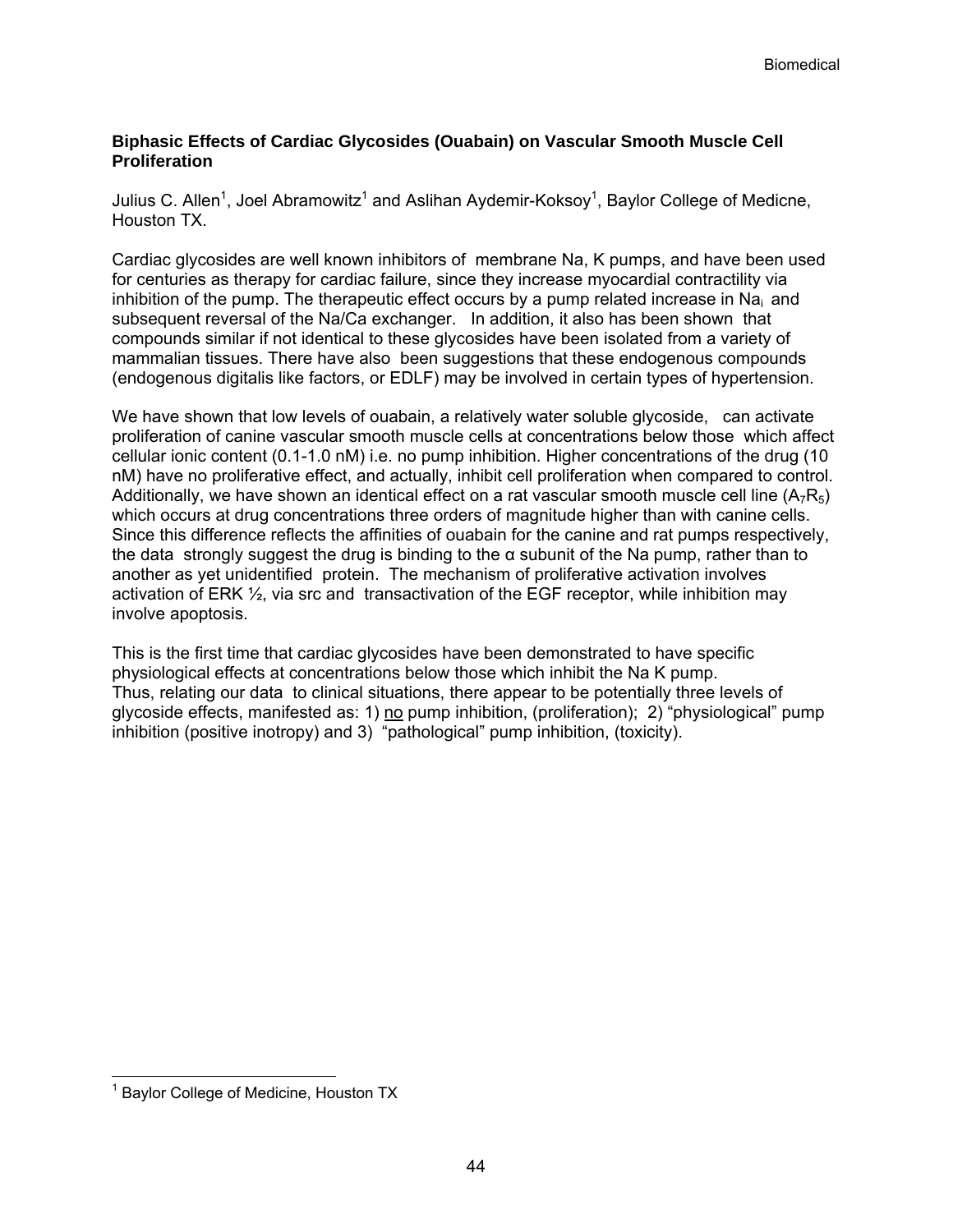#### **Altered Phenotype in Glial Cells Underlies the Low-dose Neuroprotection against Neurotoxicity**

Victor W. Pentreath<sup>1</sup>, University of Salford, UK, Mark R. Cookson<sup>2</sup>, Mayo Clinic, Carole Mead<sup>3</sup>, Christie Hospital, UK, Debbie Slamon<sup>4</sup>, AstraZeneca Pharmaceuticals, UK

Nervous tissue contains a range of protective systems against the damaging effects of toxic chemicals. High levels of the protective systems are localised in the astrocytes. Both in situ and in vitro astrocytes respond to low doses of toxic substances with alterations in phenotype termed astrocyte activation. The alterations affect a range of structural and functional properties of the cells, with the upregulation of a large number of molecules, including those controlling the protective systems. Experiments with cultures of primary rodent astrocytes and glioma cell lines show that toxicity markers (including the structural protein GFAP, components of energy metabolism and antioxidant protective systems) frequently respond in bi-phasic patterns, with the characteristics of a hormetic dose-response response relationship. The responses are caused by toxic substances with widely different structures and mechanisms of action. The early phase, associated with increased protection, can in turn be correlated with increases in antioxidant protective systems and other components of the altered phenotype, for example the cell hypertrophy with increased GFAP. It is concluded that astrocytes, activated by relatively low doses of toxicants, may provide enhanced protection of the nervous tissue against damage.

<sup>1</sup> Division of Biosciences, School of Environment and Life Sciences, University of Salford, Salford M5 4WT, UK, Tel:+44 161 295 4539 Fax:+44 161 295 5210 Email: V.W.Pentreath@salford.ac.uk

<sup>&</sup>lt;sup>2</sup> Assistant Professor of Pharmacology, Neurogenetics Laboratory, Mayo Clinic, Jacksonville, FL 32224, Tel:904-953-0153, FAX: 904-953-7370, Email:Cookson.Mark@Mayo.edu

<sup>&</sup>lt;sup>3</sup> Patterson Lab, Christie Hospital, Manchester M20 4BX, UK, Tel:+44 161 446 3000 Fax:+44 161 446 3109, Email:CMead@picr.man.uk

<sup>&</sup>lt;sup>4</sup> Drug Metabolism and Pharmacokinetics Department, AstraZeneca Pharmaceuticals, Maccleskield, Cheshire SK10 4TF, UK, Tel: +44 1625 51 2728, Fax: +44 1625 51 5692, Email:Deborah.Slamon@astrazeneca.com.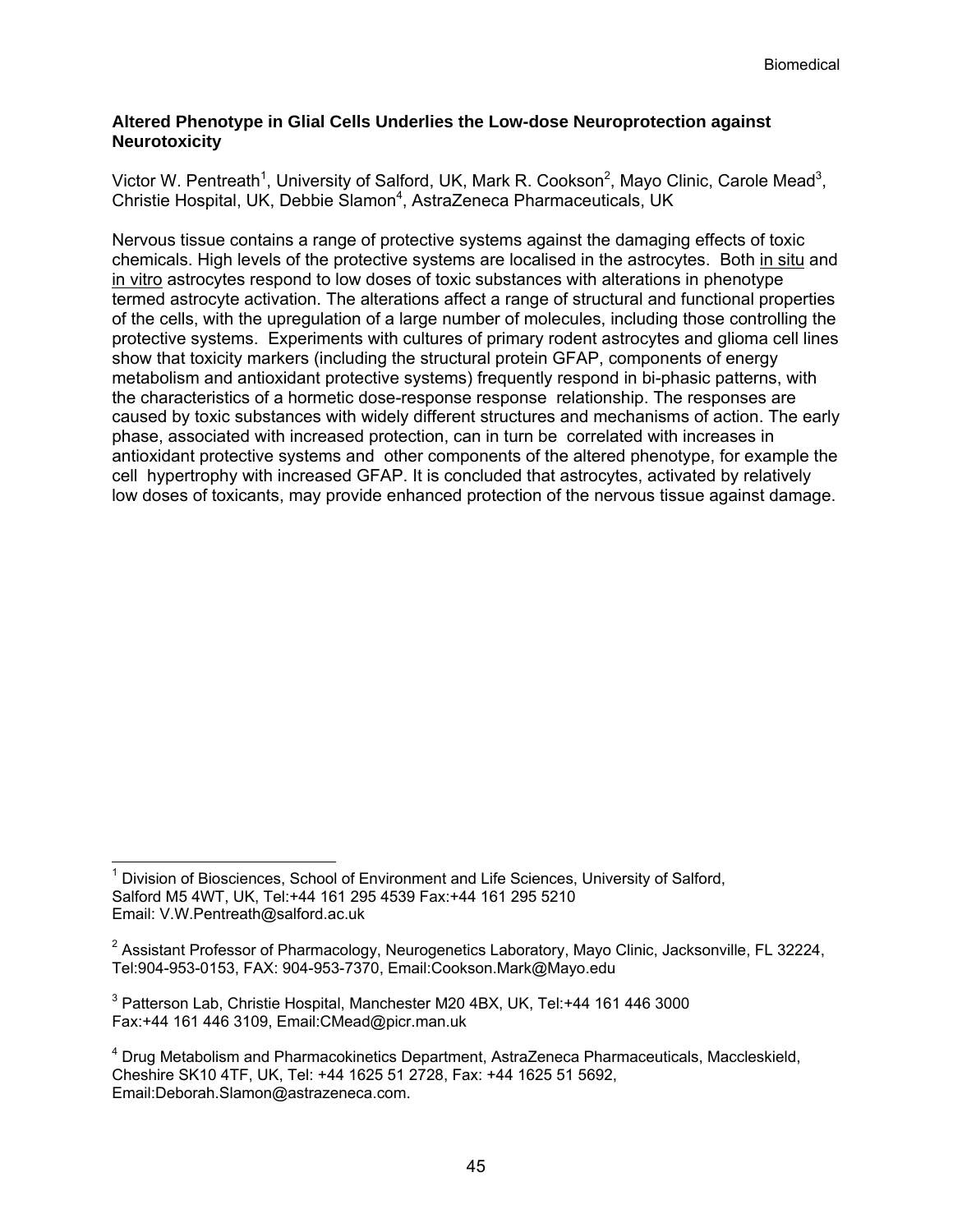# **Is the Hygiene Hypothesis an Example of Hormesis?**

JA Bukowski<sup>1</sup>, RJ Lewis<sup>2</sup>, ExxonMobil Biomedical Sciences Inc.

Over the last 30-40 years there has been a steady worldwide increase in the prevalence of allergy and asthma among children, especially children in developed countries. One explanation that has been proposed for this phenomenon is the "hygiene hypothesis", which states that microbial exposure early in life may be needed to stimulate the transition from an immature immune system that is predisposed to allergy to a more adult immune response. Under this hypothesis, vaccination, antibiotic use, and the increasingly "hygienic" environment of modern life have resulted in decreased early-life infections and microbial exposures and subsequently caused an increasing predisposition for the development of allergic disease. In some respects, this concept of beneficial effects (i.e. immune stimulation) from exposures that have generally been perceived as harmful (i.e. microbial agents) suggests hormesis. We will address this concept, focusing on three general aspects of the hygiene hypothesis:

- 1. The possible beneficial effect of infectious illness in early childhood,
- 2. The possible beneficial effect of early life exposure to ambient microbials from "dirty" environments,
- 3. The possible beneficial effects of subclinical infections.

Each of these aspects will be discussed and evaluated to see whether a hormetic mechanism might apply.

<sup>&</sup>lt;sup>1</sup> ExxonMobil Biomedical Sciences, Inc., 1545 Route 22 East, PO Box 971, Annandale, NJ 08801-0971 Tel: 908-730-1105, Fax: 908-730-1192, Email: John.A.Bukowski@exxonmobil.com

 $^2$  ExxonMobil Biomedical Sciences, Inc., 1545 Route 22 East, PO Box 971, Annandale, NJ 08801-0971 Tel: 908-730-1107, Fax: 908-730-1192, Email: r.jeffrey.lewis@exxonmobil.com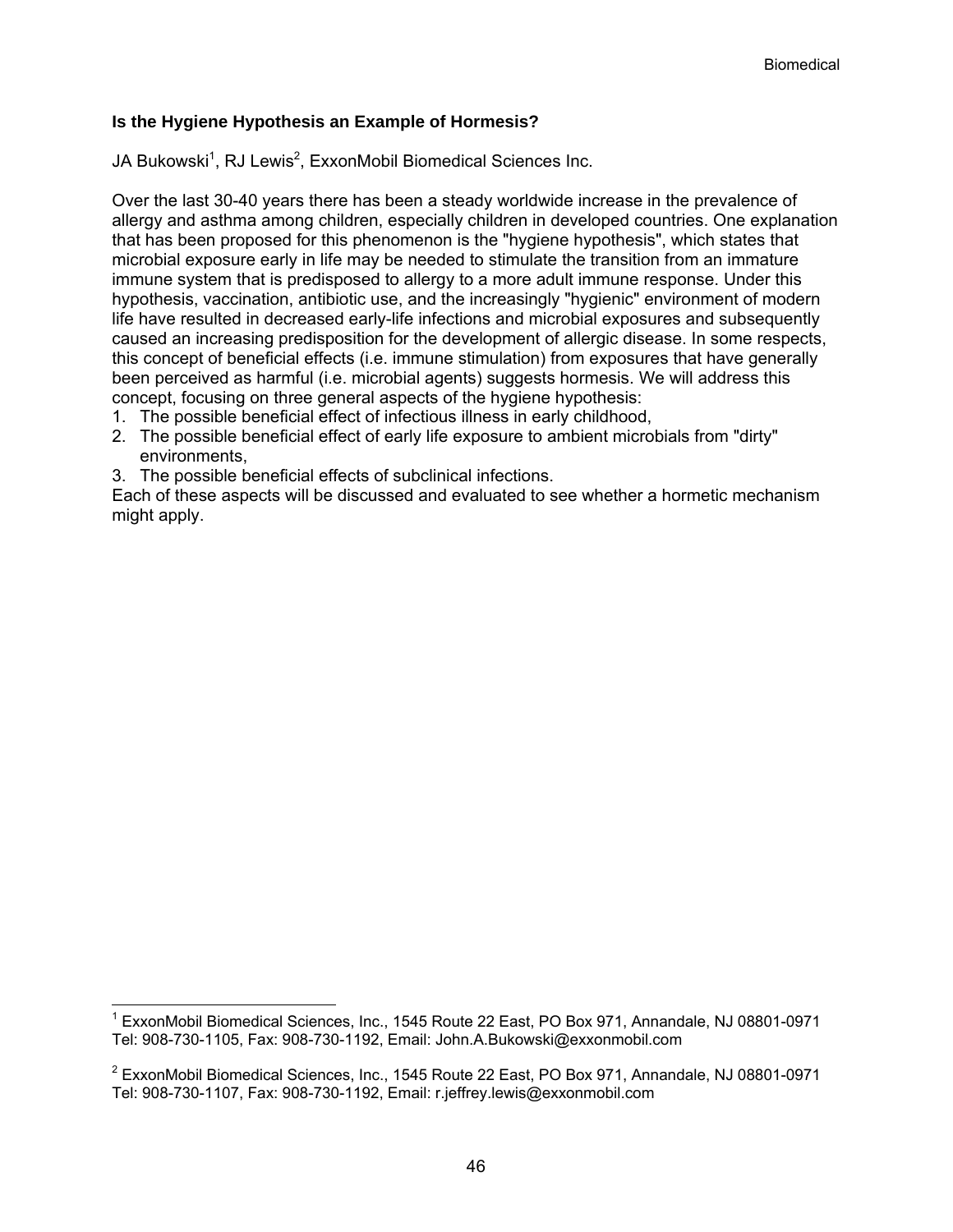### **Tissue-Specific Dysfunction Induced by Menadione in Blood Vessels: Mechanisms for Ushape Dose-Response Curve**

Jin-Ho Chung<sup>1</sup> and Jee-Yeon Han<sup>2</sup>, College of Pharmacy, Seoul National University, Seoul 151-742 Korea.

Although several studies have shown that treatment with menadione leads to endothelial cell cytotoxicity, investigations of menadione's effects on blood vessels are limited. To determine if menadione affects vascular function, we investigated the effect of menadione on blood vessels using the isolated rat aortic rings in *in vitro* organ bath system. Treatment with menadione revealed the U-shape dose-response curve and thus, two independent mechanisms over a wide range of concentrations were examined in menadione-induced vascular dysfunction. Menadione (1-10  $\mu$ M) potentiated phenylephrine- and serotonin-induced vasoconstrictions in aortic rings with endothelium. Menadione at these concentrations induced oxidative stress generating superoxide anions and inhibits endothelial nitric oxide synthase (eNOS), which in turn causes inhibition of nitric oxide pathway and subsequent endothelial dysfunction. On the other hand, higher concentrations of menadione  $(> 10 \mu M)$  inhibited phenylephrine- and serotonin-induced vasoconstrictions in aortic rings with endothelium and treatment with 50  $\mu$ M menadione for 30 min abolished agonist-induced vasoconstriction completely. These inhibitory effects were seen in aortic rings without endothelium, suggesting that menadione at higher concentrations may interfere the contraction machinery in vascular smooth muscle. Consistent with these findings, treatment with menadione to aortic rings without endothelium resulted in dose-dependent inhibitions of intracellular calcium level and myosin light chain phosphorylation induced by agonist. Unlike lower concentrations of menadione, hydrogen peroxide may play an important role in smooth muscle dysfunction, since treatment with catalase reversed the inhibitory effects of menadione on agonist-induced vasoconstriction. These biphasic effects by menadione were irreversible and not due to its cytotoxicity (assessed by LDH leakage). Collectively, menadione, and perhaps other quinones, can alter vasomotor tone in a U-shape pattern through tissue-specific dysfunction that may increase risk for development of vascular diseases. These results will also provide the new insights into the mechanisms of tissuespecific dysfunction induced by menadione in blood vessels.

 1 College of Pharmacy, Seoul National University, Shinrim-dong San 56-1, Seoul 151-742 Korea Tel: 822-880-7856, Fax: 822-885-4157, Email: jhc302@plaza.snu.ac.kr

 $2$  College of Pharmacy, Seoul National University, Shinrim-dong San 56-1, Seoul 151-742 Korea Tel: 822-889-4157, Fax: 822-885-4157, Email: jeeyeonh@hanmail.net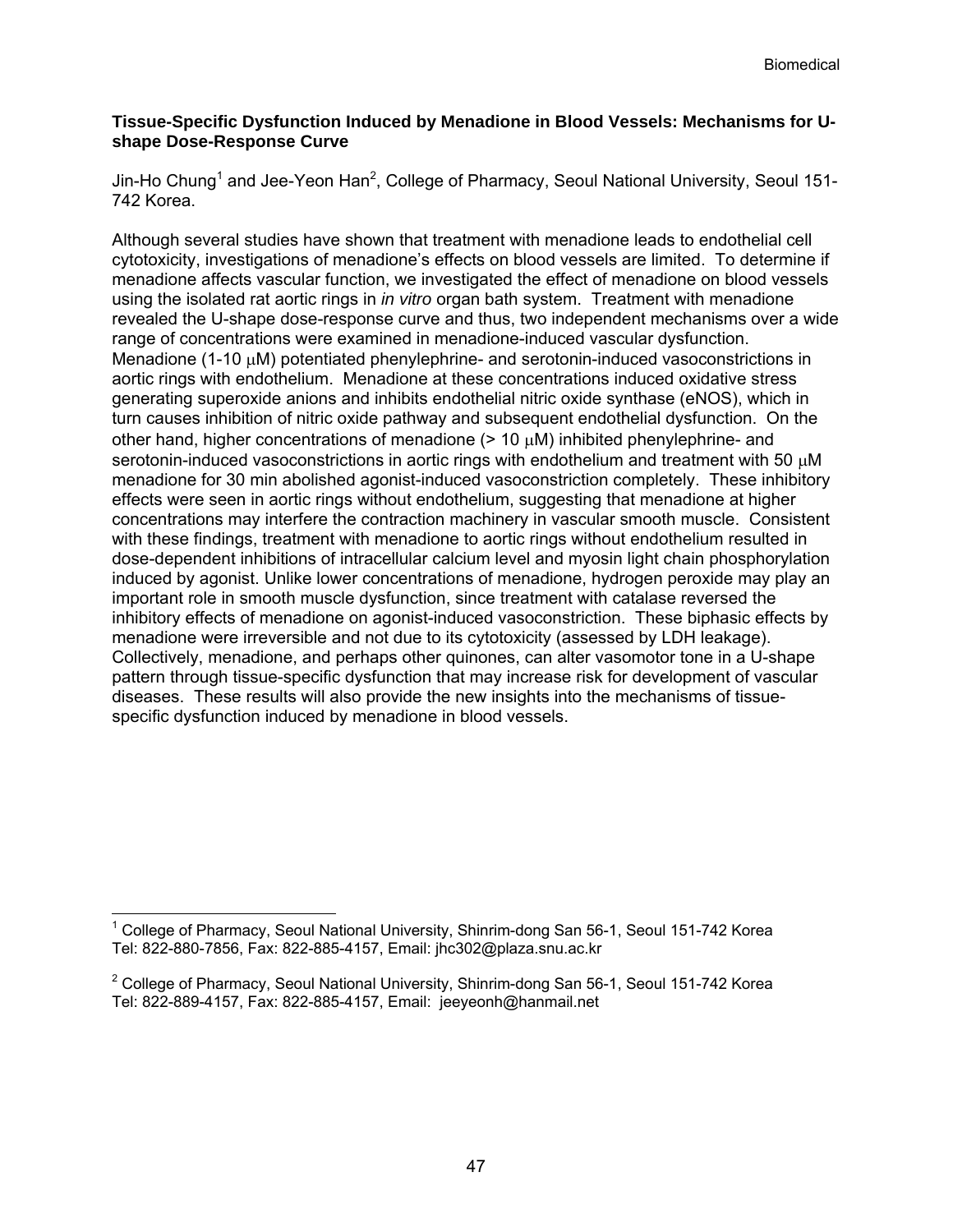| Non-Linear Dose Response: Legal Standards for the Admission of<br>Gary Marchant, Arizona State University College of Law, Tempe, AZ                                                                                 |  |
|---------------------------------------------------------------------------------------------------------------------------------------------------------------------------------------------------------------------|--|
| Michael Jayjock, Rohm and Haas Company, Spring House, PA<br>Philip G. Lewis, Rohm and Haas Company, Bristol, PA                                                                                                     |  |
| Klaus Becker, Berlin, Germany                                                                                                                                                                                       |  |
| Some Thoughts about how to Incorporate Hormesis into the<br>Brent L. Finley, Exponent, Santa Rosa, CA<br>Dennis J. Paustenbach, Exponent, Menlo Park, CA                                                            |  |
| Radiation Hormesis: Molecular-Cellular Biology, Epidemiology, and<br>Myron Pollycove, University of California, North Bethesda, MD<br>Ludwig E. Feinendegen, Heinrich-Heine-University Duesseldorf, Lindau, Germany |  |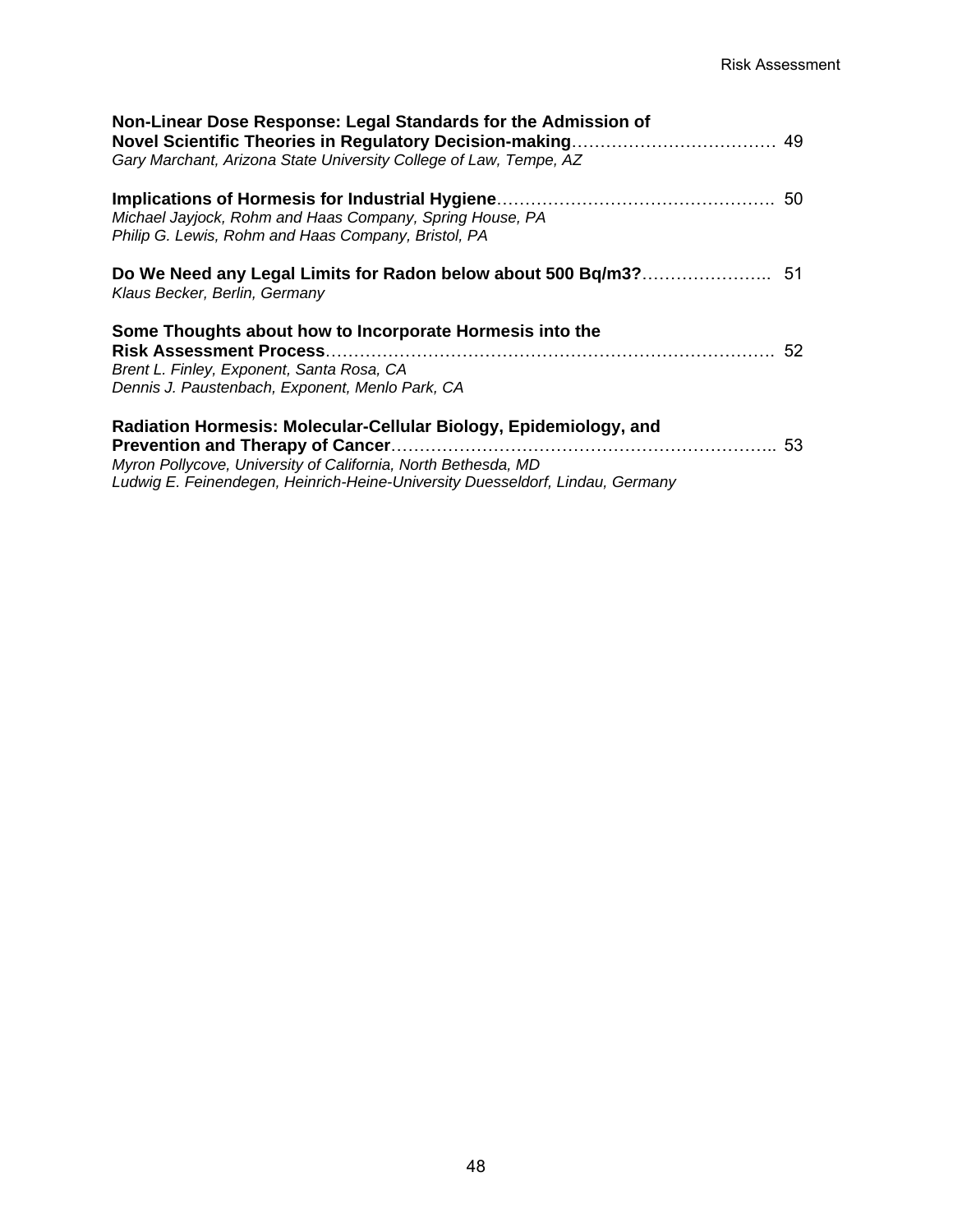### **Non-Linear Dose Response: Legal Standards for the Admission of Novel Scientific Theories in Regulatory Decision-making**

### Gary Marchant<sup>1</sup>, Arizona State University College of Law

Regulatory agencies have traditionally assumed a linear, non-threshold (LNT) model for assessing the risks of hazardous agents. In recent years, agencies have been pushed to depart from this LNT assumption by new scientific findings. Examples include scientific findings on toxicological thresholds, hormesis, non-genotoxic carcinogens, and endocrine disruptors, all of which suggest potentially non-linear dose -response relationships. The legal standards governing the scientific sufficiency and reliability necessary to incorporate such novel scientific theories into regulatory decisionmaking is examined from both an empirical and normative perspective. First, the consistency and key factors involved in agency decisions to accept or reject novel scientific theories are assessed. Relevant factors include the quantum and type of scientific evidence supporting the novel theory, the extent to which the theory has been endorsed by expert scientific groups, whether or not a mechanism for the new theory has been demonstrated, and the consequences of the new theory on the regulatory outcome. Second, potential legal standards that should govern the admission of novel scientific theories are discussed. The legal system has yet to impose a systematic, consistent set of principles governing the incorporation of new scientific evidence into regulatory decisions. Rather, such decisions have been made largely on a case-by-case approach. In contrast, in product liability and other common law cases the Supreme Court has imposed in its *Daubert* decision a standard for the admission of scientific evidence that evaluates both the relevance and reliability of the scientific evidence. The utility, feasibility and content of a similar admissibility framework for the admission of scientific evidence in regulatory decisions are evaluated, using non-linear dose-response relationships as a case study.

<sup>&</sup>lt;sup>1</sup> Associate Professor & Executive Director, Center for the Study of Law, Science & Technology, Arizona State University College of Law, P.O. Box 877906, Tempe, AZ 85287-7906, Tel: 480-965-3246, Fax: 480-965-2427, Email: gary.marchant@asu.edu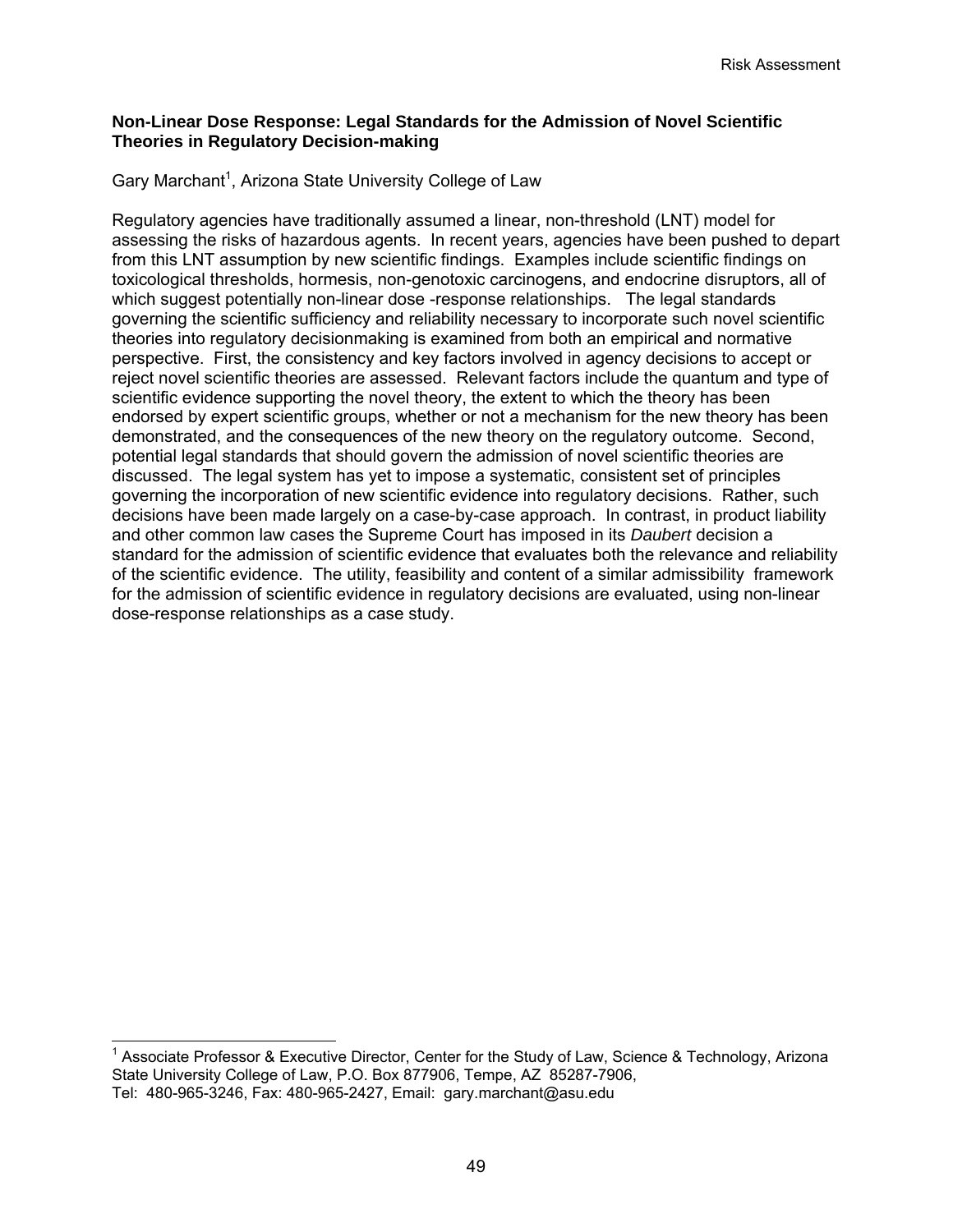## **Implications of Hormesis for Industrial Hygiene**

Michael A. Jayjock<sup>1</sup>, Rohm and Haas Company, Philip G. Lewis<sup>2</sup>, Rohm and Haas Company

This paper considers hormesis as a valid and potentially valuable alternative hypothesis for lowdose response in the context of occupational health risk assessment. It outlines the current occupational risk assessment paradigm and its use of high-dose toxicological data in setting occupational exposure limits (OELs). This present effort is a call to science to investigate the potential promise of hormesis in providing a *prima fascia* experimental evidence for a low-dose threshold of toxic effect to chemical agents. The scientific effort and advancement advised in this piece could also lead to experimentally validated quantitative estimates of the toxic effect extant at occupational exposures in the region of the OEL.

-

<sup>&</sup>lt;sup>1</sup> Rohm and Haas Company, Spring House Technical Center, 727 Norristown Road, Spring House, PA 19477, Tel: 215-641-7480, Fax: 215-619-1621, Email: mjayjock@rohmhaas.com

 $2$  Environmental Health and Safety Department, Rohm and Haas Company, Routes 13 and 413, Bristol, PA 19007, Tel: 215-785-7421, Email: plewis@rohmhaas.com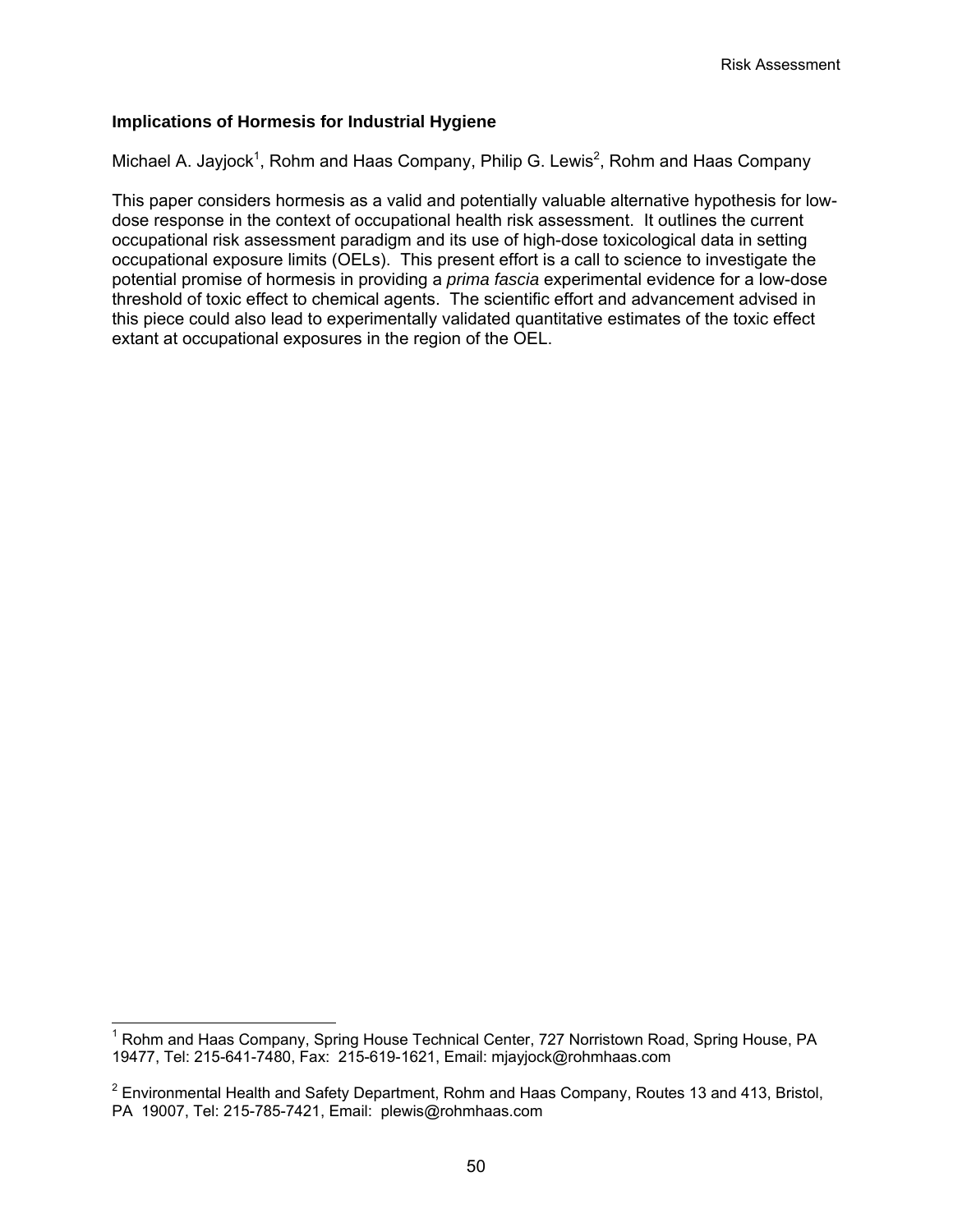#### **Do we Need Low Residential Radon Limits?**

Klaus Becker<sup>1</sup>, Radiation, Science & Health, Germany

The beneficial and detrimental effects of radon are the oldest known and most widely studied radiation effects on man. A multitude of dosimetric, epidemiological, and other radon studies still continues not only because it is easy to measure, but because of its large contribution to natural population exposures. More importantly, with its wide variations in natural occurrence, it may also be a crucial test for the currently dominating LNT hypothesis. As a result of international recommendations such, e.g. by IAEA and BEIR VI, assuming an increase in the lung cancer risk of about 10 % for 100  $Bq/m<sup>3</sup>$ , EPA recommends a 140  $Bq/m<sup>3</sup>$  limit, and the EU countries consider regulations for intervention levels of  $200$  Bq/m<sup>3</sup> for new and 400 for old residential buildings, and somewhat higher levels for working places. However, not only U.S. citizens are reluctant to accept radon reduction measures despite various "educational" activities by the authorities. This would involve expenses and inconveniences, and they are not convinced that they lived up to now with a "health hazard".

Most Europeans are also aware of the fact that there are many medical radon therapy facilities, e.g. 12 in Germany and Austria, in which ca. 75.000 patients annually are treated for rheumatic and arthritic problems, Morbus Bechterew, and other diseases. In recent years, several careful randomized double-blind medical studies confirmed the pain-reducing and other beneficial effects of radon balneology up to at least six months after the treatment, even if the mechanism of such effects (empirically known in several European cultures and Japan for hundreds of years) is not yet fully understood.

An increasing number of radon specialists also has serious doubts about the validity of various, in some cases rather expensive epidemiological studies on residential radon health effects, and the debate continues about the merits and problems of different methods (such as ecological, cohort, and case-control studies), and the correct interpretation of the results in the region below about 500 Bq/m³. So far, such studies did *not* produce any evidence of detrimental health effects in this region. Nevertheless, the recommendations and regulations are based on the linearity (LNT) hypothesis by extrapolating linearly from very high miner exposure levels under completely different conditions down to zero, frequently without adequate consideration of dominating confounders such as smoking, uncertainties in retrospective dosimetry, etc. A metaanalysis or "pooled" data, as currently in progress in the U. K. and Canada, will *not* be able to overcome such bias, as in particular the determination of past smoking habits will remain highly uncertain. Studies with confirmed never-smokers may help to solve this problem, even if the case numbers are much smaller.

This situation raises interesting questions not only about recent residential and working-place radon exposure regulations in and outside Europe, but also regarding the validity of the LNT hypothesis and the closely related Collective Dose Concept; the cost/benefit assessment of efforts to reduce very low exposure levels far below the fluctuations of natural exposures in remediation, decommissioning, and radioactive waste programs; and their social, economical and ethical impact. Some of these issues will be briefly discussed.

 <sup>1</sup> Vice-President, Radiation, Science & Health, Boothstr. 27, D-12207 Berlin/Germany E-mail: Prof.Dr.Klaus.Becker@ t-online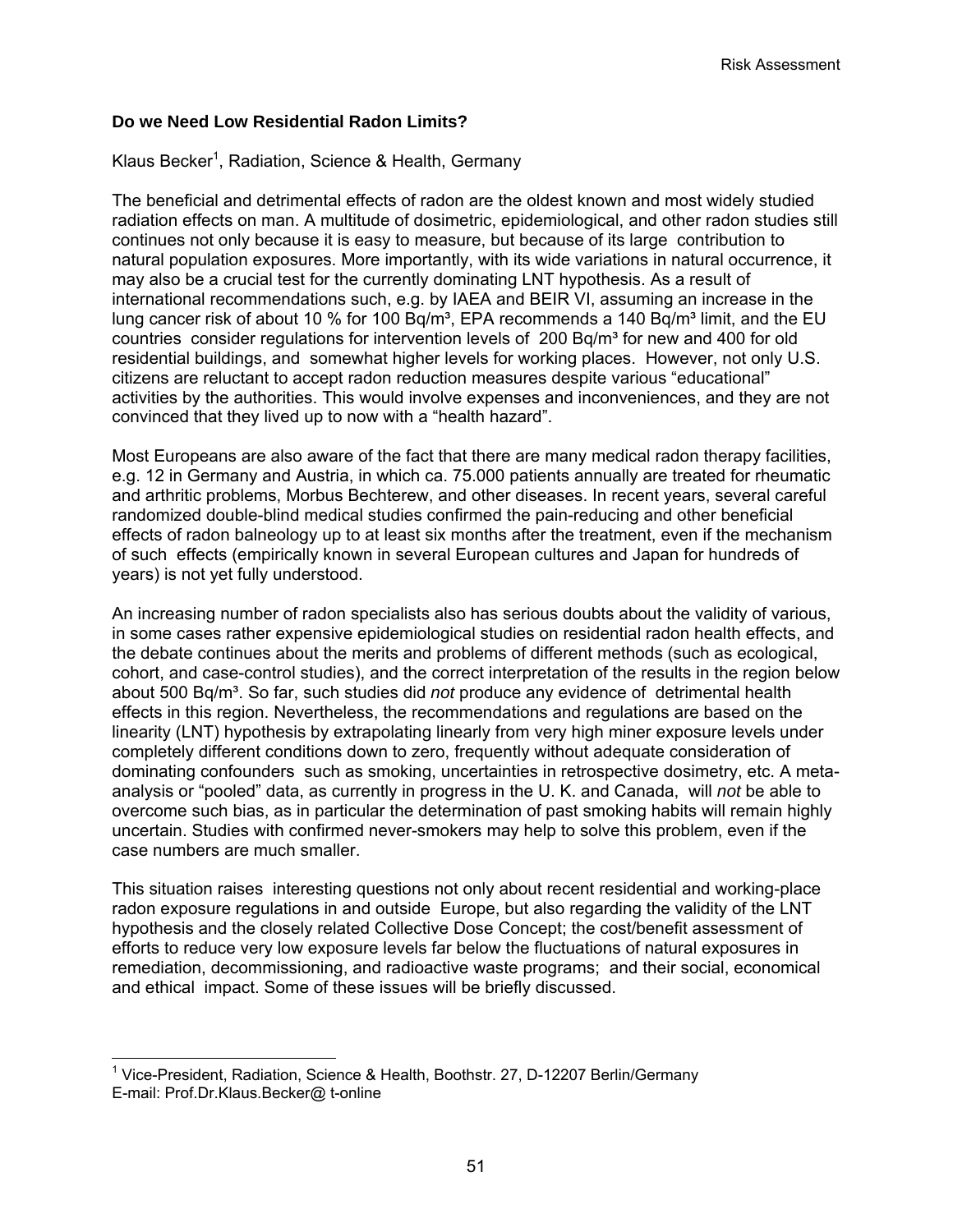### **Some Thoughts About How To Incorporate Hormesis into the Risk Assessment Process**

Brent L. Finley<sup>1</sup>, Exponent, Dennis J. Paustenbach<sup>2</sup>, Exponent

Given that hormetic effects have been observed with a wide variety of chemicals both *in vitro* with mammalian cell lines and *in vivo* with laboratory animals, it is reasonable to suggest that such effects might occur in humans exposed to low levels of environmental and/or dietary contaminants. If true, then there would be some significant implications to the human health risk assessment process. Currently, most regulatory decisions regarding chemicals in the environment are driven by risk assessments in which the estimated exposures are very low, yet because of the manner in which the risks are estimated, the risks are often considered significant. For example, the EPA's "reference dose", which is used to characterize the hazards of noncarcinogenic chemicals in the environment, is typically set at levels several-fold below the NOAEL observed in animal studies. Also, because the current EPA paradigm dictates that all carcinogens must be assumed to have no threshold, low doses of environmental carcinogens that may in fact be "health protective" (hormetic) are still assumed to pose a cancer risk, and possibly a significant one that requires regulatory action. We propose a preliminary research program in which existing data on hormetic effects could be factored into the risk assessment decision-making process. First, a set of minimum response criteria should be established which, if met, would be taken as sufficient weight-of-evidence of the possible existence of hormesis. Second, the toxicology and epidemiology literature should be reviewed for evidence of hormesis for the approximately 20-30 chemicals which tend to be of most environmental concern: arsenic, lead, cadmium, DDT, PCBs, PCDD/Fs, trichloroethylene, and others. Then, for those chemicals for which there is sufficient evidence to suggest that there might be health-protective effects at low doses, a rough approximation of a "hormetic dose range" should be established, if possible. A comparison of the estimated background (e.g., dietary) and environmental doses of these chemicals to their respective hormetic dose range would become a standard component of the risk characterization process. A comparison demonstrating that the estimated dose is at or below the hormetic dose range might influence regulatory action (regarding proposed environmental cleanup, protection of the food supply, etc). In addition, the EPA toxicity criteria (reference doses [RfDs] for noncarcinogens and riskspecific doses [RSDs] for carcinogens) for these chemicals should be compared to the hormetic dose range in all risk characterizations If these criteria fall within or below the range, then some modifying factors should be considered in the environmental risk assessment process. Ultimately, it may make sense to adjust certain RfDs and RSDs upwards.

 1 Exponent, 631 First Street, Suite 200, Santa Rosa, CA 95404, Tel: 707-535-0492 Fax: 707-535-0489, Email: bfinley@exponent.com

 $^2$  Exponent, 149 Commonwealth Drive, Menlo Park, CA 94025, Tel: 650-688-1756 Fax: 650-326-8072, Email: dpaustenbach@exponent.com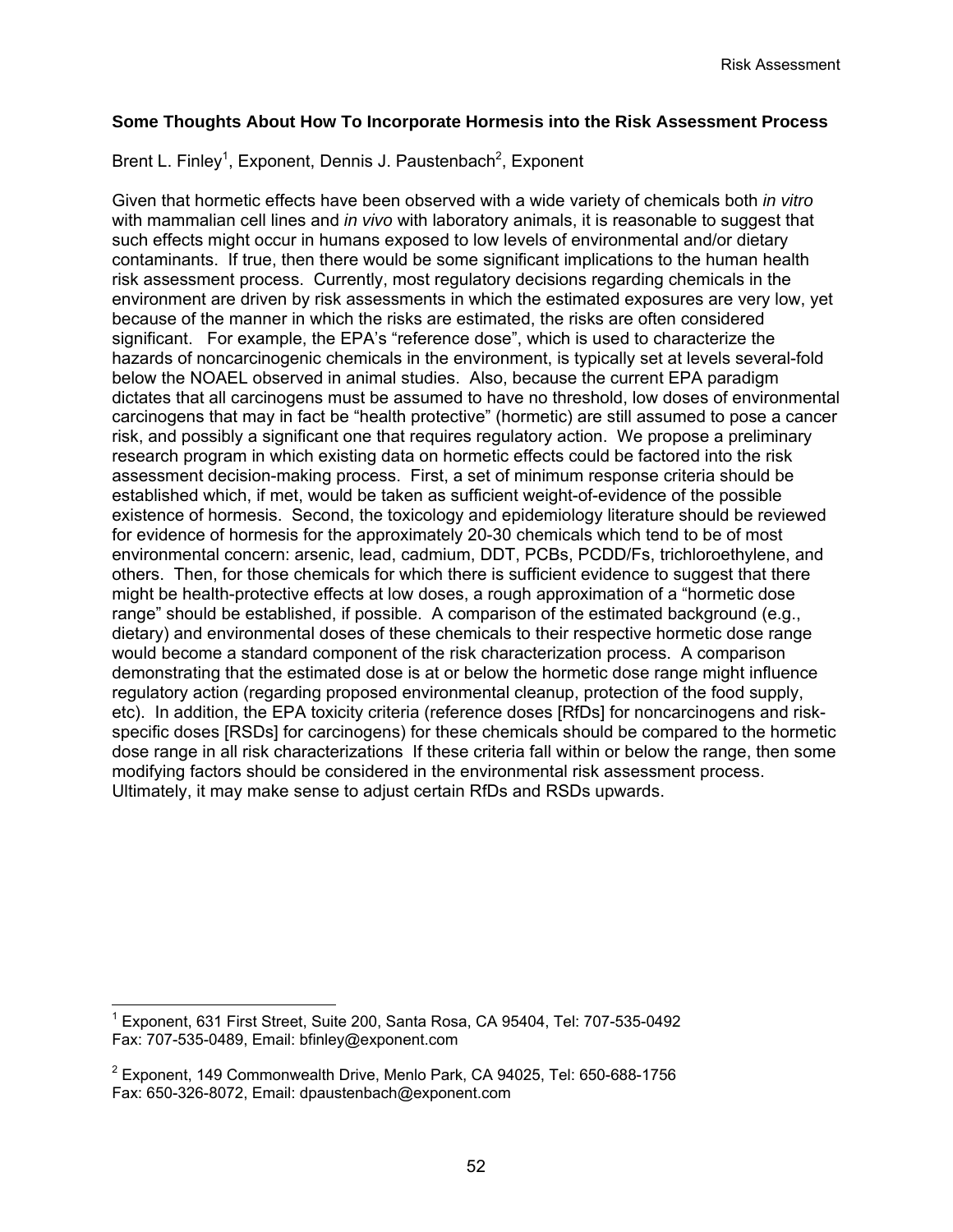#### **Radiation Hormesis: Molecular-Cellular Biology, Epidemiology, and Prevention and Therapy of Cancer**

Myron Pollycove<sup>1</sup>, University of California San Francisco, Ludwig E. Feinendegen, U.S. Department of Energy

Aging, mortality, and cancer mortality are generally accepted to be associated with stem cell accumulation of permanent alterations of DNA ("mutations"). Free radicals of oxygen initiate reactive oxygen species (ROS) that induce DNA damage and signaling to cells and tissues with subsequent stimulatory responses. The antimutagenic DNA damage-control system is the central component of homeostatic control essential for survival. Over eons of time a complex biosystem evolved in aerobic organisms to control the vast number of DNA alterations (oxidative adducts) produced by ROS generated principally by leakage of free radicals from mitochondrial metabolism of oxygen. Genetic defects of this antimutagenic system increase cancer and other mortality at an early age. In humans about a billion free radicals per cell per day are derived from abour 0.25% of all metabolized oxygen. In a low background radiation area of 1 mGy/y, antioxidants and other intermediate reactions prevent all but one in a thousand of these ROS from altering DNA, resulting in about one million DNA alterations/cell/d. This initial damage is reduced to about 1 mutation/cell/d by enzymatic DNA repair and removal of persistent DNA alterations by apoptosis and the immune system. Production of mutations by endogenous oxygen metabolism is about 10 million times greater than mutations produced by low background ionizing radiation. Nevertheless, ionizing radiation has a very significant effect on DNA damage-control as the result of spatial and temporal differences in the DNA alterations it produces. High-dose, high-dose rate radiation suppresses the activity of each component of this homeostatic biosystem with consequent increased mutations and increased mortality and cancer mortality. Low-dose radiation, on the other hand, stimulates each component of the antimutagenic system that decreases metabolic mutations; thereby decreasing cancer mortality and increasing longevity. This biphasic reaction of antimutagenic responses to high and low doses of radiation, predictably precludes a linear dose-response relationship of radiation and health effects. A tenfold increase of background radiation from 1 mGy/y to 10 mGy/y stimulates overall DNA damage-control activity by about 20%, producing a corresponding decrease in metabolic mutations and associated decreases of cancer mortality and mortality from all causes. Radiation hormesis is the biological basis of statistically significant epidemiologic observations of increased longevity and decreased cancer mortality associated with low-dose radiation. Immune system destruction of cells with persistent DNA damage is an essential component of effective antimutagenic control of malignant cells and tumors. Low-dose stimulation of the immune system may not only prevent cancer by increased removal of premalignant or malignant cells, but may also destroy gross cancer tumors with metastses. These findings have been reported in mice for almost 40 years, more recently in rats and humans.

 1 University of California San Francisco, Professor Emeritus Departments of Laboratory Medicine and Radiology, School of Medicine, 11441 Hollowstone Drive, North Bethesda, MD 20852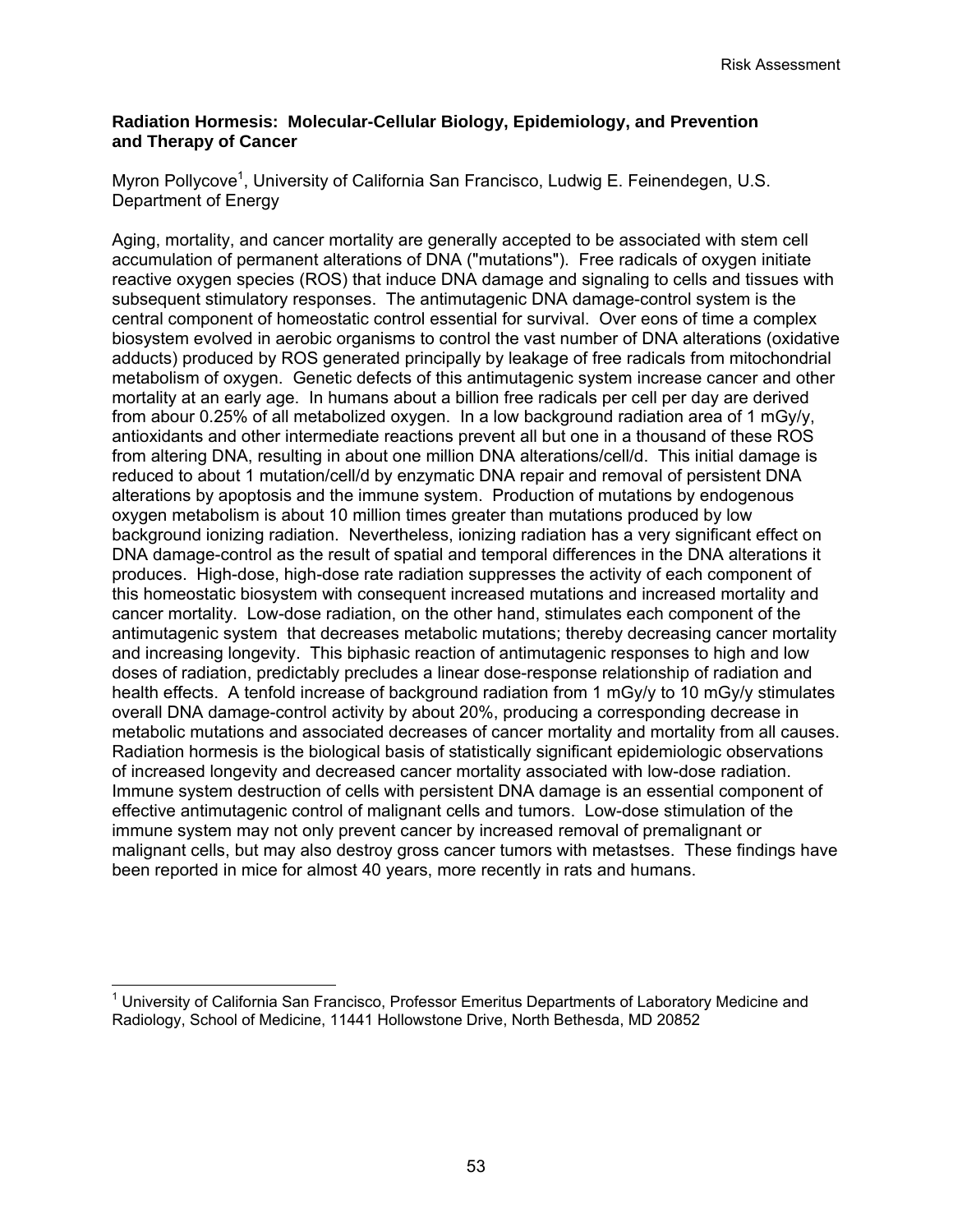| 1. Neurobehavioral Hormesis: The Exclusion of Compounds that<br>Marni Y.V. Bekkedal, Naval Health Research Center Detachment (Toxicology),<br>Wright-Patterson AFB, OH<br>Glenn D. Ritchie, Naval Health Research Center Detachment (Toxicology),<br>Wright-Patterson AFB, OH<br>Kenneth R. Still, Naval Health Research Center/TD, Wright Patterson AFB, OH<br>John Rossi III, Naval Health Research Center Detachment (Toxicology),<br>Wright-Patterson AFB, OH                 | 57 |
|-----------------------------------------------------------------------------------------------------------------------------------------------------------------------------------------------------------------------------------------------------------------------------------------------------------------------------------------------------------------------------------------------------------------------------------------------------------------------------------|----|
| 2. Debates over Linearity: Much Ado about Evidence; Not Enough<br>about Relevance nor Preference.<br>Kevin P. Brand, University of Ottawa, Ottawa, ON, Canada<br>Lorenz Rhomberg, Gradient Corporation, Cambridge, MA                                                                                                                                                                                                                                                             | 58 |
| Elena B. Burlakova, Russian Academy of Sciences, Moscow, Russia                                                                                                                                                                                                                                                                                                                                                                                                                   | 59 |
| 4. New Approaches to Modeling of Living Systems Response to<br>Elena B. Burlakova, Russian Academy of Sciences, Moscow, Russia<br>Alexander A. Konradov, Russian Academy of Sciences, Moscow, Russia                                                                                                                                                                                                                                                                              | 60 |
| 5. Effects of a 'Lead-free' Environment on Fertility and Reproductive<br>Ivo lavicoli, Universita Cattolica del Sacro Cuore, Rome, Italy<br>Giovanni Carelli, Catholic University of the Sacred Heart, Rome, Italy<br>Nicolo Castellino, Universita Cattolica del Sacro Cuore, Rome, Italy                                                                                                                                                                                        | 61 |
| 6. Pseudo Hormesis: An Explanation in Search of a Manifestation<br>Susan M. Chemerynski, Yale University, New Haven, CT<br>Jonathen Borak, Yale University, New Haven, CT<br>Greg Sirianni, University of New Haven, West Haven, CT<br>Bernard L. Cohen, University of Pittsburgh, Pittsburgh, PA                                                                                                                                                                                 | 62 |
| 7. Usefulness of Very Low-Doses of Cisplatin in Regulation of Animal<br>Elzbieta Deranalowicz-Malarczyk, Maria Curie-Sklodowska University, Lublin, Poland<br>Martyna Kandefer-Szerszen, Maria Curie-Sklodowska University, Lublin, Poland<br>Anna Jarosz-Wilkolazka, Maria Curie-Sklodowska University, Lublin, Poland<br>Agnieszka Szuster-Ciesielska, Maria Curie-Sklodowska University, Lublin, Poland<br>Liliana Borowska, Maria Curie-Sklodowska University, Lublin, Poland | 63 |
| 8. The Effect of Low-Dose of Guaiacol on Enzymatic Activity of Fungal Cells 64<br>Elzbieta Deranalowicz-Malarczyk, Maria Curie-Sklodowska University, Lublin, Poland<br>Anna Jarosz-Wilkolazka, Maria Curie-Sklodowska University, Lublin, Poland<br>Janina Kochmanska-Rdest, Maria Curie-Sklodowska University, Lublin, Poland                                                                                                                                                   |    |
| 9. Ultra-weak Secondary Radiation Chemiluminescence of Humic Acid<br>Wieslaw Goraczko, Poznan Univeristy of Techical, Poznan, Poland<br>Janusz Slawinski, Poznan Univeristy of Techical, Poznan, Poland                                                                                                                                                                                                                                                                           | 65 |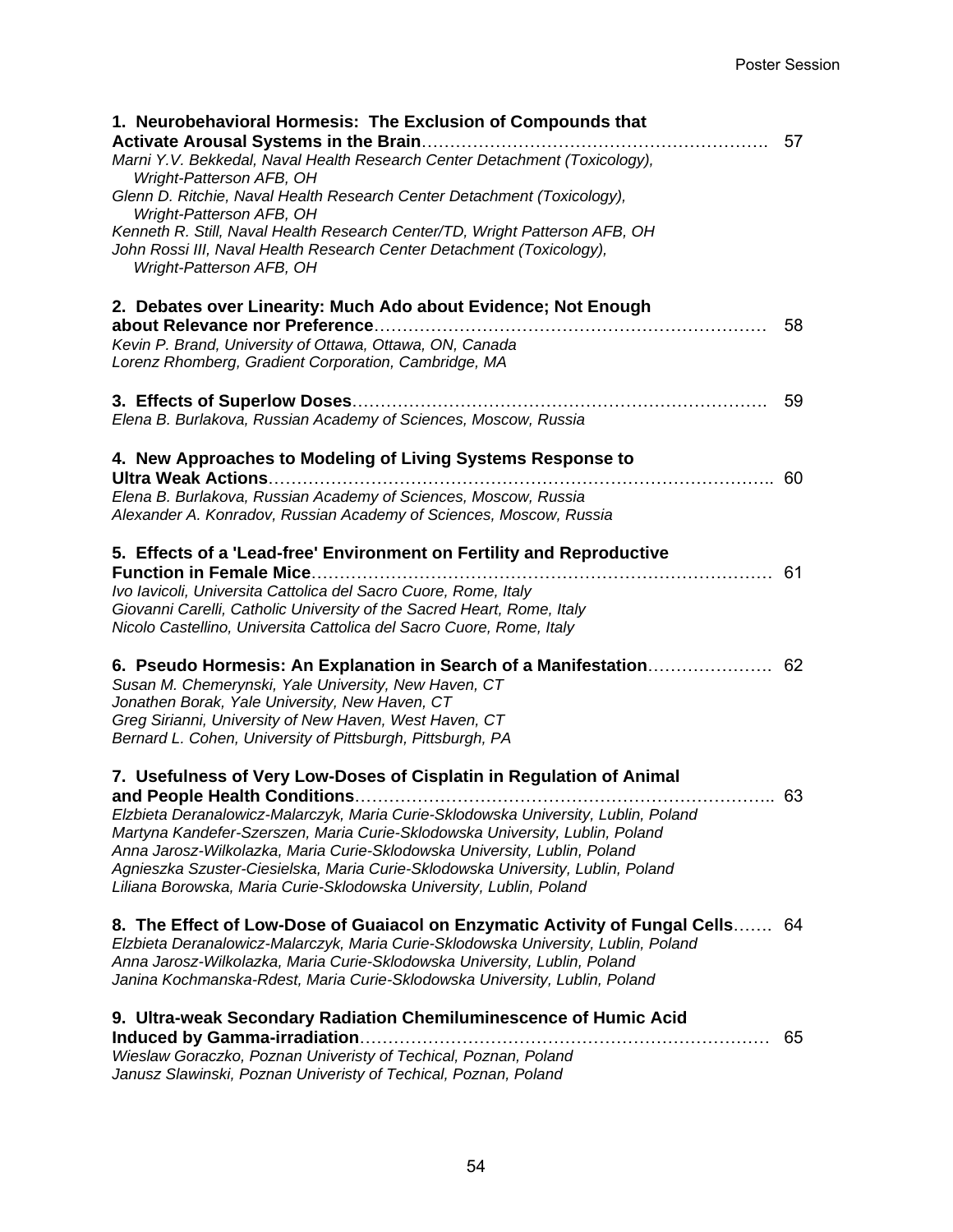| 10. Linear and Non-linear Effects of Lead on Behavior of<br>Helmut V.B. Hirsch, The University at Albany, SUNY, Albany, NY<br>John D. Mercer, The University at Albany, SUNY, Albany, NY<br>Tara Torno, The University at Albany, SUNY, Albany, NY<br>Diane Stark, The University at Albany, SUNY, Albany, NY<br>Helen Ghiradella, The University at Albany, SUNY, Albany, NY                                                                                                          | 66 |
|----------------------------------------------------------------------------------------------------------------------------------------------------------------------------------------------------------------------------------------------------------------------------------------------------------------------------------------------------------------------------------------------------------------------------------------------------------------------------------------|----|
| 11. Extracellular Replication of Bacteria in Presence of Cytokines or<br>Lipopolysaccharide(LPS): Linear and Non-Linear Responses 67<br>Siva Kanangat, University of Tennessee Memphis, Memphis, TN<br>Umberto Meduri, University of Tennessee Memphis, Memphis, TN<br>Elizabeth A. Tolley, University of Tennessee Memphis, Memphis, TN<br>Arnold E. Postlethwaite, University of Tennessee Memphis, Memphis, TN<br>Dennise R. Schaberg, University of Tennessee Memphis, Memphis, TN |    |
| 12. A Mathematical Model for Curve-Fitting Allelochemical Dose-Responses<br>D. L. Liu, NSW Agriculture, Wagga Wagga Agricultural Institute, Wagga Wagga, NSW, Australia<br>M. An, Charles Sturt University, Wagga Wagga, NSW, Australia<br>R. Johnson, University of New England, Armidale, NSW, Australia<br>J. V. Lovett, University of New England, Armidale, NSW, Australia                                                                                                        | 68 |
| 13. Nectophotometer: A New Instrument for Observing Hormesis<br>Richard W. Lo Pinto, Fairleigh Dickinson University, Teaneck, NJ<br>John Santelli, Fairleigh Dickinson University, Teaneck, NJ                                                                                                                                                                                                                                                                                         | 69 |
| 14. Adaptive Response in Two Populations of Uranium Miners Exposed to<br>Jose Henrique Pereira Luis, Nuclear and Technnological Institute, Sacavem, Portugal                                                                                                                                                                                                                                                                                                                           |    |
| 15. Bimodal Type of Regulation of Protein Kinase C by Antioxidants<br>Elena L. Maltseva, Institute of Biochemical Physics RAS, Moscow, Russia                                                                                                                                                                                                                                                                                                                                          | 71 |
| Nadya P. Palmina, Institute of Biochemical Physics RAS, Moscow, Russia<br>Konstantin Gurevich, Lomonosov Moscow University, Moscow, Russia                                                                                                                                                                                                                                                                                                                                             |    |
| 16. Adaption to Radiation: Reductions in Risk after Low Doses in vivo<br>R. E. J. Mitchel, Atomic Energy of Canada Ltd. Chalk River Laboratories, Chalk River, ON, Canada<br>D. R. Boreham, McMaster University, Hamilton, ON, Canada                                                                                                                                                                                                                                                  | 72 |
| 17. The History of Chemical Hormesis and Potential Implications for<br>Kenneth A. Mundt, Applied Epidemiology, Inc., Amherst, MA<br>Edward J. Calabrese, University of Massachusetts, Amherst, MA<br>Linda A. Baldwin, University of Massachusetts, Amherst, MA                                                                                                                                                                                                                        | 73 |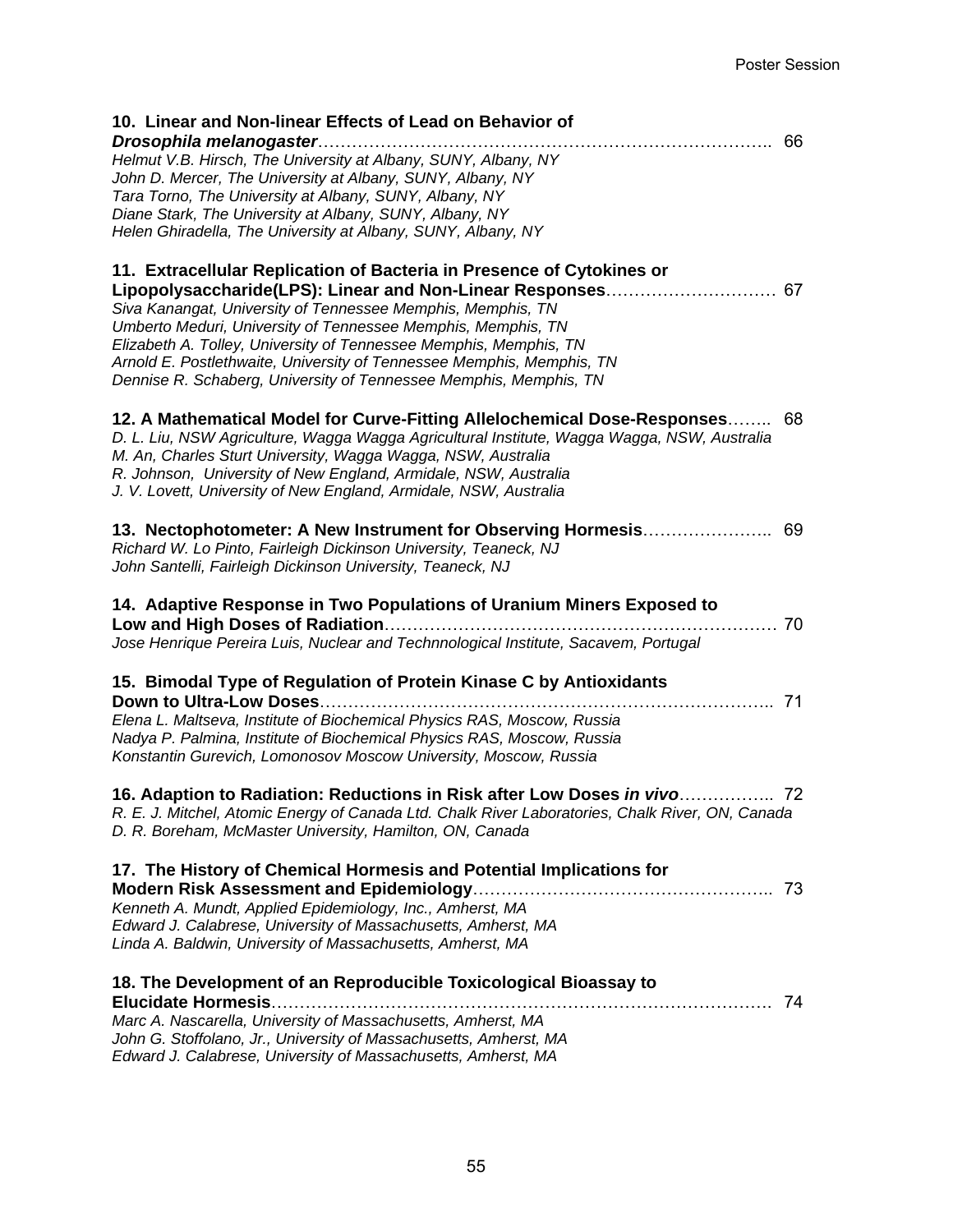| 19. Continuous Low Dose-Rate Gamma-Irradiation Induces Non-Linear<br>Andreyan N. Osipov, Moscow SIA "Radon", Moscow, Russia<br>Alexander L. Elakov, Moscow SIA "Radon", Moscow, Russia<br>Galina Ya. Kolomijtseva, M.V.Lomonosov Moscow State University, Moscow, Russia<br>Vyacheslav D. Sypin, Moscow SIA "Radon", Moscow, Russia                                                                                                                                                                                    |    |
|------------------------------------------------------------------------------------------------------------------------------------------------------------------------------------------------------------------------------------------------------------------------------------------------------------------------------------------------------------------------------------------------------------------------------------------------------------------------------------------------------------------------|----|
| 20. The Effect of Antioxidants in Ultra Low Doses on Lipid Peroxide<br>Nadezchda P. Palmina, Emanuel Institute of Biochemical Physics RAS, Moscow, Russia<br>Lyubov V. Kledova, Emanuel Institute of Biochemical Physics RAS, Moscow, Russia<br>Tatyana V. Pankova, Emanuel Institute of Biochemical Physics RAS, Moscow, Russia                                                                                                                                                                                       | 76 |
| 21. Nonlinear Dose-Response Behavior and Multiple Solutions for a Model                                                                                                                                                                                                                                                                                                                                                                                                                                                |    |
| Paul M. Schlosser, CIIT Centers for Health Research, Research Triangle Park, NC<br>James F. Selgrade, North Carolina State University, Raleigh, NC<br>Leona Harris, North Carolina State University, Raleigh, NC                                                                                                                                                                                                                                                                                                       |    |
| 22. Extremely Low Frequency Electormegnetic Field (ELF-EMF)-Sress Induced<br>DNA Damage in Human Peripheral Blood Leukocytes Evaluated by Comet Assay 78<br>Ravindra K. Tiwari, New Science College, Hyderabad, India<br>K. Irarvathy Goud, Bhagwan Mahavir Medical Research Centre, Hyderabad, India<br>K. Suryanarayana, Research Center Imarat, Hyderabad, India<br>S.C Bhargava, Bhagwan Mahavir Medical Research Centre, Hyderabad, India<br>Y. Rahuja, Bhagwan Mahavir Medical Research Centre, Hyderabad, India |    |
| 23. Non-Linear Dose-Response of Alcohol Drinking in a Large Population 79<br>Natalia Udaltsova, Kaiser Permanente Medical Care Program, Oakland, CA<br>Arthur L. Klatsky, Kaiser Permanente Medical Care Program, Oakland, CA                                                                                                                                                                                                                                                                                          |    |
| 24. Season of Birth and Human Longevity in a Large Population 80<br>Natalia Udaltsova, Kaiser Permanente Medical Care Program, Oakland, CA<br>Gary D. Friedman, Kaiser Permanente Medical Care Program, Oakland, CA<br>Arthur L. Klatsky, Kaiser Permanente Medical Care Program, Oakland, CA<br>Germaine Cornelissen, Halberg Chronobiology Center, University of Minnisota, Minneapolis, MN<br>Franz Halberg, Halberg Chronobiology Center, University of Minnisota, Minneapolis, MN                                 |    |
| 25. Gamma Variate (Indicator Dilution Curve): Analogy to Describing<br>J.A. Vento, Univ. of Connecticut Health Center, Farmington, CT<br>R.P. Spencer, Univ. of Connecticut Health Center, Farmington, CT                                                                                                                                                                                                                                                                                                              | 81 |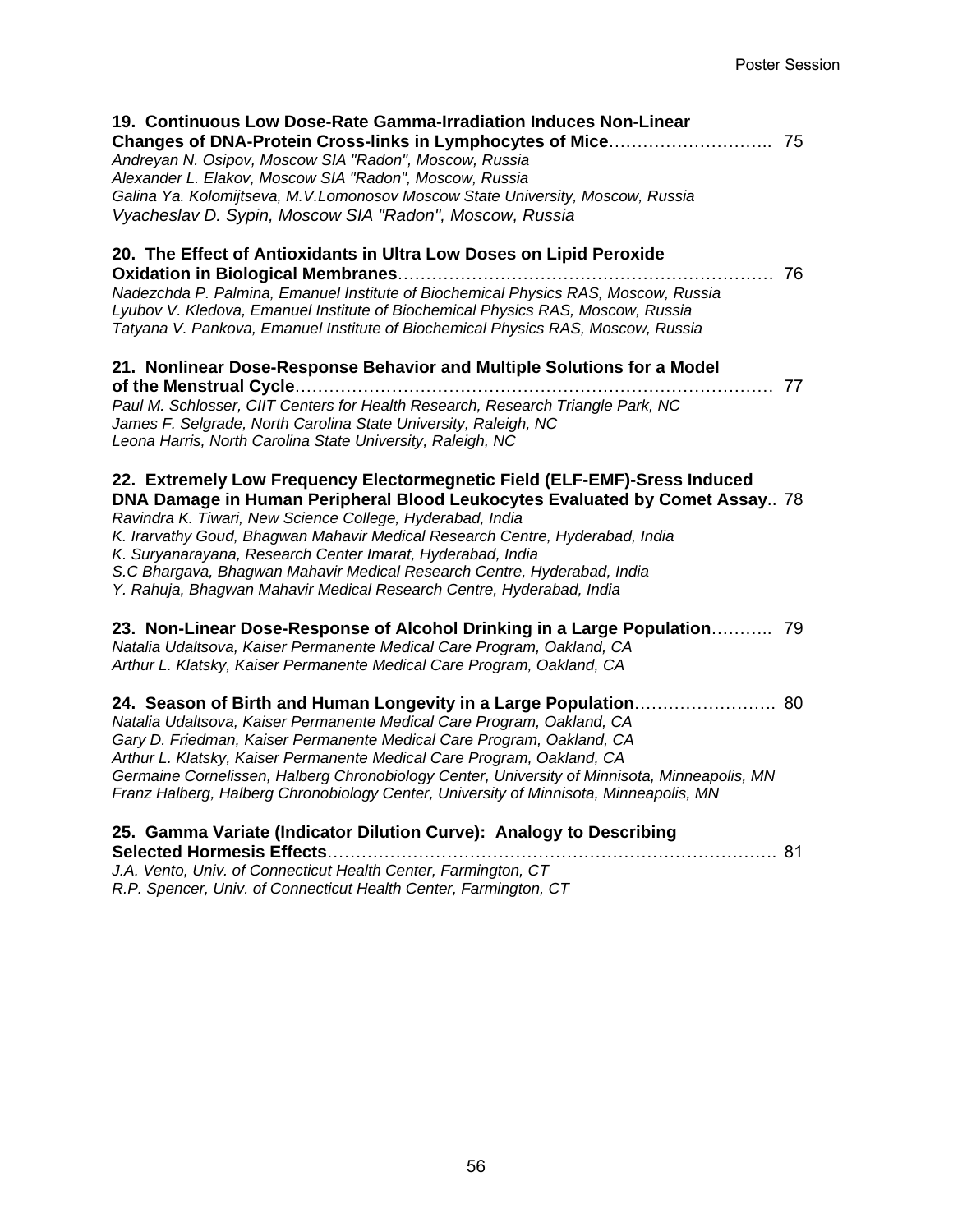### **1. Neurobehavioral Hormesis: The Exclusion of Compounds that Activate Arousal Systems in the Brain**

Marni Y.V. Bekkedal<sup>1</sup>, Glenn D. Ritchie<sup>2</sup>, Kenneth R. Still<sup>3</sup>, John Rossi III<sup>4</sup>, Neurobehavioral Effects Laboratory, Naval Health Research Center Detachment (Toxicology)

The novel concept of neurobehavioral hormesis has been proposed as a concept with utilitarian value for neurobehavioral toxicology. Based on limited early data, the working definition for neurobehavioral hormesis is, "Persisting improvement in neurobehavioral performance capacity following low level exposure to an agent that produces denigrated neurobehavioral performance at levels above the No Observable Adverse Effect Level (NOAEL)." Given this definition, we propose compounds whose direct effects include direct activation of arousal systems in the brain should not be considered cases of neurobehavioral hormesis. For instance, typical psychostimulants, such as amphetamine, cause increased arousal at all doses. A mildly heightened state of arousal is often beneficial and results in improved performance in many neurobehavioral tasks. In contrast, at the higher doses the over-arousal is such that task performance begins to degrade. Such "inverted-U" dose response effects are best explained by the Yerkes-Dodson Law which is specific for different states of arousal. Currently, we propose to exclude such effects for two major reasons. Foremost, the effect exists only for as long as the exposure. The behavioral manifestations do not persist after the compound has been cleared from the system. Furthermore, traditional hormetic effects are opposite to the expected effect of the exposure. In the case of psychostimulants, the expected effect of heightened arousal is the cause of both the improved and the denigrated performance. One example of an hormetic effect that is not directly attributable to central nervous system arousal has been observed in animals exposed to jet fuel. At high doses, deficits in performance on a complex operant learning task were observed. In contrast, performance was modestly improved in the low dose group. Under the current definition, such effects qualify as hormetic, and may serve as an example of what may prove to be a relatively prevalent phenomenon of neurobehavioral hormesis.

 1 Neurobehavioral Effects Laboratory, Naval Health Research Center Detachment (Toxicology) 2612 Fifth Street, Area B, Bldg 433, Wright-Patterson Air Force Base, OH 45433 Tel: 937-255-6058 x 222, Fax: 937-656-7094, Email: marni.bekkedal@wpafb.af.mil

<sup>&</sup>lt;sup>2</sup> Neurobehavioral Effects Laboratory, Naval Health Research Center Detachment (Toxicology) 2612 Fifth Street, Area B, Bldg 433, Wright-Patterson Air Force Base, OH 45433 Tel: 937-255-6058 x 206, Fax: 937-656-7094, Email: glenn.ritchie@wpafb.af.mil

 $3$  Neurobehavioral Effects Laboratory, Naval Health Research Center Detachment (Toxicology) 2612 Fifth Street, Area B, Bldg 433, Wright-Patterson Air Force Base, OH 45433 Tel: 937-255-6058 x 202, Fax: 937-656-7094, Email: kenneth.still@wpafb.af.mil

<sup>&</sup>lt;sup>4</sup> Neurobehavioral Effects Laboratory, Naval Health Research Center Detachment (Toxicology) 2612 Fifth Street, Area B, Bldg 433, Wright-Patterson Air Force Base, OH 45433 Tel: 937-255-6058 x 234, Fax: 937-656-7094, Email: john.rossi@wpafb.af.mil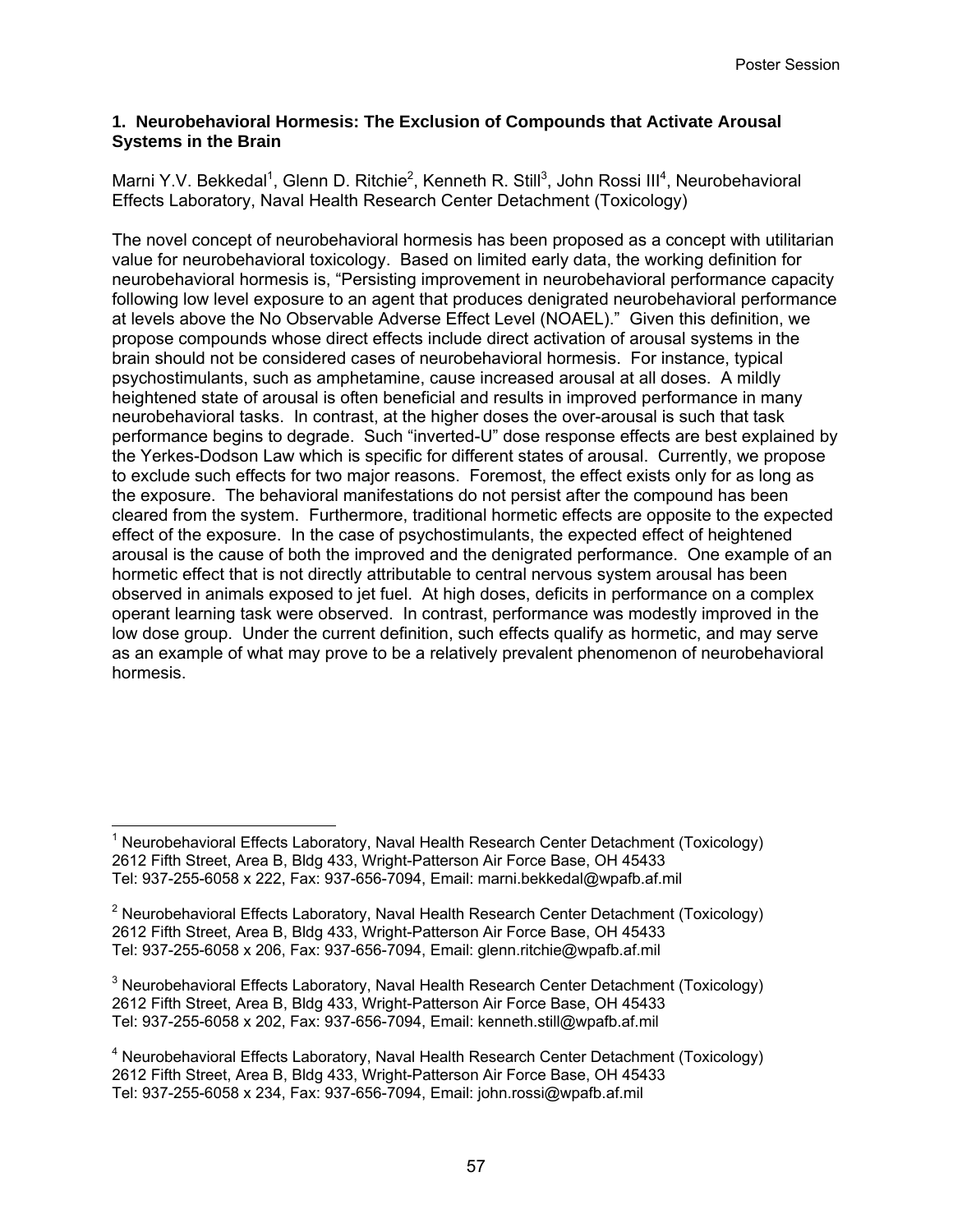#### **2. Debates Over Linearity: Much Ado about Evidence; Not Enough about Relevance nor Preference**

## Kevin P. Brand<sup>1</sup>, University of Ottawa, Lorenz Rhomberg<sup>2</sup>, Gradient Corporation

Any policy debate requires a weighing of facts and values. In the case of the regulatory debate over when to depart from low dose linearity, the relevance of the facts (evidence) has been overrated, and the role of values (societal preference) underrated. Current practice tends to infer dose-response shape from in-vitro (e.g., Ames test outcome) or in-vivo experiments (involving animal models, e.g., rat or mouse studies), without properly reflecting upon the limited relevance of this evidence to humans. It also tends to invoke a generic science-based notion of proof, thus overlooking societal preference about what balance to strike when weighing the costs of potentially making the wrong choice (misclassification costs). Using a stylized representation of the dose response dilemma, we demonstrate that the appropriate burden of proof is largely a function of societal values (preference). The chemical-specific marginal costs of control (the expense of precaution) is most important --- the marginal cost of residual risk is also important, though less variant across chemicals. Facts, such as the degree of sublinearity are surprisingly inconsequential. Of course evidence does play a role in assessing whether the burden of proof has been met. However, its' limited relevance (upon fully recognizing the contingencies of extrapolating shape across species, effect endpoints, individuals etc) may preclude exceeding the chemical specific burden of proof. In such cases, debates over the evidence are irrelevant. Future debates should be re-framed to consider the misclassification costs, and the limited informativeness of the available evidence (about low dose shape).

<sup>&</sup>lt;sup>1</sup> University of Ottawa, Dept. Of Epidemiology and Community Medicine, R.S. McLaughlin, Center for Population Health Risk Assessment, 1 Stewart St, Ottawa, ON, K1N-6N5, Canada, Tel: 613-562-5257, Fax: 613-562-5380, Email: kbrand@uottawa.ca

 $2$  Gradient Corporation, 238 Main Street, Cambridge, MA 02142, Tel: 617-395-5000 Fax: 617-395-5001, Email: lrhomber@gradientcorp.com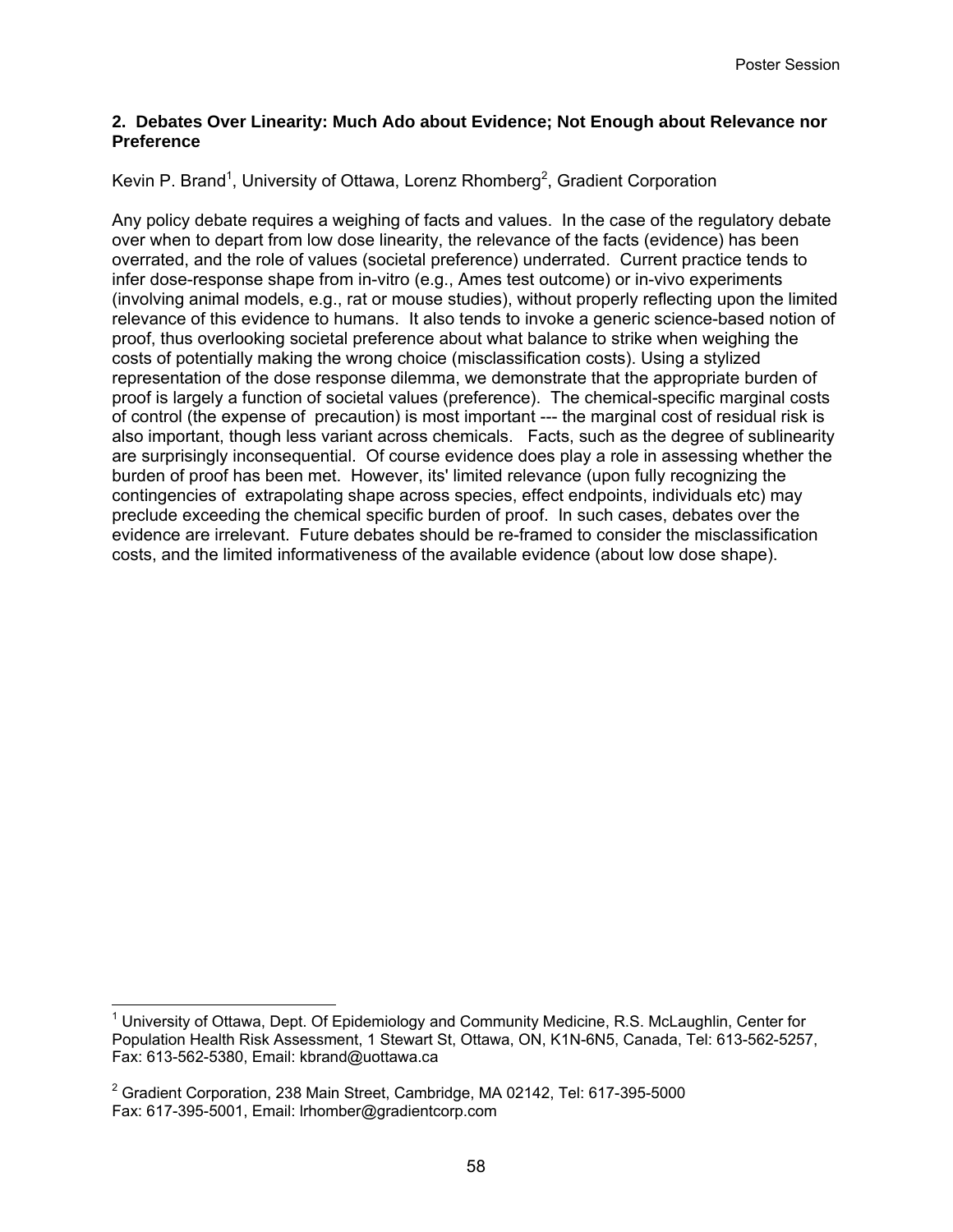# **3. Effects of Superlow Doses**

 $\overline{a}$ 

Elena B. Burlakova<sup>1</sup>, Institute of Biochemical Physics, Russian Academy of Sciences, Moscow

In 1983, we, at the Institute of Biochemical Physics, discovered that biological agents in concentrations from  $10^{-3}$  to  $10^{-14}$  and lower display the same activity (both qualitative and quantitative) as in concentrations from  $10^{-4}$  to  $10^{-5}$  M. Between these two extrema, there is the "dead zone": in this concentration range, there is either no effect or the effect is significantly weaker. It was concluded that biologically active substances (BAS) in concentrations much below NOEL (the level of preparation non-efficiency) can display a high biological activity. The studied BAS were natural antioxidants, regulatory peptides, antitumor compounds, adaptogens, neuromediators, herbicides, regulators of plant growth, antidepressants, nootropic preparations, and many others. For all the substances, a nonlinear dose—effect dependence was noted as characteristic. We attribute this dependence character to a change-over in the mechanism of action (or targets) with a change in the agent dose. The research results showed that the efficiencies of BAS superlow doses (SLD) and low-level physical factors are unique phenomena that are not associated with any particular chemical structures or biological organization levels. We formulated scientific principles of applications of BAS SLD and low-level physical factors as nontraditional methods of therapy. An important conclusion is the discovery of enhancement of sensitivity of biological objects to a variety of agents as a consequence of low-level effects produced, as well as elimination of toxic side-effects of medicinal preparations, addiction to drugs, etc. The studies conducted for people --- participants of liquidation of the ChPP accident who received low oses of ionizing irradiation --- showed a feasibility of tests aiming at determining individual sensitivities to impacts of low-level factors.

<sup>&</sup>lt;sup>1</sup> Institute of Biochemical Physics, Russian Academy of Sciences, 119991 ul. Kosygina, 4 Moscow, Russia, Email: seren@sky.chph.ras.ru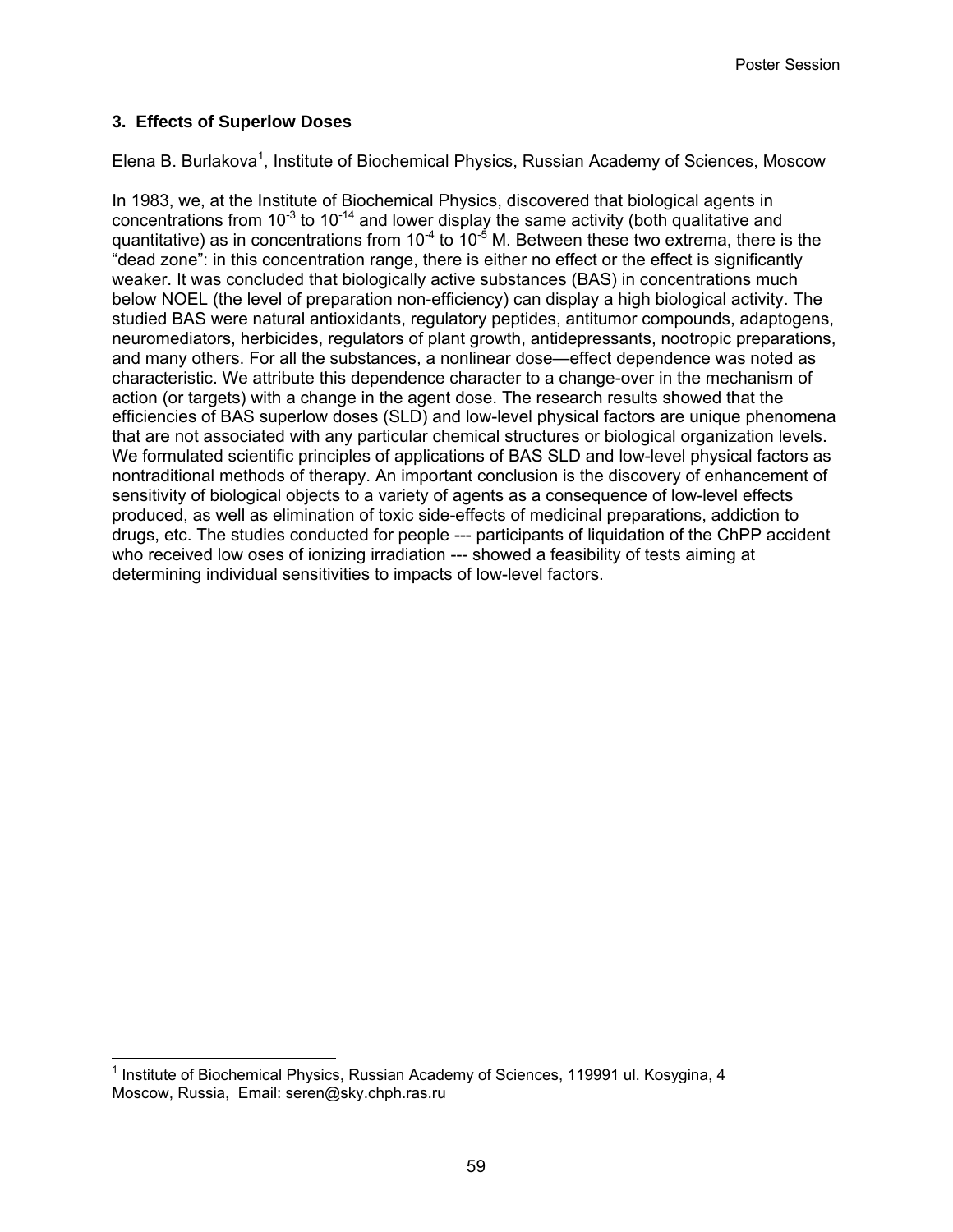## **4. New Approaches to Modeling of Living Systems Response to Ultra Weak Actions**

Elena B. Burlakova<sup>1</sup>, Institute of Biochemical Physics, Russian Academy of Science, Moscow, Alexander A. Konradov<sup>2</sup>, Institute of Biochemical Physics, Russian Academy of Science, Moscow

Response of living and physico-chemical systems on ultraweak action may not be revealed until adequate method of analysis is used. The specificity of living systems response is determined by background and subbackground action level, which is evolutionary customary. The system not recognizes this action as significance external one and has a power to compensate such "signal" by internal resources. Compensation is able to keep systems parameters inside a normal range. So, we may not notice any changes by means of standard descriptive statistics. But these small changes may become apparent in the interrelationship between variables, which may be revealed by correlation analysis and some integral measure of difference (multivariate distance). Experience shows, that it is true. The application of some integral index of correlation and multivariate distances allows discovering the effect of low-level radiation on individuals and people populations, for example. Chronic "signal" action may lead to changes not variables, but parameters of system and, hence, is able to move phase point to unstable region near bifurcation. Low stability near bifurcation point leads then to the increasing of system noise level. Measuring any flows, emitted by the system (electromagnetic, optic, thermal and so on), is a potent source of information about the system state. So, the methods of analysis of noise-similar processes, the revelation of hide and quasiperiodic patterns are really useful for evaluation of system state changes, as a result of action. Examples exists for application such a methods to cell populations and, even, to non-living physico-chemical systems.

 1 Institute of Biochemical Physics, Russian Academy of Science, 4 Kosygin str., Moscow, Russia Tel: 7-095-1376420, Fax: 7-095-1374101, Email: seren@sky.chph.ras.ru

<sup>&</sup>lt;sup>2</sup> Institute of Biochemical Physics, Russian Academy of Science, 4 Kosygin str., Moscow, Russia Tel: 7-095-9397138, Fax: 7-095-1374101, Email: ak@sky.chph.ras.ru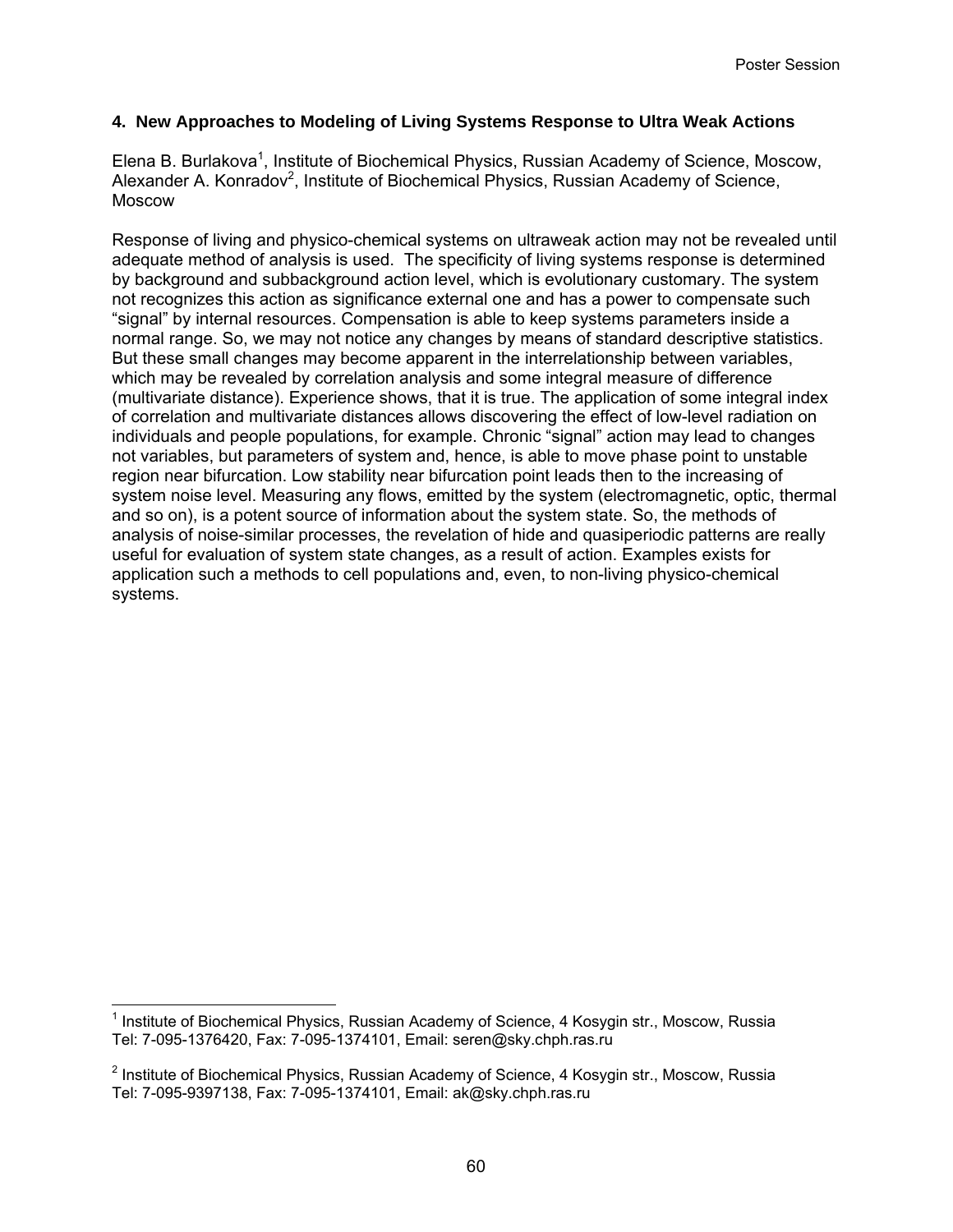### **5. Effects of a 'Lead-free' Environment on Fertility and Reproductive Function in Female Mice**

Ivo Iavicoli<sup>1</sup>, Giovanni Carelli<sup>1</sup> & Nicolò Castellino<sup>1</sup>, Università Cattolica del Sacro Cuore, Italy

Clinical and epidemiological investigations have provided conclusive evidence of lead-related impaired fecundity and reproductive function in women while in men 5-9, have yielded conflicting results regarding the effects on fertility.

In animal studies reduced fecundity and procreativity were generally reported in female mice esposed to high Pb exposure levels from diets while adverse effects were not consistently observed in male mice.

However, the effects of exposure to very low doses of lead on the aforementioned biological functions have yet to be investigated.

In the present study we assess the adverse effects of low levels of lead on fertility and reproductive function in female mice. The exposure groups of Swiss mice were: 4 ppm (Group I) and 2 ppm (Group II), rated as "very low exposures"; 0.2 ppm (Group III, control) and finally 0.02 ppm (Group IV) which we considered a "lead-free" environment.

Life-long lead exposure, which initiated in utero for all the mice, was continued until the animals were sacrificed.

Female 18-day-old offspring from all groups were divided into two subgroups, the first of which (subgroup A) was housed with sexually mature adult 3-month-old males, while the second one (subgroup B) with male siblings.

Fertility and reproductive function in females of subgroup A of Groups I - II no differences in the times of vaginal opening, oestrus, vaginal plug and first parturition when compared to those of subgroup A of the Group III. However, there was a significant reduction in the same times occurred in the females of subgroup A of Group 4 compared to the other groups. Blood estradiol levels confirmed these findings.

Fertility appears to be neither impaired nor enhanced at the same Pb exposure levels in male mice.

Furthermore, in animals living in group IV, red blood cells (RBC) were higher than in other groups, and we corrected PbB values to take into account the number of RBC with the result of a significantly lower PbB/RBC ratio in group IV compared to the other groups.

On the basis of our results we can hypothesize that fertility and reproductive function are enhanced in the female mice living in a "lead-free" environment, i.e. at Pb exposure levels below those found in the general environment and that are currently held to be "acceptable". Lead consequently exerts a moderate inhibitory effect on hypophysary and gonadal functions even at very low doses.

 <sup>1</sup> Institute of Occupational Health, Università Cattolica del Sacro Cuore, Largo Francesco Vito 1, 00168 Rome, Italy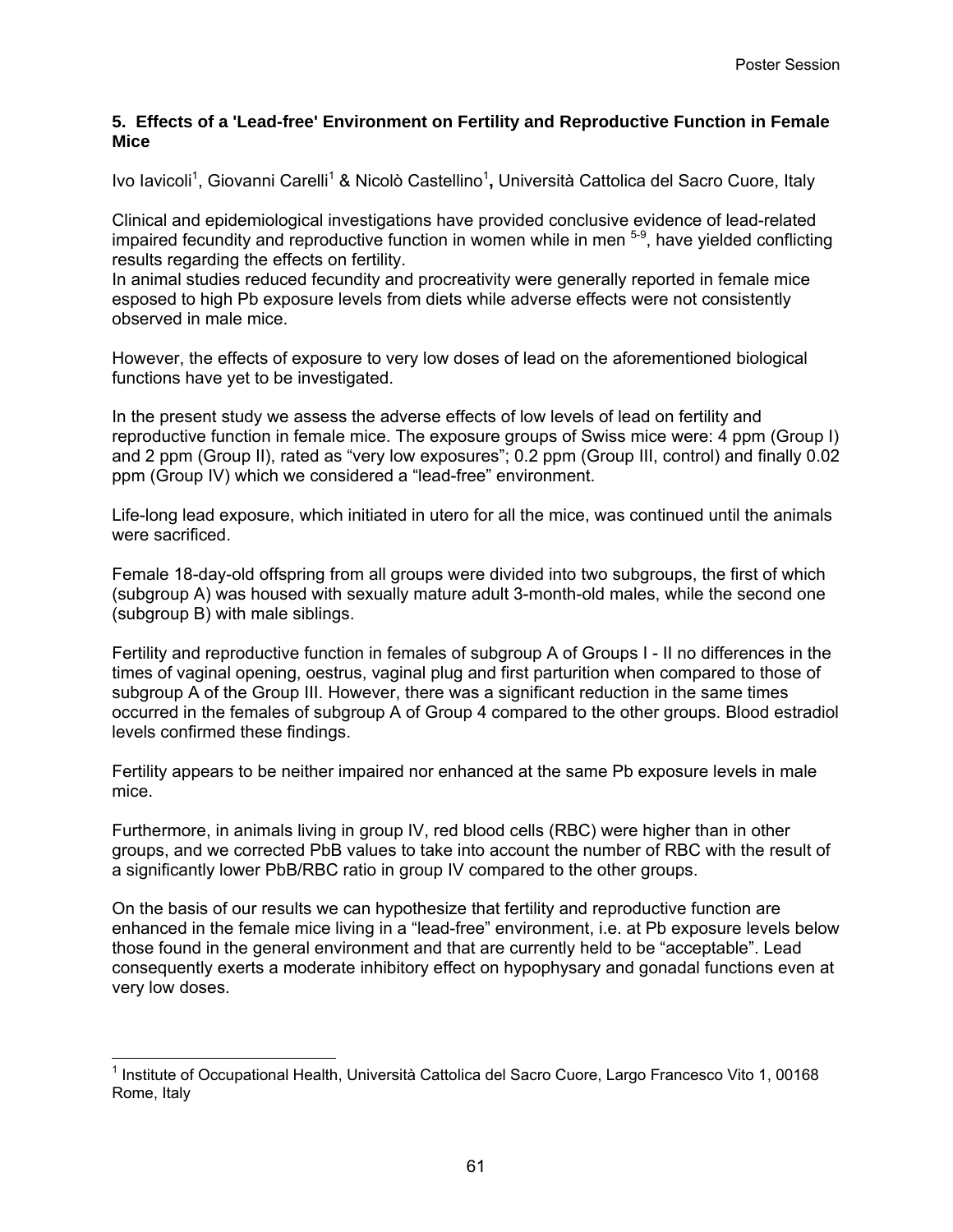# **6. Pseudo-Hormesis: An Explanation in Search of a Manifestation**

Susan M. Chemerynski<sup>1</sup>, Yale University, Jonathan Borak<sup>1</sup>, MD, DABT, Yale University, Greg Sirianni<sup>2</sup>, MS, University of New Haven, Howard Cohen<sup>2</sup>, Ph.D., CH, University of New Haven

Considerable evidence has accumulated that the biological activity of some agents is best described by low-dose non-linear dose-response relationships (e.g., "hormesis"). Whether such relationships are the rule or the exception remains uncertain. Non-linear dose-response has been generally attributed to peculiarities of biological response, with seemingly paradoxical response augmentation at low doses. Such observed effects, however, might be due instead to incorrectly chosen exposure metrics. For example, a biological response correctly characterized by low-dose linearity might appear non-linear if exposure were measured by a "biologically incorrect" metric not linearly related to the "biologically correct" metric. To explore this possibility, we reanalyzed a set of >1000 personal air samples obtained for exposure assessments of diesel exhaust in underground and surface mines. Samples were analyzed for carbonaceous carbon ("elemental carbon", EC), organic carbon (OC), and total carbon (TC). Across mines, arithmetic mean EC varied from 59-402 ug/m<sup>3</sup> underground and 2-6 ug/m<sup>3</sup> above ground, while arithmetic mean OC varied from 27-122 ug/m<sup>3</sup> underground and 28-92 ug/m<sup>3</sup> above ground. EC, OC and EC:OC ratio demonstrated independent non-linear relationships to TC and to each other. These findings have important implications for risk assessment of diesel exhaust. The two diesel risk assessments currently most influential assume linearized low-dose response curves, but used different exposure metrics: Steenland (1998) used EC, while Dawson and Alexeeff (2001) used TC. Toxicological data suggest that neither is "biologically correct". If there were such a correct metric with linearized low-dose characteristics (e.g., PAH components of OC), then sufficient epidemiological data would show that both EC and TC yield non-linear dose-response curves for lung cancer because both are non-linearly related to OC. Unfortunately, existing data are not yet sufficient to test this likely example of "Pseudo-Hormesis".

 1 Yale University, School of Epidemiology and Public Health, Environmental Health Sciences, 135 College St. New Haven, CT 06520, Tel: 203-777-6611

<sup>&</sup>lt;sup>2</sup> University of New Haven, Industrial Hygiene, 300 Orange Ave. West Haven, CT 06516 Tel: 203-777-6611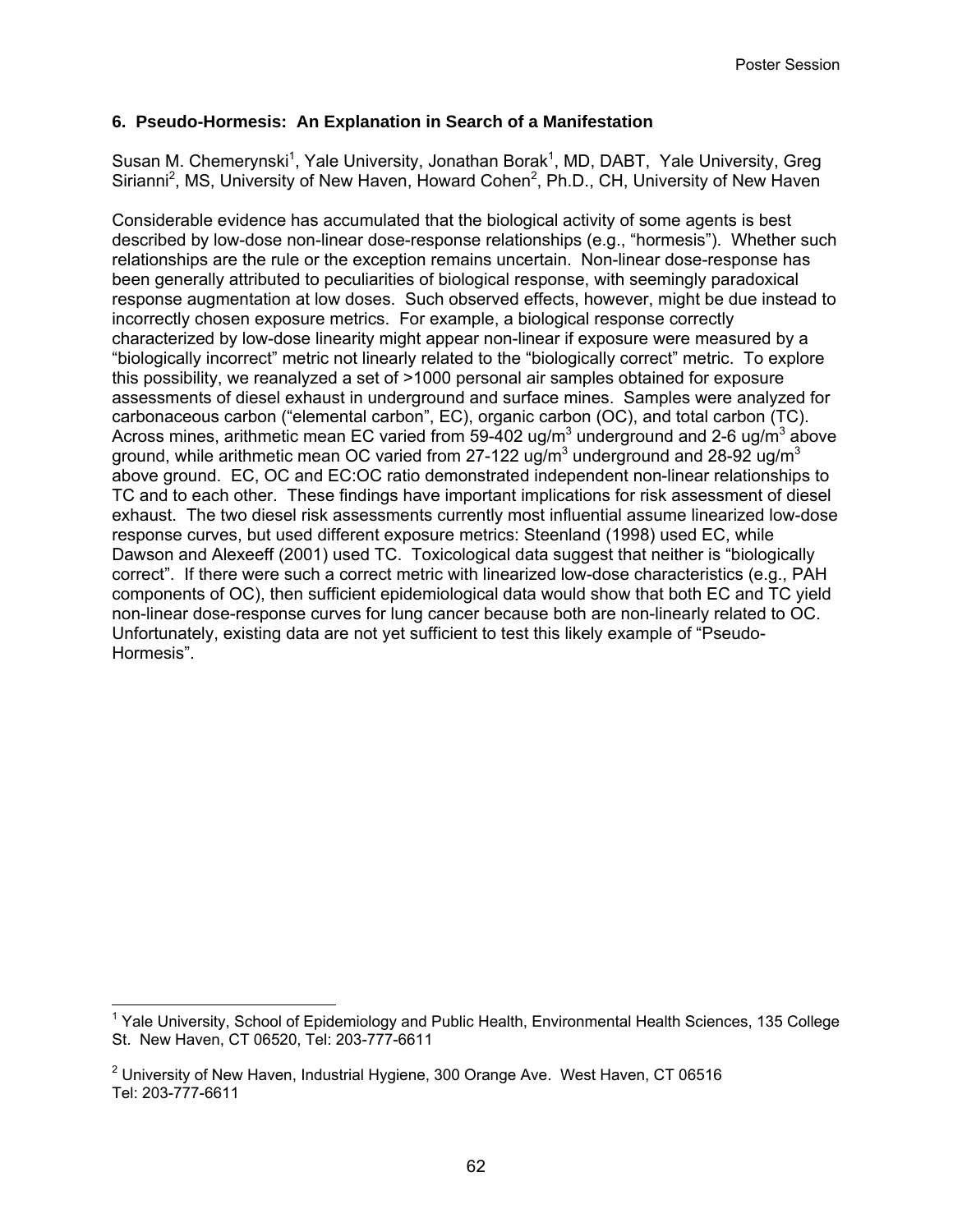## **7. Usefulness of Very Low-Doses of Cisplatin in Regulation of Animal and People Health Conditions**

Elżbieta Deranalowicz-Malarczyk<sup>1</sup>, Martyna Kandefer-Szerszeń<sup>2</sup>, Anna Jarosz-Wilkołazka<sup>3</sup>, Agnieszka Szuster-Ciesielska<sup>4</sup>, Liliana Borowska<sup>4</sup>, M. Curie-Skłodowska University, Lublin, Poland

In doses used for antitumor therapy, cisplatin is a very toxic substance which induces nephrotoxicosis, bone marrow injury with anemia, trombocytopenia and other adverse effects as blindness, deafness, severe nausea, vomiting, hearing loss and allergic reactions. Because of such high toxicity of cisplatin it was a great interest to examine whether low doses of this cytostatic drug can inhibit the tumor cell growth in vitro and whether long-term treatment of healthy animals with very low cisplatin concentrations can exert a toxic effect. In this aim the hematological and biochemical parameters in healthy rats and mice treated for two or six weeks with 0.5 ml of 10<sup>-8</sup> and 10<sup>-16</sup> mg/cm<sup>3</sup> of cisplatin solutions was measured in blood, liver and kidneys of animals. Parallel the condition of human lung carcinoma cells line  $A_{549}$  (ECACC No 86012804) after treating with the same doses of cisplatin was studied. The results of experiments strongly indicated that low doses of cisplatin can be stimulating for healthy cells but cytostatic for tumor cells. Based on these observations the solution of low doses of cisplatin was served to volunteer people during the chemotherapy courses. The index of tumor cells in blood diminished distinctly. Also the improvement of health conditions and psychological comfort were rapid and it seems that these opportunities could be useful in supplementation of cisplatin therapy. According to low of hormesis it was showed the decreasing of organism intoxication and increasing its vitality under the influence of small doses of the same substance which had the toxic effect.

 $\overline{a}$ 

<sup>&</sup>lt;sup>1</sup> Biochemistry Department, Maria Curie-Skłodowska University, Pl. Skłodowskiej 3, 20-031 Lublin, Poland, Tel. (48 81) 537 57 70, Fax. (48 81) 537 52 01, Email: malar@hermes.umcs.lublin.pl

<sup>&</sup>lt;sup>2</sup> Department of Virology and Immunology, Maria Curie-Skłodowska University, Akademicka Street 19, 20-033 Lublin, Poland, Tel. (48 81) 537 57 70, Fax. (48 81) 537 52 01 Email: malar@hermes.umcs.lublin.pl

<sup>&</sup>lt;sup>3</sup> Biochemistry Department, Maria Curie-Skłodowska University, Pl. Skłodowskiej 3, 20-031 Lublin, Poland

<sup>&</sup>lt;sup>4</sup> Department of Virology and Immunology, Maria Curie-Skłodowska University, Akademicka Street 19, 20-033 Lublin, Poland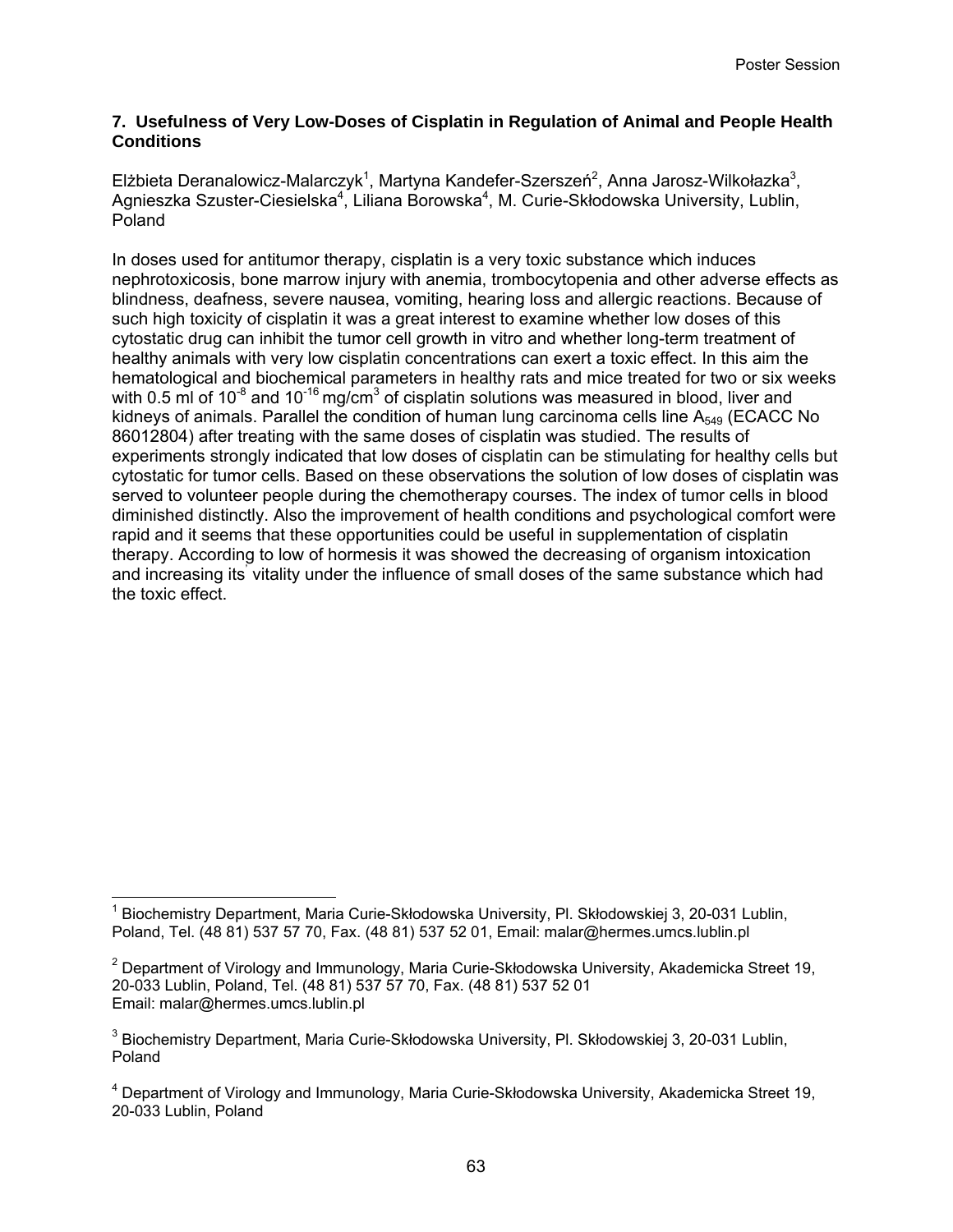# **8. The Effect of Low-Dose of Guaiacol on Enzymatic Activity of Fungal Cells**

Elżbieta Deranalowicz-Malarczyk<sup>1</sup>, Anna Jarosz-Wilkołazka<sup>2</sup>, Janina Kochmańska-Rdest<sup>2</sup>, M. Curie-Skłodowska University, Lublin, Poland.

In our lab we work with fungal material, which are cultivated in various conditions for their known possibilities of recalcitrant compounds degradation. Among them the artificial and natural activation of enzymes, such as laccase, peroxidases and catalase are in area of our interest. The objects of this study were selected strains of *Basidiomycetes* (*Pleurotus sajor-caju*, *Trametes versicolor, Abortiporus biennis, Cerrena unicolor*, and *Bjerkandera fumosa*)*.* We tested the influence of guaiacol, the common and simple product of natural lignin and phenolic substances transformations, on the activity of mentioned enzymes. The dilutions of guaiacol were prepared in decimal potentions from 1 to 20 in 95% ethanol. Every two days 0.05 cm<sup>3</sup> of ever solutions was added to separate fungal cultures which were grown in liquid medium. The  $14<sup>th</sup>$  day of growth, the activities of three enzymes were measured in the mycelium and in the medium. The effect of low-doses of guaiacol on the enzymes activity was distinctly visible. As it was shown for *Pleurotus* culture, the 1<sup>st</sup>, 8<sup>th</sup> and 15<sup>th</sup> potentions are profitable for maximum activity of laccase,  $8^{th}$  and  $12^{th}$  activated peroxidase, and  $8^{th}$ ,  $10^{th}$  and  $12^{th}$  were the best for catalase activation. So for all enzymes the  $8<sup>th</sup>$  potency (10<sup>-8</sup> mg/cm<sup>3</sup>) of guaiacol was the best inductor. As the conclusion we can say that the low-dose of guaiacol could be used as the natural aromatic effector, which increase the activity of enzymes connected with the ligninolytic processes.

<sup>————————————————————&</sup>lt;br><sup>1</sup> Biochemistry Department, Maria Curie-Skłodowska University, Pl. Skłodowskiej 3, 20-031 Lublin, Poland, Tel: (48 81) 537 57 70, Fax: (48 81) 537 52 01 Email: malar@hermes.umcs.lublin.pl

<sup>&</sup>lt;sup>2</sup> Department of Biochemistry, Maria Curie-Skłodowska University, Pl. Skłodowskiej 3, 20-031 Lublin, Poland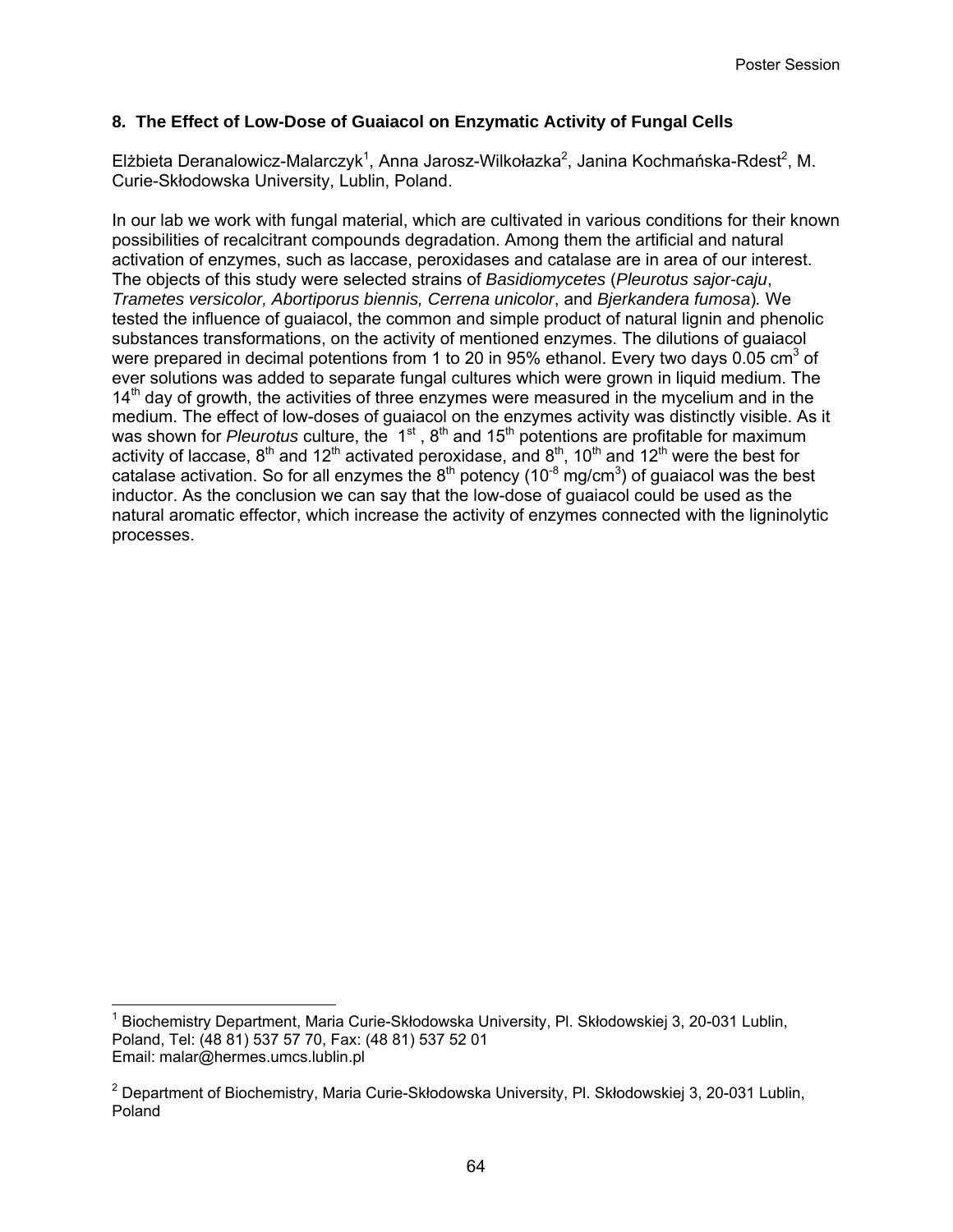#### **9. Ultra-weak Secondary Radiation Chemiluminescence of Humic Acid Induced by Gamma-irradiation**

Wieslaw Goraczko<sup>1</sup>, Janusz Slawiñski<sup>2</sup>, Poznan University of Technical, Faculty of Chemical Technology, Radio- and Photochemistry Department

Dried humic acid and its aqueous solution in were irradiated with doses (1-10 kGy) of girradiation. A secondary ultraweak long wavelength radiation (340-650 nm) from the irradiated solutions, but not from dried humic acid was recorded as a long-living chemiluminescence. The spectrophotometric measurements of the irradiated solutions indicated on the degradation of humic acids macromolecules. The effect of chemiluminescence enhancer - luminol on the intensity of chemiluminescence proved the participation of reactive oxygen species and a free radical mechanism of the degradation processes. The effect-dose functions have clearly a nonlinear shape suggesting complex mechanisms underlying chemiluminescence and oxidative degradation reactions. The significance of the observed phenomena for their possible positive ecological consequences as well as for the radiation hormesis is shortly discussed.

-

<sup>&</sup>lt;sup>1</sup> Poznan University of Technical, Faculty of Chemical Technology, Radio- and Photochemistry Department, ul.Piotrowo 3, 60-965 Poznan, Poland, Fax:-48-61-66-52-571 Email: Wieslaw.Goraczko@sol.put.poznan.pl

<sup>&</sup>lt;sup>2</sup> Poznan University of Technical, Faculty of Chemical Technology, Radio- and Photochemistry Department, ul.Piotrowo 3, 60-965 Poznan, Poland, Fax:-48-61-66-52-571 Email: SLAWINSK@sol.put.poznan.pl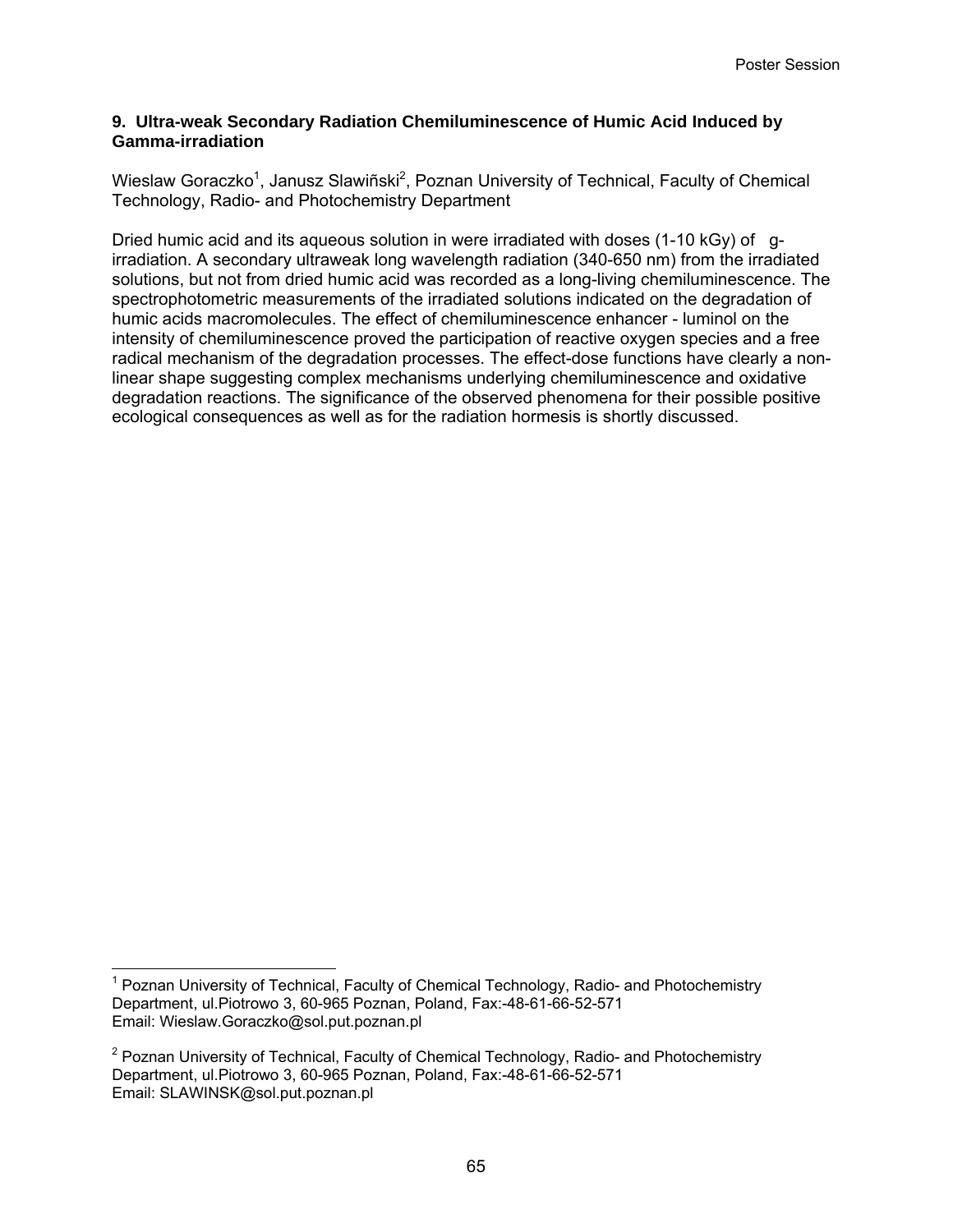## **10. Linear and Non-linear Effects of Lead on Behavior of** *Drosophila melanogaster*

Helmut V.B. Hirsch<sup>1</sup>, John D. Mercer<sup>1</sup>, Tara Torno<sup>1</sup>, Diane Stark<sup>1</sup>, Helen T. Ghiradella<sup>1</sup>, The University at Albany

Environmental lead is a serious neurotoxin, causing hyperactivity and cognitive deficits in children. Our study of such would be facilitated by having a model system we could manipulate easily and quickly. We find *Drosophila melanogaster* ideal as such, and we have been studying effects of lead on locomotor activity, courtship and fecundity. We raised Canton S flies from egg to mature adult on medium made with lead (2 ppm to 50 ppm lead acetate solution), or with distilled water. Locomotor activity was measured with an Aopen field@ test: individual flies were transferred to a grid-labeled petri dish and the number of lines crossed in 30 s was counted. Copulation rates were measured with a group mating test: five females and five males were transferred into an empty vial and the number of pairs *in copula* was recorded at 5 minute intervals for 20 minutes. Fecundity was defined as all adult offspring from eggs produced by one female in twelve days post-mating. Some behaviors (locomotor activity) varied linearly with lead dose; others (copulation rates, fecundity) did not. Locomotor activity rates in males were consistently higher than those in females, but both decreased significantly with increasing lead dose. Copulation rates increased at low lead doses (2 & 8 ppm) but decreased at higher ones (10 to 50 ppm -- the 50 ppm group were not significantly different from the controls). Fecundity was significantly higher in the low-lead (2 ppm) group and returned to control levels in the high (20 ppm). The non-linear low-lead effects on copulation rate and fecundity are examples of *hormesis*, a commonly observed stimulatory effect of low doses of toxins. We hope from further studies with *Drosophila* to understand better how hormetic effects of pollutants might affect fitness of organisms and ecosystems. Supported by a Whitehall Foundation grant to HVBH.

<sup>&</sup>lt;sup>1</sup> The University at Albany, SUNY, Department of Biology, 1400 Washington Ave, Albany, NY 12222, Tel: 518-442-4311, Fax: 518-442-4311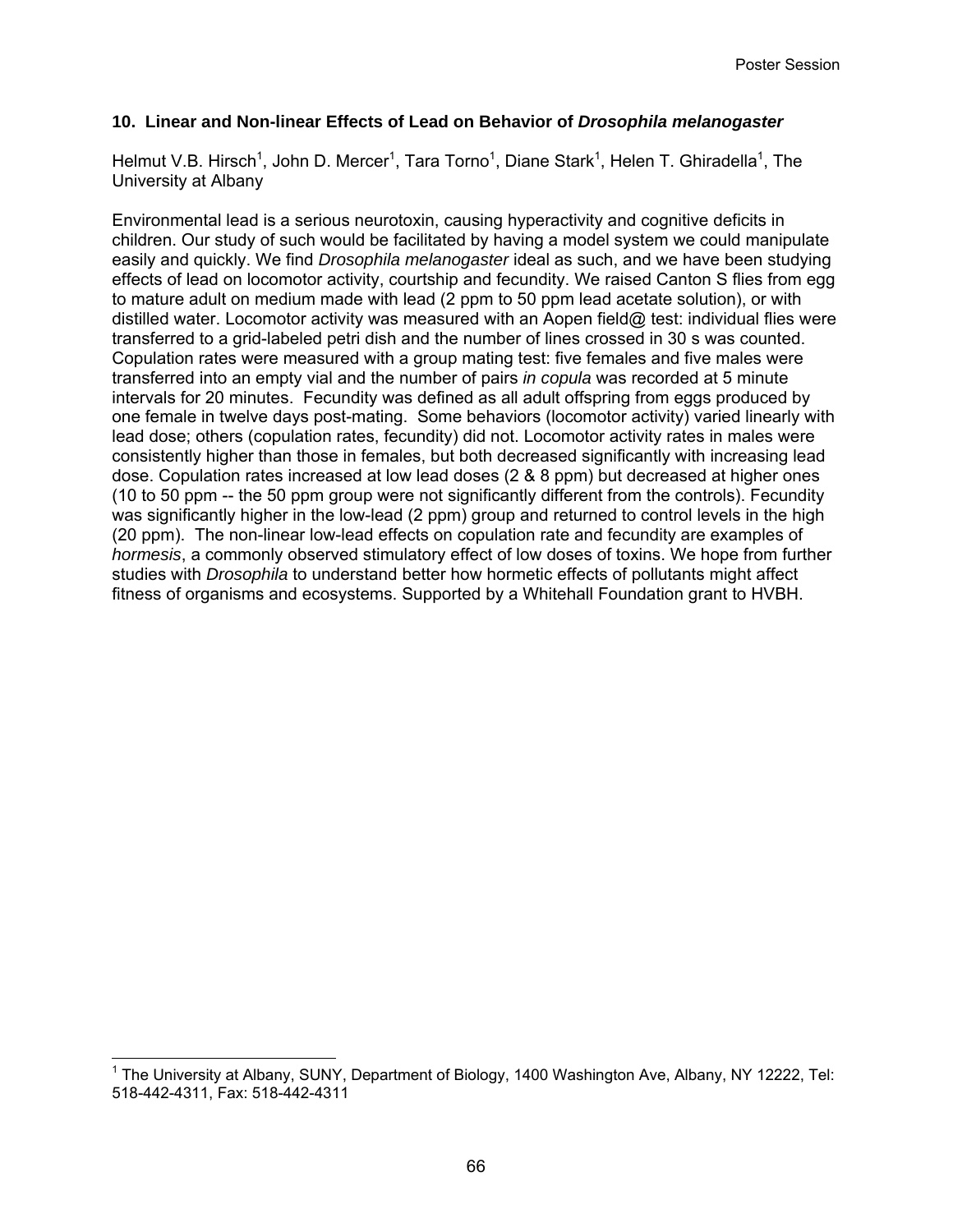#### **11. Extracelluar and Intracellular Replication of Bacteria in Presence of Cytokines or Lipopolysaccharide(LPS): Linear and Non-Linear Responses**

Siva Kanangat<sup>1</sup>, Umberto Meduri<sup>1</sup>, Elizabeth A Tolley<sup>1</sup>, Arnold E Postlethwaite<sup>1</sup> and Dennise R Schaberg<sup>1</sup>, University of Tennessee

Innate host immune response manifested by elaboration of key inflammatory molecules such as IL-1β, IL-6 and TNF $\alpha$  help in eradication of invading pathogens. However, certain disease conditions such as acute respiratory distress syndrome (ARDS) were shown to have persistent elevated levels of proinflammatory cytokines mentioned above and increased incidence of bacterial infections. We therefore investigated the relationship between the presence of proinflammatory cytokines and bacterial growth both in the extra and intracellular milieu. We designed in vitro studies to mimic the course of events with respect to microbial adherence, internalizations, intracellular replication and extra cellular replication in relation to concentrations of the key inflammatory molecules mentioned above or lipopolysaccharide(LPS) which is known to induce the expression of these proinflammatory molecules. We used fresh clinical isolates of *S.aureus*, *Ps.aeruginosa* and *Acinetobactor* sp (frequent isolates from the lung or blood of ARDS patients). A linear relationship was observed in terms of the extracellular replication of bacteria and the cytokine concentrations. The adherence (assessed by a modified ELISA), intracellular survival and replication (as assessed by the number of viable bacteria after each experiment within and outside the cell) showed a U-shaped curve, indicating that the responses were not linear: The bacteria tested survived when the cells were exposed to low concentrations of cytokines or LPS, they also survived and replicated efficiently when the cells were exposed to "supraoptimal" concentrations of the tested cytokines or LPS. However, the microbes were effectively killed at "optimal" concentrations of the priming cytokines or LPS. We believe that biological responses are not always necessarily linear with respect to the intervening agent(s). These observations are likely to have implications in designing and evaluating therapeutic regimens or biological modifiers to counteract disease processes.

<sup>-</sup><sup>1</sup> University of Tennessee, Memphis, College of Medicine, 956,Court Avenue, Memphis, TN 38163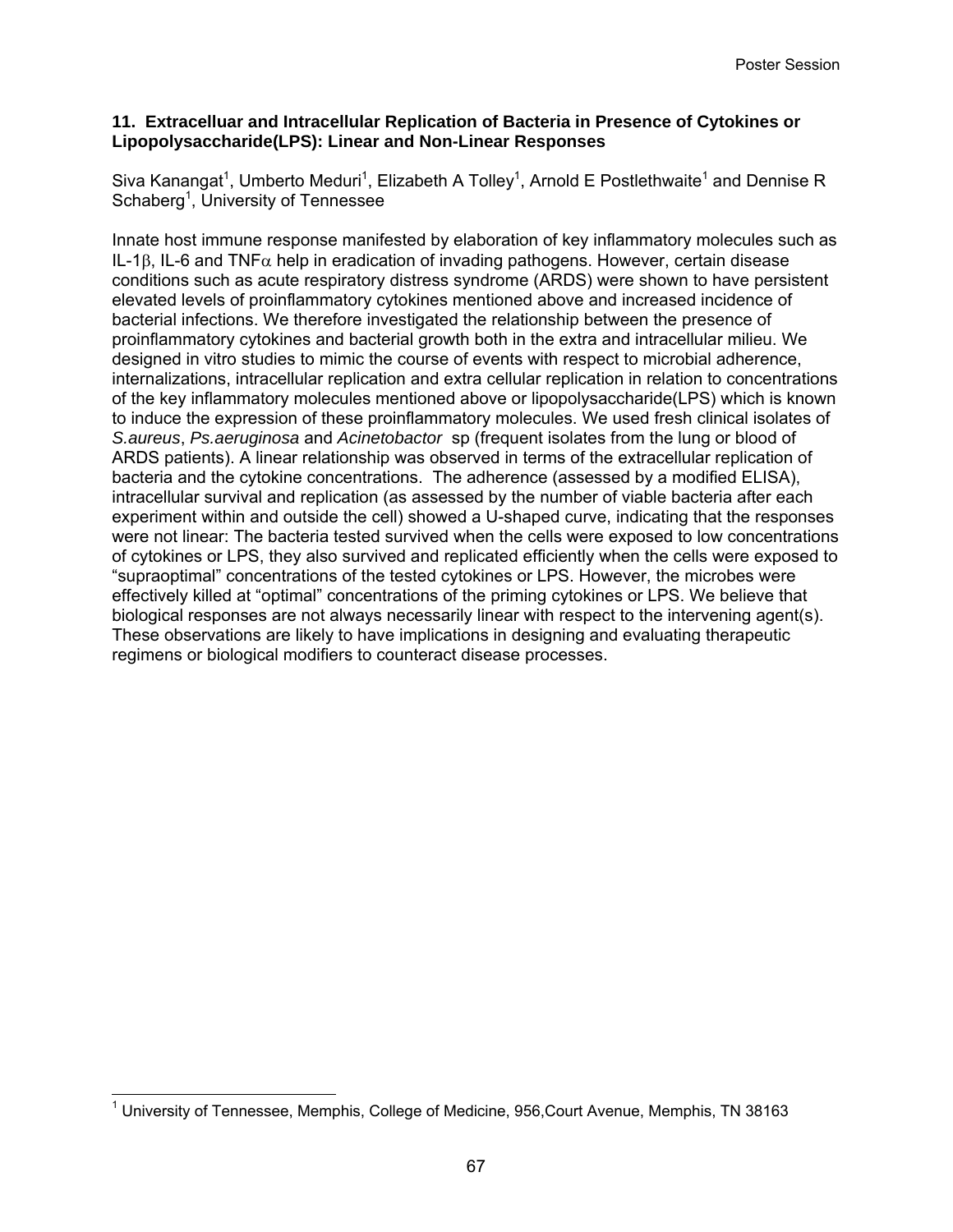# **12. A Mathematical Model for Curve-Fitting Allelochemical Dose-Responses**

D. L. Liu<sup>1</sup>, NSW Agriculture, Wagga Wagga Agricultural Institute, M. An<sup>2</sup>, Charles Sturt University, I. R. Johnson<sup>3</sup> and J. V. Lovett<sup>3</sup>, University of New England

Bioassay techniques are often used to study the effects of allelochemicals on plant processes and it is generally observed that the processes are stimulated at low allelochemical concentrations and inhibited as the concentrations increase. The dose-response relationships are usually inverted U-shaped (hormesis) in the science of allelopathy. A simple empirical model is presented to analyse this type of response. The stimulation-inhibition properties of responses can be described by the parameters in the model. The indices, *p%* reductions, is calculated to assess the allelochemical effects. The model is compared with experimental data for the response of lettuce seedling growth to Centaurepensin, the olfactory response of weevil larvae to a-terpineol, and the response of annual ryegrass *(Lolium multifio- rum* Lam.), creeping red fescue *(Festuca robra* 1., cv. Ensylva), Kentucky bluegrass *(Poa pratensis* 1., cv. Kenblue), perennial ryegrass *(L. perenne* 1., cv. Manhattan), and Rebel tall fescue *(F. arundinacea*  Schreb) seedling growth to leachates of Rebel and Kentucky 31 tall fescue. The results show that the model gives a good description to these sets of data and can be used to fit a wide range of dose responses. Assessments of the effects of leachate of Rebel and Kentucky 31 tall fescue clearly differentiate the properties of the allelopathic sources and the relative sensitivities of indicators such the length of root and leaf.

 1 NSW Agriculture, Wagga Wagga Agricultural Institute, PMB, Wagga Wagga, NSW 2650, Australia Tel: +61 2 6938 1922, Fax: +61 2 6938 1809, Email: de.li.liu@agric.nsw.gov.au

 $^2$  Environmental and Analytical Laboratories, Charles Sturt University, Boorooma St., Wagga Wagga, NSW 2678, Australia, Tel: +61 2 6933 2687, Fax: +61 2 6933 2477, Email: man@csu.edu.au

 $^3$  Department of Agronomy and Soil Science, University of New England, Armidale, NSW 2351, Australia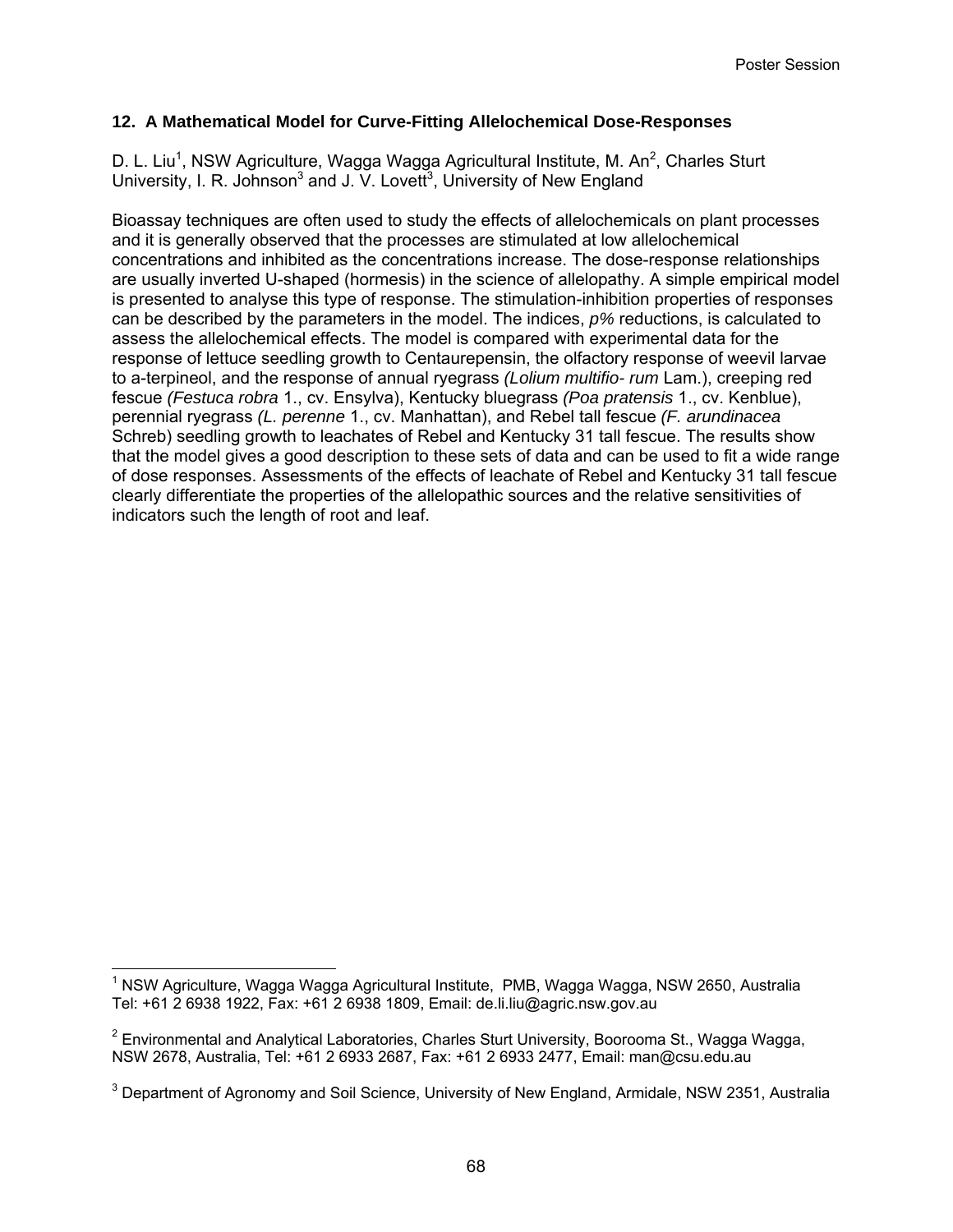## **13. Nectophotometer: A New Instrument for Observing Hormesis**

Richard W. Lo Pinto<sup>1</sup>, Fairleigh Dickinson University, John Santelli<sup>2</sup>, Fairleigh Dickinson **University** 

An instrument and method developed to monitor toxicity to motile aquatic organisms has proven useful for demonstrating hormesis. The Nectophotometer monitors the movement of organisms exposed to toxicants and allows recorded changes in movement over short time intervals to be used to predict mortality after prolonged exposure. In all tests a toxicant that causes mortality following prolonged exposure (72 hours) is found to stimulate test organisms during short-term exposure (2.5 hours and less). Correlations between activity levels during initial exposure to each concentration of a toxicant and subsequent mortality in that concentration show the hormetic effect contributes to the prediction of mortality. Since toxicity studies consider the duration of exposure in addition to dose and response our data demonstrates an important dimension of the hormesis phenomenon - stimulation at low duration exposure and inhibition at high duration exposure. The Nectophotometer will also be useful for evaluating the effects of exposure frequency on hormesis.

<sup>&</sup>lt;sup>1</sup> Fairleigh Dickinson University, School of Natural Sciences, 1000 River Road, Teaneck N. J. 07666 Tel: 201-692-2297, Fax: 201-692-2297, Email: lopintor@fdu.edu

<sup>&</sup>lt;sup>2</sup> Fairleigh Dickinson University, School of Psychology, 1000 River Road, Teaneck. N.J. 07666 Tel: 201-692-2308, Fax: 201-692-2308, Email: santelli@fdu.edu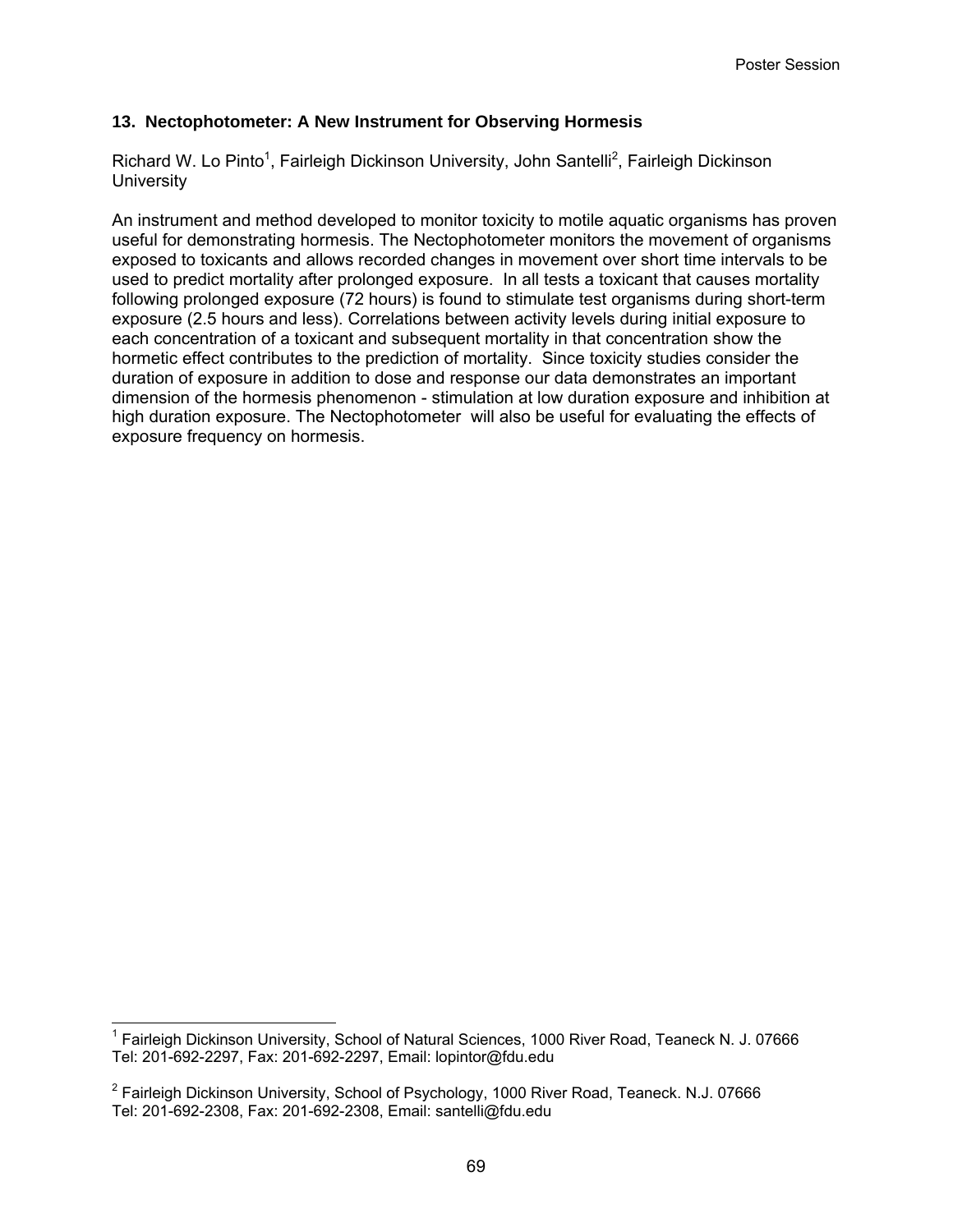#### **14. Adaptive Response in Two Populations of Uranium Miners Exposed to Low and High Doses of Radiation**

José H. Pereira Luís<sup>1</sup>, Nuclear and Technological Institute, Department of Radiation Protection and Nuclear Safety

We compared the capacity of adaptive response to radiation, from peripheral blood lymphocytes of workers, low and highly exposed.

The adaptive response for radiation-induced chromosomal aberrations was studied in two populations of miners, working in Portuguese uranium mines. They had received during a period of fifteen years of work, less than 10 cGy and more than 30 cGy respectively. The individuals of both populations were matched by age, sex, and lifestyle habits (smoking, drinking, etc…). The *in vitro* induction of the adaptive response, on the peripheral blood lymphocytes, was made with a dose of 5 cGy of gamma rays on G1 phase cells, and with a challenge dose of 300 cGy on G2 phase cells.

The chromosomal aberration analyses showed that there was induction of adaptive responses on all miners less exposed to radiation (<=10 cGy), and that all but one of those who had received higher doses (>=30 cGy), didn't show capacity for induction of adaptive responses. With the caution of the small number of cases on this study (20), these data point in the sense that the lower doses demonstrate a higher capacity for expression of adaptive response than larger doses.

The adaptive response radiation seen at low doses may increase the capacity of DNA repair and may reduce the risks of cells to be transformed in cancer.

So, our data does not support the linear no-threshold hypothesis on radiation protection that assumes that every dose, no matter how low, produces some risk.

<sup>&</sup>lt;sup>1</sup> Nuclear and Technological Institute, Department Radiation Protection and Nuclear Safety, E. Nacional 10, 2686-953 Sacavém, Portugal, Tel: +351 219946355, Fax: +351 219941995 Email: joseluis@itn.pt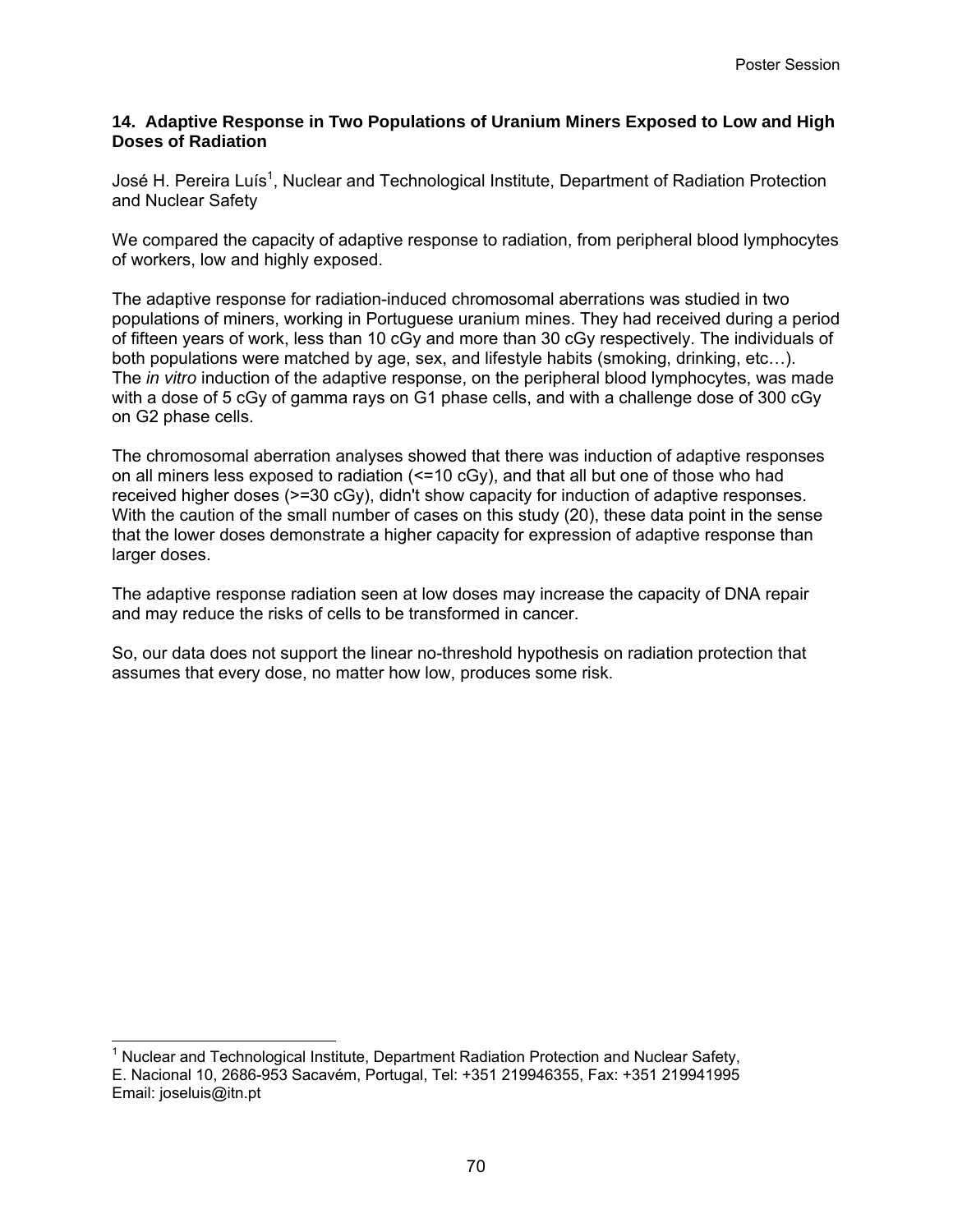## **15. Bimodal Type of Regulation of Protein Kinase C Activity by Antioxidants Down to Ultra-Low Doses**

Elena L. Maltseva<sup>1</sup>, Institute of Biochemical Physics RAS, Nadya P. Palmina<sup>2</sup>, Institute of Biochemical Physics RAS, Konstantin G.Gurevich<sup>3</sup>, Lomonosov Moscow University

Antioxidants control lipid peroxidation in general and can act as effectors of membrane-bound enzyme in particular. Protein kinase C (PKC) - peroxilipid-dependent enzyme is one of the most important one involved in regulation of a number of cell functions. Purpose of this study was: 1. can antioxidants regulate PKC activity as affectors; 2. what concentration range of antioxidant effect on PKC activity; 3. is it possible to model the effect obtained in experiment. The action of two different antioxidants - natural lipid-soluble α-tocopherol (α-TL) and synthetic water-soluble phenozan potassium salt (PhK) in a wide range of concentration (10<sup>-3</sup> M - 10<sup>-20</sup> M) on PKC activity has been studied. It was shown that  $\alpha$ -TL inhibits (60-80%) purified enzyme isolated from rabbit hearts  $(\alpha$ -TL) and PhK activates (in 4-5 times) PKC activity in normal and tumor cell cultures: rat vascular smooth muscle cells (VSMC) and human osteosarcoma (Saos-2); it was demonstrated that PhK is superactivator of PKC activity. It was found that irrespective of the "sign" of antioxidant action (inhibition or activation) the "dose-effect" curves are of bimodal type with two maxima at  $10^{-4} - 10^{-6}$  M and ultra-low doses of antioxidants  $10^{-14}$ -10<sup>-18</sup> M, between them – so-called "zone of silence", in which the effect of antioxidants was not observed. In the experiments using  $\alpha$ -TL the dependences of PKC activity upon substrate (histone H1) concentration have been shown to be a "bell" type. The kinetic parameters of PKC inhibition by  $\alpha$ -TL were estimated using formal kinetic schemes of enzyme reaction, conjugated graphs method and others. It was found that  $\alpha$ -TL is non-competitive inhibitor of PKC activity and ultralow dose changes the main kinetic constant and parameters. A scheme of allosteric regulation of PKC activity by  $\alpha$ -TL is proposed. Major conclusion is antioxidants can regulate PKC activity not only at high (or physiological) concentration, but at ultra low doses as well.

 1 Institute of Biochemical Physics RAS, Kosygin str. 4, Moscow 119991, Russia Tel: 007(095) 939 73 51, Fax: 007(095) 137 41 01, Email: emal@sky.chph.ras.ru

 $^2$  Institute of Biochemical Physics RAS, Kosygin str. 4, Moscow 119991, Russia Tel: 007(095) 939 73 51, Fax: 007(095) 137 41 01, Email: npalm@sky.chph.ras.ru

 $^3$  Lomonosov Moscow University, Lenin Hills, Moscow 119899, Fax: 007(095) 939 54 17 Email: KGurevich@newmail.ru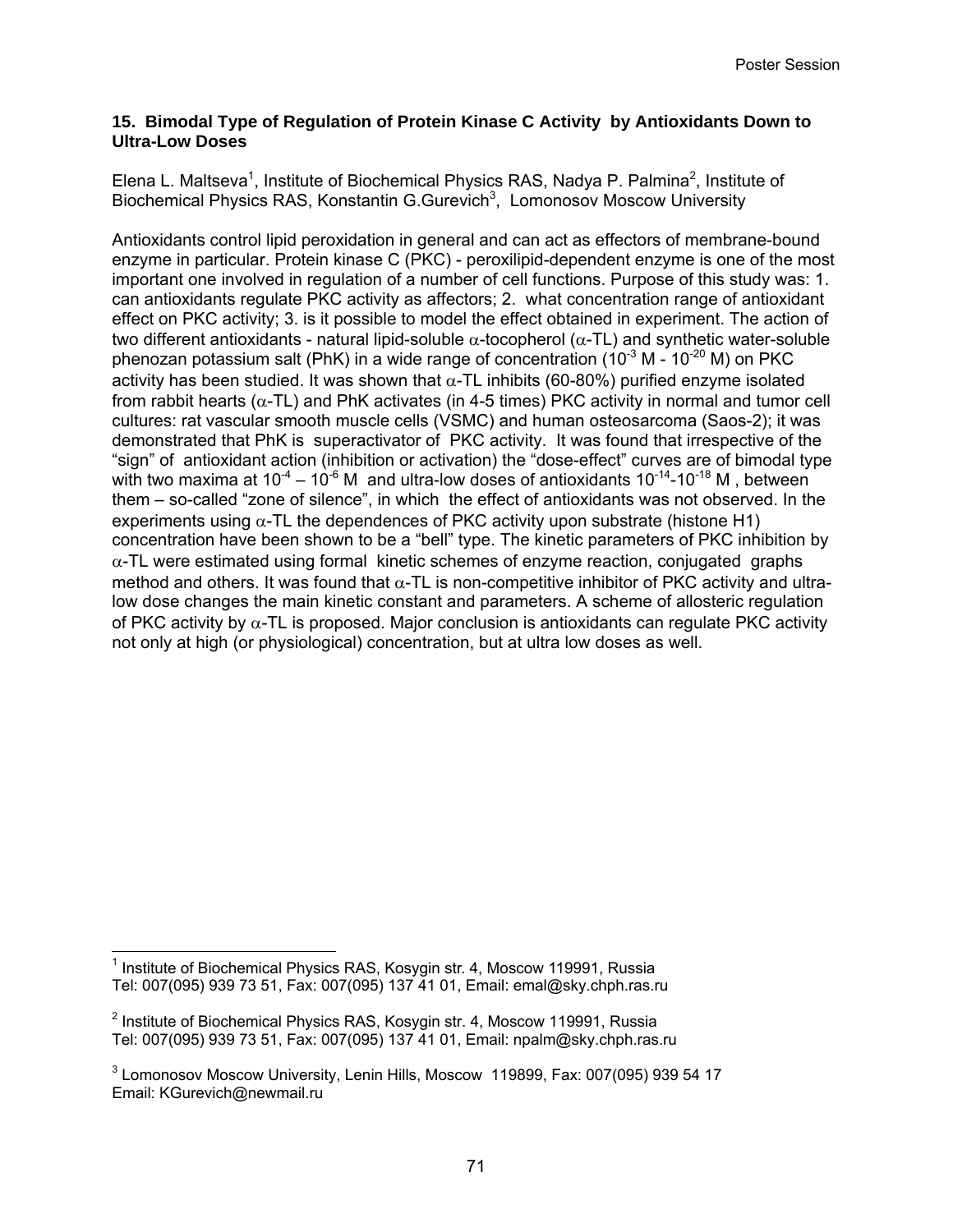# **16. Adaption to Radiation: Reductions in Risk after Low Doses** *in vivo*

R. E. J. Mitchel<sup>1</sup>, Atomic Energy of Canada Ltd. Chalk River Laboratories, D. R. Boreham<sup>2</sup>, McMaster University

The "Linear No Threshold" hypothesis, used in all radiation protection practices, assumes that all doses, no matter how low, increase the risk of cancer. We have used animal experiments to test this hypothesis *in vivo. A* single, low dose rate, whole body dose (100 mGy) of low LET radiation given to genetically normal, adult mice did not alter frequency but did increase the latency for acute myeloid leukemia, initiated by a subsequent large dose. This indicates that a low dose reduced the rate at which initiated cells became genomically unstable, and consequently reduced risk. This reduction in the progress of genomic instability also occurred in radiation sensitive, cancer prone *Trp53* heterozygous mice, where a single 10 mGy dose again had no effect on spontaneous cancer frequency, but significantly increased latency for spontaneous osteosarcomas, lymphomas and hemangiosarcomas. The protective effect of this adaptive response against spontaneous cancer lasted for the entire lifespan of all the animals that developed these tumors, effectively restoring a portion of the mean loss of life attributed to *Trp53* heterozygosity in the absence of radiation exposure. Increasing the dose to 100 mGy increased risk (decreased latency) for some tumors but increased latency for other tumors, indicating a protective threshold was being approached. In fetal mice, low doses (30 cGy) prior to a large 4 Gy exposure also protected against teratogenic effects resulting from both *Trp53* dependent and independent apoptotic processes, but the protective effects varied with both *Trp53* status and gestational time. In genetically normal mice, 100 mGy given to male mice the day before a 1 Gy exposure reduced heritable mutations in the offspring of the irradiated mice. Overall, the results demonstrate that the assumption of a linear relationship between dose and risk *in vivo* is not warranted, and that low doses actually reduce risk.

 1 Atomic Energy of Canada Ltd. Chalk River Laboratories, Chalk River ON Canada, K0J 1P0

<sup>&</sup>lt;sup>2</sup> McMaster University, Hamilton ON Canada, L8S 4M1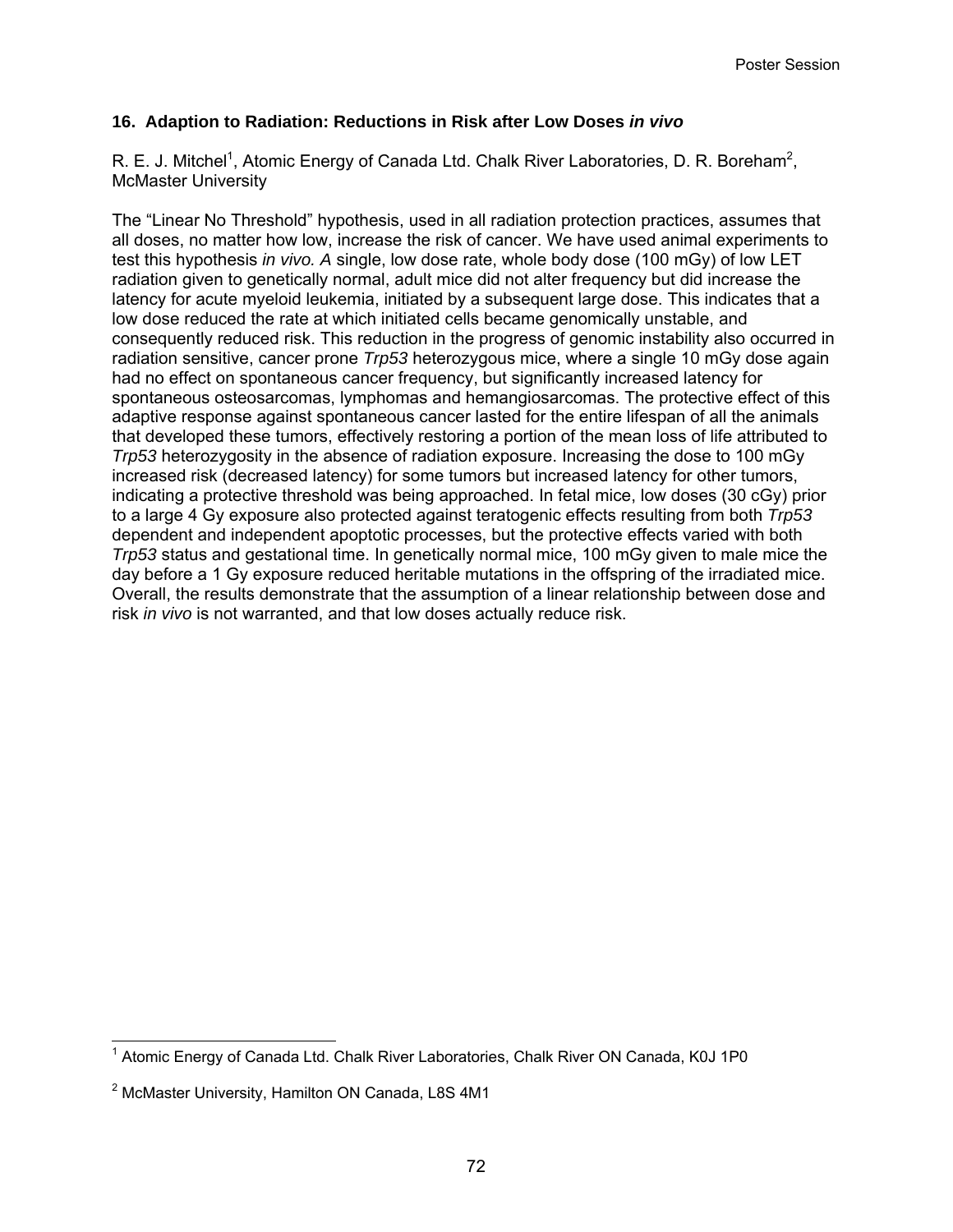# **17. The History of Chemical Hormesis and Potential Implications for Modern Risk Assessment and Epidemiology**

Kenneth A. Mundt<sup>1</sup>, Applied Epidemiology, Inc. and University of Massachusetts Medical School, Edward J. Calabrese<sup>2</sup>, University of Massachusetts, Linda A. Baldwin<sup>3</sup>, University of Massachusetts.

Low dose stimulation coupled with high dose toxicity was recognized by the 1880's. Work by Hugo Schulz and Rudolph Arndt led to the "Arndt-Schulz Law," expanded as "Hueppe's Rule" in the 1890's. By 1905 the first beta-curve was published, and this concept developed on several different fronts. The modern term "hormesis" was coined by Southam and Erhlich in 1943 to describe low dose stimulation, but more recently has been associated with an overcompensation response to a disruption in homeostasis.

Despite the long history of hormesis-related experimental research, few systematic efforts to describe its history are available. This presentation reconstructs the history of such research and evaluates how advances in related scientific fields affected the course of hormesis-related research, and the nature of the bioassay in the modern risk assessment framework. More recent research suggests that hormetic effects are commonly observed by established scientists, and are often published in peer-reviewed journals. Mounting evidence suggests that hormesis is generalizable across animal models and biological classes, and may be highly relevant both conceptually and methodologically to epidemiology and risk assessment today.

 $^1$  Applied Epidemiology, Inc.,  $\quad$  P.O. Box 2424, Amherst, MA  $\quad$  01004-2424, Tel: 413-256-3556 Fax: 413-256-3503, Email: kmundt@appliedepidemiology.com

 $2$  University of Massachusetts, Environmental Health Sciences, N344 Morrill Science Center, Amherst, MA 01003, Tel: 413-545-3164, Fax: 413-545-4692, Email: edwardc@schoolph.umass.edu

 $3$  University of Massachusetts, Environmental Health Sciences, N344 Morrill Science Center, Amherst, MA 01003, Tel: 413-545-3164, Fax: 413-545-4692, Email: lbaldwin@schoolph.umass.edu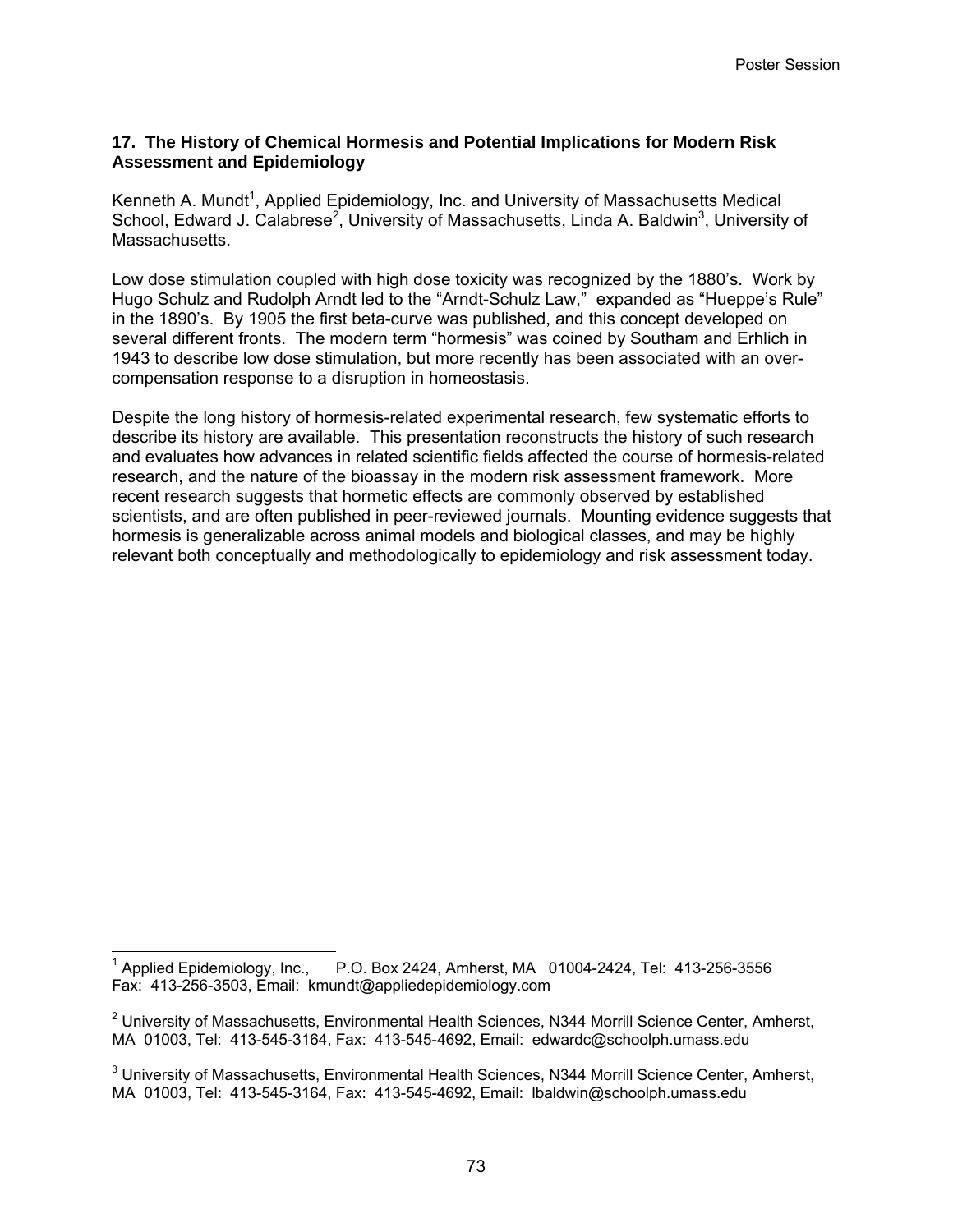# **18. The Development of an Reproducible Toxicological Bioassay to Elucidate Hormesis**

Marc A. Nascarella<sup>1</sup>, John G. Stoffolano, Jr.<sup>2</sup>, and Edward J. Calabrese<sup>1</sup>, University of **Massachusetts** 

The goal of the research was to evaluate hormetic responses within an established insect model, and develop a reproducible bioassay to evaluate the physiological effects of low-level environmental stress. This study was designed to determine if *Phormia regina* exposed to cadmium chloride during larval development display a developmental advantage, based on mean survival data of both pupae and adults, when compared to concurrent vehicle controls. Initially, two methodological approaches were considered in assessing which environmental stressor may have an hormetic effect on developmental parameters. One was to expose adults to a gamma ray source, while the second was to administer adults a selected metal chloride via a single or multiple injection to the abdomen. While the gamma ray source (Cs-137) exposure studies displayed potential for follow up research based on preliminary investigation, they are not further discussed due the relative success of an alternative larval fly model. The initial intent to expose adult *Phormia* to metals via subcutaneous abdomen injections proved problematic with respect to the amount of time required, and the additional stress imposed on the organism. Concurrent controls treated with a sham injection experienced high mortality relative to nontreated controls. Pilot studies conducted on the effects of carbon dioxide and ice anesthetic treatments (required for abdomen injections) revealed a significant difference between ice/ $CO<sub>2</sub>$ treated flies and untreated controls. These complications facilitated a re-examination of the exposure procedure and brought about a new study design incorporating a larval diet exposure. Hormetic effects are typically subtle (sometimes  $+/- 20\%$  of the control) and a decision was made to minimize any physiological insult so that any possible hormetic effects from the administration of a low dose metal would not be confounded by administration stress. The larval diet exposure was found to be favorable due to the non-invasive, continuous administration of metal, the absence of any anesthetic agents (such as ice and carbon dioxide) and the relative ease of experimentation. The blowfly model system employed in this study has revealed a hormetic dose response across various developmental stages and two physiological stressor agents (cadmium and gamma radiation). This model has also revealed an unexpected result of stage specific mortality observed in the transition of larvae to pupae, as well as in the transition of pupae to adult. These preliminary data suggest that the blowfly larvae model may provide an ideal bioassay for elucidating possible hormetic effects, and developmental susceptibility to environmental contaminants.

 <sup>1</sup> Environmental Health Sciences Department, Morrill Science Center I N344, University of Massachusetts Amherst, Amherst, MA 01002, Tel: 413-545-3164, Fax: 413-545-4692

<sup>&</sup>lt;sup>2</sup> Department of Entomology, Fernald Hall, University of Massachusetts Amherst, Amherst, MA 01002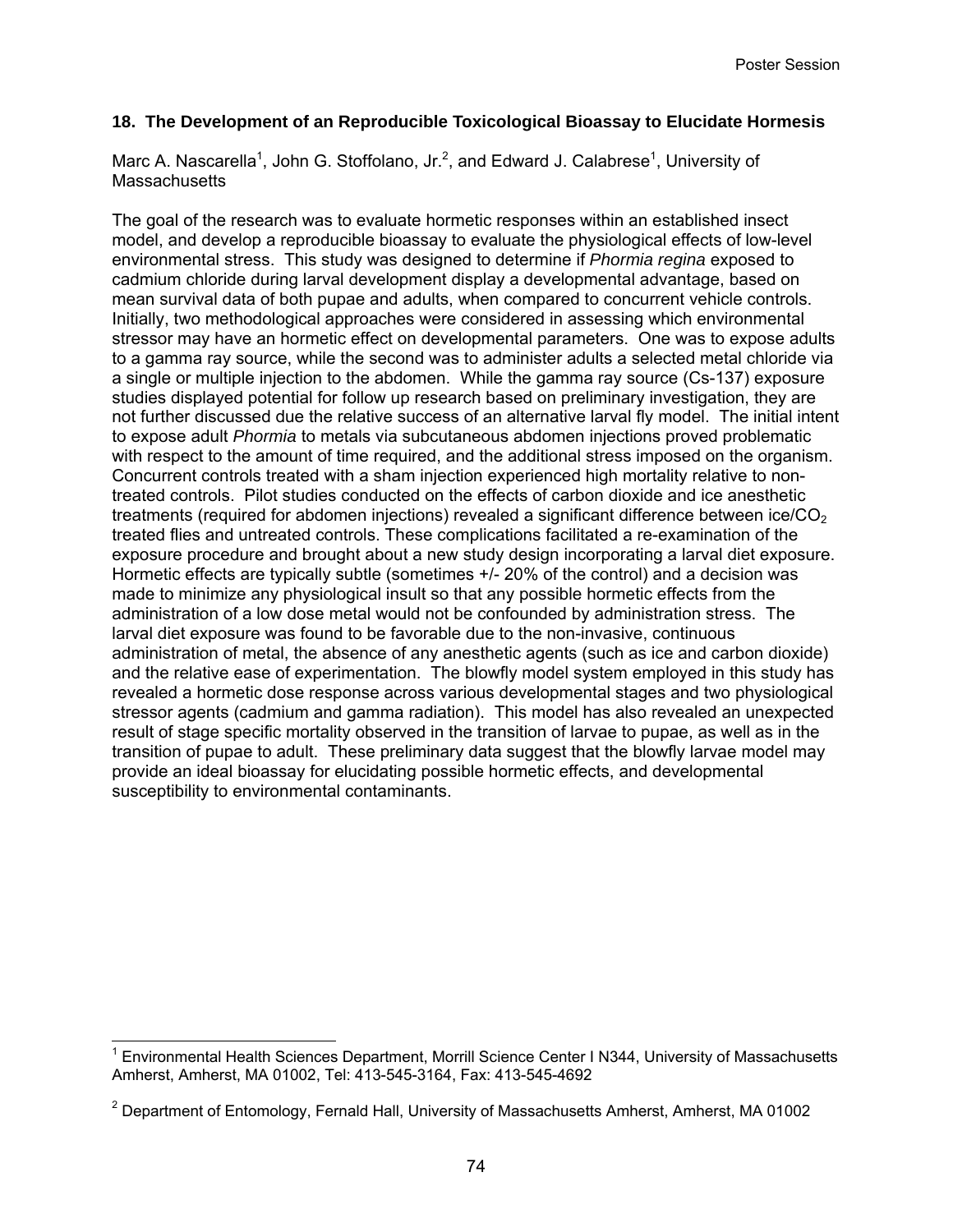## **19. Continuous Low Dose-Rate Gamma-Irradiation Induces Non-Linear Changes of DNA-Protein Cross-Links in Lymphocytes of Mice**

Andreyan N. Osipov<sup>1</sup>, Alexander L. Elakov<sup>2</sup>, Moscow SIA "Radon", Galina Ya. Kolomijtseva,<sup>3</sup> M.V. Lomonosov Moscow State University, Vyacheslav D. Sypin<sup>4</sup>, Moscow SIA "Radon"

DNA-protein cross-links (DPC) are an important type of DNA damage induced in cells by some chemical and physical agents. The most studies of DPC formation were performed at the action of high doses of cross-linking agents. The data on the formation and the role of DNA-protein cross-links at exposure of organism to the genotoxicants at low doses are scarce and controversy. Extensive debates still take place about the shape of dose-response relationships in repair-proficient normal cell in region of very low doses. In this report we demonstrate the results of DPC induction study in spleen lymphocytes of CBA line mice under continuous (in course up 1 year) exposure to very low dose-rate gamma-radiation (0.72 mGy/day and 1.7 mGy/day). Our investigations showed that: 1) the dependence of the DPC level in spleen lymphocytes from total dose (exposure time) is non-linear; 2) there is no dependence of the effect from dose rate; 3) changes in the DPC levels are associated with these of spleen lymphocytes' total number. It is known that chronic exposure to ionizing radiation at low doses leads to non-linear changes of some metabolic parameters of cells. Our studies continued over a long period of time strongly support the idea that DPC participate in overall response of the exposed cells to low doses of ionizing radiation. It is not yet known whether DPC cause alteration in gene expression and present the factor of risk.

 1 Moscow SIA"Radon", Kuusinena str., Moscow, Russia, 123308, Tel: +7 (095) 372-4103 Fax: + 7 (095) 248-1941, Email: aosipov@radon.ru

 $^2$  Moscow SIA"Radon", 7-th Rostovsky lane, Moscow, Russia, 119121, Tel: +7 (095) 372-4103 Fax: + 7 (095) 248-1941, Email: alexandr@bio.ru

 $^3$  Galina Ya, Kolomijtseva , M.V.Lomonosov Moscow State University, A.N.Belozersky Institute of Physico-Chemical Biology, Moscow, Russia, 119899, Tel: +7 (095) 939-5420, Fax: +7 (095) 931-7211

<sup>4</sup> Moscow SIA"Radon", 7-th Rostovsky lane, Moscow, Russia, 119121, Tel: +7 (095) 372-4103 Fax: + 7 (095) 248-1941, Email: aosipov@radon.ru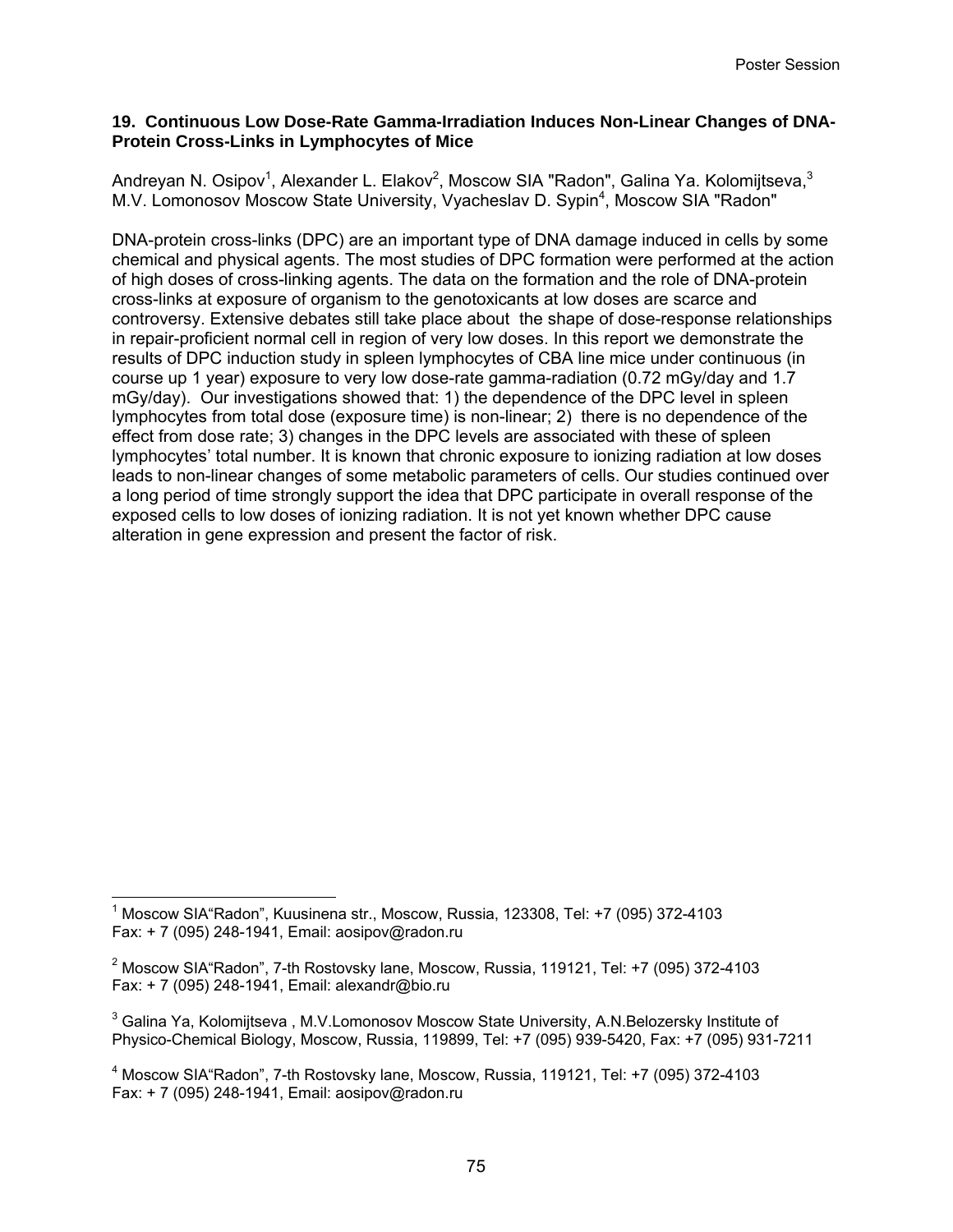## **20. The Effect of Antioxydants in Ultra Low Doses on Lipid Peroxide Oxidation in Biological Membranes**

Nadezchda P. Palmina<sup>1</sup>, Lyubov V. Kledova<sup>1</sup>, Tatyana V.Pankova<sup>1</sup>, Emanuel Institute of Biochemical Physics RAS, Moscow.

The effect of natural lipid-soluble antioxidant,  $\alpha$ -tocopherol ( $\alpha$ -TL), and the synthetic water – soluble antioxidant, phenosan potassium salt (Ph-K), in a broad range of concentrations down to ultra low doses ( $10^{-20} - 10^{-4}$  M) on the models of spontaneous and initiated lipid peroxide oxidation (LPO) in endoplasmic reticulum membranes from mice liver have been studied. LPO modification was registered both by the increase in the content of primary ( hydroperoxides - HP) and secondary ( malonic dialdehyde, MDA) oxidation products and by the consumption of the unsaturation substrate ( total double bond  $-DB$  – content ).  $\alpha$ -TL and Ph-K were shown : a) to inhibit spontaneous and initiated LPO estimated on the basis of three criteria.; inhibition percentage is changed from 30 to 90% in dependence from concentration; b)the dependence dose – effect has poli - or bimodal form which is characteristic feature for substances effecting in ultra-low doses. The data are confirmed by the character of the oxidation velocity dependence on  $\alpha$ -TL and Ph-K concentrations. There is a significant difference in the case of using MDA as an LPO characteristic for experiments with Ph-K : the change of the sign of effect takes place – the inhibiting effect at the range of concentrations ( $10^{-4}$ - $10^{-10}$  M) transforms into promoting action at ( $10^{-12}$ -10<sup>-15</sup>M). Such form of the curves is typical for the different agents with action of low intensity, but it is observed more seldom than bi- or polimodal type of curves. It is also typical for the both curves the existence of the " silence zone" between the maxima in the range of low and ultralow antioxidant concentrations, the silence zone covers 1-4 orders of antioxidant concentrations. Thus, we can conclude, that both as natural as synthetic antioxidants are the typical agents showing effect in ultra-low doses.

<sup>-</sup><sup>1</sup> Emanuel Institute of Biochemical Physics RAS, Kosygin st.4 Moscow 119 991, Tel: 095- 007 – 939-73-51, Fax : 095-007- 137-41-01, Email : npalm@sky.chph.ras.ru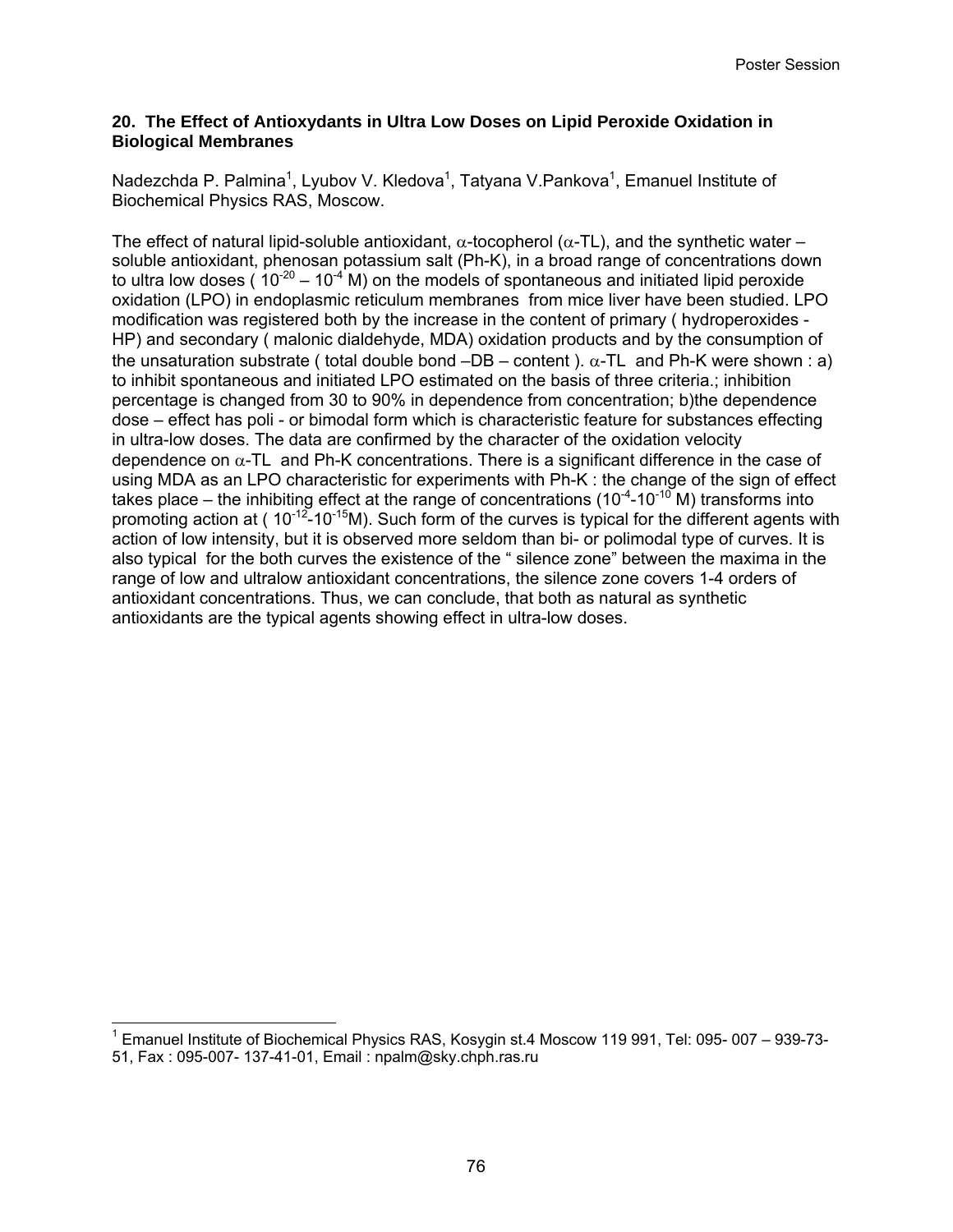# **21. Nonlinear Dose-Response Behavior and Multiple Solutions for a Model of the Menstrual Cycle**

Paul M. Schlosser<sup>1</sup>, CIIT Centers for Health Research; James Selgrade<sup>2</sup>, North Carolina State University; Leona Harris<sup>3</sup>, North Carolina State University.

A mathematical model of the menstrual cycle has been developed based on the premise that the underlying dose-response relationships for individual components are continuous and monotonic, although nonlinear. The purpose of this model is to aid in the understanding of menstrual cycle regulation and to predict the effect of exposure to exogenous hormonal compounds. Initially, two components were developed. The first component represents the pituitary, secreting luteinizing hormone, and follicle-stimulating hormone. The second component represents the ovaries, secreting estradiol, progesterone, and inhibin. When the two components were combined, the model produced a solution that closely approximates the normal menstrual cycle. However a second, unanticipated solution that is clearly abnormal was also found, with hormone levels similar to those in women with polycystic ovarian syndrome (PCOS). Simulations of exogenous perturbation of the two solutions show that the system returns to the original solution after small perturbations. But sufficiently large perturbations can cause the model to permanently shift from the normal to the abnormal cycle or vice-versa. For example, a 5-day infusion that increases the circulating level of progesterone by 80 nmol/L during the early luteal phase of the abnormal cycle causes the model to jump to the normal cycle; if the infusion is only 30 nmol/L, then the solution returns to the abnormal cycle afterward. On the other hand, if 30 nmol/L are infused during the luteal phases of two consecutive cycles, the model will subsequently goes to the normal cycle. Thus the model exhibits biphasic behavior, or a switch, although each component process has continuous, monotonic doseresponse behavior. With further development, the model is expected to be useful in estimating health risks from environmental exposure to endocrine-active compounds and in biomedical applications such as designing birth control regimens and therapeutic interventions for diseases such as PCOS.

 $\overline{a}$ 

<sup>&</sup>lt;sup>1</sup> CIIT Centers for Health Research, P.O. Box 12137, Research Triangle Park, NC 27709 Tel: 919-558-1243, Fax: 919-558-1300, Email: schlosser@ciit.org

<sup>&</sup>lt;sup>2</sup> Department of Mathematics, North Carolina State University, P.O. Box 8205, Raleigh, NC 27695-8205 Tel: 919-515-8589, Fax: 919-515-3798, Email: selgrade@unity.ncsu.edu

 $^3$  Applied Mathematics, North Carolina State University, P.O. Box 8205, Raleigh, NC 27695-8205 Tel: 919-515-2039, Fax: 919-515-3798, Email: laharris@eos.ncsu.edu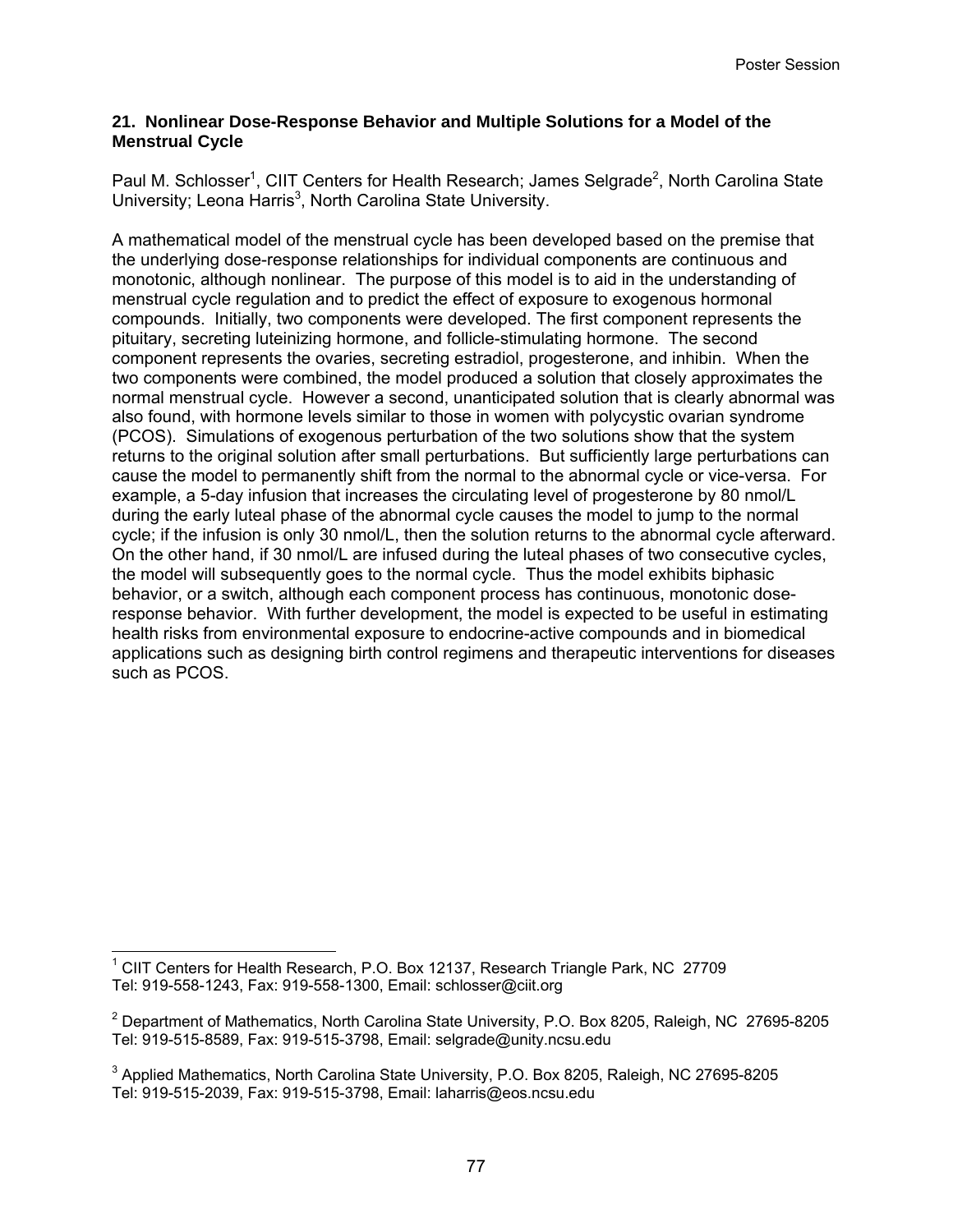#### **22. Extremely Low Frequency Electormegnetic Field (ELF-EMF)-Sress Induced DNA Damage in Human Peripheral Blood Leukocytes Evaluated by Comet Assay**

Ravindra K .Tiwari<sup>1</sup>, New Science College, India, K .Iravathy Goud<sup>2</sup>, Bhagwan Mahavir Medical Research Centre, India, K. Suryanarayana<sup>3</sup>, Research Center Imarat, India, S.C. Bhargava<sup>2</sup> and Y.RAhuja<sup>2</sup>, Bhagwan Mahavir Medical Research Centre, India

A wide variety of environmental stimuli are known to induce the expression of stress response genes. One of the expressions of stress response is DNA damage. To address the question if extremely low frequency electromagnetic fields (ELF-EMFs) induce a stress-induced DNA damage, the present study was carried out. *Invitro* effect of ELF-EMF from 0.2 mT to 1mT (5 flux densities) at 50 Hz on DNA integrity in human peripheral blood leukocytes was studied. The experimental setup to produce the ELF-EMF consisted of an assembly of a dimmerstat, transformer, ammeter and air-cored coils to provide the seat for the blood samples. The samples were placed inside shielded *mu*-metal box kept in an incubator at 37° C. Comet assay was performed on heparinized peripheral blood leukocytes of six adult males exposed to the varying flux densities mentioned above. Zero flux density served as control. 100 cells per treatment were scored for comet tail-length, which is an estimate of DNA damage. With increase in magnetic field (MF) flux density there was a stepwise increase in DNA damage. The increase in DNA damage seen in our experiment is probably because of stress response due to ELF-EMFs.

 1 P.G.Department of Zoology, New Science College, Narayanguda, Hyderabad, 500029, India

<sup>&</sup>lt;sup>2</sup> Genetics Department, Bhagwan Mahavir Medical Research Centre, 10-1-1 Mahavir Marg, A.C.Guards, Hyderabad 500 004, India

<sup>&</sup>lt;sup>3</sup> Research Center Imarat, DRDO, Hyderabad 500069, India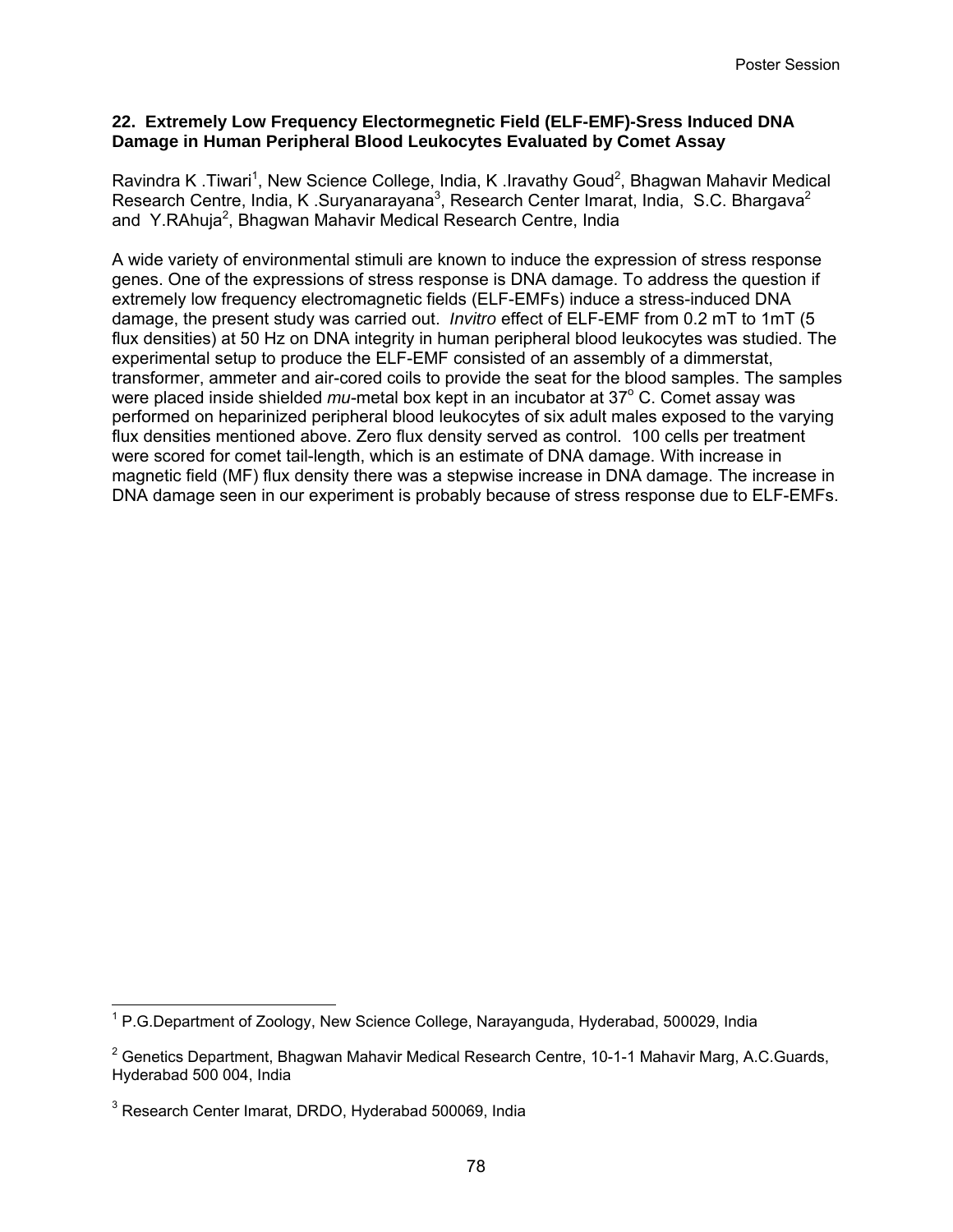# **23. Non-Linear Dose-Response of Alcohol Drinking to Mortality in a Large Population**

Natalia Udaltsova<sup>1</sup>, Arthur L. Klatsky<sup>2</sup>, Division of Research, Kaiser Permanente Medical Care Program

We studied subsequent mortality in relation to alcohol habits reported by 128,934 persons at health examinations in California from January 1978 through December 1985. Persons classified themselves with respect to race, marital status, education, cigarette smoking, and other traits, and also with alcohol intake as lifelong abstainers, ex-drinkers, and drinkers of the following groups: <1 drink/month, 1 dr/mon to <1 dr/day, 1-2, 3-5, and >6 dr/day. Drinkers received separate questions about the number of days per week they drank wine, liquor, or beer. The traits of persons preferring wine indicated, in general, a probable more favorable risk of illness. Over a mean follow-up of 8.0 years, there were 4501 deaths (1685 cardiovascular [CV] and 2638 non-CV). Multivariate Cox proportional hazards model analysis with lifelong abstainers as reference showed a J-shaped overall alcohol-mortality relation, with important sex and age differences for heavier drinking (women and younger persons at higher risk). Apparent benefit of lighter drinking was most evident at age≥60. Most of the lower mortality risk of lighter drinkers was due to lower CV risk, especially lower coronary heart disease risk. The increased risk of heavier drinkers was due to a variety of CV and non-CV causes, especially cirrhosis, unnatural death, and certain cancers. Analysis of the role of beverage choice showed slightly lower total mortality risk (RR=0.9, NS) for preferrers of beer or wine, and significantly lower risk for CV death (RR=0.7; p<0.01) for preferrers of wine, compared with liquor preferrers. Conclusions: Women and younger persons appear more susceptible to the increased mortality risk of heavy drinking. The reduced cardiovascular risk of lighter drinkers is more pronounced in older persons.

<sup>————————————————————&</sup>lt;br><sup>1</sup> Kaiser Permanente Medical Care Program, Division of Research, 2000 Broadway, Oakland, CA 94611-5714, Tel: 510-450-2235, Fax: 510-450-2097. Email: nvu@dor.kaiser.org

 $^{2}$  Kaiser Permanente Medical Care Program, Division of Research, 2000 Broadway, Oakland, CA 94611-5714, Email: alk@dor.kaiser.org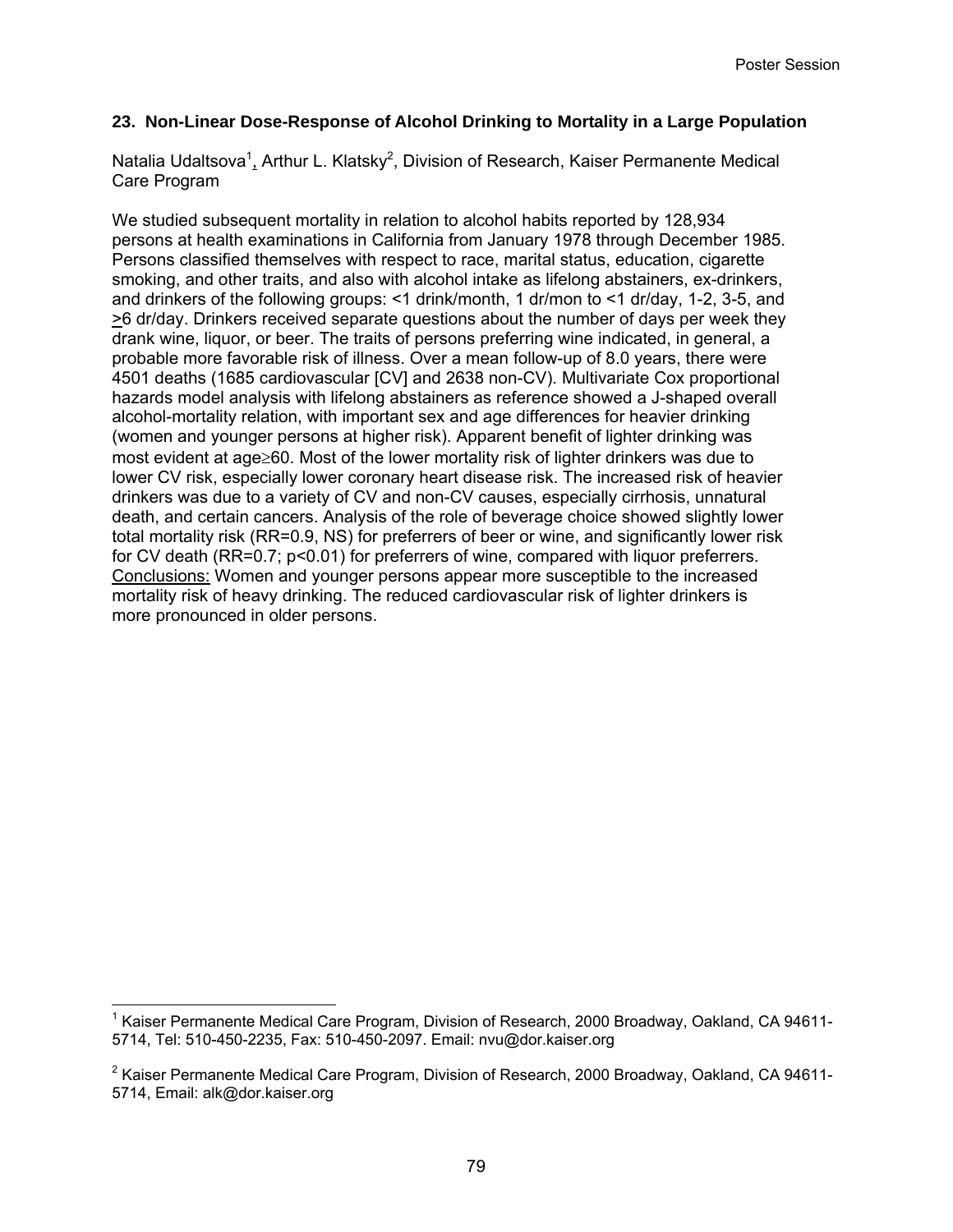# **24. Season of Birth and Human Longevity in a Large Population**

Natalia Udaltsova<sup>1</sup>, Gary D. Friedman<sup>2</sup>, Arthur L. Klatsky<sup>3</sup>, Kaiser Permanente Medical Care Program, Germaine Cornelissen<sup>4</sup>, Franz Halberg<sup>5</sup>, University of Minnesota

Recent research suggests that adult age at death is associated with the season of birth. Data for Europe and Australia are consistent and show that people born in winter in average live longer then people born in summer. We analyzed 579,141 people who died in California in 1966-1999 at age 15 or greater of non-accidental causes. Our study results show that people born in February through April on the average had slightly (but significantly) longer life span than those born in June through November. A difference in life span between people born in February and November averages up to 1.25 year. A 1-year cycle was found by cosinor analysis in longevity variations by month-of-birth for the whole cohort (men: P<0.0001, women: P=0.002). A multivariate Cox proportional hazards model analysis also showed statistically significant month-of-birth longevity dependence when adjusted by sex, ethnicity, and place of birth. The observed seasonal effects were similar for men and women, various causes of death, and were different for various age groups, skin colors, and geographical places of birth. Observed difference for skin color groups may be explained by difference in place of birth (most of Asians were born in Asia, most of Blacks born in other states). "Latitude" hypothesis is not supported by observed difference in seasonal effects for northern and southern areas. Probably other seasonal climatic, weather, and nutritional factors should be considered. Observed geographical effects require further investigation. Observed seasonal effects support the hypothesis that the environmental conditions during the first 3 months of human development affect the later health and longevity. Possible seasonally related environmental exposures, such as seasonal variations in micronutrient and vitamin intake or infectious diseases, might affect human survival in later life.

<sup>————————————————————&</sup>lt;br><sup>1</sup> Kaiser Permanente Medical Care Program, Division of Research, 2000 Broadway, Oakland, CA, 94612 Tel: 510-891-3738, Email: nvu@dor.kaiser.org

 $2$  Kaiser Permanente Medical Care Program, 2000 Broadway, Oakland, CA, Tel: 510-891-3400 Email: gdf@dor.kaiser.org

 $^3$  Kaiser Permanente Medical Care Program, 2000 Broadway, Oakland, CA, 94612, Tel: 510-891-3400 Email: alk@dor.kaiser.org

<sup>&</sup>lt;sup>4</sup> Halberg Chronobiology Center, University of Minnesota, 420 Delaware Street SE, Minneapolis, MN 55455, Tel: 651-454-6334, Fax: 612-624-9989, Email: halbe001@tc.umn.edu

<sup>&</sup>lt;sup>5</sup> Halberg Chronobiology Center, University of Minnesota, 420 Delaware Street SE, Minneapolis, MN 55455, Tel: 651-454-6334, Fax: 612-624-9989, Email: halbe001@tc.umn.edu